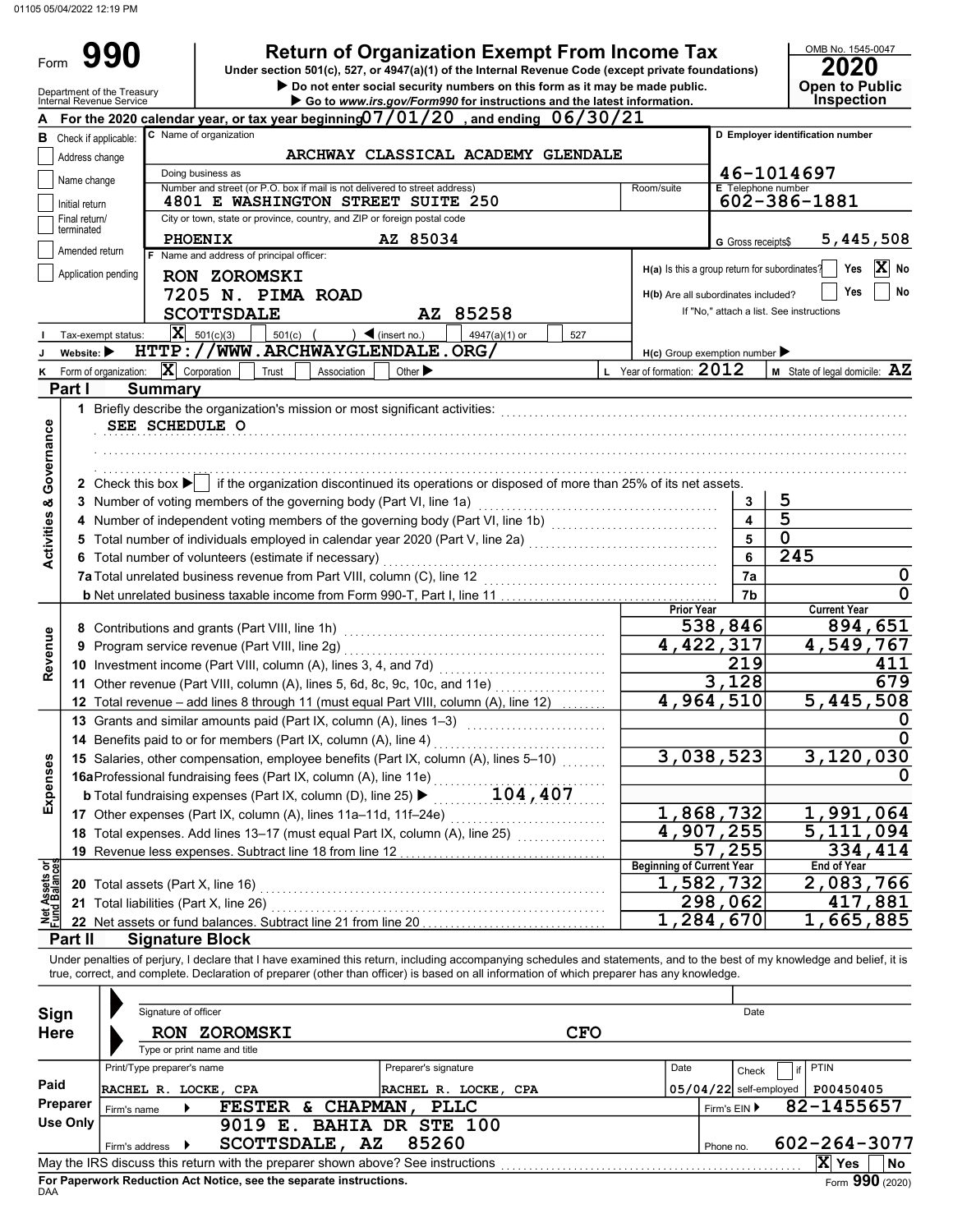|                                                                             | Form 990 (2020) $\rm{ARCHWAY}$ CLASSICAL ACADEMY GLENDALE $\rm{46-1014697}$                                                    |                                                                                                                                                                                                                                                                                                                                                                                                                                                                            | Page 2                                                  |
|-----------------------------------------------------------------------------|--------------------------------------------------------------------------------------------------------------------------------|----------------------------------------------------------------------------------------------------------------------------------------------------------------------------------------------------------------------------------------------------------------------------------------------------------------------------------------------------------------------------------------------------------------------------------------------------------------------------|---------------------------------------------------------|
| Part III                                                                    | <b>Statement of Program Service Accomplishments</b>                                                                            |                                                                                                                                                                                                                                                                                                                                                                                                                                                                            | $\vert \mathbf{X} \vert$                                |
| Briefly describe the organization's mission:<br>$\mathbf 1$                 |                                                                                                                                |                                                                                                                                                                                                                                                                                                                                                                                                                                                                            |                                                         |
| SEE SCHEDULE O                                                              |                                                                                                                                |                                                                                                                                                                                                                                                                                                                                                                                                                                                                            |                                                         |
|                                                                             |                                                                                                                                |                                                                                                                                                                                                                                                                                                                                                                                                                                                                            |                                                         |
|                                                                             |                                                                                                                                |                                                                                                                                                                                                                                                                                                                                                                                                                                                                            |                                                         |
|                                                                             |                                                                                                                                |                                                                                                                                                                                                                                                                                                                                                                                                                                                                            |                                                         |
| $\mathbf{2}$                                                                | Did the organization undertake any significant program services during the year which were not listed on the                   |                                                                                                                                                                                                                                                                                                                                                                                                                                                                            |                                                         |
| prior Form 990 or 990-EZ?                                                   |                                                                                                                                |                                                                                                                                                                                                                                                                                                                                                                                                                                                                            | Yes $\overline{X}$ No                                   |
| If "Yes," describe these new services on Schedule O.                        |                                                                                                                                |                                                                                                                                                                                                                                                                                                                                                                                                                                                                            |                                                         |
| 3                                                                           | Did the organization cease conducting, or make significant changes in how it conducts, any program                             |                                                                                                                                                                                                                                                                                                                                                                                                                                                                            |                                                         |
| services?                                                                   |                                                                                                                                |                                                                                                                                                                                                                                                                                                                                                                                                                                                                            | $\overline{\phantom{a}}$ Yes $\overline{\mathbf{X}}$ No |
| If "Yes," describe these changes on Schedule O.                             |                                                                                                                                |                                                                                                                                                                                                                                                                                                                                                                                                                                                                            |                                                         |
| 4                                                                           | Describe the organization's program service accomplishments for each of its three largest program services, as measured by     |                                                                                                                                                                                                                                                                                                                                                                                                                                                                            |                                                         |
| the total expenses, and revenue, if any, for each program service reported. | expenses. Section 501(c)(3) and 501(c)(4) organizations are required to report the amount of grants and allocations to others, |                                                                                                                                                                                                                                                                                                                                                                                                                                                                            |                                                         |
|                                                                             |                                                                                                                                |                                                                                                                                                                                                                                                                                                                                                                                                                                                                            |                                                         |
| 4a (Code:<br>) (Expenses \$<br>GOODNESS AND BEAUTY.                         | $4$ , $383$ , $731$ including grants of \$                                                                                     | ) (Revenue \$<br>AN ARCHWAY CLASSICAL ACADEMY GLENDALE EDUCATION PREPARES STUDENTS TO BE<br>MORE THAN JUST PROFICIENT TEST TAKERS, BUT RATHER, TO BECOME GREAT-HEARTED<br>LEADERS CAPABLE OF SUCCESS THROUGHOUT THEIR HIGHER EDUCATION AND<br>PROFESSIONAL CAREERS. WITH A CURRICULUM BUILT UPON A CLASSICAL LIBERAL ARTS<br>TRADITION AND A REVOLUTIONARY APPROACH TO SCHOOL ITSELF, GREAT HEARTS<br>CULTIVATES THE HEARTS AND MINDS OF STUDENTS IN THE PURSUIT OF TRUTH, | 4,549,767)                                              |
|                                                                             |                                                                                                                                |                                                                                                                                                                                                                                                                                                                                                                                                                                                                            |                                                         |
|                                                                             |                                                                                                                                |                                                                                                                                                                                                                                                                                                                                                                                                                                                                            |                                                         |
|                                                                             |                                                                                                                                |                                                                                                                                                                                                                                                                                                                                                                                                                                                                            |                                                         |
|                                                                             |                                                                                                                                |                                                                                                                                                                                                                                                                                                                                                                                                                                                                            |                                                         |
|                                                                             |                                                                                                                                |                                                                                                                                                                                                                                                                                                                                                                                                                                                                            |                                                         |
|                                                                             |                                                                                                                                |                                                                                                                                                                                                                                                                                                                                                                                                                                                                            |                                                         |
| N/A                                                                         |                                                                                                                                |                                                                                                                                                                                                                                                                                                                                                                                                                                                                            |                                                         |
|                                                                             |                                                                                                                                |                                                                                                                                                                                                                                                                                                                                                                                                                                                                            |                                                         |
|                                                                             |                                                                                                                                |                                                                                                                                                                                                                                                                                                                                                                                                                                                                            |                                                         |
|                                                                             |                                                                                                                                |                                                                                                                                                                                                                                                                                                                                                                                                                                                                            |                                                         |
|                                                                             |                                                                                                                                |                                                                                                                                                                                                                                                                                                                                                                                                                                                                            |                                                         |
|                                                                             |                                                                                                                                |                                                                                                                                                                                                                                                                                                                                                                                                                                                                            |                                                         |
|                                                                             |                                                                                                                                |                                                                                                                                                                                                                                                                                                                                                                                                                                                                            |                                                         |
|                                                                             |                                                                                                                                |                                                                                                                                                                                                                                                                                                                                                                                                                                                                            |                                                         |
|                                                                             |                                                                                                                                |                                                                                                                                                                                                                                                                                                                                                                                                                                                                            |                                                         |
|                                                                             |                                                                                                                                |                                                                                                                                                                                                                                                                                                                                                                                                                                                                            |                                                         |
|                                                                             |                                                                                                                                |                                                                                                                                                                                                                                                                                                                                                                                                                                                                            |                                                         |
| ) (Expenses \$<br>4c (Code:                                                 | including grants of \$                                                                                                         | ) (Revenue \$                                                                                                                                                                                                                                                                                                                                                                                                                                                              |                                                         |
| N/A                                                                         |                                                                                                                                |                                                                                                                                                                                                                                                                                                                                                                                                                                                                            |                                                         |
|                                                                             |                                                                                                                                |                                                                                                                                                                                                                                                                                                                                                                                                                                                                            |                                                         |
|                                                                             |                                                                                                                                |                                                                                                                                                                                                                                                                                                                                                                                                                                                                            |                                                         |
|                                                                             |                                                                                                                                |                                                                                                                                                                                                                                                                                                                                                                                                                                                                            |                                                         |
|                                                                             |                                                                                                                                |                                                                                                                                                                                                                                                                                                                                                                                                                                                                            |                                                         |
|                                                                             |                                                                                                                                |                                                                                                                                                                                                                                                                                                                                                                                                                                                                            |                                                         |
|                                                                             |                                                                                                                                |                                                                                                                                                                                                                                                                                                                                                                                                                                                                            |                                                         |
|                                                                             |                                                                                                                                |                                                                                                                                                                                                                                                                                                                                                                                                                                                                            |                                                         |
|                                                                             |                                                                                                                                |                                                                                                                                                                                                                                                                                                                                                                                                                                                                            |                                                         |
|                                                                             |                                                                                                                                |                                                                                                                                                                                                                                                                                                                                                                                                                                                                            |                                                         |
|                                                                             |                                                                                                                                |                                                                                                                                                                                                                                                                                                                                                                                                                                                                            |                                                         |
| 4d Other program services (Describe on Schedule O.)                         |                                                                                                                                |                                                                                                                                                                                                                                                                                                                                                                                                                                                                            |                                                         |
| (Expenses \$                                                                |                                                                                                                                | ) (Revenue \$                                                                                                                                                                                                                                                                                                                                                                                                                                                              |                                                         |
| 4e Total program service expenses >                                         | including grants of \$<br>4,383,731                                                                                            |                                                                                                                                                                                                                                                                                                                                                                                                                                                                            |                                                         |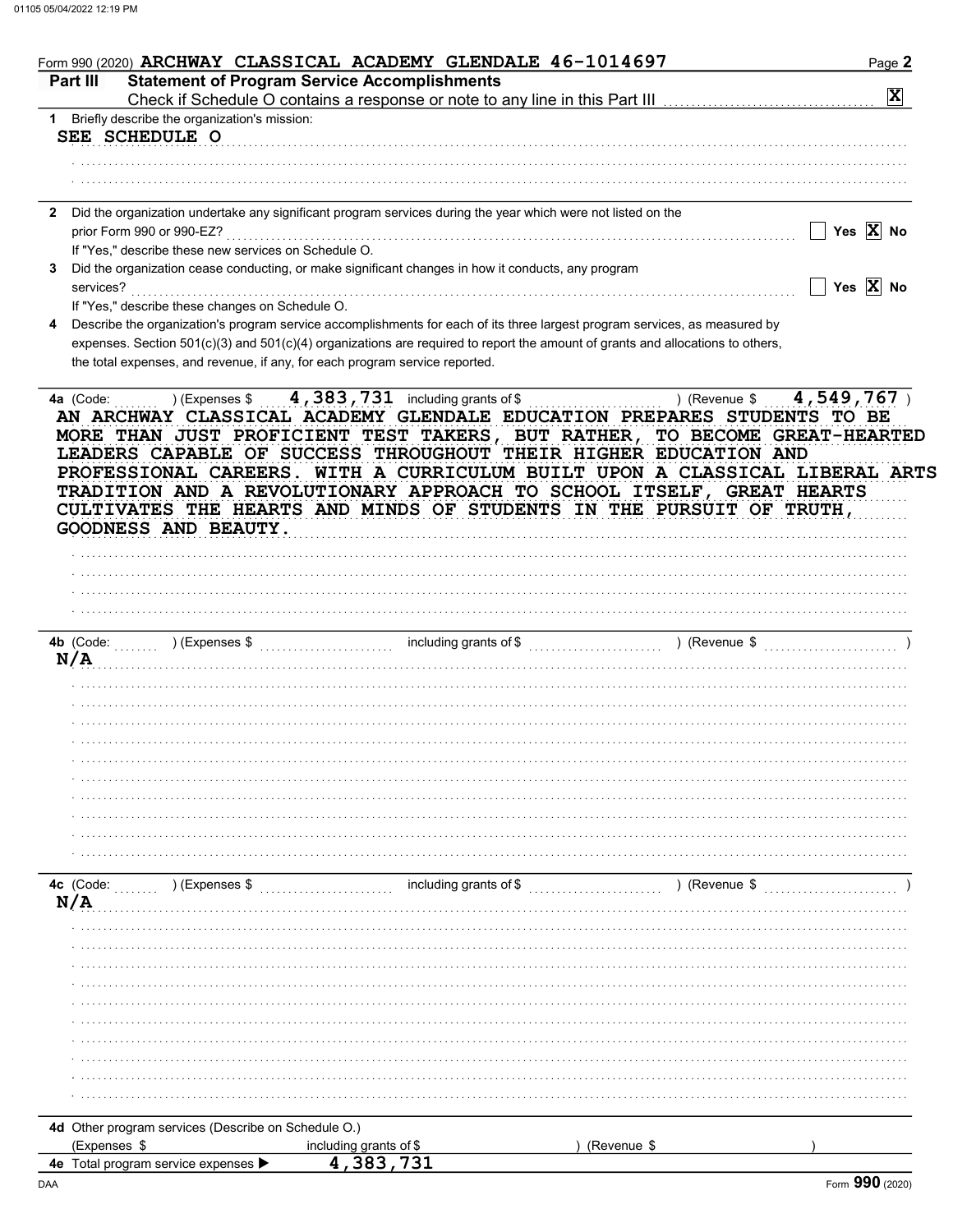### **Part IV** Checklist of Required Schedules Form 990 (2020) ARCHWAY CLASSICAL ACADEMY GLENDALE  $46-1014697$  Page 3

| Is the organization described in section $501(c)(3)$ or $4947(a)(1)$ (other than a private foundation)? If "Yes,"<br>1<br>X<br>complete Schedule A<br>1<br>$\mathbf x$<br>$\overline{2}$<br>Is the organization required to complete Schedule B, Schedule of Contributors (see instructions)?<br>2<br>3<br>Did the organization engage in direct or indirect political campaign activities on behalf of or in opposition to<br>X<br>candidates for public office? If "Yes," complete Schedule C, Part I<br>3<br>Section 501(c)(3) organizations. Did the organization engage in lobbying activities, or have a section 501(h)<br>4<br>X<br>election in effect during the tax year? If "Yes," complete Schedule C, Part II<br>4<br>Is the organization a section $501(c)(4)$ , $501(c)(5)$ , or $501(c)(6)$ organization that receives membership dues,<br>5<br>X<br>assessments, or similar amounts as defined in Revenue Procedure 98-19? If "Yes," complete Schedule C, Part III<br>5<br>Did the organization maintain any donor advised funds or any similar funds or accounts for which donors<br>6<br>have the right to provide advice on the distribution or investment of amounts in such funds or accounts? If<br>X<br>"Yes," complete Schedule D, Part I<br>6<br>Did the organization receive or hold a conservation easement, including easements to preserve open space,<br>7<br>X<br>the environment, historic land areas, or historic structures? If "Yes," complete Schedule D, Part II<br>7<br>Did the organization maintain collections of works of art, historical treasures, or other similar assets? If "Yes,"<br>8<br>X<br>8<br>complete Schedule D, Part III<br>Did the organization report an amount in Part X, line 21, for escrow or custodial account liability, serve as a<br>9<br>custodian for amounts not listed in Part X; or provide credit counseling, debt management, credit repair, or<br>X<br>debt negotiation services? If "Yes," complete Schedule D, Part IV<br>9<br>Did the organization, directly or through a related organization, hold assets in donor-restricted endowments<br>10<br>X<br>or in quasi endowments? If "Yes," complete Schedule D, Part V<br>10<br>If the organization's answer to any of the following questions is "Yes," then complete Schedule D, Parts VI,<br>11<br>VII, VIII, IX, or X as applicable.<br>Did the organization report an amount for land, buildings, and equipment in Part X, line 10? If "Yes,"<br>a<br>$\mathbf x$<br>complete Schedule D, Part VI<br>11a<br><b>b</b> Did the organization report an amount for investments—other securities in Part X, line 12, that is 5% or more<br>X<br>of its total assets reported in Part X, line 16? If "Yes," complete Schedule D, Part VII<br>11b<br>Did the organization report an amount for investments—program related in Part X, line 13, that is 5% or more<br>c<br>X<br>of its total assets reported in Part X, line 16? If "Yes," complete Schedule D, Part VIII<br>11c<br>Did the organization report an amount for other assets in Part X, line 15, that is 5% or more of its total assets<br>d<br>X<br>reported in Part X, line 16? If "Yes," complete Schedule D, Part IX<br>11d<br>$\mathbf x$<br>11e<br>Did the organization report an amount for other liabilities in Part X, line 25? If "Yes," complete Schedule D, Part X<br>е<br>Did the organization's separate or consolidated financial statements for the tax year include a footnote that addresses<br>f<br>X<br>the organization's liability for uncertain tax positions under FIN 48 (ASC 740)? If "Yes," complete Schedule D, Part X<br>11f<br>12a Did the organization obtain separate, independent audited financial statements for the tax year? If "Yes," complete<br>X<br>12a<br>Schedule D, Parts XI and XII<br>Was the organization included in consolidated, independent audited financial statements for the tax year? If<br>X<br>12 <sub>b</sub><br>"Yes," and if the organization answered "No" to line 12a, then completing Schedule D, Parts XI and XII is optional<br>$\mathbf x$<br>13<br>13<br>Is the organization a school described in section $170(b)(1)(A)(ii)?$ If "Yes," complete Schedule E<br>X<br>Did the organization maintain an office, employees, or agents outside of the United States?<br>14a<br>14a<br>Did the organization have aggregate revenues or expenses of more than \$10,000 from grantmaking,<br>b<br>fundraising, business, investment, and program service activities outside the United States, or aggregate<br>X<br>foreign investments valued at \$100,000 or more? If "Yes," complete Schedule F, Parts I and IV<br>14b<br>Did the organization report on Part IX, column (A), line 3, more than \$5,000 of grants or other assistance to or<br>15<br>X<br>for any foreign organization? If "Yes," complete Schedule F, Parts II and IV<br>15<br>Did the organization report on Part IX, column (A), line 3, more than \$5,000 of aggregate grants or other<br>16<br>X<br>16<br>assistance to or for foreign individuals? If "Yes," complete Schedule F, Parts III and IV<br>Did the organization report a total of more than \$15,000 of expenses for professional fundraising services on<br>17<br>X<br>17<br>Part IX, column (A), lines 6 and 11e? If "Yes," complete Schedule G, Part I See instructions<br>Did the organization report more than \$15,000 total of fundraising event gross income and contributions on<br>18<br>X<br>Part VIII, lines 1c and 8a? If "Yes," complete Schedule G, Part II<br>18<br>Did the organization report more than \$15,000 of gross income from gaming activities on Part VIII, line 9a?<br>19<br>X<br>19<br>X<br>Did the organization operate one or more hospital facilities? If "Yes," complete Schedule H<br>20a<br>20a<br>If "Yes" to line 20a, did the organization attach a copy of its audited financial statements to this return?<br>20 <sub>b</sub><br>b<br>Did the organization report more than \$5,000 of grants or other assistance to any domestic organization or<br>21 |  |    | Yes   No |
|--------------------------------------------------------------------------------------------------------------------------------------------------------------------------------------------------------------------------------------------------------------------------------------------------------------------------------------------------------------------------------------------------------------------------------------------------------------------------------------------------------------------------------------------------------------------------------------------------------------------------------------------------------------------------------------------------------------------------------------------------------------------------------------------------------------------------------------------------------------------------------------------------------------------------------------------------------------------------------------------------------------------------------------------------------------------------------------------------------------------------------------------------------------------------------------------------------------------------------------------------------------------------------------------------------------------------------------------------------------------------------------------------------------------------------------------------------------------------------------------------------------------------------------------------------------------------------------------------------------------------------------------------------------------------------------------------------------------------------------------------------------------------------------------------------------------------------------------------------------------------------------------------------------------------------------------------------------------------------------------------------------------------------------------------------------------------------------------------------------------------------------------------------------------------------------------------------------------------------------------------------------------------------------------------------------------------------------------------------------------------------------------------------------------------------------------------------------------------------------------------------------------------------------------------------------------------------------------------------------------------------------------------------------------------------------------------------------------------------------------------------------------------------------------------------------------------------------------------------------------------------------------------------------------------------------------------------------------------------------------------------------------------------------------------------------------------------------------------------------------------------------------------------------------------------------------------------------------------------------------------------------------------------------------------------------------------------------------------------------------------------------------------------------------------------------------------------------------------------------------------------------------------------------------------------------------------------------------------------------------------------------------------------------------------------------------------------------------------------------------------------------------------------------------------------------------------------------------------------------------------------------------------------------------------------------------------------------------------------------------------------------------------------------------------------------------------------------------------------------------------------------------------------------------------------------------------------------------------------------------------------------------------------------------------------------------------------------------------------------------------------------------------------------------------------------------------------------------------------------------------------------------------------------------------------------------------------------------------------------------------------------------------------------------------------------------------------------------------------------------------------------------------------------------------------------------------------------------------------------------------------------------------------------------------------------------------------------------------------------------------------------------------------------------------------------------------------------------------------------------------------------------------------------------------------------------------------------------------------------------------------------------------------------------------------------------------------------------------------------------------------------------------------------------------------------------------------------------------------------------------------------------------------------------------------------------------------------------------------------------------------------------------------------------------------------------------------------------------------------------------------------------------------------------------------------------------------------------------------------------------------------------------------------------------------------------------------------------------------------------------------------------------------------------------------------------------------------------|--|----|----------|
|                                                                                                                                                                                                                                                                                                                                                                                                                                                                                                                                                                                                                                                                                                                                                                                                                                                                                                                                                                                                                                                                                                                                                                                                                                                                                                                                                                                                                                                                                                                                                                                                                                                                                                                                                                                                                                                                                                                                                                                                                                                                                                                                                                                                                                                                                                                                                                                                                                                                                                                                                                                                                                                                                                                                                                                                                                                                                                                                                                                                                                                                                                                                                                                                                                                                                                                                                                                                                                                                                                                                                                                                                                                                                                                                                                                                                                                                                                                                                                                                                                                                                                                                                                                                                                                                                                                                                                                                                                                                                                                                                                                                                                                                                                                                                                                                                                                                                                                                                                                                                                                                                                                                                                                                                                                                                                                                                                                                                                                                                                                                                                                                                                                                                                                                                                                                                                                                                                                                                                                                                                                                                            |  |    |          |
|                                                                                                                                                                                                                                                                                                                                                                                                                                                                                                                                                                                                                                                                                                                                                                                                                                                                                                                                                                                                                                                                                                                                                                                                                                                                                                                                                                                                                                                                                                                                                                                                                                                                                                                                                                                                                                                                                                                                                                                                                                                                                                                                                                                                                                                                                                                                                                                                                                                                                                                                                                                                                                                                                                                                                                                                                                                                                                                                                                                                                                                                                                                                                                                                                                                                                                                                                                                                                                                                                                                                                                                                                                                                                                                                                                                                                                                                                                                                                                                                                                                                                                                                                                                                                                                                                                                                                                                                                                                                                                                                                                                                                                                                                                                                                                                                                                                                                                                                                                                                                                                                                                                                                                                                                                                                                                                                                                                                                                                                                                                                                                                                                                                                                                                                                                                                                                                                                                                                                                                                                                                                                            |  |    |          |
|                                                                                                                                                                                                                                                                                                                                                                                                                                                                                                                                                                                                                                                                                                                                                                                                                                                                                                                                                                                                                                                                                                                                                                                                                                                                                                                                                                                                                                                                                                                                                                                                                                                                                                                                                                                                                                                                                                                                                                                                                                                                                                                                                                                                                                                                                                                                                                                                                                                                                                                                                                                                                                                                                                                                                                                                                                                                                                                                                                                                                                                                                                                                                                                                                                                                                                                                                                                                                                                                                                                                                                                                                                                                                                                                                                                                                                                                                                                                                                                                                                                                                                                                                                                                                                                                                                                                                                                                                                                                                                                                                                                                                                                                                                                                                                                                                                                                                                                                                                                                                                                                                                                                                                                                                                                                                                                                                                                                                                                                                                                                                                                                                                                                                                                                                                                                                                                                                                                                                                                                                                                                                            |  |    |          |
|                                                                                                                                                                                                                                                                                                                                                                                                                                                                                                                                                                                                                                                                                                                                                                                                                                                                                                                                                                                                                                                                                                                                                                                                                                                                                                                                                                                                                                                                                                                                                                                                                                                                                                                                                                                                                                                                                                                                                                                                                                                                                                                                                                                                                                                                                                                                                                                                                                                                                                                                                                                                                                                                                                                                                                                                                                                                                                                                                                                                                                                                                                                                                                                                                                                                                                                                                                                                                                                                                                                                                                                                                                                                                                                                                                                                                                                                                                                                                                                                                                                                                                                                                                                                                                                                                                                                                                                                                                                                                                                                                                                                                                                                                                                                                                                                                                                                                                                                                                                                                                                                                                                                                                                                                                                                                                                                                                                                                                                                                                                                                                                                                                                                                                                                                                                                                                                                                                                                                                                                                                                                                            |  |    |          |
|                                                                                                                                                                                                                                                                                                                                                                                                                                                                                                                                                                                                                                                                                                                                                                                                                                                                                                                                                                                                                                                                                                                                                                                                                                                                                                                                                                                                                                                                                                                                                                                                                                                                                                                                                                                                                                                                                                                                                                                                                                                                                                                                                                                                                                                                                                                                                                                                                                                                                                                                                                                                                                                                                                                                                                                                                                                                                                                                                                                                                                                                                                                                                                                                                                                                                                                                                                                                                                                                                                                                                                                                                                                                                                                                                                                                                                                                                                                                                                                                                                                                                                                                                                                                                                                                                                                                                                                                                                                                                                                                                                                                                                                                                                                                                                                                                                                                                                                                                                                                                                                                                                                                                                                                                                                                                                                                                                                                                                                                                                                                                                                                                                                                                                                                                                                                                                                                                                                                                                                                                                                                                            |  |    |          |
|                                                                                                                                                                                                                                                                                                                                                                                                                                                                                                                                                                                                                                                                                                                                                                                                                                                                                                                                                                                                                                                                                                                                                                                                                                                                                                                                                                                                                                                                                                                                                                                                                                                                                                                                                                                                                                                                                                                                                                                                                                                                                                                                                                                                                                                                                                                                                                                                                                                                                                                                                                                                                                                                                                                                                                                                                                                                                                                                                                                                                                                                                                                                                                                                                                                                                                                                                                                                                                                                                                                                                                                                                                                                                                                                                                                                                                                                                                                                                                                                                                                                                                                                                                                                                                                                                                                                                                                                                                                                                                                                                                                                                                                                                                                                                                                                                                                                                                                                                                                                                                                                                                                                                                                                                                                                                                                                                                                                                                                                                                                                                                                                                                                                                                                                                                                                                                                                                                                                                                                                                                                                                            |  |    |          |
|                                                                                                                                                                                                                                                                                                                                                                                                                                                                                                                                                                                                                                                                                                                                                                                                                                                                                                                                                                                                                                                                                                                                                                                                                                                                                                                                                                                                                                                                                                                                                                                                                                                                                                                                                                                                                                                                                                                                                                                                                                                                                                                                                                                                                                                                                                                                                                                                                                                                                                                                                                                                                                                                                                                                                                                                                                                                                                                                                                                                                                                                                                                                                                                                                                                                                                                                                                                                                                                                                                                                                                                                                                                                                                                                                                                                                                                                                                                                                                                                                                                                                                                                                                                                                                                                                                                                                                                                                                                                                                                                                                                                                                                                                                                                                                                                                                                                                                                                                                                                                                                                                                                                                                                                                                                                                                                                                                                                                                                                                                                                                                                                                                                                                                                                                                                                                                                                                                                                                                                                                                                                                            |  |    |          |
|                                                                                                                                                                                                                                                                                                                                                                                                                                                                                                                                                                                                                                                                                                                                                                                                                                                                                                                                                                                                                                                                                                                                                                                                                                                                                                                                                                                                                                                                                                                                                                                                                                                                                                                                                                                                                                                                                                                                                                                                                                                                                                                                                                                                                                                                                                                                                                                                                                                                                                                                                                                                                                                                                                                                                                                                                                                                                                                                                                                                                                                                                                                                                                                                                                                                                                                                                                                                                                                                                                                                                                                                                                                                                                                                                                                                                                                                                                                                                                                                                                                                                                                                                                                                                                                                                                                                                                                                                                                                                                                                                                                                                                                                                                                                                                                                                                                                                                                                                                                                                                                                                                                                                                                                                                                                                                                                                                                                                                                                                                                                                                                                                                                                                                                                                                                                                                                                                                                                                                                                                                                                                            |  |    |          |
|                                                                                                                                                                                                                                                                                                                                                                                                                                                                                                                                                                                                                                                                                                                                                                                                                                                                                                                                                                                                                                                                                                                                                                                                                                                                                                                                                                                                                                                                                                                                                                                                                                                                                                                                                                                                                                                                                                                                                                                                                                                                                                                                                                                                                                                                                                                                                                                                                                                                                                                                                                                                                                                                                                                                                                                                                                                                                                                                                                                                                                                                                                                                                                                                                                                                                                                                                                                                                                                                                                                                                                                                                                                                                                                                                                                                                                                                                                                                                                                                                                                                                                                                                                                                                                                                                                                                                                                                                                                                                                                                                                                                                                                                                                                                                                                                                                                                                                                                                                                                                                                                                                                                                                                                                                                                                                                                                                                                                                                                                                                                                                                                                                                                                                                                                                                                                                                                                                                                                                                                                                                                                            |  |    |          |
|                                                                                                                                                                                                                                                                                                                                                                                                                                                                                                                                                                                                                                                                                                                                                                                                                                                                                                                                                                                                                                                                                                                                                                                                                                                                                                                                                                                                                                                                                                                                                                                                                                                                                                                                                                                                                                                                                                                                                                                                                                                                                                                                                                                                                                                                                                                                                                                                                                                                                                                                                                                                                                                                                                                                                                                                                                                                                                                                                                                                                                                                                                                                                                                                                                                                                                                                                                                                                                                                                                                                                                                                                                                                                                                                                                                                                                                                                                                                                                                                                                                                                                                                                                                                                                                                                                                                                                                                                                                                                                                                                                                                                                                                                                                                                                                                                                                                                                                                                                                                                                                                                                                                                                                                                                                                                                                                                                                                                                                                                                                                                                                                                                                                                                                                                                                                                                                                                                                                                                                                                                                                                            |  |    |          |
|                                                                                                                                                                                                                                                                                                                                                                                                                                                                                                                                                                                                                                                                                                                                                                                                                                                                                                                                                                                                                                                                                                                                                                                                                                                                                                                                                                                                                                                                                                                                                                                                                                                                                                                                                                                                                                                                                                                                                                                                                                                                                                                                                                                                                                                                                                                                                                                                                                                                                                                                                                                                                                                                                                                                                                                                                                                                                                                                                                                                                                                                                                                                                                                                                                                                                                                                                                                                                                                                                                                                                                                                                                                                                                                                                                                                                                                                                                                                                                                                                                                                                                                                                                                                                                                                                                                                                                                                                                                                                                                                                                                                                                                                                                                                                                                                                                                                                                                                                                                                                                                                                                                                                                                                                                                                                                                                                                                                                                                                                                                                                                                                                                                                                                                                                                                                                                                                                                                                                                                                                                                                                            |  |    |          |
|                                                                                                                                                                                                                                                                                                                                                                                                                                                                                                                                                                                                                                                                                                                                                                                                                                                                                                                                                                                                                                                                                                                                                                                                                                                                                                                                                                                                                                                                                                                                                                                                                                                                                                                                                                                                                                                                                                                                                                                                                                                                                                                                                                                                                                                                                                                                                                                                                                                                                                                                                                                                                                                                                                                                                                                                                                                                                                                                                                                                                                                                                                                                                                                                                                                                                                                                                                                                                                                                                                                                                                                                                                                                                                                                                                                                                                                                                                                                                                                                                                                                                                                                                                                                                                                                                                                                                                                                                                                                                                                                                                                                                                                                                                                                                                                                                                                                                                                                                                                                                                                                                                                                                                                                                                                                                                                                                                                                                                                                                                                                                                                                                                                                                                                                                                                                                                                                                                                                                                                                                                                                                            |  |    |          |
|                                                                                                                                                                                                                                                                                                                                                                                                                                                                                                                                                                                                                                                                                                                                                                                                                                                                                                                                                                                                                                                                                                                                                                                                                                                                                                                                                                                                                                                                                                                                                                                                                                                                                                                                                                                                                                                                                                                                                                                                                                                                                                                                                                                                                                                                                                                                                                                                                                                                                                                                                                                                                                                                                                                                                                                                                                                                                                                                                                                                                                                                                                                                                                                                                                                                                                                                                                                                                                                                                                                                                                                                                                                                                                                                                                                                                                                                                                                                                                                                                                                                                                                                                                                                                                                                                                                                                                                                                                                                                                                                                                                                                                                                                                                                                                                                                                                                                                                                                                                                                                                                                                                                                                                                                                                                                                                                                                                                                                                                                                                                                                                                                                                                                                                                                                                                                                                                                                                                                                                                                                                                                            |  |    |          |
|                                                                                                                                                                                                                                                                                                                                                                                                                                                                                                                                                                                                                                                                                                                                                                                                                                                                                                                                                                                                                                                                                                                                                                                                                                                                                                                                                                                                                                                                                                                                                                                                                                                                                                                                                                                                                                                                                                                                                                                                                                                                                                                                                                                                                                                                                                                                                                                                                                                                                                                                                                                                                                                                                                                                                                                                                                                                                                                                                                                                                                                                                                                                                                                                                                                                                                                                                                                                                                                                                                                                                                                                                                                                                                                                                                                                                                                                                                                                                                                                                                                                                                                                                                                                                                                                                                                                                                                                                                                                                                                                                                                                                                                                                                                                                                                                                                                                                                                                                                                                                                                                                                                                                                                                                                                                                                                                                                                                                                                                                                                                                                                                                                                                                                                                                                                                                                                                                                                                                                                                                                                                                            |  |    |          |
|                                                                                                                                                                                                                                                                                                                                                                                                                                                                                                                                                                                                                                                                                                                                                                                                                                                                                                                                                                                                                                                                                                                                                                                                                                                                                                                                                                                                                                                                                                                                                                                                                                                                                                                                                                                                                                                                                                                                                                                                                                                                                                                                                                                                                                                                                                                                                                                                                                                                                                                                                                                                                                                                                                                                                                                                                                                                                                                                                                                                                                                                                                                                                                                                                                                                                                                                                                                                                                                                                                                                                                                                                                                                                                                                                                                                                                                                                                                                                                                                                                                                                                                                                                                                                                                                                                                                                                                                                                                                                                                                                                                                                                                                                                                                                                                                                                                                                                                                                                                                                                                                                                                                                                                                                                                                                                                                                                                                                                                                                                                                                                                                                                                                                                                                                                                                                                                                                                                                                                                                                                                                                            |  |    |          |
|                                                                                                                                                                                                                                                                                                                                                                                                                                                                                                                                                                                                                                                                                                                                                                                                                                                                                                                                                                                                                                                                                                                                                                                                                                                                                                                                                                                                                                                                                                                                                                                                                                                                                                                                                                                                                                                                                                                                                                                                                                                                                                                                                                                                                                                                                                                                                                                                                                                                                                                                                                                                                                                                                                                                                                                                                                                                                                                                                                                                                                                                                                                                                                                                                                                                                                                                                                                                                                                                                                                                                                                                                                                                                                                                                                                                                                                                                                                                                                                                                                                                                                                                                                                                                                                                                                                                                                                                                                                                                                                                                                                                                                                                                                                                                                                                                                                                                                                                                                                                                                                                                                                                                                                                                                                                                                                                                                                                                                                                                                                                                                                                                                                                                                                                                                                                                                                                                                                                                                                                                                                                                            |  |    |          |
|                                                                                                                                                                                                                                                                                                                                                                                                                                                                                                                                                                                                                                                                                                                                                                                                                                                                                                                                                                                                                                                                                                                                                                                                                                                                                                                                                                                                                                                                                                                                                                                                                                                                                                                                                                                                                                                                                                                                                                                                                                                                                                                                                                                                                                                                                                                                                                                                                                                                                                                                                                                                                                                                                                                                                                                                                                                                                                                                                                                                                                                                                                                                                                                                                                                                                                                                                                                                                                                                                                                                                                                                                                                                                                                                                                                                                                                                                                                                                                                                                                                                                                                                                                                                                                                                                                                                                                                                                                                                                                                                                                                                                                                                                                                                                                                                                                                                                                                                                                                                                                                                                                                                                                                                                                                                                                                                                                                                                                                                                                                                                                                                                                                                                                                                                                                                                                                                                                                                                                                                                                                                                            |  |    |          |
|                                                                                                                                                                                                                                                                                                                                                                                                                                                                                                                                                                                                                                                                                                                                                                                                                                                                                                                                                                                                                                                                                                                                                                                                                                                                                                                                                                                                                                                                                                                                                                                                                                                                                                                                                                                                                                                                                                                                                                                                                                                                                                                                                                                                                                                                                                                                                                                                                                                                                                                                                                                                                                                                                                                                                                                                                                                                                                                                                                                                                                                                                                                                                                                                                                                                                                                                                                                                                                                                                                                                                                                                                                                                                                                                                                                                                                                                                                                                                                                                                                                                                                                                                                                                                                                                                                                                                                                                                                                                                                                                                                                                                                                                                                                                                                                                                                                                                                                                                                                                                                                                                                                                                                                                                                                                                                                                                                                                                                                                                                                                                                                                                                                                                                                                                                                                                                                                                                                                                                                                                                                                                            |  |    |          |
|                                                                                                                                                                                                                                                                                                                                                                                                                                                                                                                                                                                                                                                                                                                                                                                                                                                                                                                                                                                                                                                                                                                                                                                                                                                                                                                                                                                                                                                                                                                                                                                                                                                                                                                                                                                                                                                                                                                                                                                                                                                                                                                                                                                                                                                                                                                                                                                                                                                                                                                                                                                                                                                                                                                                                                                                                                                                                                                                                                                                                                                                                                                                                                                                                                                                                                                                                                                                                                                                                                                                                                                                                                                                                                                                                                                                                                                                                                                                                                                                                                                                                                                                                                                                                                                                                                                                                                                                                                                                                                                                                                                                                                                                                                                                                                                                                                                                                                                                                                                                                                                                                                                                                                                                                                                                                                                                                                                                                                                                                                                                                                                                                                                                                                                                                                                                                                                                                                                                                                                                                                                                                            |  |    |          |
|                                                                                                                                                                                                                                                                                                                                                                                                                                                                                                                                                                                                                                                                                                                                                                                                                                                                                                                                                                                                                                                                                                                                                                                                                                                                                                                                                                                                                                                                                                                                                                                                                                                                                                                                                                                                                                                                                                                                                                                                                                                                                                                                                                                                                                                                                                                                                                                                                                                                                                                                                                                                                                                                                                                                                                                                                                                                                                                                                                                                                                                                                                                                                                                                                                                                                                                                                                                                                                                                                                                                                                                                                                                                                                                                                                                                                                                                                                                                                                                                                                                                                                                                                                                                                                                                                                                                                                                                                                                                                                                                                                                                                                                                                                                                                                                                                                                                                                                                                                                                                                                                                                                                                                                                                                                                                                                                                                                                                                                                                                                                                                                                                                                                                                                                                                                                                                                                                                                                                                                                                                                                                            |  |    |          |
|                                                                                                                                                                                                                                                                                                                                                                                                                                                                                                                                                                                                                                                                                                                                                                                                                                                                                                                                                                                                                                                                                                                                                                                                                                                                                                                                                                                                                                                                                                                                                                                                                                                                                                                                                                                                                                                                                                                                                                                                                                                                                                                                                                                                                                                                                                                                                                                                                                                                                                                                                                                                                                                                                                                                                                                                                                                                                                                                                                                                                                                                                                                                                                                                                                                                                                                                                                                                                                                                                                                                                                                                                                                                                                                                                                                                                                                                                                                                                                                                                                                                                                                                                                                                                                                                                                                                                                                                                                                                                                                                                                                                                                                                                                                                                                                                                                                                                                                                                                                                                                                                                                                                                                                                                                                                                                                                                                                                                                                                                                                                                                                                                                                                                                                                                                                                                                                                                                                                                                                                                                                                                            |  |    |          |
|                                                                                                                                                                                                                                                                                                                                                                                                                                                                                                                                                                                                                                                                                                                                                                                                                                                                                                                                                                                                                                                                                                                                                                                                                                                                                                                                                                                                                                                                                                                                                                                                                                                                                                                                                                                                                                                                                                                                                                                                                                                                                                                                                                                                                                                                                                                                                                                                                                                                                                                                                                                                                                                                                                                                                                                                                                                                                                                                                                                                                                                                                                                                                                                                                                                                                                                                                                                                                                                                                                                                                                                                                                                                                                                                                                                                                                                                                                                                                                                                                                                                                                                                                                                                                                                                                                                                                                                                                                                                                                                                                                                                                                                                                                                                                                                                                                                                                                                                                                                                                                                                                                                                                                                                                                                                                                                                                                                                                                                                                                                                                                                                                                                                                                                                                                                                                                                                                                                                                                                                                                                                                            |  |    |          |
|                                                                                                                                                                                                                                                                                                                                                                                                                                                                                                                                                                                                                                                                                                                                                                                                                                                                                                                                                                                                                                                                                                                                                                                                                                                                                                                                                                                                                                                                                                                                                                                                                                                                                                                                                                                                                                                                                                                                                                                                                                                                                                                                                                                                                                                                                                                                                                                                                                                                                                                                                                                                                                                                                                                                                                                                                                                                                                                                                                                                                                                                                                                                                                                                                                                                                                                                                                                                                                                                                                                                                                                                                                                                                                                                                                                                                                                                                                                                                                                                                                                                                                                                                                                                                                                                                                                                                                                                                                                                                                                                                                                                                                                                                                                                                                                                                                                                                                                                                                                                                                                                                                                                                                                                                                                                                                                                                                                                                                                                                                                                                                                                                                                                                                                                                                                                                                                                                                                                                                                                                                                                                            |  |    |          |
|                                                                                                                                                                                                                                                                                                                                                                                                                                                                                                                                                                                                                                                                                                                                                                                                                                                                                                                                                                                                                                                                                                                                                                                                                                                                                                                                                                                                                                                                                                                                                                                                                                                                                                                                                                                                                                                                                                                                                                                                                                                                                                                                                                                                                                                                                                                                                                                                                                                                                                                                                                                                                                                                                                                                                                                                                                                                                                                                                                                                                                                                                                                                                                                                                                                                                                                                                                                                                                                                                                                                                                                                                                                                                                                                                                                                                                                                                                                                                                                                                                                                                                                                                                                                                                                                                                                                                                                                                                                                                                                                                                                                                                                                                                                                                                                                                                                                                                                                                                                                                                                                                                                                                                                                                                                                                                                                                                                                                                                                                                                                                                                                                                                                                                                                                                                                                                                                                                                                                                                                                                                                                            |  |    |          |
|                                                                                                                                                                                                                                                                                                                                                                                                                                                                                                                                                                                                                                                                                                                                                                                                                                                                                                                                                                                                                                                                                                                                                                                                                                                                                                                                                                                                                                                                                                                                                                                                                                                                                                                                                                                                                                                                                                                                                                                                                                                                                                                                                                                                                                                                                                                                                                                                                                                                                                                                                                                                                                                                                                                                                                                                                                                                                                                                                                                                                                                                                                                                                                                                                                                                                                                                                                                                                                                                                                                                                                                                                                                                                                                                                                                                                                                                                                                                                                                                                                                                                                                                                                                                                                                                                                                                                                                                                                                                                                                                                                                                                                                                                                                                                                                                                                                                                                                                                                                                                                                                                                                                                                                                                                                                                                                                                                                                                                                                                                                                                                                                                                                                                                                                                                                                                                                                                                                                                                                                                                                                                            |  |    |          |
|                                                                                                                                                                                                                                                                                                                                                                                                                                                                                                                                                                                                                                                                                                                                                                                                                                                                                                                                                                                                                                                                                                                                                                                                                                                                                                                                                                                                                                                                                                                                                                                                                                                                                                                                                                                                                                                                                                                                                                                                                                                                                                                                                                                                                                                                                                                                                                                                                                                                                                                                                                                                                                                                                                                                                                                                                                                                                                                                                                                                                                                                                                                                                                                                                                                                                                                                                                                                                                                                                                                                                                                                                                                                                                                                                                                                                                                                                                                                                                                                                                                                                                                                                                                                                                                                                                                                                                                                                                                                                                                                                                                                                                                                                                                                                                                                                                                                                                                                                                                                                                                                                                                                                                                                                                                                                                                                                                                                                                                                                                                                                                                                                                                                                                                                                                                                                                                                                                                                                                                                                                                                                            |  |    |          |
|                                                                                                                                                                                                                                                                                                                                                                                                                                                                                                                                                                                                                                                                                                                                                                                                                                                                                                                                                                                                                                                                                                                                                                                                                                                                                                                                                                                                                                                                                                                                                                                                                                                                                                                                                                                                                                                                                                                                                                                                                                                                                                                                                                                                                                                                                                                                                                                                                                                                                                                                                                                                                                                                                                                                                                                                                                                                                                                                                                                                                                                                                                                                                                                                                                                                                                                                                                                                                                                                                                                                                                                                                                                                                                                                                                                                                                                                                                                                                                                                                                                                                                                                                                                                                                                                                                                                                                                                                                                                                                                                                                                                                                                                                                                                                                                                                                                                                                                                                                                                                                                                                                                                                                                                                                                                                                                                                                                                                                                                                                                                                                                                                                                                                                                                                                                                                                                                                                                                                                                                                                                                                            |  |    |          |
|                                                                                                                                                                                                                                                                                                                                                                                                                                                                                                                                                                                                                                                                                                                                                                                                                                                                                                                                                                                                                                                                                                                                                                                                                                                                                                                                                                                                                                                                                                                                                                                                                                                                                                                                                                                                                                                                                                                                                                                                                                                                                                                                                                                                                                                                                                                                                                                                                                                                                                                                                                                                                                                                                                                                                                                                                                                                                                                                                                                                                                                                                                                                                                                                                                                                                                                                                                                                                                                                                                                                                                                                                                                                                                                                                                                                                                                                                                                                                                                                                                                                                                                                                                                                                                                                                                                                                                                                                                                                                                                                                                                                                                                                                                                                                                                                                                                                                                                                                                                                                                                                                                                                                                                                                                                                                                                                                                                                                                                                                                                                                                                                                                                                                                                                                                                                                                                                                                                                                                                                                                                                                            |  |    |          |
|                                                                                                                                                                                                                                                                                                                                                                                                                                                                                                                                                                                                                                                                                                                                                                                                                                                                                                                                                                                                                                                                                                                                                                                                                                                                                                                                                                                                                                                                                                                                                                                                                                                                                                                                                                                                                                                                                                                                                                                                                                                                                                                                                                                                                                                                                                                                                                                                                                                                                                                                                                                                                                                                                                                                                                                                                                                                                                                                                                                                                                                                                                                                                                                                                                                                                                                                                                                                                                                                                                                                                                                                                                                                                                                                                                                                                                                                                                                                                                                                                                                                                                                                                                                                                                                                                                                                                                                                                                                                                                                                                                                                                                                                                                                                                                                                                                                                                                                                                                                                                                                                                                                                                                                                                                                                                                                                                                                                                                                                                                                                                                                                                                                                                                                                                                                                                                                                                                                                                                                                                                                                                            |  |    |          |
|                                                                                                                                                                                                                                                                                                                                                                                                                                                                                                                                                                                                                                                                                                                                                                                                                                                                                                                                                                                                                                                                                                                                                                                                                                                                                                                                                                                                                                                                                                                                                                                                                                                                                                                                                                                                                                                                                                                                                                                                                                                                                                                                                                                                                                                                                                                                                                                                                                                                                                                                                                                                                                                                                                                                                                                                                                                                                                                                                                                                                                                                                                                                                                                                                                                                                                                                                                                                                                                                                                                                                                                                                                                                                                                                                                                                                                                                                                                                                                                                                                                                                                                                                                                                                                                                                                                                                                                                                                                                                                                                                                                                                                                                                                                                                                                                                                                                                                                                                                                                                                                                                                                                                                                                                                                                                                                                                                                                                                                                                                                                                                                                                                                                                                                                                                                                                                                                                                                                                                                                                                                                                            |  |    |          |
|                                                                                                                                                                                                                                                                                                                                                                                                                                                                                                                                                                                                                                                                                                                                                                                                                                                                                                                                                                                                                                                                                                                                                                                                                                                                                                                                                                                                                                                                                                                                                                                                                                                                                                                                                                                                                                                                                                                                                                                                                                                                                                                                                                                                                                                                                                                                                                                                                                                                                                                                                                                                                                                                                                                                                                                                                                                                                                                                                                                                                                                                                                                                                                                                                                                                                                                                                                                                                                                                                                                                                                                                                                                                                                                                                                                                                                                                                                                                                                                                                                                                                                                                                                                                                                                                                                                                                                                                                                                                                                                                                                                                                                                                                                                                                                                                                                                                                                                                                                                                                                                                                                                                                                                                                                                                                                                                                                                                                                                                                                                                                                                                                                                                                                                                                                                                                                                                                                                                                                                                                                                                                            |  |    |          |
|                                                                                                                                                                                                                                                                                                                                                                                                                                                                                                                                                                                                                                                                                                                                                                                                                                                                                                                                                                                                                                                                                                                                                                                                                                                                                                                                                                                                                                                                                                                                                                                                                                                                                                                                                                                                                                                                                                                                                                                                                                                                                                                                                                                                                                                                                                                                                                                                                                                                                                                                                                                                                                                                                                                                                                                                                                                                                                                                                                                                                                                                                                                                                                                                                                                                                                                                                                                                                                                                                                                                                                                                                                                                                                                                                                                                                                                                                                                                                                                                                                                                                                                                                                                                                                                                                                                                                                                                                                                                                                                                                                                                                                                                                                                                                                                                                                                                                                                                                                                                                                                                                                                                                                                                                                                                                                                                                                                                                                                                                                                                                                                                                                                                                                                                                                                                                                                                                                                                                                                                                                                                                            |  |    |          |
|                                                                                                                                                                                                                                                                                                                                                                                                                                                                                                                                                                                                                                                                                                                                                                                                                                                                                                                                                                                                                                                                                                                                                                                                                                                                                                                                                                                                                                                                                                                                                                                                                                                                                                                                                                                                                                                                                                                                                                                                                                                                                                                                                                                                                                                                                                                                                                                                                                                                                                                                                                                                                                                                                                                                                                                                                                                                                                                                                                                                                                                                                                                                                                                                                                                                                                                                                                                                                                                                                                                                                                                                                                                                                                                                                                                                                                                                                                                                                                                                                                                                                                                                                                                                                                                                                                                                                                                                                                                                                                                                                                                                                                                                                                                                                                                                                                                                                                                                                                                                                                                                                                                                                                                                                                                                                                                                                                                                                                                                                                                                                                                                                                                                                                                                                                                                                                                                                                                                                                                                                                                                                            |  |    |          |
|                                                                                                                                                                                                                                                                                                                                                                                                                                                                                                                                                                                                                                                                                                                                                                                                                                                                                                                                                                                                                                                                                                                                                                                                                                                                                                                                                                                                                                                                                                                                                                                                                                                                                                                                                                                                                                                                                                                                                                                                                                                                                                                                                                                                                                                                                                                                                                                                                                                                                                                                                                                                                                                                                                                                                                                                                                                                                                                                                                                                                                                                                                                                                                                                                                                                                                                                                                                                                                                                                                                                                                                                                                                                                                                                                                                                                                                                                                                                                                                                                                                                                                                                                                                                                                                                                                                                                                                                                                                                                                                                                                                                                                                                                                                                                                                                                                                                                                                                                                                                                                                                                                                                                                                                                                                                                                                                                                                                                                                                                                                                                                                                                                                                                                                                                                                                                                                                                                                                                                                                                                                                                            |  |    |          |
|                                                                                                                                                                                                                                                                                                                                                                                                                                                                                                                                                                                                                                                                                                                                                                                                                                                                                                                                                                                                                                                                                                                                                                                                                                                                                                                                                                                                                                                                                                                                                                                                                                                                                                                                                                                                                                                                                                                                                                                                                                                                                                                                                                                                                                                                                                                                                                                                                                                                                                                                                                                                                                                                                                                                                                                                                                                                                                                                                                                                                                                                                                                                                                                                                                                                                                                                                                                                                                                                                                                                                                                                                                                                                                                                                                                                                                                                                                                                                                                                                                                                                                                                                                                                                                                                                                                                                                                                                                                                                                                                                                                                                                                                                                                                                                                                                                                                                                                                                                                                                                                                                                                                                                                                                                                                                                                                                                                                                                                                                                                                                                                                                                                                                                                                                                                                                                                                                                                                                                                                                                                                                            |  |    |          |
|                                                                                                                                                                                                                                                                                                                                                                                                                                                                                                                                                                                                                                                                                                                                                                                                                                                                                                                                                                                                                                                                                                                                                                                                                                                                                                                                                                                                                                                                                                                                                                                                                                                                                                                                                                                                                                                                                                                                                                                                                                                                                                                                                                                                                                                                                                                                                                                                                                                                                                                                                                                                                                                                                                                                                                                                                                                                                                                                                                                                                                                                                                                                                                                                                                                                                                                                                                                                                                                                                                                                                                                                                                                                                                                                                                                                                                                                                                                                                                                                                                                                                                                                                                                                                                                                                                                                                                                                                                                                                                                                                                                                                                                                                                                                                                                                                                                                                                                                                                                                                                                                                                                                                                                                                                                                                                                                                                                                                                                                                                                                                                                                                                                                                                                                                                                                                                                                                                                                                                                                                                                                                            |  |    |          |
|                                                                                                                                                                                                                                                                                                                                                                                                                                                                                                                                                                                                                                                                                                                                                                                                                                                                                                                                                                                                                                                                                                                                                                                                                                                                                                                                                                                                                                                                                                                                                                                                                                                                                                                                                                                                                                                                                                                                                                                                                                                                                                                                                                                                                                                                                                                                                                                                                                                                                                                                                                                                                                                                                                                                                                                                                                                                                                                                                                                                                                                                                                                                                                                                                                                                                                                                                                                                                                                                                                                                                                                                                                                                                                                                                                                                                                                                                                                                                                                                                                                                                                                                                                                                                                                                                                                                                                                                                                                                                                                                                                                                                                                                                                                                                                                                                                                                                                                                                                                                                                                                                                                                                                                                                                                                                                                                                                                                                                                                                                                                                                                                                                                                                                                                                                                                                                                                                                                                                                                                                                                                                            |  |    |          |
|                                                                                                                                                                                                                                                                                                                                                                                                                                                                                                                                                                                                                                                                                                                                                                                                                                                                                                                                                                                                                                                                                                                                                                                                                                                                                                                                                                                                                                                                                                                                                                                                                                                                                                                                                                                                                                                                                                                                                                                                                                                                                                                                                                                                                                                                                                                                                                                                                                                                                                                                                                                                                                                                                                                                                                                                                                                                                                                                                                                                                                                                                                                                                                                                                                                                                                                                                                                                                                                                                                                                                                                                                                                                                                                                                                                                                                                                                                                                                                                                                                                                                                                                                                                                                                                                                                                                                                                                                                                                                                                                                                                                                                                                                                                                                                                                                                                                                                                                                                                                                                                                                                                                                                                                                                                                                                                                                                                                                                                                                                                                                                                                                                                                                                                                                                                                                                                                                                                                                                                                                                                                                            |  |    |          |
|                                                                                                                                                                                                                                                                                                                                                                                                                                                                                                                                                                                                                                                                                                                                                                                                                                                                                                                                                                                                                                                                                                                                                                                                                                                                                                                                                                                                                                                                                                                                                                                                                                                                                                                                                                                                                                                                                                                                                                                                                                                                                                                                                                                                                                                                                                                                                                                                                                                                                                                                                                                                                                                                                                                                                                                                                                                                                                                                                                                                                                                                                                                                                                                                                                                                                                                                                                                                                                                                                                                                                                                                                                                                                                                                                                                                                                                                                                                                                                                                                                                                                                                                                                                                                                                                                                                                                                                                                                                                                                                                                                                                                                                                                                                                                                                                                                                                                                                                                                                                                                                                                                                                                                                                                                                                                                                                                                                                                                                                                                                                                                                                                                                                                                                                                                                                                                                                                                                                                                                                                                                                                            |  |    |          |
|                                                                                                                                                                                                                                                                                                                                                                                                                                                                                                                                                                                                                                                                                                                                                                                                                                                                                                                                                                                                                                                                                                                                                                                                                                                                                                                                                                                                                                                                                                                                                                                                                                                                                                                                                                                                                                                                                                                                                                                                                                                                                                                                                                                                                                                                                                                                                                                                                                                                                                                                                                                                                                                                                                                                                                                                                                                                                                                                                                                                                                                                                                                                                                                                                                                                                                                                                                                                                                                                                                                                                                                                                                                                                                                                                                                                                                                                                                                                                                                                                                                                                                                                                                                                                                                                                                                                                                                                                                                                                                                                                                                                                                                                                                                                                                                                                                                                                                                                                                                                                                                                                                                                                                                                                                                                                                                                                                                                                                                                                                                                                                                                                                                                                                                                                                                                                                                                                                                                                                                                                                                                                            |  |    |          |
|                                                                                                                                                                                                                                                                                                                                                                                                                                                                                                                                                                                                                                                                                                                                                                                                                                                                                                                                                                                                                                                                                                                                                                                                                                                                                                                                                                                                                                                                                                                                                                                                                                                                                                                                                                                                                                                                                                                                                                                                                                                                                                                                                                                                                                                                                                                                                                                                                                                                                                                                                                                                                                                                                                                                                                                                                                                                                                                                                                                                                                                                                                                                                                                                                                                                                                                                                                                                                                                                                                                                                                                                                                                                                                                                                                                                                                                                                                                                                                                                                                                                                                                                                                                                                                                                                                                                                                                                                                                                                                                                                                                                                                                                                                                                                                                                                                                                                                                                                                                                                                                                                                                                                                                                                                                                                                                                                                                                                                                                                                                                                                                                                                                                                                                                                                                                                                                                                                                                                                                                                                                                                            |  |    |          |
|                                                                                                                                                                                                                                                                                                                                                                                                                                                                                                                                                                                                                                                                                                                                                                                                                                                                                                                                                                                                                                                                                                                                                                                                                                                                                                                                                                                                                                                                                                                                                                                                                                                                                                                                                                                                                                                                                                                                                                                                                                                                                                                                                                                                                                                                                                                                                                                                                                                                                                                                                                                                                                                                                                                                                                                                                                                                                                                                                                                                                                                                                                                                                                                                                                                                                                                                                                                                                                                                                                                                                                                                                                                                                                                                                                                                                                                                                                                                                                                                                                                                                                                                                                                                                                                                                                                                                                                                                                                                                                                                                                                                                                                                                                                                                                                                                                                                                                                                                                                                                                                                                                                                                                                                                                                                                                                                                                                                                                                                                                                                                                                                                                                                                                                                                                                                                                                                                                                                                                                                                                                                                            |  |    |          |
|                                                                                                                                                                                                                                                                                                                                                                                                                                                                                                                                                                                                                                                                                                                                                                                                                                                                                                                                                                                                                                                                                                                                                                                                                                                                                                                                                                                                                                                                                                                                                                                                                                                                                                                                                                                                                                                                                                                                                                                                                                                                                                                                                                                                                                                                                                                                                                                                                                                                                                                                                                                                                                                                                                                                                                                                                                                                                                                                                                                                                                                                                                                                                                                                                                                                                                                                                                                                                                                                                                                                                                                                                                                                                                                                                                                                                                                                                                                                                                                                                                                                                                                                                                                                                                                                                                                                                                                                                                                                                                                                                                                                                                                                                                                                                                                                                                                                                                                                                                                                                                                                                                                                                                                                                                                                                                                                                                                                                                                                                                                                                                                                                                                                                                                                                                                                                                                                                                                                                                                                                                                                                            |  |    |          |
|                                                                                                                                                                                                                                                                                                                                                                                                                                                                                                                                                                                                                                                                                                                                                                                                                                                                                                                                                                                                                                                                                                                                                                                                                                                                                                                                                                                                                                                                                                                                                                                                                                                                                                                                                                                                                                                                                                                                                                                                                                                                                                                                                                                                                                                                                                                                                                                                                                                                                                                                                                                                                                                                                                                                                                                                                                                                                                                                                                                                                                                                                                                                                                                                                                                                                                                                                                                                                                                                                                                                                                                                                                                                                                                                                                                                                                                                                                                                                                                                                                                                                                                                                                                                                                                                                                                                                                                                                                                                                                                                                                                                                                                                                                                                                                                                                                                                                                                                                                                                                                                                                                                                                                                                                                                                                                                                                                                                                                                                                                                                                                                                                                                                                                                                                                                                                                                                                                                                                                                                                                                                                            |  |    |          |
|                                                                                                                                                                                                                                                                                                                                                                                                                                                                                                                                                                                                                                                                                                                                                                                                                                                                                                                                                                                                                                                                                                                                                                                                                                                                                                                                                                                                                                                                                                                                                                                                                                                                                                                                                                                                                                                                                                                                                                                                                                                                                                                                                                                                                                                                                                                                                                                                                                                                                                                                                                                                                                                                                                                                                                                                                                                                                                                                                                                                                                                                                                                                                                                                                                                                                                                                                                                                                                                                                                                                                                                                                                                                                                                                                                                                                                                                                                                                                                                                                                                                                                                                                                                                                                                                                                                                                                                                                                                                                                                                                                                                                                                                                                                                                                                                                                                                                                                                                                                                                                                                                                                                                                                                                                                                                                                                                                                                                                                                                                                                                                                                                                                                                                                                                                                                                                                                                                                                                                                                                                                                                            |  |    |          |
|                                                                                                                                                                                                                                                                                                                                                                                                                                                                                                                                                                                                                                                                                                                                                                                                                                                                                                                                                                                                                                                                                                                                                                                                                                                                                                                                                                                                                                                                                                                                                                                                                                                                                                                                                                                                                                                                                                                                                                                                                                                                                                                                                                                                                                                                                                                                                                                                                                                                                                                                                                                                                                                                                                                                                                                                                                                                                                                                                                                                                                                                                                                                                                                                                                                                                                                                                                                                                                                                                                                                                                                                                                                                                                                                                                                                                                                                                                                                                                                                                                                                                                                                                                                                                                                                                                                                                                                                                                                                                                                                                                                                                                                                                                                                                                                                                                                                                                                                                                                                                                                                                                                                                                                                                                                                                                                                                                                                                                                                                                                                                                                                                                                                                                                                                                                                                                                                                                                                                                                                                                                                                            |  |    |          |
|                                                                                                                                                                                                                                                                                                                                                                                                                                                                                                                                                                                                                                                                                                                                                                                                                                                                                                                                                                                                                                                                                                                                                                                                                                                                                                                                                                                                                                                                                                                                                                                                                                                                                                                                                                                                                                                                                                                                                                                                                                                                                                                                                                                                                                                                                                                                                                                                                                                                                                                                                                                                                                                                                                                                                                                                                                                                                                                                                                                                                                                                                                                                                                                                                                                                                                                                                                                                                                                                                                                                                                                                                                                                                                                                                                                                                                                                                                                                                                                                                                                                                                                                                                                                                                                                                                                                                                                                                                                                                                                                                                                                                                                                                                                                                                                                                                                                                                                                                                                                                                                                                                                                                                                                                                                                                                                                                                                                                                                                                                                                                                                                                                                                                                                                                                                                                                                                                                                                                                                                                                                                                            |  |    |          |
|                                                                                                                                                                                                                                                                                                                                                                                                                                                                                                                                                                                                                                                                                                                                                                                                                                                                                                                                                                                                                                                                                                                                                                                                                                                                                                                                                                                                                                                                                                                                                                                                                                                                                                                                                                                                                                                                                                                                                                                                                                                                                                                                                                                                                                                                                                                                                                                                                                                                                                                                                                                                                                                                                                                                                                                                                                                                                                                                                                                                                                                                                                                                                                                                                                                                                                                                                                                                                                                                                                                                                                                                                                                                                                                                                                                                                                                                                                                                                                                                                                                                                                                                                                                                                                                                                                                                                                                                                                                                                                                                                                                                                                                                                                                                                                                                                                                                                                                                                                                                                                                                                                                                                                                                                                                                                                                                                                                                                                                                                                                                                                                                                                                                                                                                                                                                                                                                                                                                                                                                                                                                                            |  |    |          |
|                                                                                                                                                                                                                                                                                                                                                                                                                                                                                                                                                                                                                                                                                                                                                                                                                                                                                                                                                                                                                                                                                                                                                                                                                                                                                                                                                                                                                                                                                                                                                                                                                                                                                                                                                                                                                                                                                                                                                                                                                                                                                                                                                                                                                                                                                                                                                                                                                                                                                                                                                                                                                                                                                                                                                                                                                                                                                                                                                                                                                                                                                                                                                                                                                                                                                                                                                                                                                                                                                                                                                                                                                                                                                                                                                                                                                                                                                                                                                                                                                                                                                                                                                                                                                                                                                                                                                                                                                                                                                                                                                                                                                                                                                                                                                                                                                                                                                                                                                                                                                                                                                                                                                                                                                                                                                                                                                                                                                                                                                                                                                                                                                                                                                                                                                                                                                                                                                                                                                                                                                                                                                            |  |    |          |
|                                                                                                                                                                                                                                                                                                                                                                                                                                                                                                                                                                                                                                                                                                                                                                                                                                                                                                                                                                                                                                                                                                                                                                                                                                                                                                                                                                                                                                                                                                                                                                                                                                                                                                                                                                                                                                                                                                                                                                                                                                                                                                                                                                                                                                                                                                                                                                                                                                                                                                                                                                                                                                                                                                                                                                                                                                                                                                                                                                                                                                                                                                                                                                                                                                                                                                                                                                                                                                                                                                                                                                                                                                                                                                                                                                                                                                                                                                                                                                                                                                                                                                                                                                                                                                                                                                                                                                                                                                                                                                                                                                                                                                                                                                                                                                                                                                                                                                                                                                                                                                                                                                                                                                                                                                                                                                                                                                                                                                                                                                                                                                                                                                                                                                                                                                                                                                                                                                                                                                                                                                                                                            |  |    |          |
|                                                                                                                                                                                                                                                                                                                                                                                                                                                                                                                                                                                                                                                                                                                                                                                                                                                                                                                                                                                                                                                                                                                                                                                                                                                                                                                                                                                                                                                                                                                                                                                                                                                                                                                                                                                                                                                                                                                                                                                                                                                                                                                                                                                                                                                                                                                                                                                                                                                                                                                                                                                                                                                                                                                                                                                                                                                                                                                                                                                                                                                                                                                                                                                                                                                                                                                                                                                                                                                                                                                                                                                                                                                                                                                                                                                                                                                                                                                                                                                                                                                                                                                                                                                                                                                                                                                                                                                                                                                                                                                                                                                                                                                                                                                                                                                                                                                                                                                                                                                                                                                                                                                                                                                                                                                                                                                                                                                                                                                                                                                                                                                                                                                                                                                                                                                                                                                                                                                                                                                                                                                                                            |  |    |          |
|                                                                                                                                                                                                                                                                                                                                                                                                                                                                                                                                                                                                                                                                                                                                                                                                                                                                                                                                                                                                                                                                                                                                                                                                                                                                                                                                                                                                                                                                                                                                                                                                                                                                                                                                                                                                                                                                                                                                                                                                                                                                                                                                                                                                                                                                                                                                                                                                                                                                                                                                                                                                                                                                                                                                                                                                                                                                                                                                                                                                                                                                                                                                                                                                                                                                                                                                                                                                                                                                                                                                                                                                                                                                                                                                                                                                                                                                                                                                                                                                                                                                                                                                                                                                                                                                                                                                                                                                                                                                                                                                                                                                                                                                                                                                                                                                                                                                                                                                                                                                                                                                                                                                                                                                                                                                                                                                                                                                                                                                                                                                                                                                                                                                                                                                                                                                                                                                                                                                                                                                                                                                                            |  |    |          |
|                                                                                                                                                                                                                                                                                                                                                                                                                                                                                                                                                                                                                                                                                                                                                                                                                                                                                                                                                                                                                                                                                                                                                                                                                                                                                                                                                                                                                                                                                                                                                                                                                                                                                                                                                                                                                                                                                                                                                                                                                                                                                                                                                                                                                                                                                                                                                                                                                                                                                                                                                                                                                                                                                                                                                                                                                                                                                                                                                                                                                                                                                                                                                                                                                                                                                                                                                                                                                                                                                                                                                                                                                                                                                                                                                                                                                                                                                                                                                                                                                                                                                                                                                                                                                                                                                                                                                                                                                                                                                                                                                                                                                                                                                                                                                                                                                                                                                                                                                                                                                                                                                                                                                                                                                                                                                                                                                                                                                                                                                                                                                                                                                                                                                                                                                                                                                                                                                                                                                                                                                                                                                            |  |    |          |
|                                                                                                                                                                                                                                                                                                                                                                                                                                                                                                                                                                                                                                                                                                                                                                                                                                                                                                                                                                                                                                                                                                                                                                                                                                                                                                                                                                                                                                                                                                                                                                                                                                                                                                                                                                                                                                                                                                                                                                                                                                                                                                                                                                                                                                                                                                                                                                                                                                                                                                                                                                                                                                                                                                                                                                                                                                                                                                                                                                                                                                                                                                                                                                                                                                                                                                                                                                                                                                                                                                                                                                                                                                                                                                                                                                                                                                                                                                                                                                                                                                                                                                                                                                                                                                                                                                                                                                                                                                                                                                                                                                                                                                                                                                                                                                                                                                                                                                                                                                                                                                                                                                                                                                                                                                                                                                                                                                                                                                                                                                                                                                                                                                                                                                                                                                                                                                                                                                                                                                                                                                                                                            |  | 21 | X        |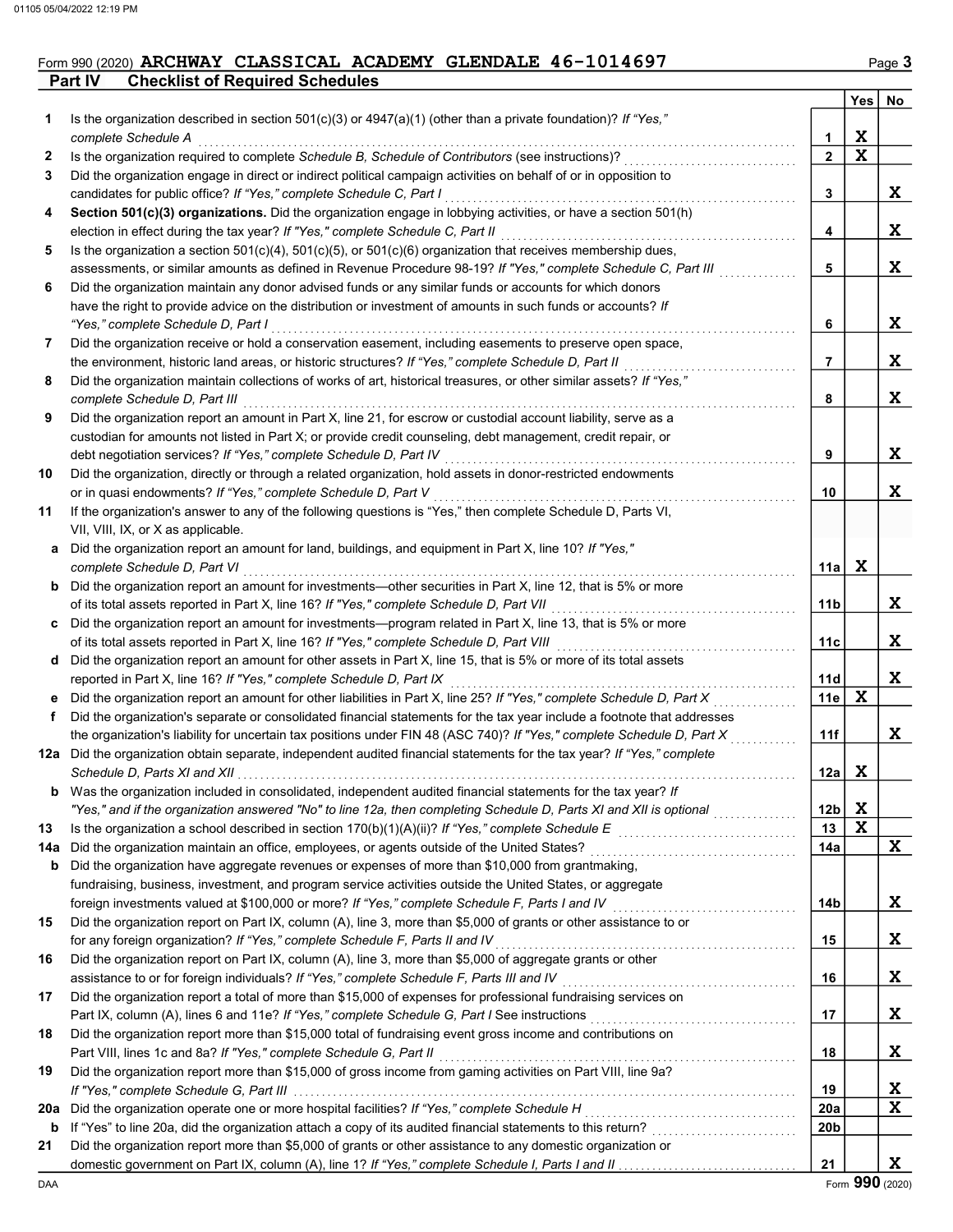### Form 990 (2020) ARCHWAY CLASSICAL ACADEMY GLENDALE  $46-1014697$  Page 4 **Part IV** Checklist of Required Schedules (continued)

|     |                                                                                                                                                                                                                               |                 | Yes        |                              |  |  |  |  |  |
|-----|-------------------------------------------------------------------------------------------------------------------------------------------------------------------------------------------------------------------------------|-----------------|------------|------------------------------|--|--|--|--|--|
| 22  | Did the organization report more than \$5,000 of grants or other assistance to or for domestic individuals on                                                                                                                 |                 |            | No                           |  |  |  |  |  |
|     | Part IX, column (A), line 2? If "Yes," complete Schedule I, Parts I and III                                                                                                                                                   | 22              |            | X                            |  |  |  |  |  |
| 23  | Did the organization answer "Yes" to Part VII, Section A, line 3, 4, or 5 about compensation of the                                                                                                                           |                 |            |                              |  |  |  |  |  |
|     | organization's current and former officers, directors, trustees, key employees, and highest compensated                                                                                                                       |                 |            |                              |  |  |  |  |  |
|     | employees? If "Yes," complete Schedule J                                                                                                                                                                                      | 23              |            | X                            |  |  |  |  |  |
| 24a | Did the organization have a tax-exempt bond issue with an outstanding principal amount of more than                                                                                                                           |                 |            |                              |  |  |  |  |  |
|     | \$100,000 as of the last day of the year, that was issued after December 31, 2002? If "Yes," answer lines 24b                                                                                                                 |                 |            |                              |  |  |  |  |  |
|     | through 24d and complete Schedule K. If "No," go to line 25a                                                                                                                                                                  | 24a             |            | X                            |  |  |  |  |  |
| b   | Did the organization invest any proceeds of tax-exempt bonds beyond a temporary period exception?<br>24 <sub>b</sub>                                                                                                          |                 |            |                              |  |  |  |  |  |
| c   | Did the organization maintain an escrow account other than a refunding escrow at any time during the year                                                                                                                     | 24c             |            |                              |  |  |  |  |  |
|     | to defease any tax-exempt bonds?<br>d Did the organization act as an "on behalf of" issuer for bonds outstanding at any time during the year?                                                                                 | 24d             |            |                              |  |  |  |  |  |
|     | 25a Section 501(c)(3), 501(c)(4), and 501(c)(29) organizations. Did the organization engage in an excess benefit                                                                                                              |                 |            |                              |  |  |  |  |  |
|     | transaction with a disqualified person during the year? If "Yes," complete Schedule L, Part I                                                                                                                                 | 25a             |            | X                            |  |  |  |  |  |
| b   | Is the organization aware that it engaged in an excess benefit transaction with a disqualified person in a prior                                                                                                              |                 |            |                              |  |  |  |  |  |
|     | year, and that the transaction has not been reported on any of the organization's prior Forms 990 or 990-EZ?                                                                                                                  |                 |            |                              |  |  |  |  |  |
|     | If "Yes," complete Schedule L, Part I                                                                                                                                                                                         | 25 <sub>b</sub> |            | X                            |  |  |  |  |  |
| 26  | Did the organization report any amount on Part X, line 5 or 22, for receivables from or payables to any current                                                                                                               |                 |            |                              |  |  |  |  |  |
|     | or former officer, director, trustee, key employee, creator or founder, substantial contributor, or 35%                                                                                                                       |                 |            |                              |  |  |  |  |  |
|     | controlled entity or family member of any of these persons? If "Yes," complete Schedule L, Part II                                                                                                                            | 26              |            | X                            |  |  |  |  |  |
| 27  | Did the organization provide a grant or other assistance to any current or former officer, director, trustee, key                                                                                                             |                 |            |                              |  |  |  |  |  |
|     | employee, creator or founder, substantial contributor or employee thereof, a grant selection committee                                                                                                                        |                 |            |                              |  |  |  |  |  |
|     | member, or to a 35% controlled entity (including an employee thereof) or family member of any of these                                                                                                                        |                 |            | X                            |  |  |  |  |  |
| 28  | persons? If "Yes," complete Schedule L, Part III<br>Was the organization a party to a business transaction with one of the following parties (see Schedule L, Part                                                            | 27              |            |                              |  |  |  |  |  |
|     | IV instructions, for applicable filing thresholds, conditions, and exceptions):                                                                                                                                               |                 |            |                              |  |  |  |  |  |
| a   | A current or former officer, director, trustee, key employee, creator or founder, or substantial contributor? If                                                                                                              |                 |            |                              |  |  |  |  |  |
|     | "Yes," complete Schedule L, Part IV                                                                                                                                                                                           | 28a             |            | X                            |  |  |  |  |  |
| b   | A family member of any individual described in line 28a? If "Yes," complete Schedule L, Part IV                                                                                                                               | 28b             |            | $\mathbf x$                  |  |  |  |  |  |
| C   | A 35% controlled entity of one or more individuals and/or organizations described in lines 28a or 28b? If                                                                                                                     |                 |            |                              |  |  |  |  |  |
|     | "Yes," complete Schedule L, Part IV                                                                                                                                                                                           | 28c             |            | X                            |  |  |  |  |  |
| 29  | Did the organization receive more than \$25,000 in non-cash contributions? If "Yes," complete Schedule M                                                                                                                      | 29              |            | $\overline{\mathbf{x}}$      |  |  |  |  |  |
| 30  | Did the organization receive contributions of art, historical treasures, or other similar assets, or qualified                                                                                                                |                 |            |                              |  |  |  |  |  |
|     | conservation contributions? If "Yes," complete Schedule M                                                                                                                                                                     | 30              |            | X<br>$\overline{\mathbf{x}}$ |  |  |  |  |  |
| 31  | Did the organization liquidate, terminate, or dissolve and cease operations? If "Yes," complete Schedule N, Part I<br>Did the organization sell, exchange, dispose of, or transfer more than 25% of its net assets? If "Yes," | 31              |            |                              |  |  |  |  |  |
| 32  | complete Schedule N, Part II                                                                                                                                                                                                  | 32              |            | X                            |  |  |  |  |  |
| 33  | Did the organization own 100% of an entity disregarded as separate from the organization under Regulations                                                                                                                    |                 |            |                              |  |  |  |  |  |
|     | sections 301.7701-2 and 301.7701-3? If "Yes," complete Schedule R, Part I                                                                                                                                                     | 33              |            | X                            |  |  |  |  |  |
| 34  | Was the organization related to any tax-exempt or taxable entity? If "Yes," complete Schedule R, Part II, III,                                                                                                                |                 |            |                              |  |  |  |  |  |
|     | or IV, and Part V, line 1                                                                                                                                                                                                     | 34              | X          |                              |  |  |  |  |  |
| 35а | Did the organization have a controlled entity within the meaning of section 512(b)(13)?                                                                                                                                       | <b>35a</b>      |            | X                            |  |  |  |  |  |
| b   | If "Yes" to line 35a, did the organization receive any payment from or engage in any transaction with a                                                                                                                       |                 |            |                              |  |  |  |  |  |
|     | controlled entity within the meaning of section 512(b)(13)? If "Yes," complete Schedule R, Part V, line 2                                                                                                                     | 35 <sub>b</sub> |            |                              |  |  |  |  |  |
| 36  | Section 501(c)(3) organizations. Did the organization make any transfers to an exempt non-charitable                                                                                                                          |                 |            |                              |  |  |  |  |  |
|     | related organization? If "Yes," complete Schedule R, Part V, line 2                                                                                                                                                           | 36              |            | X                            |  |  |  |  |  |
| 37  | Did the organization conduct more than 5% of its activities through an entity that is not a related organization                                                                                                              |                 |            |                              |  |  |  |  |  |
| 38  | and that is treated as a partnership for federal income tax purposes? If "Yes," complete Schedule R, Part VI<br>Did the organization complete Schedule O and provide explanations in Schedule O for Part VI, lines 11b and    | 37              |            | X                            |  |  |  |  |  |
|     | 19? Note: All Form 990 filers are required to complete Schedule O.                                                                                                                                                            | 38              | X          |                              |  |  |  |  |  |
|     | <b>Statements Regarding Other IRS Filings and Tax Compliance</b><br>Part V                                                                                                                                                    |                 |            |                              |  |  |  |  |  |
|     | Check if Schedule O contains a response or note to any line in this Part V.                                                                                                                                                   |                 |            | $\overline{\mathbf{x}}$      |  |  |  |  |  |
|     |                                                                                                                                                                                                                               |                 | <b>Yes</b> | No                           |  |  |  |  |  |
| 1a  | $\boldsymbol{0}$<br>Enter the number reported in Box 3 of Form 1096. Enter -0- if not applicable<br>1a                                                                                                                        |                 |            |                              |  |  |  |  |  |
| b   | $\overline{0}$<br>1 <sub>b</sub><br>Enter the number of Forms W-2G included in line 1a. Enter -0- if not applicable                                                                                                           |                 |            |                              |  |  |  |  |  |
| c   | Did the organization comply with backup withholding rules for reportable payments to vendors and                                                                                                                              |                 |            |                              |  |  |  |  |  |
|     |                                                                                                                                                                                                                               | 1c              |            |                              |  |  |  |  |  |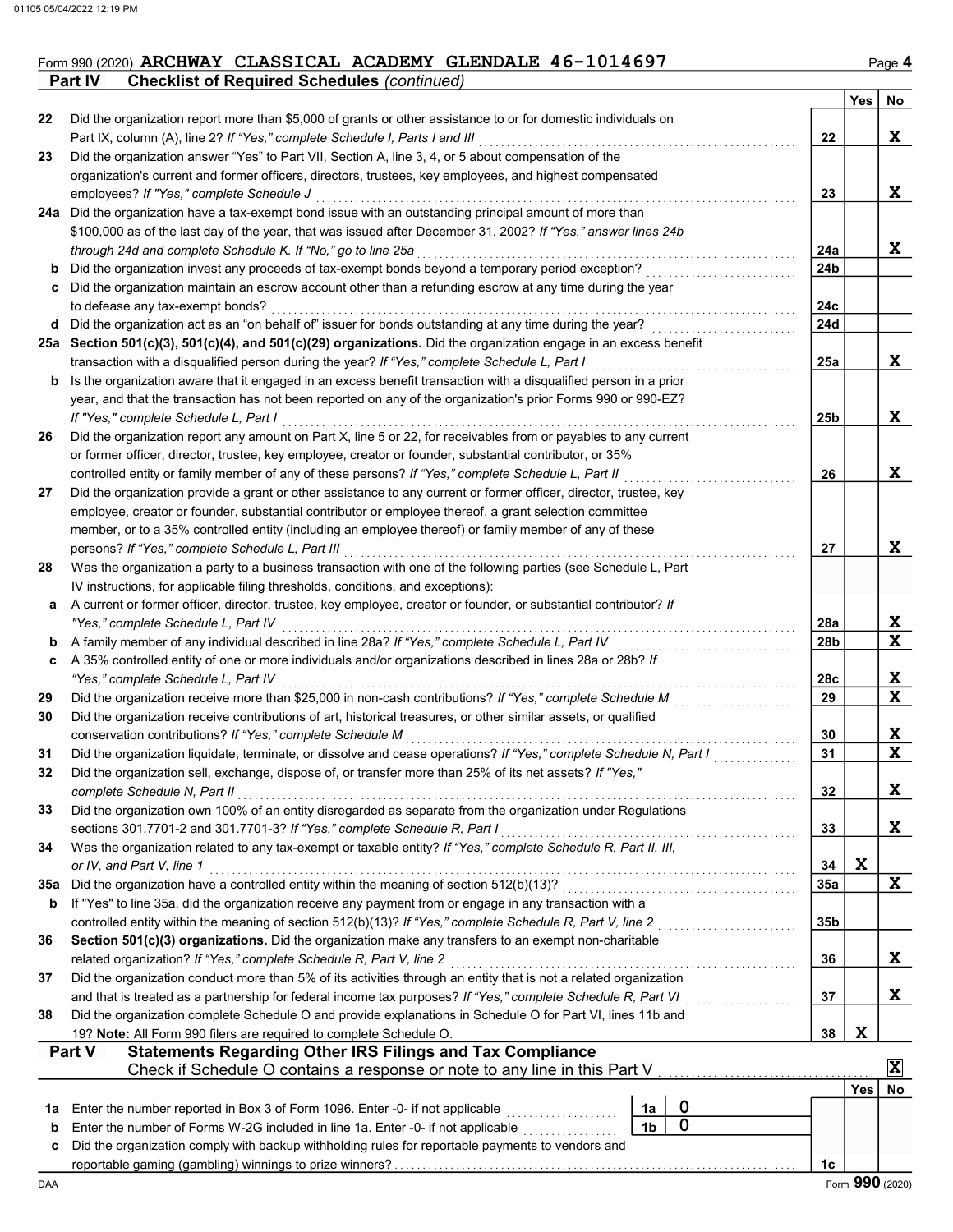### **Part V** Statements Regarding Other IRS Filings and Tax Compliance (continued) Form 990 (2020) ARCHWAY CLASSICAL ACADEMY GLENDALE  $46-1014697$  Page 5

|--|--|

|     |                                                                                                                                                           |                 |             |                | Yes | No |  |  |  |  |
|-----|-----------------------------------------------------------------------------------------------------------------------------------------------------------|-----------------|-------------|----------------|-----|----|--|--|--|--|
|     | 2a Enter the number of employees reported on Form W-3, Transmittal of Wage and Tax                                                                        |                 |             |                |     |    |  |  |  |  |
|     | Statements, filed for the calendar year ending with or within the year covered by this return                                                             | 2a              | $\mathbf 0$ |                |     |    |  |  |  |  |
| b   |                                                                                                                                                           |                 |             | 2 <sub>b</sub> |     |    |  |  |  |  |
|     | Note: If the sum of lines 1a and 2a is greater than 250, you may be required to e-file (see instructions)                                                 |                 |             |                |     |    |  |  |  |  |
| За  | Did the organization have unrelated business gross income of \$1,000 or more during the year?                                                             |                 |             |                |     |    |  |  |  |  |
| b   | If "Yes," has it filed a Form 990-T for this year? If "No" to line 3b, provide an explanation on Schedule O                                               |                 |             |                |     |    |  |  |  |  |
| 4a  | At any time during the calendar year, did the organization have an interest in, or a signature or other authority over,                                   |                 |             |                |     |    |  |  |  |  |
|     | a financial account in a foreign country (such as a bank account, securities account, or other financial account)?                                        |                 |             | 4a             |     | X  |  |  |  |  |
| b   | If "Yes," enter the name of the foreign country ▶                                                                                                         |                 |             |                |     |    |  |  |  |  |
|     | See instructions for filing requirements for FinCEN Form 114, Report of Foreign Bank and Financial Accounts (FBAR).                                       |                 |             |                |     |    |  |  |  |  |
| 5а  | Was the organization a party to a prohibited tax shelter transaction at any time during the tax year?                                                     |                 |             | 5a             |     | X  |  |  |  |  |
| b   |                                                                                                                                                           |                 |             | <b>5b</b>      |     | X  |  |  |  |  |
| c   | If "Yes" to line 5a or 5b, did the organization file Form 8886-T?                                                                                         |                 |             | 5 <sub>c</sub> |     |    |  |  |  |  |
| 6a  | Does the organization have annual gross receipts that are normally greater than \$100,000, and did the                                                    |                 |             |                |     |    |  |  |  |  |
|     | organization solicit any contributions that were not tax deductible as charitable contributions?                                                          |                 |             | 6a             |     | X  |  |  |  |  |
| b   | If "Yes," did the organization include with every solicitation an express statement that such contributions or                                            |                 |             |                |     |    |  |  |  |  |
|     | gifts were not tax deductible?                                                                                                                            |                 |             | 6b             |     |    |  |  |  |  |
| 7   | Organizations that may receive deductible contributions under section 170(c).                                                                             |                 |             |                |     |    |  |  |  |  |
| а   | Did the organization receive a payment in excess of \$75 made partly as a contribution and partly for goods                                               |                 |             |                |     |    |  |  |  |  |
|     | and services provided to the payor?                                                                                                                       |                 |             | 7a             |     | X  |  |  |  |  |
| b   |                                                                                                                                                           |                 |             | 7b             |     |    |  |  |  |  |
| c   | Did the organization sell, exchange, or otherwise dispose of tangible personal property for which it was                                                  |                 |             |                |     |    |  |  |  |  |
|     | required to file Form 8282?                                                                                                                               |                 |             | 7c             |     | X  |  |  |  |  |
| d   |                                                                                                                                                           | 7d              |             | 7e             |     | X  |  |  |  |  |
|     | Did the organization receive any funds, directly or indirectly, to pay premiums on a personal benefit contract?                                           |                 |             |                |     |    |  |  |  |  |
|     | Did the organization, during the year, pay premiums, directly or indirectly, on a personal benefit contract?<br>f                                         |                 |             |                |     |    |  |  |  |  |
| g   | If the organization received a contribution of qualified intellectual property, did the organization file Form 8899 as required?                          |                 |             |                |     |    |  |  |  |  |
| h   | If the organization received a contribution of cars, boats, airplanes, or other vehicles, did the organization file a Form 1098-C?                        |                 |             | 7h             |     |    |  |  |  |  |
| 8   | Sponsoring organizations maintaining donor advised funds. Did a donor advised fund maintained by the                                                      |                 |             |                |     |    |  |  |  |  |
|     | sponsoring organization have excess business holdings at any time during the year?                                                                        |                 |             | 8              |     |    |  |  |  |  |
| 9   | Sponsoring organizations maintaining donor advised funds.                                                                                                 |                 |             |                |     |    |  |  |  |  |
| а   | Did the sponsoring organization make any taxable distributions under section 4966?                                                                        |                 |             | 9a             |     |    |  |  |  |  |
| b   |                                                                                                                                                           |                 |             | 9b             |     |    |  |  |  |  |
| 10  | Section 501(c)(7) organizations. Enter:                                                                                                                   |                 |             |                |     |    |  |  |  |  |
| а   | Initiation fees and capital contributions included on Part VIII, line 12                                                                                  | 10a             |             |                |     |    |  |  |  |  |
| b   | Gross receipts, included on Form 990, Part VIII, line 12, for public use of club facilities                                                               | 10 <sub>b</sub> |             |                |     |    |  |  |  |  |
| 11  | Section 501(c)(12) organizations. Enter:                                                                                                                  |                 |             |                |     |    |  |  |  |  |
| а   | Gross income from members or shareholders<br>Gross income from other sources (Do not net amounts due or paid to other sources                             | 11a             |             |                |     |    |  |  |  |  |
| b   |                                                                                                                                                           | 11b             |             |                |     |    |  |  |  |  |
| 12a | against amounts due or received from them.)<br>Section 4947(a)(1) non-exempt charitable trusts. Is the organization filing Form 990 in lieu of Form 1041? |                 |             | 12a            |     |    |  |  |  |  |
| b   | If "Yes," enter the amount of tax-exempt interest received or accrued during the year                                                                     | 12 <sub>b</sub> |             |                |     |    |  |  |  |  |
| 13  | Section 501(c)(29) qualified nonprofit health insurance issuers.                                                                                          |                 |             |                |     |    |  |  |  |  |
| а   | Is the organization licensed to issue qualified health plans in more than one state?                                                                      |                 |             | 13а            |     |    |  |  |  |  |
|     | Note: See the instructions for additional information the organization must report on Schedule O.                                                         |                 |             |                |     |    |  |  |  |  |
| b   | Enter the amount of reserves the organization is required to maintain by the states in which                                                              |                 |             |                |     |    |  |  |  |  |
|     |                                                                                                                                                           | 13 <sub>b</sub> |             |                |     |    |  |  |  |  |
| c   | Enter the amount of reserves on hand                                                                                                                      | 13 <sub>c</sub> |             |                |     |    |  |  |  |  |
| 14a | Did the organization receive any payments for indoor tanning services during the tax year?                                                                |                 |             | 14a            |     | X  |  |  |  |  |
| b   |                                                                                                                                                           |                 |             | 14b            |     |    |  |  |  |  |
| 15  | Is the organization subject to the section 4960 tax on payment(s) of more than \$1,000,000 in remuneration or                                             |                 |             |                |     |    |  |  |  |  |
|     | excess parachute payment(s) during the year?                                                                                                              |                 |             | 15             |     | X. |  |  |  |  |
|     | If "Yes," see instructions and file Form 4720, Schedule N.                                                                                                |                 |             |                |     |    |  |  |  |  |
| 16  | Is the organization an educational institution subject to the section 4968 excise tax on net investment income?                                           |                 |             | 16             |     | X  |  |  |  |  |
|     | If "Yes," complete Form 4720, Schedule O.                                                                                                                 |                 |             |                |     |    |  |  |  |  |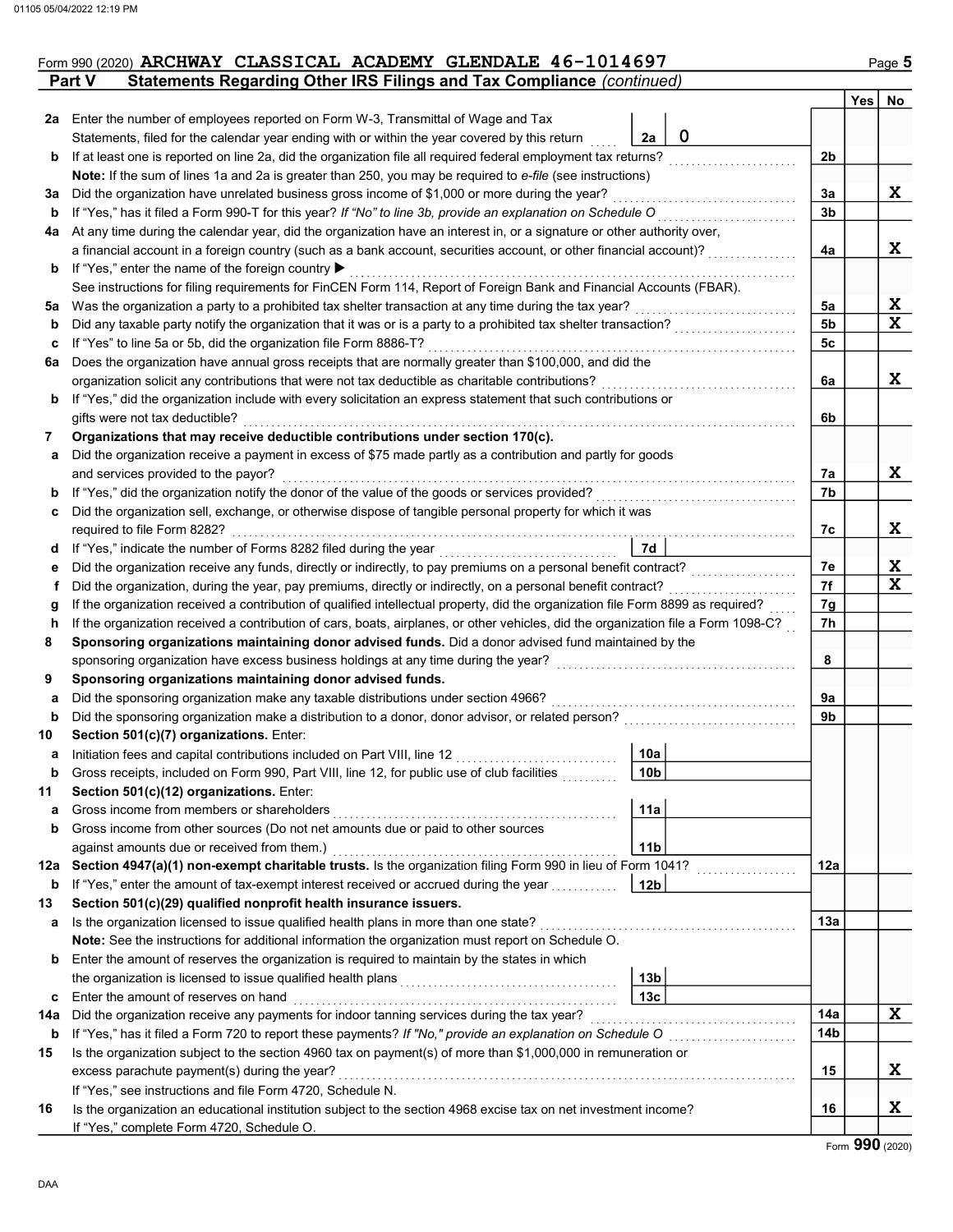# Form 990 (2020) ARCHWAY CLASSICAL ACADEMY GLENDALE  $46-1014697$  Page 6

Part VI Governance, Management, and Disclosure For each "Yes" response to lines 2 through 7b below, and for a "No" response to line 8a, 8b, or 10b below, describe the circumstances, processes, or changes on Schedule O. See instructions. Check if Schedule O contains a response or note to any line in this Part VI.  $\mathbf{x}$ 

|              | <b>Section A. Governing Body and Management</b>                                                                                     |    |   |     | Yes | No          |
|--------------|-------------------------------------------------------------------------------------------------------------------------------------|----|---|-----|-----|-------------|
| 1a           | Enter the number of voting members of the governing body at the end of the tax year                                                 | 1a | 5 |     |     |             |
|              | If there are material differences in voting rights among members of the governing body, or                                          |    |   |     |     |             |
|              | if the governing body delegated broad authority to an executive committee or similar                                                |    |   |     |     |             |
|              | committee, explain on Schedule O.                                                                                                   |    |   |     |     |             |
| b            | Enter the number of voting members included on line 1a, above, who are independent                                                  | 1b | 5 |     |     |             |
| $\mathbf{2}$ | Did any officer, director, trustee, or key employee have a family relationship or a business relationship with                      |    |   |     |     |             |
|              | any other officer, director, trustee, or key employee?                                                                              |    |   | 2   |     | X           |
| 3            | Did the organization delegate control over management duties customarily performed by or under the direct                           |    |   |     |     |             |
|              | supervision of officers, directors, trustees, or key employees to a management company or other person?                             |    |   | 3   |     | X           |
| 4            | Did the organization make any significant changes to its governing documents since the prior Form 990 was filed?                    |    |   | 4   |     | $\mathbf x$ |
| 5            | Did the organization become aware during the year of a significant diversion of the organization's assets?                          |    |   | 5   |     | $\mathbf x$ |
| 6            | Did the organization have members or stockholders?                                                                                  |    |   | 6   | X   |             |
| 7a           | Did the organization have members, stockholders, or other persons who had the power to elect or appoint                             |    |   |     |     |             |
|              | one or more members of the governing body?                                                                                          |    |   | 7a  | X   |             |
| b            | Are any governance decisions of the organization reserved to (or subject to approval by) members,                                   |    |   |     |     |             |
|              | stockholders, or persons other than the governing body?                                                                             |    |   | 7b  | X   |             |
| 8            | Did the organization contemporaneously document the meetings held or written actions undertaken during the year by the following:   |    |   |     |     |             |
| а            | The governing body?                                                                                                                 |    |   | 8а  | X   |             |
| b            | Each committee with authority to act on behalf of the governing body?                                                               |    |   | 8b  | X   |             |
| 9            | Is there any officer, director, trustee, or key employee listed in Part VII, Section A, who cannot be reached at                    |    |   |     |     |             |
|              | the organization's mailing address? If "Yes," provide the names and addresses on Schedule O                                         |    |   | 9   |     | X           |
|              | Section B. Policies (This Section B requests information about policies not required by the Internal Revenue Code.)                 |    |   |     |     |             |
|              |                                                                                                                                     |    |   |     | Yes | No          |
| 10a l        | Did the organization have local chapters, branches, or affiliates?                                                                  |    |   | 10a |     | X           |
| b            | If "Yes," did the organization have written policies and procedures governing the activities of such chapters,                      |    |   |     |     |             |
|              | affiliates, and branches to ensure their operations are consistent with the organization's exempt purposes?                         |    |   | 10b |     |             |
| 11a          | Has the organization provided a complete copy of this Form 990 to all members of its governing body before filing the form?         |    |   | 11a | X   |             |
| b            | Describe in Schedule O the process, if any, used by the organization to review this Form 990.                                       |    |   |     |     |             |
| 12a          | Did the organization have a written conflict of interest policy? If "No," go to line 13                                             |    |   | 12a | X   |             |
| b            | Were officers, directors, or trustees, and key employees required to disclose annually interests that could give rise to conflicts? |    |   | 12b | X   |             |
| c            | Did the organization regularly and consistently monitor and enforce compliance with the policy? If "Yes,"                           |    |   |     |     |             |
|              | describe in Schedule O how this was done                                                                                            |    |   | 12c | X   |             |
| 13           | Did the organization have a written whistleblower policy?                                                                           |    |   | 13  | X   |             |
| 14           | Did the organization have a written document retention and destruction policy?                                                      |    |   | 14  | X   |             |
| 15           | Did the process for determining compensation of the following persons include a review and approval by                              |    |   |     |     |             |
|              | independent persons, comparability data, and contemporaneous substantiation of the deliberation and decision?                       |    |   |     |     |             |
|              | The organization's CEO, Executive Director, or top management official                                                              |    |   | 15a | X   |             |
| b            | Other officers or key employees of the organization                                                                                 |    |   | 15b | X   |             |
|              | If "Yes" to line 15a or 15b, describe the process in Schedule O (see instructions).                                                 |    |   |     |     |             |
|              | 16a Did the organization invest in, contribute assets to, or participate in a joint venture or similar arrangement                  |    |   |     |     |             |
|              | with a taxable entity during the year?                                                                                              |    |   | 16a |     | X           |
| b            | If "Yes," did the organization follow a written policy or procedure requiring the organization to evaluate its                      |    |   |     |     |             |
|              | participation in joint venture arrangements under applicable federal tax law, and take steps to safeguard the                       |    |   |     |     |             |
|              | <b>Section C. Disclosure</b>                                                                                                        |    |   | 16b |     |             |
| 17           | List the states with which a copy of this Form 990 is required to be filed $\triangleright$ NONE                                    |    |   |     |     |             |
| 18           | Section 6104 requires an organization to make its Forms 1023 (1024 or 1024-A, if applicable), 990, and 990-T (Section 501(c)        |    |   |     |     |             |
|              | (3)s only) available for public inspection. Indicate how you made these available. Check all that apply.                            |    |   |     |     |             |
|              | Another's website $ \mathbf{X} $ Upon request<br>Other (explain on Schedule O)<br>Own website                                       |    |   |     |     |             |
| 19           | Describe on Schedule O whether (and if so, how) the organization made its governing documents, conflict of interest policy, and     |    |   |     |     |             |
|              | financial statements available to the public during the tax year.                                                                   |    |   |     |     |             |
|              |                                                                                                                                     |    |   |     |     |             |

20 State the name, address, and telephone number of the person who possesses the organization's books and records  $\blacktriangleright$ 

RON ZOROMSKI 7205 N PIMA ROAD SCOTTSDALE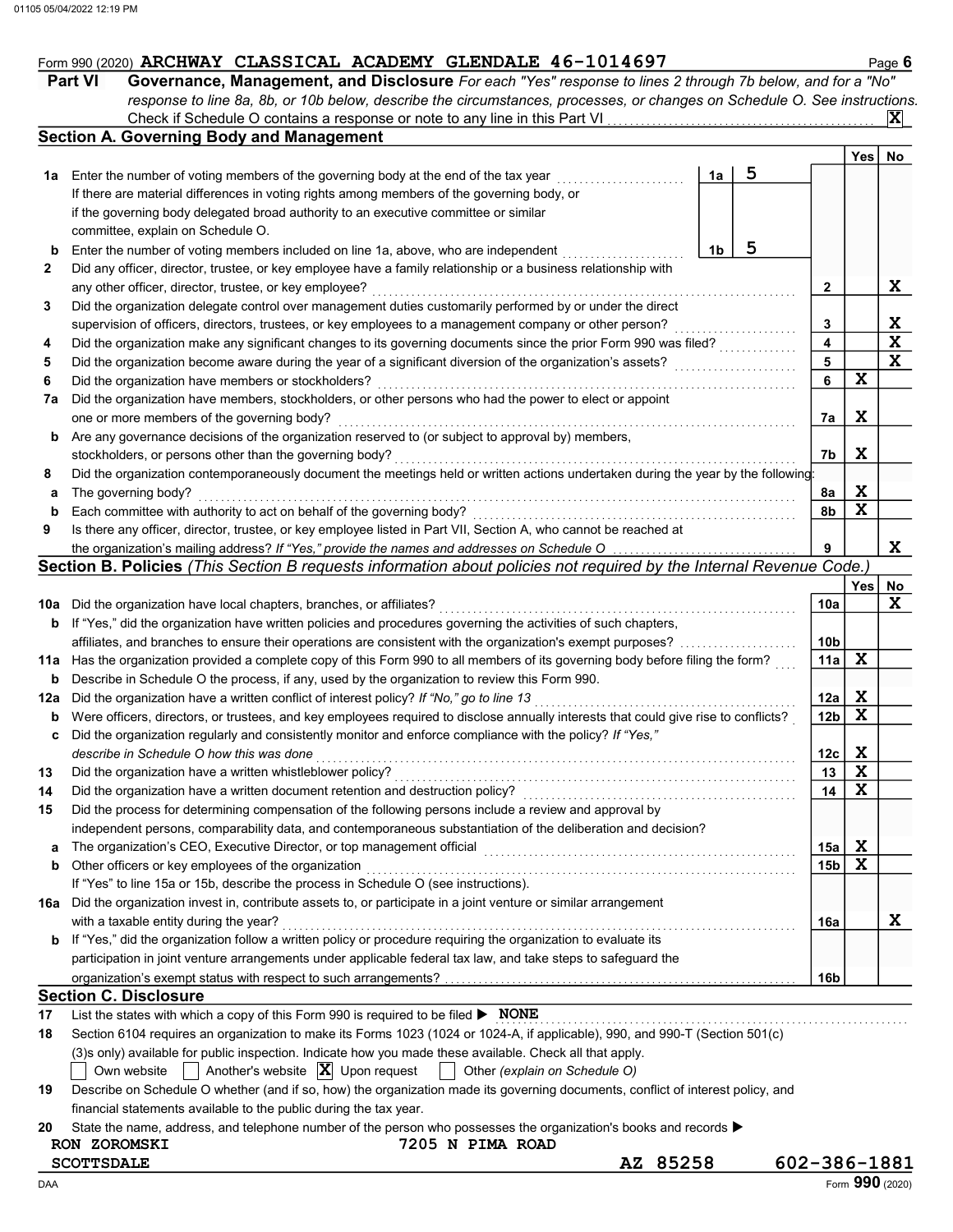#### Section A. Independent Contractors Part VII Compensation of Officers, Directors, Trustees, Key Employees, Highest Compensated Employees, and Form 990 (2020) ARCHWAY CLASSICAL ACADEMY GLENDALE  $46-1014697$  Page 7 Officers, Directors, Trustees, Key Employees, and Highest Compensated Employees Check if Schedule O contains a response or note to any line in this Part VII

1a Complete this table for all persons required to be listed. Report compensation for the calendar year ending with or within the organization's tax year.

• List all of the organization's **current** officers, directors, trustees (whether individuals or organizations), regardless of amount of proposation. Enter  $\Omega$  in columns  $(D)$ ,  $(E)$  and  $(E)$  if no componention was paid compensation. Enter -0- in columns (D), (E), and (F) if no compensation was paid.

• List all of the organization's **current** key employees, if any. See instructions for definition of "key employee."

• List the organization's five **current** highest compensated employees (other than an officer, director, trustee, or key employee)<br>• received reportable compensation (Box 5 of Form W 2 and/or Box 7 of Form 1000 MISC) of m

who received reportable compensation (Box 5 of Form W-2 and/or Box 7 of Form 1099-MISC) of more than \$100,000 from the organization and any related organizations.

 $\bullet$  List all of the organization's **former** officers, key employees, and highest compensated employees who received more than  $\Omega$  0.00 of reportable compensation from the erganization and any related erganizations. \$100,000 of reportable compensation from the organization and any related organizations.

 $\bullet$  List all of the organization's **former directors or trustees** that received, in the capacity as a former director or trustee of the entrance in the organization and any related organizations organization, more than \$10,000 of reportable compensation from the organization and any related organizations. See instructions for the order in which to list the persons above.

Check this box if neither the organization nor any related organization compensated any current officer, director, or trustee.

| (A)<br>Name and title  | (B)<br>Average<br>hours<br>per week<br>(list any               |                                   |                                                         | (C)<br>Position<br>(do not check more than one<br>box, unless person is both an<br>officer and a director/trustee) |                                 |  |  | (D)<br>Reportable<br>compensation<br>from the<br>organization | (E)<br>Reportable<br>compensation<br>from related<br>organizations | (F)<br><b>Estimated amount</b><br>of other<br>compensation<br>from the |                 |                                           |
|------------------------|----------------------------------------------------------------|-----------------------------------|---------------------------------------------------------|--------------------------------------------------------------------------------------------------------------------|---------------------------------|--|--|---------------------------------------------------------------|--------------------------------------------------------------------|------------------------------------------------------------------------|-----------------|-------------------------------------------|
|                        | hours for<br>related<br>organizations<br>below<br>dotted line) | Individual trustee<br>or director | <b>Officer</b><br>Key employee<br>Institutional trustee |                                                                                                                    | Highest compensated<br>employee |  |  |                                                               | <b>Former</b>                                                      | (W-2/1099-MISC)                                                        | (W-2/1099-MISC) | organization and<br>related organizations |
| (1) ROBERT MULHERN     |                                                                |                                   |                                                         |                                                                                                                    |                                 |  |  |                                                               |                                                                    |                                                                        |                 |                                           |
| PRESIDENT              | 2.00<br>0.00                                                   | $\mathbf x$                       |                                                         | $\mathbf x$                                                                                                        |                                 |  |  | 0                                                             | $\mathbf 0$                                                        | $\mathbf 0$                                                            |                 |                                           |
| (2) PHILIP TIRONE      |                                                                |                                   |                                                         |                                                                                                                    |                                 |  |  |                                                               |                                                                    |                                                                        |                 |                                           |
| VICE PRESIDENT         | 2.00<br>0.00                                                   | $\mathbf x$                       |                                                         | $\mathbf x$                                                                                                        |                                 |  |  | 0                                                             | 0                                                                  | 0                                                                      |                 |                                           |
| (3) DIANE BISHOP       |                                                                |                                   |                                                         |                                                                                                                    |                                 |  |  |                                                               |                                                                    |                                                                        |                 |                                           |
| <b>SECRETARY</b>       | 2.00<br>0.00                                                   | $\mathbf x$                       |                                                         | $\mathbf x$                                                                                                        |                                 |  |  | 0                                                             | 0                                                                  | 0                                                                      |                 |                                           |
| (4) CHRISTOFER PEREYRA |                                                                |                                   |                                                         |                                                                                                                    |                                 |  |  |                                                               |                                                                    |                                                                        |                 |                                           |
| <b>DIRECTOR</b>        | 2.00<br>0.00                                                   | $\mathbf x$                       |                                                         |                                                                                                                    |                                 |  |  | 0                                                             | 0                                                                  | $\mathbf 0$                                                            |                 |                                           |
| (5) SUZANNE DESTEFANO  |                                                                |                                   |                                                         |                                                                                                                    |                                 |  |  |                                                               |                                                                    |                                                                        |                 |                                           |
| <b>HEADMASTER</b>      | 40.00<br>0.00                                                  |                                   |                                                         | $\mathbf x$                                                                                                        |                                 |  |  | 53,225                                                        | $\mathbf 0$                                                        | 16,276                                                                 |                 |                                           |
| (6)                    |                                                                |                                   |                                                         |                                                                                                                    |                                 |  |  |                                                               |                                                                    |                                                                        |                 |                                           |
|                        |                                                                |                                   |                                                         |                                                                                                                    |                                 |  |  |                                                               |                                                                    |                                                                        |                 |                                           |
| (7)                    |                                                                |                                   |                                                         |                                                                                                                    |                                 |  |  |                                                               |                                                                    |                                                                        |                 |                                           |
|                        |                                                                |                                   |                                                         |                                                                                                                    |                                 |  |  |                                                               |                                                                    |                                                                        |                 |                                           |
| (8)                    |                                                                |                                   |                                                         |                                                                                                                    |                                 |  |  |                                                               |                                                                    |                                                                        |                 |                                           |
|                        |                                                                |                                   |                                                         |                                                                                                                    |                                 |  |  |                                                               |                                                                    |                                                                        |                 |                                           |
| (9)                    |                                                                |                                   |                                                         |                                                                                                                    |                                 |  |  |                                                               |                                                                    |                                                                        |                 |                                           |
|                        |                                                                |                                   |                                                         |                                                                                                                    |                                 |  |  |                                                               |                                                                    |                                                                        |                 |                                           |
| (10)                   |                                                                |                                   |                                                         |                                                                                                                    |                                 |  |  |                                                               |                                                                    |                                                                        |                 |                                           |
|                        |                                                                |                                   |                                                         |                                                                                                                    |                                 |  |  |                                                               |                                                                    |                                                                        |                 |                                           |
| (11)                   |                                                                |                                   |                                                         |                                                                                                                    |                                 |  |  |                                                               |                                                                    |                                                                        |                 |                                           |
|                        |                                                                |                                   |                                                         |                                                                                                                    |                                 |  |  |                                                               |                                                                    |                                                                        |                 |                                           |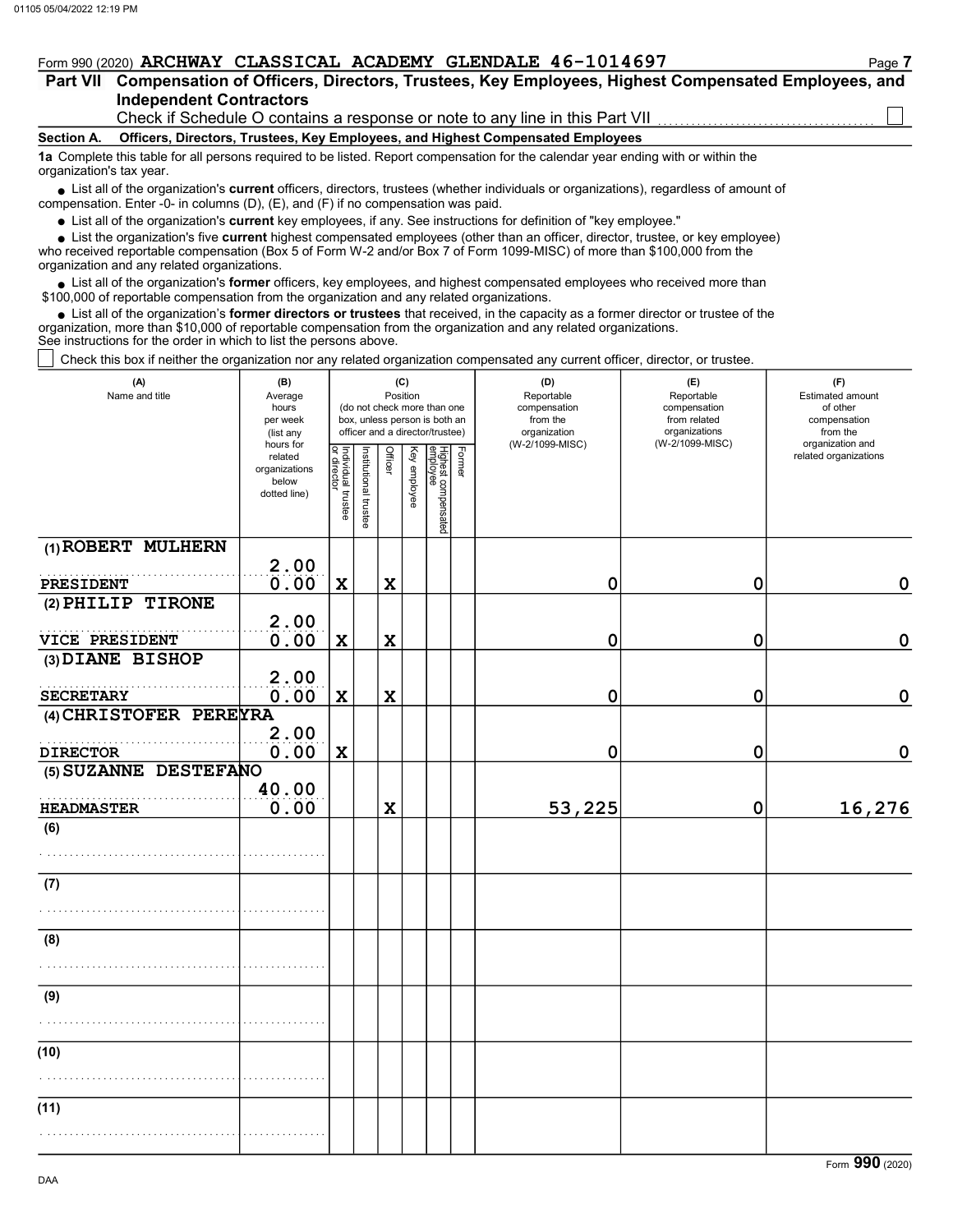|                   | Form 990 (2020) ARCHWAY CLASSICAL ACADEMY GLENDALE 46-1014697<br>Part VII                                                                                                                                                                                                                                                                                          |                                                                |                                                                                                                    |                       |         |              |                                 |        |                                                               | Section A. Officers, Directors, Trustees, Key Employees, and Highest Compensated Employees (continued) | Page 8                                                                 |
|-------------------|--------------------------------------------------------------------------------------------------------------------------------------------------------------------------------------------------------------------------------------------------------------------------------------------------------------------------------------------------------------------|----------------------------------------------------------------|--------------------------------------------------------------------------------------------------------------------|-----------------------|---------|--------------|---------------------------------|--------|---------------------------------------------------------------|--------------------------------------------------------------------------------------------------------|------------------------------------------------------------------------|
|                   | (A)<br>Name and title                                                                                                                                                                                                                                                                                                                                              | (B)<br>Average<br>hours<br>per week<br>(list any               | (C)<br>Position<br>(do not check more than one<br>box, unless person is both an<br>officer and a director/trustee) |                       |         |              |                                 |        | (D)<br>Reportable<br>compensation<br>from the<br>organization | (E)<br>Reportable<br>compensation<br>from related<br>organizations                                     | (F)<br><b>Estimated amount</b><br>of other<br>compensation<br>from the |
|                   |                                                                                                                                                                                                                                                                                                                                                                    | hours for<br>related<br>organizations<br>below<br>dotted line) | Individual trustee<br>or director                                                                                  | Institutional trustee | Officer | Key employee | Highest compensated<br>employee | Former | (W-2/1099-MISC)                                               | (W-2/1099-MISC)                                                                                        | organization and<br>related organizations                              |
|                   |                                                                                                                                                                                                                                                                                                                                                                    |                                                                |                                                                                                                    |                       |         |              |                                 |        |                                                               |                                                                                                        |                                                                        |
|                   |                                                                                                                                                                                                                                                                                                                                                                    |                                                                |                                                                                                                    |                       |         |              |                                 |        |                                                               |                                                                                                        |                                                                        |
|                   |                                                                                                                                                                                                                                                                                                                                                                    |                                                                |                                                                                                                    |                       |         |              |                                 |        |                                                               |                                                                                                        |                                                                        |
|                   |                                                                                                                                                                                                                                                                                                                                                                    |                                                                |                                                                                                                    |                       |         |              |                                 |        |                                                               |                                                                                                        |                                                                        |
|                   |                                                                                                                                                                                                                                                                                                                                                                    |                                                                |                                                                                                                    |                       |         |              |                                 |        |                                                               |                                                                                                        |                                                                        |
|                   |                                                                                                                                                                                                                                                                                                                                                                    |                                                                |                                                                                                                    |                       |         |              |                                 |        |                                                               |                                                                                                        |                                                                        |
|                   |                                                                                                                                                                                                                                                                                                                                                                    |                                                                |                                                                                                                    |                       |         |              |                                 |        |                                                               |                                                                                                        |                                                                        |
|                   |                                                                                                                                                                                                                                                                                                                                                                    |                                                                |                                                                                                                    |                       |         |              |                                 |        |                                                               |                                                                                                        |                                                                        |
|                   | 1b Subtotal<br>c Total from continuation sheets to Part VII, Section A                                                                                                                                                                                                                                                                                             |                                                                |                                                                                                                    |                       |         |              |                                 |        | 53,225                                                        |                                                                                                        | 16,276                                                                 |
| d<br>$\mathbf{2}$ | Total (add lines 1b and 1c)<br>Total number of individuals (including but not limited to those listed above) who received more than \$100,000 of                                                                                                                                                                                                                   |                                                                |                                                                                                                    |                       |         |              |                                 |        | 53,225                                                        |                                                                                                        | 16,276                                                                 |
| 3<br>4            | reportable compensation from the organization $\triangleright$ 0<br>Did the organization list any former officer, director, trustee, key employee, or highest compensated<br>employee on line 1a? If "Yes," complete Schedule J for such individual<br>For any individual listed on line 1a, is the sum of reportable compensation and other compensation from the |                                                                |                                                                                                                    |                       |         |              |                                 |        |                                                               |                                                                                                        | Yes<br>No<br>X<br>3                                                    |
| 5                 | organization and related organizations greater than \$150,000? If "Yes," complete Schedule J for such<br>individual<br>Did any person listed on line 1a receive or accrue compensation from any unrelated organization or individual                                                                                                                               |                                                                |                                                                                                                    |                       |         |              |                                 |        |                                                               |                                                                                                        | X<br>4                                                                 |
|                   | <b>Section B. Independent Contractors</b>                                                                                                                                                                                                                                                                                                                          |                                                                |                                                                                                                    |                       |         |              |                                 |        |                                                               |                                                                                                        | X<br>5                                                                 |
| $\mathbf 1$       | Complete this table for your five highest compensated independent contractors that received more than \$100,000 of<br>compensation from the organization. Report compensation for the calendar year ending with or within the organization's tax year.                                                                                                             |                                                                |                                                                                                                    |                       |         |              |                                 |        |                                                               |                                                                                                        |                                                                        |
|                   |                                                                                                                                                                                                                                                                                                                                                                    | (A)<br>Name and business address                               |                                                                                                                    |                       |         |              |                                 |        |                                                               | (B)<br>Description of services                                                                         | (C)<br>Compensation                                                    |
|                   |                                                                                                                                                                                                                                                                                                                                                                    |                                                                |                                                                                                                    |                       |         |              |                                 |        |                                                               |                                                                                                        |                                                                        |
|                   |                                                                                                                                                                                                                                                                                                                                                                    |                                                                |                                                                                                                    |                       |         |              |                                 |        |                                                               |                                                                                                        |                                                                        |
|                   |                                                                                                                                                                                                                                                                                                                                                                    |                                                                |                                                                                                                    |                       |         |              |                                 |        |                                                               |                                                                                                        |                                                                        |
| $\mathbf{2}$      | Total number of independent contractors (including but not limited to those listed above) who<br>received more than \$100,000 of compensation from the organization ▶                                                                                                                                                                                              |                                                                |                                                                                                                    |                       |         |              |                                 |        |                                                               | 0                                                                                                      |                                                                        |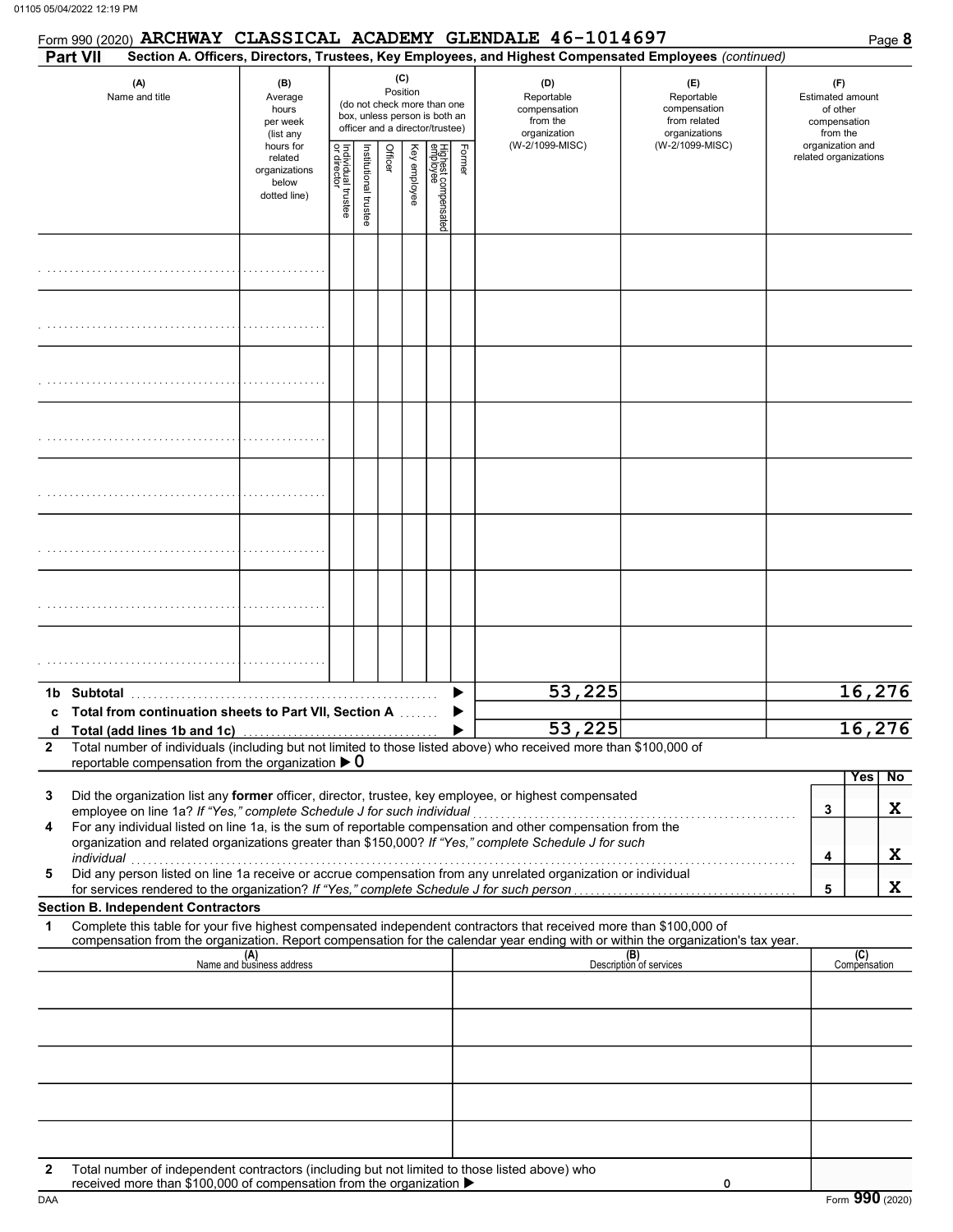# Form 990 (2020) ARCHWAY CLASSICAL ACADEMY GLENDALE  $46-1014697$  Page 9

# Part VIII Statement of Revenue

Check if Schedule O contains a response or note to any line in this Part VIII ................................

|                                                           |     |                                                              |                                        |                                            |                 |     |                      | (A)<br>Total revenue | (B)<br>Related or exempt<br>function revenue | (C)<br>Unrelated<br>business revenue | (D)<br>Revenue excluded<br>from tax under<br>sections 512-514 |
|-----------------------------------------------------------|-----|--------------------------------------------------------------|----------------------------------------|--------------------------------------------|-----------------|-----|----------------------|----------------------|----------------------------------------------|--------------------------------------|---------------------------------------------------------------|
| Contributions, Gifts, Grants<br>and Other Similar Amounts |     | 1a Federated campaigns                                       |                                        |                                            | 1a              |     |                      |                      |                                              |                                      |                                                               |
|                                                           |     | <b>b</b> Membership dues                                     |                                        | <u>.</u><br>1986 - Paul Barbara, president | 1 <sub>b</sub>  |     |                      |                      |                                              |                                      |                                                               |
|                                                           |     | c Fundraising events                                         |                                        | <u>.</u><br>1986 - Paul Barbara, president | 1 <sub>c</sub>  |     |                      |                      |                                              |                                      |                                                               |
|                                                           |     | d Related organizations                                      |                                        |                                            | 1 <sub>d</sub>  |     |                      |                      |                                              |                                      |                                                               |
|                                                           | е   | Government grants (contributions)                            |                                        |                                            | 1e              |     | 399,196              |                      |                                              |                                      |                                                               |
|                                                           |     | <b>f</b> All other contributions, gifts, grants,             |                                        |                                            |                 |     |                      |                      |                                              |                                      |                                                               |
|                                                           |     |                                                              | and similar amounts not included above |                                            | 1f              |     | 495,455              |                      |                                              |                                      |                                                               |
|                                                           |     | Noncash contributions included in lines 1a-1f                |                                        |                                            | $1g$ \$         |     |                      |                      |                                              |                                      |                                                               |
|                                                           |     |                                                              |                                        |                                            |                 |     | ▶                    | 894,651              |                                              |                                      |                                                               |
|                                                           |     |                                                              |                                        |                                            |                 |     | <b>Business Code</b> |                      |                                              |                                      |                                                               |
|                                                           | 2a  | STATE EQUALIZATION                                           |                                        |                                            |                 |     | 611710               | 3,964,971            | 3,964,971                                    |                                      |                                                               |
|                                                           | b   | CLASSROOM SITE FUNDS                                         |                                        |                                            |                 |     | 611710               | 256,957              | 256,957                                      |                                      |                                                               |
|                                                           |     | PSO REVENUE                                                  |                                        |                                            |                 |     | 611710               | 164,486              | 164,486                                      |                                      |                                                               |
| Program Service<br>Revenue                                |     | CO-CURRICULAR ACTIVITIES                                     |                                        |                                            |                 |     | 611710               | 163,353              | 163,353                                      |                                      |                                                               |
|                                                           |     |                                                              |                                        |                                            |                 |     |                      |                      |                                              |                                      |                                                               |
|                                                           |     | <b>f</b> All other program service revenue $\ldots$          |                                        |                                            |                 |     |                      |                      |                                              |                                      |                                                               |
|                                                           | a   |                                                              |                                        |                                            |                 |     | ▶                    | 4,549,767            |                                              |                                      |                                                               |
|                                                           | 3   | Investment income (including dividends, interest, and        |                                        |                                            |                 |     |                      |                      |                                              |                                      |                                                               |
|                                                           |     | other similar amounts)                                       |                                        |                                            |                 |     |                      | 411                  |                                              |                                      | 411                                                           |
|                                                           | 4   | Income from investment of tax-exempt bond proceeds           |                                        |                                            |                 |     |                      |                      |                                              |                                      |                                                               |
|                                                           | 5   |                                                              |                                        |                                            |                 |     |                      |                      |                                              |                                      |                                                               |
|                                                           |     |                                                              |                                        | (i) Real                                   |                 |     | (ii) Personal        |                      |                                              |                                      |                                                               |
|                                                           | 6a  | Gross rents                                                  | 6a                                     |                                            |                 |     |                      |                      |                                              |                                      |                                                               |
|                                                           | b   | Less: rental expenses                                        | 6b                                     |                                            |                 |     |                      |                      |                                              |                                      |                                                               |
|                                                           | С   | Rental inc. or (loss)                                        | 6c                                     |                                            |                 |     |                      |                      |                                              |                                      |                                                               |
|                                                           | d   | Net rental income or (loss)<br><b>7a</b> Gross amount from   |                                        |                                            |                 | .   |                      |                      |                                              |                                      |                                                               |
|                                                           |     | sales of assets                                              |                                        | (i) Securities                             |                 |     | (ii) Other           |                      |                                              |                                      |                                                               |
|                                                           |     | other than inventory                                         | 7a                                     |                                            |                 |     |                      |                      |                                              |                                      |                                                               |
|                                                           | b   | Less: cost or other                                          |                                        |                                            |                 |     |                      |                      |                                              |                                      |                                                               |
|                                                           |     | basis and sales exps.                                        | 7b                                     |                                            |                 |     |                      |                      |                                              |                                      |                                                               |
|                                                           |     | c Gain or (loss)                                             | 7c                                     |                                            |                 |     |                      |                      |                                              |                                      |                                                               |
| Other Revenue                                             | d   |                                                              |                                        |                                            |                 |     |                      |                      |                                              |                                      |                                                               |
|                                                           |     | 8a Gross income from fundraising events<br>(not including \$ |                                        |                                            |                 |     |                      |                      |                                              |                                      |                                                               |
|                                                           |     | of contributions reported on line 1c).                       |                                        | .                                          |                 |     |                      |                      |                                              |                                      |                                                               |
|                                                           |     | See Part IV, line 18                                         |                                        |                                            | 8a              |     |                      |                      |                                              |                                      |                                                               |
|                                                           |     | <b>b</b> Less: direct expenses                               |                                        |                                            | 8b              |     |                      |                      |                                              |                                      |                                                               |
|                                                           |     | c Net income or (loss) from fundraising events               |                                        |                                            |                 |     |                      |                      |                                              |                                      |                                                               |
|                                                           |     | 9a Gross income from gaming activities.                      |                                        |                                            |                 |     |                      |                      |                                              |                                      |                                                               |
|                                                           |     | See Part IV, line 19                                         |                                        |                                            | 9a              |     |                      |                      |                                              |                                      |                                                               |
|                                                           |     | <b>b</b> Less: direct expenses                               |                                        |                                            | 9 <sub>b</sub>  |     |                      |                      |                                              |                                      |                                                               |
|                                                           |     | c Net income or (loss) from gaming activities.               |                                        |                                            |                 |     |                      |                      |                                              |                                      |                                                               |
|                                                           |     | 10a Gross sales of inventory, less                           |                                        |                                            |                 |     |                      |                      |                                              |                                      |                                                               |
|                                                           |     | returns and allowances                                       |                                        |                                            | 10a             |     |                      |                      |                                              |                                      |                                                               |
|                                                           |     | <b>b</b> Less: cost of goods sold                            |                                        |                                            | 10 <sub>b</sub> |     |                      |                      |                                              |                                      |                                                               |
|                                                           |     | c Net income or (loss) from sales of inventory               |                                        |                                            |                 |     | ▶                    |                      |                                              |                                      |                                                               |
|                                                           |     |                                                              |                                        |                                            |                 |     | <b>Business Code</b> |                      |                                              |                                      |                                                               |
| Miscellaneous<br>Revenue                                  | 11a | <b>OTHER</b>                                                 |                                        |                                            |                 |     | 611710               | 679                  | 679                                          |                                      |                                                               |
|                                                           | b   |                                                              |                                        |                                            |                 |     |                      |                      |                                              |                                      |                                                               |
|                                                           | с   |                                                              |                                        |                                            |                 |     |                      |                      |                                              |                                      |                                                               |
|                                                           | d   |                                                              |                                        |                                            |                 |     |                      |                      |                                              |                                      |                                                               |
|                                                           | е   | ▶                                                            |                                        |                                            |                 | 679 |                      |                      |                                              |                                      |                                                               |
|                                                           | 12  | Total revenue. See instructions                              |                                        |                                            |                 |     |                      | 5,445,508            | 4,550,446                                    | 0                                    | 411                                                           |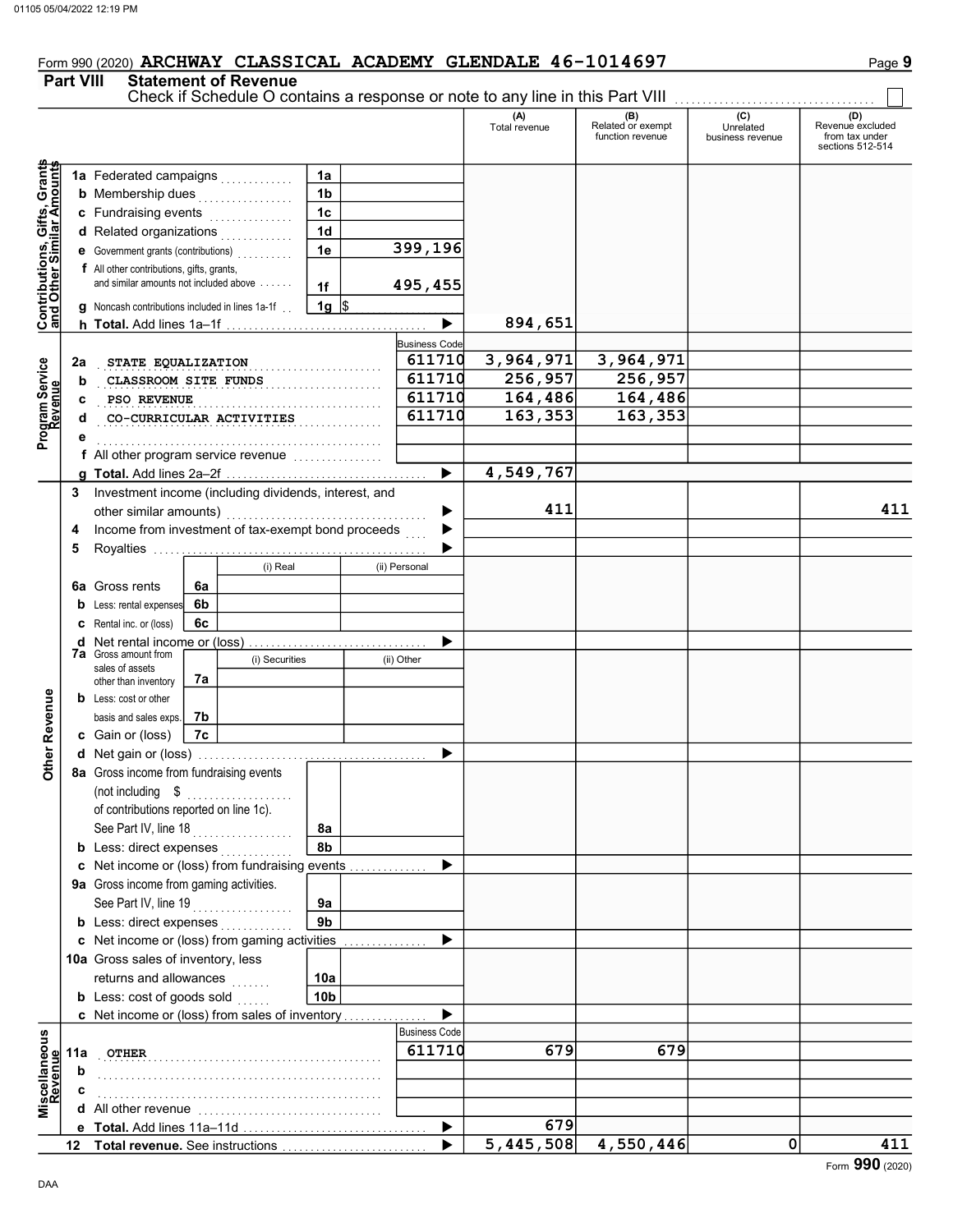### **Part IX** Statement of Functional Expenses  $From 990 (2020)$   $\bf ARCHWAY$  CLASSICAL ACADEMY GLENDALE  $46-1014697$  Page 10

|              | Section 501(c)(3) and 501(c)(4) organizations must complete all columns. All other organizations must complete column (A).<br>Check if Schedule O contains a response or note to any line in this Part IX |                |                             |                                    |                         |
|--------------|-----------------------------------------------------------------------------------------------------------------------------------------------------------------------------------------------------------|----------------|-----------------------------|------------------------------------|-------------------------|
|              | Do not include amounts reported on lines 6b,                                                                                                                                                              | (A)            | (B)                         | (C)                                | (D)                     |
|              | 7b, 8b, 9b, and 10b of Part VIII.                                                                                                                                                                         | Total expenses | Program service<br>expenses | Management and<br>general expenses | Fundraising<br>expenses |
| $\mathbf{1}$ | Grants and other assistance to domestic organizations                                                                                                                                                     |                |                             |                                    |                         |
|              | and domestic governments. See Part IV, line 21                                                                                                                                                            |                |                             |                                    |                         |
| 2.           | Grants and other assistance to domestic                                                                                                                                                                   |                |                             |                                    |                         |
|              | individuals. See Part IV, line 22                                                                                                                                                                         |                |                             |                                    |                         |
| 3            | Grants and other assistance to foreign                                                                                                                                                                    |                |                             |                                    |                         |
|              | organizations, foreign governments, and foreign                                                                                                                                                           |                |                             |                                    |                         |
|              | individuals. See Part IV, lines 15 and 16                                                                                                                                                                 |                |                             |                                    |                         |
| 4            | Benefits paid to or for members                                                                                                                                                                           |                |                             |                                    |                         |
| 5            | Compensation of current officers, directors,                                                                                                                                                              |                |                             |                                    |                         |
|              | trustees, and key employees                                                                                                                                                                               | 69,501         | 58,972                      | 7,747                              | 2,782                   |
| 6            | Compensation not included above to disqualified                                                                                                                                                           |                |                             |                                    |                         |
|              | persons (as defined under section 4958(f)(1)) and                                                                                                                                                         |                |                             |                                    |                         |
|              | persons described in section 4958(c)(3)(B)                                                                                                                                                                |                |                             |                                    |                         |
| 7            | Other salaries and wages                                                                                                                                                                                  | 2,345,180      | 1,989,897                   | 261,423                            | 93,860                  |
| 8            | Pension plan accruals and contributions (include                                                                                                                                                          |                |                             |                                    |                         |
|              | section 401(k) and 403(b) employer contributions)                                                                                                                                                         | 34,330         | 29,759                      | 4,333                              | 238                     |
| 9            |                                                                                                                                                                                                           | 491,128        | 425,732                     | 61,993                             | 3,403                   |
| 10           | Payroll taxes                                                                                                                                                                                             | 179,891        | 155,938                     | 22,707                             | 1,246                   |
| 11           | Fees for services (nonemployees):                                                                                                                                                                         |                |                             |                                    |                         |
| а            | Management                                                                                                                                                                                                | 422,193        | 365,911                     | 56,282                             |                         |
| b            | Legal                                                                                                                                                                                                     | 6,270          | $\overline{5}$ , 657        | 613                                |                         |
| c            |                                                                                                                                                                                                           | 10,700         | $\overline{9}$ , 654        | 1,046                              |                         |
| d            | Lobbying                                                                                                                                                                                                  |                |                             |                                    |                         |
| е            | Professional fundraising services. See Part IV, line 17                                                                                                                                                   |                |                             |                                    |                         |
| f            | Investment management fees                                                                                                                                                                                |                |                             |                                    |                         |
| g            | Other. (If line 11g amount exceeds 10% of line 25, column                                                                                                                                                 |                |                             |                                    |                         |
|              |                                                                                                                                                                                                           | 163,668        | 147,666                     | 16,002                             |                         |
| 12           | Advertising and promotion<br>                                                                                                                                                                             |                |                             |                                    |                         |
| 13           |                                                                                                                                                                                                           | 21,888         | 16,166                      | 5,722                              |                         |
| 14           | Information technology<br>                                                                                                                                                                                | 62,438         | 54,114                      | 8,324                              |                         |
| 15           |                                                                                                                                                                                                           |                |                             |                                    |                         |
| 16           |                                                                                                                                                                                                           | 633,289        | 544,303                     | 88,986                             |                         |
| 17           | Travel<br>Payments of travel or entertainment expenses                                                                                                                                                    |                |                             |                                    |                         |
|              | for any federal, state, or local public officials                                                                                                                                                         |                |                             |                                    |                         |
|              |                                                                                                                                                                                                           |                |                             |                                    |                         |
| 19<br>20     | Conferences, conventions, and meetings                                                                                                                                                                    |                |                             |                                    |                         |
| 21           | Interest<br>Payments to affiliates<br>interactional continuum                                                                                                                                             |                |                             |                                    |                         |
| 22           | Depreciation, depletion, and amortization                                                                                                                                                                 | 29,029         | 24,950                      | 4,079                              |                         |
| 23           | Insurance                                                                                                                                                                                                 |                |                             |                                    |                         |
| 24           | Other expenses. Itemize expenses not covered                                                                                                                                                              |                |                             |                                    |                         |
|              | above (List miscellaneous expenses on line 24e. If                                                                                                                                                        |                |                             |                                    |                         |
|              | line 24e amount exceeds 10% of line 25, column                                                                                                                                                            |                |                             |                                    |                         |
|              | (A) amount, list line 24e expenses on Schedule O.)                                                                                                                                                        |                |                             |                                    |                         |
| a            | <b>PSO</b>                                                                                                                                                                                                | 186,155        | 161,339                     | 24,816                             |                         |
| b            | SUPPLIES AND INSTR AIDS                                                                                                                                                                                   | 172,804        | 152,170                     | 20,634                             |                         |
| c            | REPAIRS AND MAINTENANCE                                                                                                                                                                                   | 139,130        | 119,580                     | 19,550                             |                         |
| d            | <b>MISCELLANEOUS</b>                                                                                                                                                                                      | 84,375         | 73,127                      | 11,248                             |                         |
| е            | All other expenses                                                                                                                                                                                        | 59,125         | 48,796                      | 7,451                              | 2,878                   |
| 25           | Total functional expenses. Add lines 1 through 24e                                                                                                                                                        | 5, 111, 094    | 4,383,731                   | 622,956                            | 104,407                 |
| 26           | <b>Joint costs.</b> Complete this line only if the<br>organization reported in column (B) joint costs                                                                                                     |                |                             |                                    |                         |
|              | from a combined educational campaign and<br>fundraising solicitation. Check here $\blacktriangleright$<br>following SOP 98-2 (ASC 958-720)                                                                |                |                             |                                    |                         |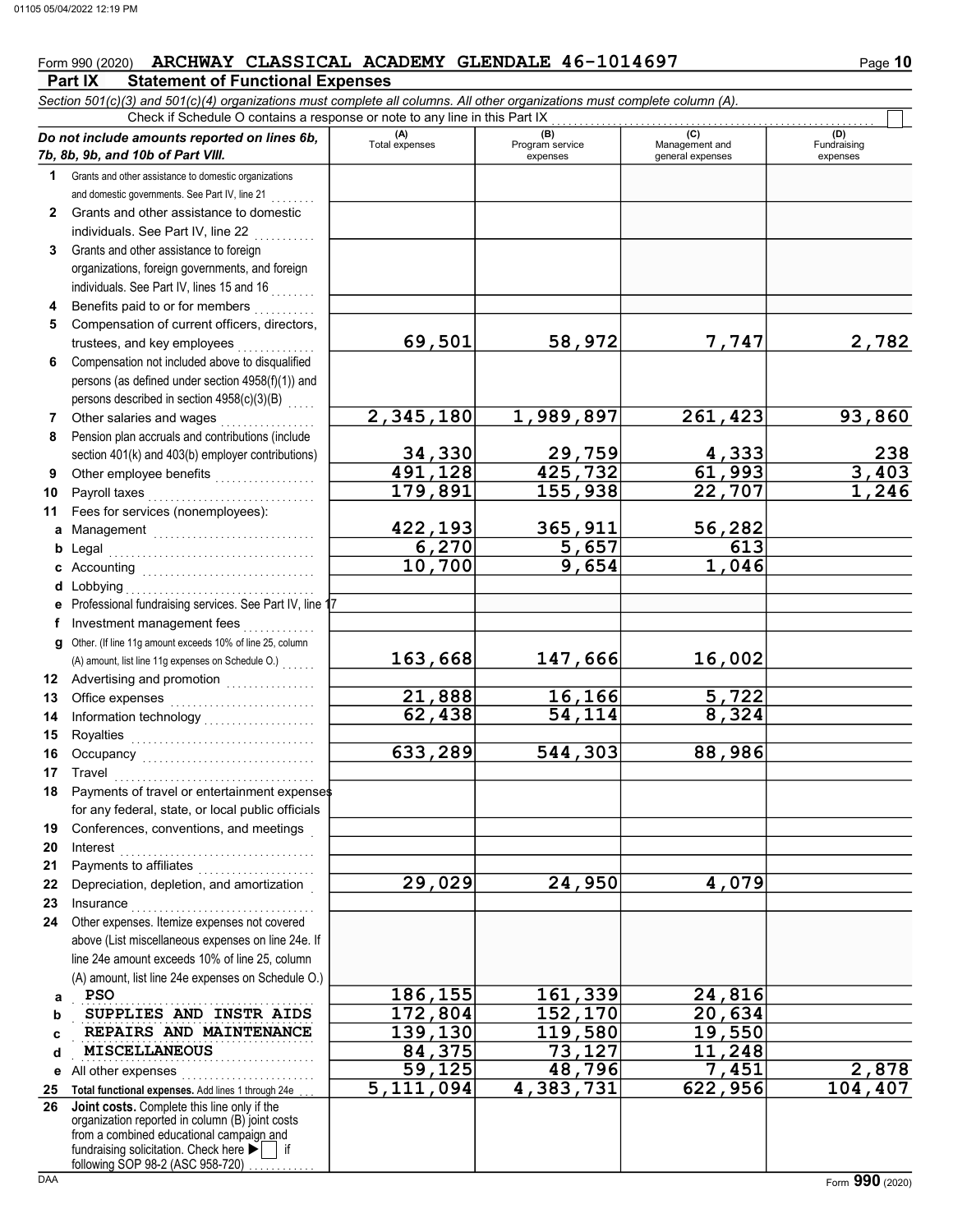#### Form 990 (2020) ARCHWAY CLASSICAL ACADEMY GLENDALE  $46-1014697$  Page 11 ARCHWAY CLASSICAL ACADEMY GLENDALE 46-1014697

|                             | Part X | <b>Balance Sheet</b>                                                                                                                    |                 |         |                           |                 |             |
|-----------------------------|--------|-----------------------------------------------------------------------------------------------------------------------------------------|-----------------|---------|---------------------------|-----------------|-------------|
|                             |        | Check if Schedule O contains a response or note to any line in this Part X                                                              |                 |         |                           |                 |             |
|                             |        |                                                                                                                                         |                 |         | (A)                       |                 | (B)         |
|                             |        |                                                                                                                                         |                 |         | Beginning of year         |                 | End of year |
|                             | 1      | Cash-non-interest-bearing                                                                                                               |                 |         | 819,917                   | $\mathbf{1}$    | 1,159,399   |
|                             | 2      |                                                                                                                                         |                 |         | 518,656                   | $\mathbf 2$     | 563,271     |
|                             | 3      |                                                                                                                                         |                 |         |                           | 3               |             |
|                             | 4      | Accounts receivable, net                                                                                                                |                 |         | 54,092                    | 4               | 163,871     |
|                             | 5      | Loans and other receivables from any current or former officer, director,                                                               |                 |         |                           |                 |             |
|                             |        | trustee, key employee, creator or founder, substantial contributor, or 35%                                                              |                 |         |                           |                 |             |
|                             |        |                                                                                                                                         |                 |         |                           | 5               |             |
|                             | 6      | Loans and other receivables from other disqualified persons (as defined                                                                 |                 |         |                           |                 |             |
|                             |        | under section 4958(f)(1)), and persons described in section 4958(c)(3)(B)                                                               |                 |         |                           | 6               |             |
| Assets                      | 7      |                                                                                                                                         |                 |         |                           | $\overline{7}$  |             |
|                             | 8      | Inventories for sale or use                                                                                                             |                 |         |                           | 8               |             |
|                             | 9      |                                                                                                                                         |                 |         | 69,744                    | 9               | 97,374      |
|                             |        | 10a Land, buildings, and equipment: cost or other                                                                                       |                 |         |                           |                 |             |
|                             |        | basis. Complete Part VI of Schedule D                                                                                                   | 10a             | 336,421 |                           |                 |             |
|                             |        | <b>b</b> Less: accumulated depreciation                                                                                                 | 10 <sub>b</sub> | 236,570 | 119,397                   | 10 <sub>c</sub> | 99,851      |
|                             | 11     |                                                                                                                                         |                 |         |                           | 11              |             |
|                             | 12     |                                                                                                                                         |                 | 12      |                           |                 |             |
|                             | 13     |                                                                                                                                         |                 | 13      |                           |                 |             |
|                             | 14     | Intangible assets                                                                                                                       |                 |         |                           | 14              |             |
|                             | 15     |                                                                                                                                         |                 |         | 926                       | 15              |             |
|                             | 16     |                                                                                                                                         |                 |         | 1,582,732                 | 16              | 2,083,766   |
|                             | 17     |                                                                                                                                         |                 |         | 63,077                    | 17              | 114,796     |
|                             | 18     | Grants payable                                                                                                                          |                 | 18      |                           |                 |             |
|                             | 19     | Deferred revenue <b>construction and the construction of the construction of the construction</b>                                       | 6,842           | 19      | 14,125                    |                 |             |
|                             | 20     |                                                                                                                                         |                 | 20      |                           |                 |             |
|                             | 21     |                                                                                                                                         |                 |         |                           | 21              |             |
|                             | 22     | Loans and other payables to any current or former officer, director,                                                                    |                 |         |                           |                 |             |
|                             |        | trustee, key employee, creator or founder, substantial contributor, or 35%                                                              |                 |         |                           |                 |             |
| Liabilities                 |        |                                                                                                                                         |                 |         |                           | 22              |             |
|                             | 23     | Secured mortgages and notes payable to unrelated third parties<br>[[[[[[[[[[[[[[[[[[[[[]]]]]]]                                          |                 |         |                           | 23              |             |
|                             | 24     | Unsecured notes and loans payable to unrelated third parties                                                                            |                 |         |                           | 24              |             |
|                             | 25     | Other liabilities (including federal income tax, payables to related third                                                              |                 |         |                           |                 |             |
|                             |        | parties, and other liabilities not included on lines 17-24). Complete Part X                                                            |                 |         |                           |                 |             |
|                             |        | of Schedule D                                                                                                                           |                 |         | 228, 143                  | 25              | 288,960     |
|                             | 26     |                                                                                                                                         |                 |         | 298,062                   | 26              | 417,881     |
|                             |        | Organizations that follow FASB ASC 958, check here X                                                                                    |                 |         |                           |                 |             |
|                             |        | and complete lines 27, 28, 32, and 33.                                                                                                  |                 |         | 1,284,670                 |                 | 1,665,885   |
|                             | 27     | Net assets without donor restrictions                                                                                                   |                 |         |                           | 27              |             |
|                             | 28     | Net assets with donor restrictions<br>Net assets with donor restrictions<br>Organizations that do not follow FASB ASC 958, check here ▶ |                 |         |                           | 28              |             |
|                             |        | and complete lines 29 through 33.                                                                                                       |                 |         |                           |                 |             |
|                             | 29     | Capital stock or trust principal, or current funds                                                                                      |                 |         | 29                        |                 |             |
|                             | 30     | Paid-in or capital surplus, or land, building, or equipment fund [[[[[[[[[[[[[[[[[[[[[[[[[[[[[[[[[[[                                    |                 |         | 30                        |                 |             |
|                             | 31     | Retained earnings, endowment, accumulated income, or other funds                                                                        |                 |         |                           | 31              |             |
| Net Assets or Fund Balances | 32     | Total net assets or fund balances                                                                                                       |                 |         | $\overline{1}$ , 284, 670 | 32              | 1,665,885   |
|                             | 33     |                                                                                                                                         |                 |         | 1,582,732                 | 33              | 2,083,766   |
|                             |        |                                                                                                                                         |                 |         |                           |                 |             |

Form 990 (2020)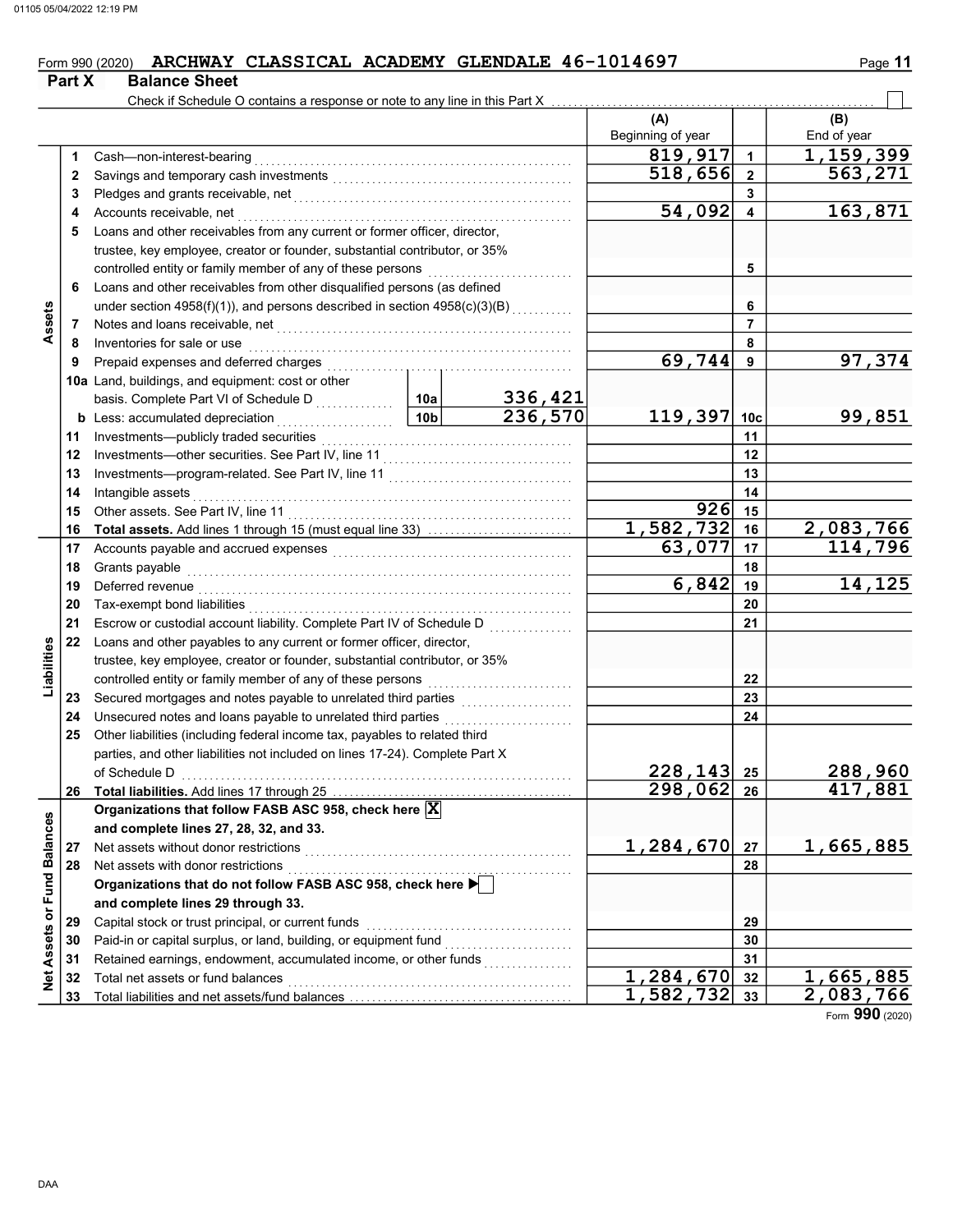| <b>Part XI</b><br><b>Reconciliation of Net Assets</b><br>5,445,508<br>1<br>5, 111, 094<br>$2^{\circ}$<br>2<br>334,414<br>3<br>Revenue less expenses. Subtract line 2 from line 1<br>3<br>1,284,670<br>Net assets or fund balances at beginning of year (must equal Part X, line 32, column (A))<br>$\overline{\mathbf{4}}$<br>4<br>46,801<br>5<br>Net unrealized gains (losses) on investments<br>5<br>6<br>Donated services and use of facilities <b>constructs</b> and the construction of the service of the construction of the construction of the construction of the construction of the construction of the construction of the constru<br>6<br>$\overline{7}$<br>Investment expenses<br>7<br>8<br>Prior period adjustments<br>8<br>Other changes in net assets or fund balances (explain on Schedule O)<br>9<br>9<br>Net assets or fund balances at end of year. Combine lines 3 through 9 (must equal Part X, line<br>10<br>1,665,885<br>10<br>32, column (B))<br><b>Financial Statements and Reporting</b><br><b>Part XII</b><br>Check if Schedule O contains a response or note to any line in this Part XII<br>Yes l<br>No.<br>X Accrual<br>Accounting method used to prepare the Form 990:<br>Cash<br>Other<br>1<br>If the organization changed its method of accounting from a prior year or checked "Other," explain in<br>Schedule O.<br>X<br>2a Were the organization's financial statements compiled or reviewed by an independent accountant?<br>2a<br>If "Yes," check a box below to indicate whether the financial statements for the year were compiled or<br>reviewed on a separate basis, consolidated basis, or both:<br>Separate basis<br><b>Consolidated basis</b><br>Both consolidated and separate basis<br>b Were the organization's financial statements audited by an independent accountant?<br>X<br>2 <sub>b</sub><br>If "Yes," check a box below to indicate whether the financial statements for the year were audited on a<br>separate basis, consolidated basis, or both:<br>$ \mathbf{X} $ Both consolidated and separate basis<br>Consolidated basis<br>Separate basis<br>c If "Yes" to line 2a or 2b, does the organization have a committee that assumes responsibility for oversight of<br>X<br>the audit, review, or compilation of its financial statements and selection of an independent accountant?<br>2c<br>If the organization changed either its oversight process or selection process during the tax year, explain on<br>Schedule O.<br>3a As a result of a federal award, was the organization required to undergo an audit or audits as set forth in the<br>X<br>Single Audit Act and OMB Circular A-133?<br>3a<br><b>b</b> If "Yes," did the organization undergo the required audit or audits? If the organization did not undergo the<br>3 <sub>b</sub><br>required audit or audits, explain why on Schedule O and describe any steps taken to undergo such audits | Form 990 (2020) ARCHWAY CLASSICAL ACADEMY GLENDALE 46-1014697 |  | Page 12 |
|--------------------------------------------------------------------------------------------------------------------------------------------------------------------------------------------------------------------------------------------------------------------------------------------------------------------------------------------------------------------------------------------------------------------------------------------------------------------------------------------------------------------------------------------------------------------------------------------------------------------------------------------------------------------------------------------------------------------------------------------------------------------------------------------------------------------------------------------------------------------------------------------------------------------------------------------------------------------------------------------------------------------------------------------------------------------------------------------------------------------------------------------------------------------------------------------------------------------------------------------------------------------------------------------------------------------------------------------------------------------------------------------------------------------------------------------------------------------------------------------------------------------------------------------------------------------------------------------------------------------------------------------------------------------------------------------------------------------------------------------------------------------------------------------------------------------------------------------------------------------------------------------------------------------------------------------------------------------------------------------------------------------------------------------------------------------------------------------------------------------------------------------------------------------------------------------------------------------------------------------------------------------------------------------------------------------------------------------------------------------------------------------------------------------------------------------------------------------------------------------------------------------------------------------------------------------------------------------------------------------------------------------------------------------------------------------------------------------------------------------------------------------------------------------------------------------------------------------------------------------------------------------------------------------------------|---------------------------------------------------------------|--|---------|
|                                                                                                                                                                                                                                                                                                                                                                                                                                                                                                                                                                                                                                                                                                                                                                                                                                                                                                                                                                                                                                                                                                                                                                                                                                                                                                                                                                                                                                                                                                                                                                                                                                                                                                                                                                                                                                                                                                                                                                                                                                                                                                                                                                                                                                                                                                                                                                                                                                                                                                                                                                                                                                                                                                                                                                                                                                                                                                                                |                                                               |  |         |
|                                                                                                                                                                                                                                                                                                                                                                                                                                                                                                                                                                                                                                                                                                                                                                                                                                                                                                                                                                                                                                                                                                                                                                                                                                                                                                                                                                                                                                                                                                                                                                                                                                                                                                                                                                                                                                                                                                                                                                                                                                                                                                                                                                                                                                                                                                                                                                                                                                                                                                                                                                                                                                                                                                                                                                                                                                                                                                                                |                                                               |  |         |
|                                                                                                                                                                                                                                                                                                                                                                                                                                                                                                                                                                                                                                                                                                                                                                                                                                                                                                                                                                                                                                                                                                                                                                                                                                                                                                                                                                                                                                                                                                                                                                                                                                                                                                                                                                                                                                                                                                                                                                                                                                                                                                                                                                                                                                                                                                                                                                                                                                                                                                                                                                                                                                                                                                                                                                                                                                                                                                                                |                                                               |  |         |
|                                                                                                                                                                                                                                                                                                                                                                                                                                                                                                                                                                                                                                                                                                                                                                                                                                                                                                                                                                                                                                                                                                                                                                                                                                                                                                                                                                                                                                                                                                                                                                                                                                                                                                                                                                                                                                                                                                                                                                                                                                                                                                                                                                                                                                                                                                                                                                                                                                                                                                                                                                                                                                                                                                                                                                                                                                                                                                                                |                                                               |  |         |
|                                                                                                                                                                                                                                                                                                                                                                                                                                                                                                                                                                                                                                                                                                                                                                                                                                                                                                                                                                                                                                                                                                                                                                                                                                                                                                                                                                                                                                                                                                                                                                                                                                                                                                                                                                                                                                                                                                                                                                                                                                                                                                                                                                                                                                                                                                                                                                                                                                                                                                                                                                                                                                                                                                                                                                                                                                                                                                                                |                                                               |  |         |
|                                                                                                                                                                                                                                                                                                                                                                                                                                                                                                                                                                                                                                                                                                                                                                                                                                                                                                                                                                                                                                                                                                                                                                                                                                                                                                                                                                                                                                                                                                                                                                                                                                                                                                                                                                                                                                                                                                                                                                                                                                                                                                                                                                                                                                                                                                                                                                                                                                                                                                                                                                                                                                                                                                                                                                                                                                                                                                                                |                                                               |  |         |
|                                                                                                                                                                                                                                                                                                                                                                                                                                                                                                                                                                                                                                                                                                                                                                                                                                                                                                                                                                                                                                                                                                                                                                                                                                                                                                                                                                                                                                                                                                                                                                                                                                                                                                                                                                                                                                                                                                                                                                                                                                                                                                                                                                                                                                                                                                                                                                                                                                                                                                                                                                                                                                                                                                                                                                                                                                                                                                                                |                                                               |  |         |
|                                                                                                                                                                                                                                                                                                                                                                                                                                                                                                                                                                                                                                                                                                                                                                                                                                                                                                                                                                                                                                                                                                                                                                                                                                                                                                                                                                                                                                                                                                                                                                                                                                                                                                                                                                                                                                                                                                                                                                                                                                                                                                                                                                                                                                                                                                                                                                                                                                                                                                                                                                                                                                                                                                                                                                                                                                                                                                                                |                                                               |  |         |
|                                                                                                                                                                                                                                                                                                                                                                                                                                                                                                                                                                                                                                                                                                                                                                                                                                                                                                                                                                                                                                                                                                                                                                                                                                                                                                                                                                                                                                                                                                                                                                                                                                                                                                                                                                                                                                                                                                                                                                                                                                                                                                                                                                                                                                                                                                                                                                                                                                                                                                                                                                                                                                                                                                                                                                                                                                                                                                                                |                                                               |  |         |
|                                                                                                                                                                                                                                                                                                                                                                                                                                                                                                                                                                                                                                                                                                                                                                                                                                                                                                                                                                                                                                                                                                                                                                                                                                                                                                                                                                                                                                                                                                                                                                                                                                                                                                                                                                                                                                                                                                                                                                                                                                                                                                                                                                                                                                                                                                                                                                                                                                                                                                                                                                                                                                                                                                                                                                                                                                                                                                                                |                                                               |  |         |
|                                                                                                                                                                                                                                                                                                                                                                                                                                                                                                                                                                                                                                                                                                                                                                                                                                                                                                                                                                                                                                                                                                                                                                                                                                                                                                                                                                                                                                                                                                                                                                                                                                                                                                                                                                                                                                                                                                                                                                                                                                                                                                                                                                                                                                                                                                                                                                                                                                                                                                                                                                                                                                                                                                                                                                                                                                                                                                                                |                                                               |  |         |
|                                                                                                                                                                                                                                                                                                                                                                                                                                                                                                                                                                                                                                                                                                                                                                                                                                                                                                                                                                                                                                                                                                                                                                                                                                                                                                                                                                                                                                                                                                                                                                                                                                                                                                                                                                                                                                                                                                                                                                                                                                                                                                                                                                                                                                                                                                                                                                                                                                                                                                                                                                                                                                                                                                                                                                                                                                                                                                                                |                                                               |  |         |
|                                                                                                                                                                                                                                                                                                                                                                                                                                                                                                                                                                                                                                                                                                                                                                                                                                                                                                                                                                                                                                                                                                                                                                                                                                                                                                                                                                                                                                                                                                                                                                                                                                                                                                                                                                                                                                                                                                                                                                                                                                                                                                                                                                                                                                                                                                                                                                                                                                                                                                                                                                                                                                                                                                                                                                                                                                                                                                                                |                                                               |  |         |
|                                                                                                                                                                                                                                                                                                                                                                                                                                                                                                                                                                                                                                                                                                                                                                                                                                                                                                                                                                                                                                                                                                                                                                                                                                                                                                                                                                                                                                                                                                                                                                                                                                                                                                                                                                                                                                                                                                                                                                                                                                                                                                                                                                                                                                                                                                                                                                                                                                                                                                                                                                                                                                                                                                                                                                                                                                                                                                                                |                                                               |  |         |
|                                                                                                                                                                                                                                                                                                                                                                                                                                                                                                                                                                                                                                                                                                                                                                                                                                                                                                                                                                                                                                                                                                                                                                                                                                                                                                                                                                                                                                                                                                                                                                                                                                                                                                                                                                                                                                                                                                                                                                                                                                                                                                                                                                                                                                                                                                                                                                                                                                                                                                                                                                                                                                                                                                                                                                                                                                                                                                                                |                                                               |  |         |
|                                                                                                                                                                                                                                                                                                                                                                                                                                                                                                                                                                                                                                                                                                                                                                                                                                                                                                                                                                                                                                                                                                                                                                                                                                                                                                                                                                                                                                                                                                                                                                                                                                                                                                                                                                                                                                                                                                                                                                                                                                                                                                                                                                                                                                                                                                                                                                                                                                                                                                                                                                                                                                                                                                                                                                                                                                                                                                                                |                                                               |  |         |
|                                                                                                                                                                                                                                                                                                                                                                                                                                                                                                                                                                                                                                                                                                                                                                                                                                                                                                                                                                                                                                                                                                                                                                                                                                                                                                                                                                                                                                                                                                                                                                                                                                                                                                                                                                                                                                                                                                                                                                                                                                                                                                                                                                                                                                                                                                                                                                                                                                                                                                                                                                                                                                                                                                                                                                                                                                                                                                                                |                                                               |  |         |
|                                                                                                                                                                                                                                                                                                                                                                                                                                                                                                                                                                                                                                                                                                                                                                                                                                                                                                                                                                                                                                                                                                                                                                                                                                                                                                                                                                                                                                                                                                                                                                                                                                                                                                                                                                                                                                                                                                                                                                                                                                                                                                                                                                                                                                                                                                                                                                                                                                                                                                                                                                                                                                                                                                                                                                                                                                                                                                                                |                                                               |  |         |
|                                                                                                                                                                                                                                                                                                                                                                                                                                                                                                                                                                                                                                                                                                                                                                                                                                                                                                                                                                                                                                                                                                                                                                                                                                                                                                                                                                                                                                                                                                                                                                                                                                                                                                                                                                                                                                                                                                                                                                                                                                                                                                                                                                                                                                                                                                                                                                                                                                                                                                                                                                                                                                                                                                                                                                                                                                                                                                                                |                                                               |  |         |
|                                                                                                                                                                                                                                                                                                                                                                                                                                                                                                                                                                                                                                                                                                                                                                                                                                                                                                                                                                                                                                                                                                                                                                                                                                                                                                                                                                                                                                                                                                                                                                                                                                                                                                                                                                                                                                                                                                                                                                                                                                                                                                                                                                                                                                                                                                                                                                                                                                                                                                                                                                                                                                                                                                                                                                                                                                                                                                                                |                                                               |  |         |
|                                                                                                                                                                                                                                                                                                                                                                                                                                                                                                                                                                                                                                                                                                                                                                                                                                                                                                                                                                                                                                                                                                                                                                                                                                                                                                                                                                                                                                                                                                                                                                                                                                                                                                                                                                                                                                                                                                                                                                                                                                                                                                                                                                                                                                                                                                                                                                                                                                                                                                                                                                                                                                                                                                                                                                                                                                                                                                                                |                                                               |  |         |
|                                                                                                                                                                                                                                                                                                                                                                                                                                                                                                                                                                                                                                                                                                                                                                                                                                                                                                                                                                                                                                                                                                                                                                                                                                                                                                                                                                                                                                                                                                                                                                                                                                                                                                                                                                                                                                                                                                                                                                                                                                                                                                                                                                                                                                                                                                                                                                                                                                                                                                                                                                                                                                                                                                                                                                                                                                                                                                                                |                                                               |  |         |
|                                                                                                                                                                                                                                                                                                                                                                                                                                                                                                                                                                                                                                                                                                                                                                                                                                                                                                                                                                                                                                                                                                                                                                                                                                                                                                                                                                                                                                                                                                                                                                                                                                                                                                                                                                                                                                                                                                                                                                                                                                                                                                                                                                                                                                                                                                                                                                                                                                                                                                                                                                                                                                                                                                                                                                                                                                                                                                                                |                                                               |  |         |
|                                                                                                                                                                                                                                                                                                                                                                                                                                                                                                                                                                                                                                                                                                                                                                                                                                                                                                                                                                                                                                                                                                                                                                                                                                                                                                                                                                                                                                                                                                                                                                                                                                                                                                                                                                                                                                                                                                                                                                                                                                                                                                                                                                                                                                                                                                                                                                                                                                                                                                                                                                                                                                                                                                                                                                                                                                                                                                                                |                                                               |  |         |
|                                                                                                                                                                                                                                                                                                                                                                                                                                                                                                                                                                                                                                                                                                                                                                                                                                                                                                                                                                                                                                                                                                                                                                                                                                                                                                                                                                                                                                                                                                                                                                                                                                                                                                                                                                                                                                                                                                                                                                                                                                                                                                                                                                                                                                                                                                                                                                                                                                                                                                                                                                                                                                                                                                                                                                                                                                                                                                                                |                                                               |  |         |
|                                                                                                                                                                                                                                                                                                                                                                                                                                                                                                                                                                                                                                                                                                                                                                                                                                                                                                                                                                                                                                                                                                                                                                                                                                                                                                                                                                                                                                                                                                                                                                                                                                                                                                                                                                                                                                                                                                                                                                                                                                                                                                                                                                                                                                                                                                                                                                                                                                                                                                                                                                                                                                                                                                                                                                                                                                                                                                                                |                                                               |  |         |
|                                                                                                                                                                                                                                                                                                                                                                                                                                                                                                                                                                                                                                                                                                                                                                                                                                                                                                                                                                                                                                                                                                                                                                                                                                                                                                                                                                                                                                                                                                                                                                                                                                                                                                                                                                                                                                                                                                                                                                                                                                                                                                                                                                                                                                                                                                                                                                                                                                                                                                                                                                                                                                                                                                                                                                                                                                                                                                                                |                                                               |  |         |
|                                                                                                                                                                                                                                                                                                                                                                                                                                                                                                                                                                                                                                                                                                                                                                                                                                                                                                                                                                                                                                                                                                                                                                                                                                                                                                                                                                                                                                                                                                                                                                                                                                                                                                                                                                                                                                                                                                                                                                                                                                                                                                                                                                                                                                                                                                                                                                                                                                                                                                                                                                                                                                                                                                                                                                                                                                                                                                                                |                                                               |  |         |
|                                                                                                                                                                                                                                                                                                                                                                                                                                                                                                                                                                                                                                                                                                                                                                                                                                                                                                                                                                                                                                                                                                                                                                                                                                                                                                                                                                                                                                                                                                                                                                                                                                                                                                                                                                                                                                                                                                                                                                                                                                                                                                                                                                                                                                                                                                                                                                                                                                                                                                                                                                                                                                                                                                                                                                                                                                                                                                                                |                                                               |  |         |
|                                                                                                                                                                                                                                                                                                                                                                                                                                                                                                                                                                                                                                                                                                                                                                                                                                                                                                                                                                                                                                                                                                                                                                                                                                                                                                                                                                                                                                                                                                                                                                                                                                                                                                                                                                                                                                                                                                                                                                                                                                                                                                                                                                                                                                                                                                                                                                                                                                                                                                                                                                                                                                                                                                                                                                                                                                                                                                                                |                                                               |  |         |
|                                                                                                                                                                                                                                                                                                                                                                                                                                                                                                                                                                                                                                                                                                                                                                                                                                                                                                                                                                                                                                                                                                                                                                                                                                                                                                                                                                                                                                                                                                                                                                                                                                                                                                                                                                                                                                                                                                                                                                                                                                                                                                                                                                                                                                                                                                                                                                                                                                                                                                                                                                                                                                                                                                                                                                                                                                                                                                                                |                                                               |  |         |
|                                                                                                                                                                                                                                                                                                                                                                                                                                                                                                                                                                                                                                                                                                                                                                                                                                                                                                                                                                                                                                                                                                                                                                                                                                                                                                                                                                                                                                                                                                                                                                                                                                                                                                                                                                                                                                                                                                                                                                                                                                                                                                                                                                                                                                                                                                                                                                                                                                                                                                                                                                                                                                                                                                                                                                                                                                                                                                                                |                                                               |  |         |
|                                                                                                                                                                                                                                                                                                                                                                                                                                                                                                                                                                                                                                                                                                                                                                                                                                                                                                                                                                                                                                                                                                                                                                                                                                                                                                                                                                                                                                                                                                                                                                                                                                                                                                                                                                                                                                                                                                                                                                                                                                                                                                                                                                                                                                                                                                                                                                                                                                                                                                                                                                                                                                                                                                                                                                                                                                                                                                                                |                                                               |  |         |
|                                                                                                                                                                                                                                                                                                                                                                                                                                                                                                                                                                                                                                                                                                                                                                                                                                                                                                                                                                                                                                                                                                                                                                                                                                                                                                                                                                                                                                                                                                                                                                                                                                                                                                                                                                                                                                                                                                                                                                                                                                                                                                                                                                                                                                                                                                                                                                                                                                                                                                                                                                                                                                                                                                                                                                                                                                                                                                                                |                                                               |  |         |
|                                                                                                                                                                                                                                                                                                                                                                                                                                                                                                                                                                                                                                                                                                                                                                                                                                                                                                                                                                                                                                                                                                                                                                                                                                                                                                                                                                                                                                                                                                                                                                                                                                                                                                                                                                                                                                                                                                                                                                                                                                                                                                                                                                                                                                                                                                                                                                                                                                                                                                                                                                                                                                                                                                                                                                                                                                                                                                                                |                                                               |  |         |

Form 990 (2020)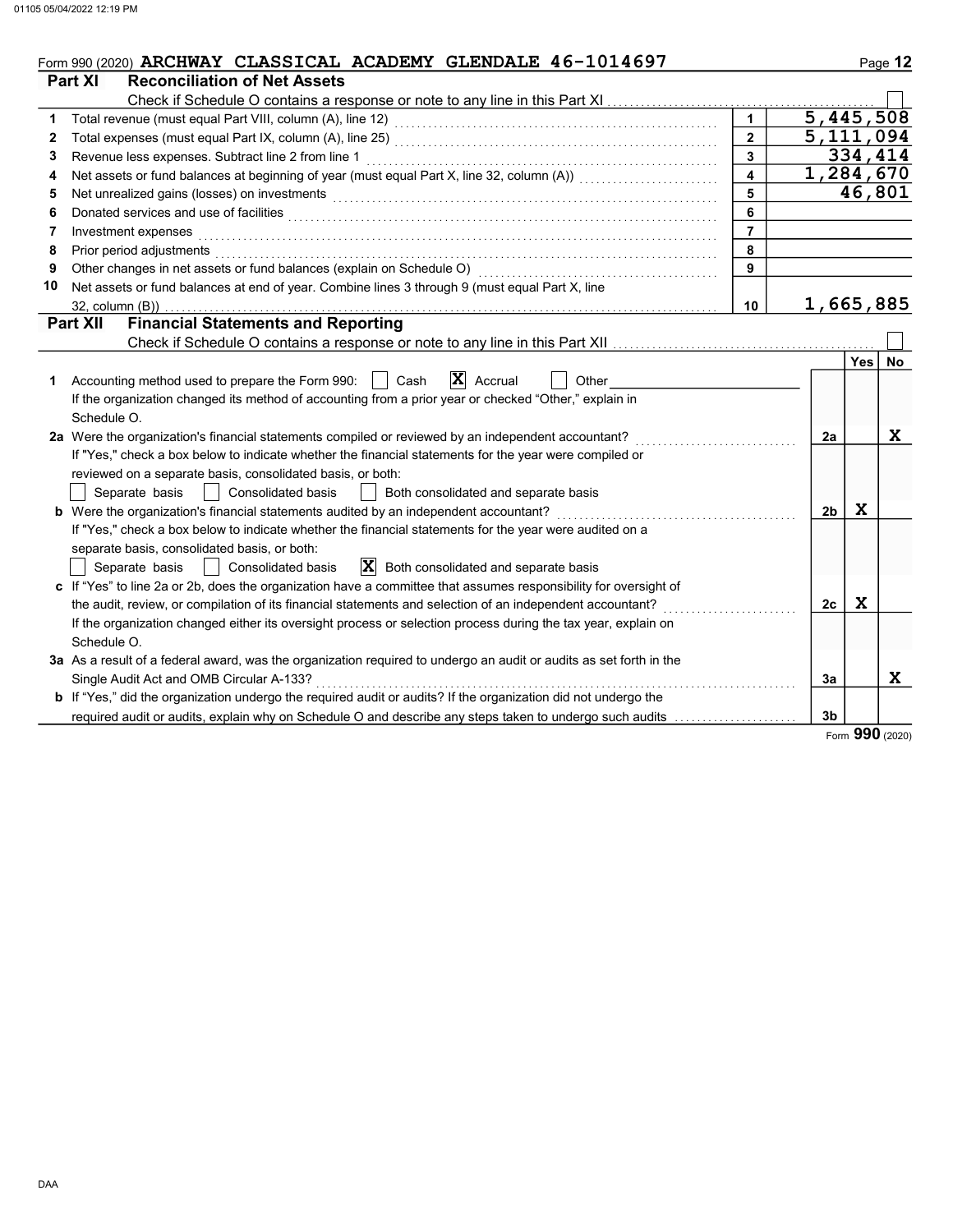01105 05/04/2022 12:19 PM

| <b>SCHEDULE A</b>            |                                                            | <b>Public Charity Status and Public Support</b>                                                                                                                                                                                                                 |                                       |    |                               |            | OMB No. 1545-0047                     |  |  |  |
|------------------------------|------------------------------------------------------------|-----------------------------------------------------------------------------------------------------------------------------------------------------------------------------------------------------------------------------------------------------------------|---------------------------------------|----|-------------------------------|------------|---------------------------------------|--|--|--|
| (Form 990 or 990-EZ)         |                                                            | Complete if the organization is a section 501(c)(3) organization or a section 4947(a)(1) nonexempt charitable trust.                                                                                                                                            |                                       |    |                               |            | <b>2020</b>                           |  |  |  |
| Department of the Treasury   |                                                            | Attach to Form 990 or Form 990-EZ.                                                                                                                                                                                                                              |                                       |    |                               |            | <b>Open to Public</b>                 |  |  |  |
| Internal Revenue Service     |                                                            | Go to www.irs.gov/Form990 for instructions and the latest information.                                                                                                                                                                                          |                                       |    |                               |            | Inspection                            |  |  |  |
| Name of the organization     |                                                            |                                                                                                                                                                                                                                                                 |                                       |    |                               |            | <b>Employer identification number</b> |  |  |  |
|                              |                                                            | ARCHWAY CLASSICAL ACADEMY GLENDALE                                                                                                                                                                                                                              |                                       |    |                               | 46-1014697 |                                       |  |  |  |
| Part I                       |                                                            | Reason for Public Charity Status. (All organizations must complete this part.) See instructions.                                                                                                                                                                |                                       |    |                               |            |                                       |  |  |  |
| 1                            |                                                            | The organization is not a private foundation because it is: (For lines 1 through 12, check only one box.)<br>A church, convention of churches, or association of churches described in section 170(b)(1)(A)(i).                                                 |                                       |    |                               |            |                                       |  |  |  |
| $\overline{\mathbf{x}}$<br>2 |                                                            | A school described in section 170(b)(1)(A)(ii). (Attach Schedule E (Form 990 or 990-EZ).)                                                                                                                                                                       |                                       |    |                               |            |                                       |  |  |  |
| 3                            |                                                            | A hospital or a cooperative hospital service organization described in section 170(b)(1)(A)(iii).                                                                                                                                                               |                                       |    |                               |            |                                       |  |  |  |
| 4                            |                                                            | A medical research organization operated in conjunction with a hospital described in section 170(b)(1)(A)(iii). Enter the hospital's name,                                                                                                                      |                                       |    |                               |            |                                       |  |  |  |
| city, and state:             |                                                            |                                                                                                                                                                                                                                                                 |                                       |    |                               |            |                                       |  |  |  |
| 5                            | section 170(b)(1)(A)(iv). (Complete Part II.)              | An organization operated for the benefit of a college or university owned or operated by a governmental unit described in                                                                                                                                       |                                       |    |                               |            |                                       |  |  |  |
| 6                            |                                                            | A federal, state, or local government or governmental unit described in section 170(b)(1)(A)(v).                                                                                                                                                                |                                       |    |                               |            |                                       |  |  |  |
| 7                            |                                                            | An organization that normally receives a substantial part of its support from a governmental unit or from the general public                                                                                                                                    |                                       |    |                               |            |                                       |  |  |  |
|                              | described in section 170(b)(1)(A)(vi). (Complete Part II.) |                                                                                                                                                                                                                                                                 |                                       |    |                               |            |                                       |  |  |  |
| 8<br>9                       |                                                            | A community trust described in section 170(b)(1)(A)(vi). (Complete Part II.)<br>An agricultural research organization described in section 170(b)(1)(A)(ix) operated in conjunction with a land-grant college                                                   |                                       |    |                               |            |                                       |  |  |  |
| university:                  |                                                            | or university or a non-land-grant college of agriculture (see instructions). Enter the name, city, and state of the college or                                                                                                                                  |                                       |    |                               |            |                                       |  |  |  |
| 10                           |                                                            | An organization that normally receives: (1) more than 33 1/3% of its support from contributions, membership fees, and gross                                                                                                                                     |                                       |    |                               |            |                                       |  |  |  |
|                              |                                                            | receipts from activities related to its exempt functions, subject to certain exceptions; and (2) no more than 331/3% of its<br>support from gross investment income and unrelated business taxable income (less section 511 tax) from businesses                |                                       |    |                               |            |                                       |  |  |  |
|                              |                                                            | acquired by the organization after June 30, 1975. See section 509(a)(2). (Complete Part III.)                                                                                                                                                                   |                                       |    |                               |            |                                       |  |  |  |
| 11                           |                                                            | An organization organized and operated exclusively to test for public safety. See section 509(a)(4).                                                                                                                                                            |                                       |    |                               |            |                                       |  |  |  |
| 12                           |                                                            | An organization organized and operated exclusively for the benefit of, to perform the functions of, or to carry out the purposes<br>of one or more publicly supported organizations described in section 509(a)(1) or section 509(a)(2). See section 509(a)(3). |                                       |    |                               |            |                                       |  |  |  |
|                              |                                                            | Check the box in lines 12a through 12d that describes the type of supporting organization and complete lines 12e, 12f, and 12g.                                                                                                                                 |                                       |    |                               |            |                                       |  |  |  |
| a                            |                                                            | Type I. A supporting organization operated, supervised, or controlled by its supported organization(s), typically by giving                                                                                                                                     |                                       |    |                               |            |                                       |  |  |  |
|                              |                                                            | the supported organization(s) the power to regularly appoint or elect a majority of the directors or trustees of the<br>supporting organization. You must complete Part IV, Sections A and B.                                                                   |                                       |    |                               |            |                                       |  |  |  |
| b                            |                                                            | Type II. A supporting organization supervised or controlled in connection with its supported organization(s), by having                                                                                                                                         |                                       |    |                               |            |                                       |  |  |  |
|                              |                                                            | control or management of the supporting organization vested in the same persons that control or manage the supported                                                                                                                                            |                                       |    |                               |            |                                       |  |  |  |
| c                            |                                                            | organization(s). You must complete Part IV, Sections A and C.<br>Type III functionally integrated. A supporting organization operated in connection with, and functionally integrated with,                                                                     |                                       |    |                               |            |                                       |  |  |  |
|                              |                                                            | its supported organization(s) (see instructions). You must complete Part IV, Sections A, D, and E.                                                                                                                                                              |                                       |    |                               |            |                                       |  |  |  |
| d                            |                                                            | Type III non-functionally integrated. A supporting organization operated in connection with its supported organization(s)<br>that is not functionally integrated. The organization generally must satisfy a distribution requirement and an attentiveness       |                                       |    |                               |            |                                       |  |  |  |
|                              |                                                            | requirement (see instructions). You must complete Part IV, Sections A and D, and Part V.                                                                                                                                                                        |                                       |    |                               |            |                                       |  |  |  |
| е                            |                                                            | Check this box if the organization received a written determination from the IRS that it is a Type I, Type II, Type III                                                                                                                                         |                                       |    |                               |            |                                       |  |  |  |
| f                            | Enter the number of supported organizations                | functionally integrated, or Type III non-functionally integrated supporting organization.                                                                                                                                                                       |                                       |    |                               |            |                                       |  |  |  |
| g                            |                                                            | Provide the following information about the supported organization(s).                                                                                                                                                                                          |                                       |    |                               |            |                                       |  |  |  |
| (i) Name of supported        | (ii) EIN                                                   | (iii) Type of organization                                                                                                                                                                                                                                      | (iv) Is the organization              |    | (v) Amount of monetary        |            | (vi) Amount of                        |  |  |  |
| organization                 |                                                            | (described on lines 1-10<br>above (see instructions))                                                                                                                                                                                                           | listed in your governing<br>document? |    | support (see<br>instructions) |            | other support (see<br>instructions)   |  |  |  |
|                              |                                                            |                                                                                                                                                                                                                                                                 | Yes                                   | No |                               |            |                                       |  |  |  |
| (A)                          |                                                            |                                                                                                                                                                                                                                                                 |                                       |    |                               |            |                                       |  |  |  |
|                              |                                                            |                                                                                                                                                                                                                                                                 |                                       |    |                               |            |                                       |  |  |  |
| (B)                          |                                                            |                                                                                                                                                                                                                                                                 |                                       |    |                               |            |                                       |  |  |  |
| (C)                          |                                                            |                                                                                                                                                                                                                                                                 |                                       |    |                               |            |                                       |  |  |  |
| (D)                          |                                                            |                                                                                                                                                                                                                                                                 |                                       |    |                               |            |                                       |  |  |  |
| (E)                          |                                                            |                                                                                                                                                                                                                                                                 |                                       |    |                               |            |                                       |  |  |  |
|                              |                                                            |                                                                                                                                                                                                                                                                 |                                       |    |                               |            |                                       |  |  |  |
| <b>Total</b>                 |                                                            |                                                                                                                                                                                                                                                                 |                                       |    |                               |            |                                       |  |  |  |

For Paperwork Reduction Act Notice, see the Instructions for Form 990 or 990-EZ.

Schedule A (Form 990 or 990-EZ) 2020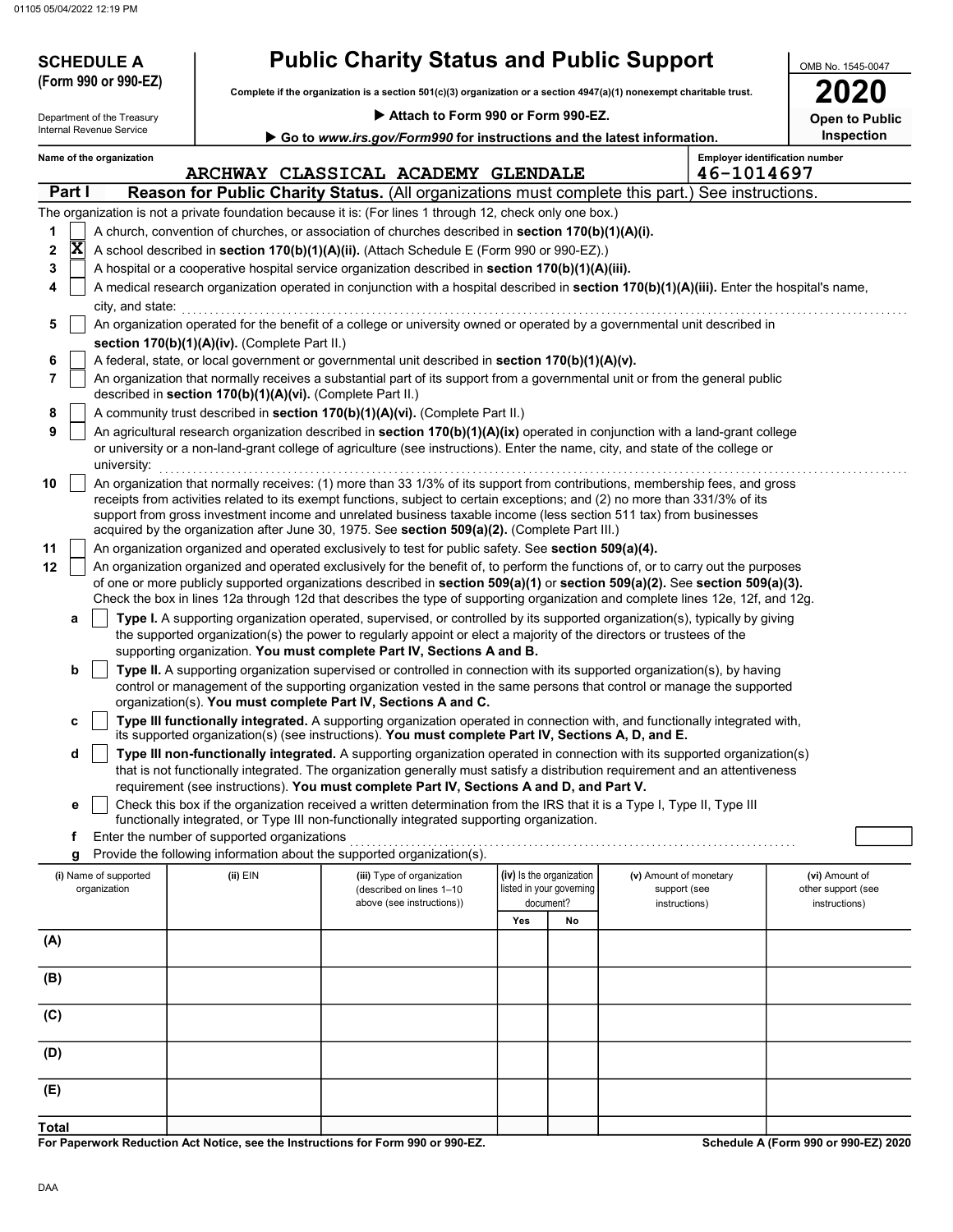|                                                                   | Schedule A (Form 990 or 990-EZ) 2020                                                                              |            |          |            |            | ARCHWAY CLASSICAL ACADEMY GLENDALE 46-1014697 | Page 2    |  |  |
|-------------------------------------------------------------------|-------------------------------------------------------------------------------------------------------------------|------------|----------|------------|------------|-----------------------------------------------|-----------|--|--|
| Part II                                                           | Support Schedule for Organizations Described in Sections 170(b)(1)(A)(iv) and 170(b)(1)(A)(vi)                    |            |          |            |            |                                               |           |  |  |
|                                                                   | (Complete only if you checked the box on line 5, 7, or 8 of Part I or if the organization failed to qualify under |            |          |            |            |                                               |           |  |  |
|                                                                   | Part III. If the organization fails to qualify under the tests listed below, please complete Part III.)           |            |          |            |            |                                               |           |  |  |
|                                                                   | <b>Section A. Public Support</b>                                                                                  |            |          |            |            |                                               |           |  |  |
| Calendar year (or fiscal year beginning in) $\blacktriangleright$ |                                                                                                                   | (a) $2016$ | (b) 2017 | $(c)$ 2018 | $(d)$ 2019 | (e) 2020                                      | (f) Total |  |  |
|                                                                   | Gifts, grants, contributions, and                                                                                 |            |          |            |            |                                               |           |  |  |

| 1            | Gifts, grants, contributions, and<br>membership fees received. (Do not<br>include any "unusual grants.")                                                                                                                |          |          |            |            |                                      |           |
|--------------|-------------------------------------------------------------------------------------------------------------------------------------------------------------------------------------------------------------------------|----------|----------|------------|------------|--------------------------------------|-----------|
| $\mathbf{2}$ | Tax revenues levied for the<br>organization's benefit and either paid<br>to or expended on its behalf                                                                                                                   |          |          |            |            |                                      |           |
| 3            | The value of services or facilities<br>furnished by a governmental unit to the<br>organization without charge                                                                                                           |          |          |            |            |                                      |           |
| 4            | Total. Add lines 1 through 3                                                                                                                                                                                            |          |          |            |            |                                      |           |
| 5            | The portion of total contributions by<br>each person (other than a<br>governmental unit or publicly<br>supported organization) included on<br>line 1 that exceeds 2% of the amount<br>shown on line 11, column (f)<br>. |          |          |            |            |                                      |           |
| 6            | Public support. Subtract line 5 from line 4                                                                                                                                                                             |          |          |            |            |                                      |           |
|              | <b>Section B. Total Support</b>                                                                                                                                                                                         |          |          |            |            |                                      |           |
|              | Calendar year (or fiscal year beginning in)                                                                                                                                                                             | (a) 2016 | (b) 2017 | $(c)$ 2018 | $(d)$ 2019 | (e) 2020                             | (f) Total |
| 7            | Amounts from line 4                                                                                                                                                                                                     |          |          |            |            |                                      |           |
| 8            | Gross income from interest, dividends,<br>payments received on securities loans,<br>rents, royalties, and income from<br>similar sources                                                                                |          |          |            |            |                                      |           |
| 9            | Net income from unrelated business<br>activities, whether or not the business<br>is regularly carried on                                                                                                                |          |          |            |            |                                      |           |
| 10           | Other income. Do not include gain or<br>loss from the sale of capital assets<br>(Explain in Part VI.)                                                                                                                   |          |          |            |            |                                      |           |
| 11           | Total support. Add lines 7 through 10                                                                                                                                                                                   |          |          |            |            |                                      |           |
| 12           |                                                                                                                                                                                                                         |          |          |            |            | 12                                   |           |
| 13           | First 5 years. If the Form 990 is for the organization's first, second, third, fourth, or fifth tax year as a section 501(c)(3)                                                                                         |          |          |            |            |                                      |           |
|              | organization, check this box and stop here                                                                                                                                                                              |          |          |            |            |                                      |           |
|              | Section C. Computation of Public Support Percentage                                                                                                                                                                     |          |          |            |            |                                      |           |
| 14           |                                                                                                                                                                                                                         |          |          |            |            | 14                                   | %         |
| 15           | Public support percentage from 2019 Schedule A, Part II, line 14                                                                                                                                                        |          |          |            |            | 15                                   | %         |
| 16a          | 33 1/3% support test-2020. If the organization did not check the box on line 13, and line 14 is 33 1/3% or more, check this                                                                                             |          |          |            |            |                                      |           |
|              | box and stop here. The organization qualifies as a publicly supported organization                                                                                                                                      |          |          |            |            |                                      |           |
| b            | 33 1/3% support test-2019. If the organization did not check a box on line 13 or 16a, and line 15 is 33 1/3% or more, check                                                                                             |          |          |            |            |                                      |           |
|              | this box and stop here. The organization qualifies as a publicly supported organization<br>10%-facts-and-circumstances test-2020. If the organization did not check a box on line 13, 16a, or 16b, and line 14 is       |          |          |            |            |                                      |           |
| 17a          | 10% or more, and if the organization meets the "facts-and-circumstances" test, check this box and stop here. Explain in                                                                                                 |          |          |            |            |                                      |           |
|              | Part VI how the organization meets the "facts-and-circumstances" test. The organization qualifies as a publicly supported<br>organization                                                                               |          |          |            |            |                                      |           |
| b            | 10%-facts-and-circumstances test-2019. If the organization did not check a box on line 13, 16a, 16b, or 17a, and line                                                                                                   |          |          |            |            |                                      |           |
|              | 15 is 10% or more, and if the organization meets the "facts-and-circumstances" test, check this box and stop here. Explain                                                                                              |          |          |            |            |                                      |           |
|              | in Part VI how the organization meets the "facts-and-circumstances" test. The organization qualifies as a publicly supported                                                                                            |          |          |            |            |                                      |           |
|              | organization                                                                                                                                                                                                            |          |          |            |            |                                      |           |
| 18           | Private foundation. If the organization did not check a box on line 13, 16a, 16b, 17a, or 17b, check this box and see                                                                                                   |          |          |            |            |                                      |           |
|              |                                                                                                                                                                                                                         |          |          |            |            | Schedule A (Form 990 or 990-EZ) 2020 |           |
|              |                                                                                                                                                                                                                         |          |          |            |            |                                      |           |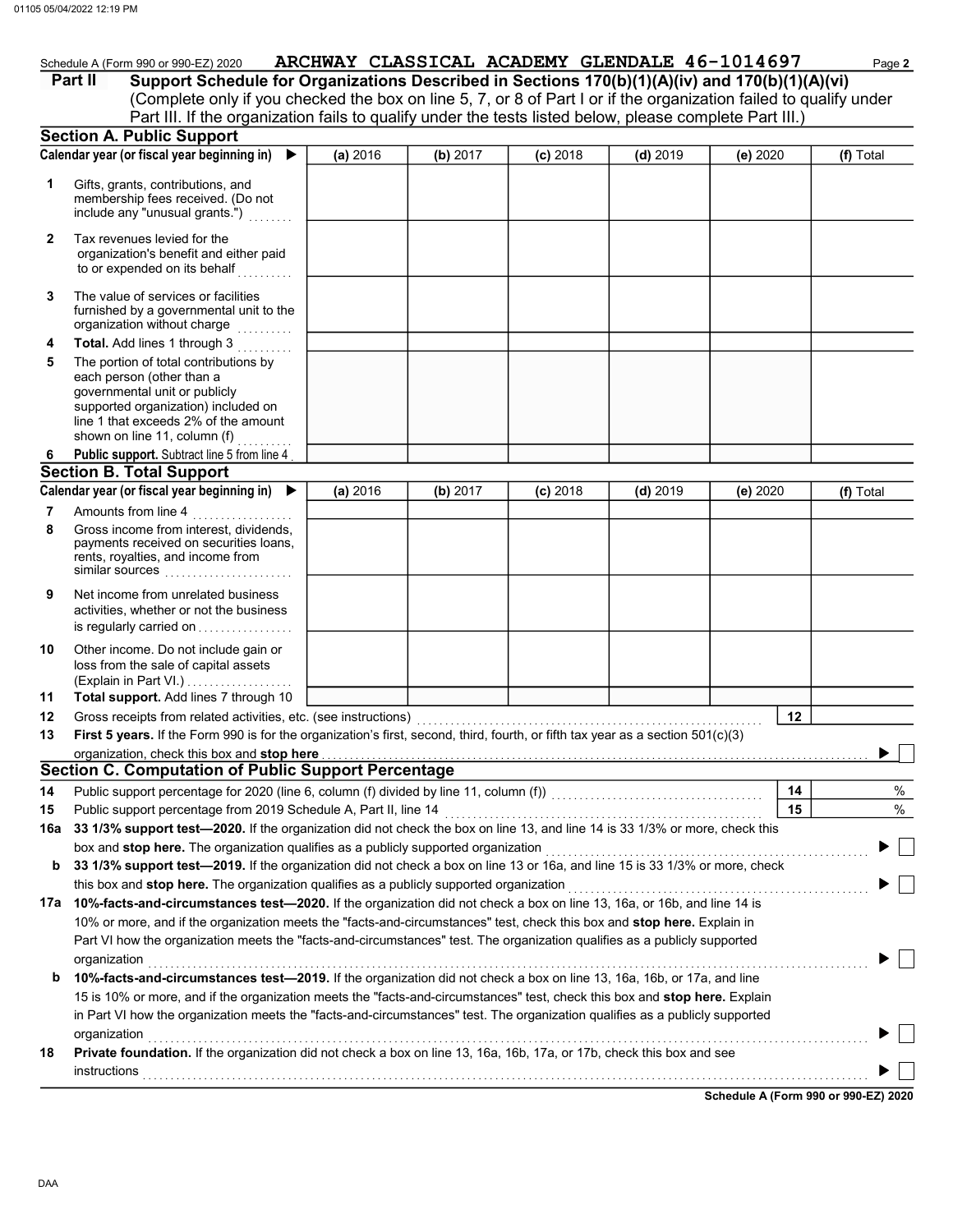## **Part III** Support Schedule for Organizations Described in Section 509(a)(2)

(Complete only if you checked the box on line 10 of Part I or if the organization failed to qualify under Part II. If the organization fails to qualify under the tests listed below, please complete Part II.)

|              | <b>Section A. Public Support</b>                                                                                                                                                  |          |          |            |            |          |    |           |
|--------------|-----------------------------------------------------------------------------------------------------------------------------------------------------------------------------------|----------|----------|------------|------------|----------|----|-----------|
|              | Calendar year (or fiscal year beginning in)<br>▶                                                                                                                                  | (a) 2016 | (b) 2017 | $(c)$ 2018 | $(d)$ 2019 | (e) 2020 |    | (f) Total |
| 1            | Gifts, grants, contributions, and membership fees                                                                                                                                 |          |          |            |            |          |    |           |
|              | received. (Do not include any "unusual grants.")                                                                                                                                  |          |          |            |            |          |    |           |
| $\mathbf{2}$ | Gross receipts from admissions, merchandise<br>sold or services performed, or facilities<br>furnished in any activity that is related to the<br>organization's tax-exempt purpose |          |          |            |            |          |    |           |
| 3            | Gross receipts from activities that are not an<br>unrelated trade or business under section 513                                                                                   |          |          |            |            |          |    |           |
| 4            | Tax revenues levied for the<br>organization's benefit and either paid<br>to or expended on its behalf<br>.                                                                        |          |          |            |            |          |    |           |
| 5            | The value of services or facilities<br>furnished by a governmental unit to the<br>organization without charge<br><u> 1999 - Jan Jan Ja</u>                                        |          |          |            |            |          |    |           |
| 6            | Total. Add lines 1 through 5                                                                                                                                                      |          |          |            |            |          |    |           |
|              | 7a Amounts included on lines 1, 2, and 3<br>received from disqualified persons                                                                                                    |          |          |            |            |          |    |           |
| b            | Amounts included on lines 2 and 3<br>received from other than disqualified<br>persons that exceed the greater of \$5,000<br>or 1% of the amount on line 13 for the year           |          |          |            |            |          |    |           |
| C            | Add lines 7a and 7b                                                                                                                                                               |          |          |            |            |          |    |           |
| 8            | Public support. (Subtract line 7c from                                                                                                                                            |          |          |            |            |          |    |           |
|              | line $6.$ )                                                                                                                                                                       |          |          |            |            |          |    |           |
|              | <b>Section B. Total Support</b>                                                                                                                                                   |          |          |            |            |          |    |           |
|              | Calendar year (or fiscal year beginning in)                                                                                                                                       | (a) 2016 | (b) 2017 | $(c)$ 2018 | $(d)$ 2019 | (e) 2020 |    | (f) Total |
| 9            | Amounts from line 6                                                                                                                                                               |          |          |            |            |          |    |           |
| 10a          | Gross income from interest, dividends,<br>payments received on securities loans, rents,<br>royalties, and income from similar sources                                             |          |          |            |            |          |    |           |
| b            | Unrelated business taxable income (less)<br>section 511 taxes) from businesses<br>acquired after June 30, 1975                                                                    |          |          |            |            |          |    |           |
| c            | Add lines 10a and 10b                                                                                                                                                             |          |          |            |            |          |    |           |
| 11           | Net income from unrelated business<br>activities not included in line 10b, whether<br>or not the business is regularly carried on                                                 |          |          |            |            |          |    |           |
| 12           | Other income. Do not include gain or<br>loss from the sale of capital assets<br>(Explain in Part VI.)                                                                             |          |          |            |            |          |    |           |
| 13           | Total support. (Add lines 9, 10c, 11,                                                                                                                                             |          |          |            |            |          |    |           |
|              | and 12.)<br>.                                                                                                                                                                     |          |          |            |            |          |    |           |
| 14           | First 5 years. If the Form 990 is for the organization's first, second, third, fourth, or fifth tax year as a section 501(c)(3)                                                   |          |          |            |            |          |    |           |
|              | organization, check this box and stop here                                                                                                                                        |          |          |            |            |          |    |           |
|              | <b>Section C. Computation of Public Support Percentage</b>                                                                                                                        |          |          |            |            |          |    |           |
| 15           | Public support percentage for 2020 (line 8, column (f), divided by line 13, column (f)) [[[[[[[[[[[[[[[[[[[[[                                                                     |          |          |            |            |          | 15 | %         |
| 16           |                                                                                                                                                                                   |          |          |            |            |          | 16 | %         |
|              | Section D. Computation of Investment Income Percentage                                                                                                                            |          |          |            |            |          |    |           |
| 17           |                                                                                                                                                                                   |          |          |            |            |          | 17 | %         |
|              | 18 Investment income percentage from 2019 Schedule A, Part III, line 17                                                                                                           |          |          |            |            |          | 18 | %         |
| 19а          | 33 1/3% support tests-2020. If the organization did not check the box on line 14, and line 15 is more than 33 1/3%, and line                                                      |          |          |            |            |          |    |           |
|              | 17 is not more than 33 1/3%, check this box and stop here. The organization qualifies as a publicly supported organization                                                        |          |          |            |            |          |    |           |
| b            | 33 1/3% support tests-2019. If the organization did not check a box on line 14 or line 19a, and line 16 is more than 33 1/3%, and                                                 |          |          |            |            |          |    |           |
|              | line 18 is not more than 33 1/3%, check this box and stop here. The organization qualifies as a publicly supported organization                                                   |          |          |            |            |          |    |           |
| 20           |                                                                                                                                                                                   |          |          |            |            |          |    |           |

Schedule A (Form 990 or 990-EZ) 2020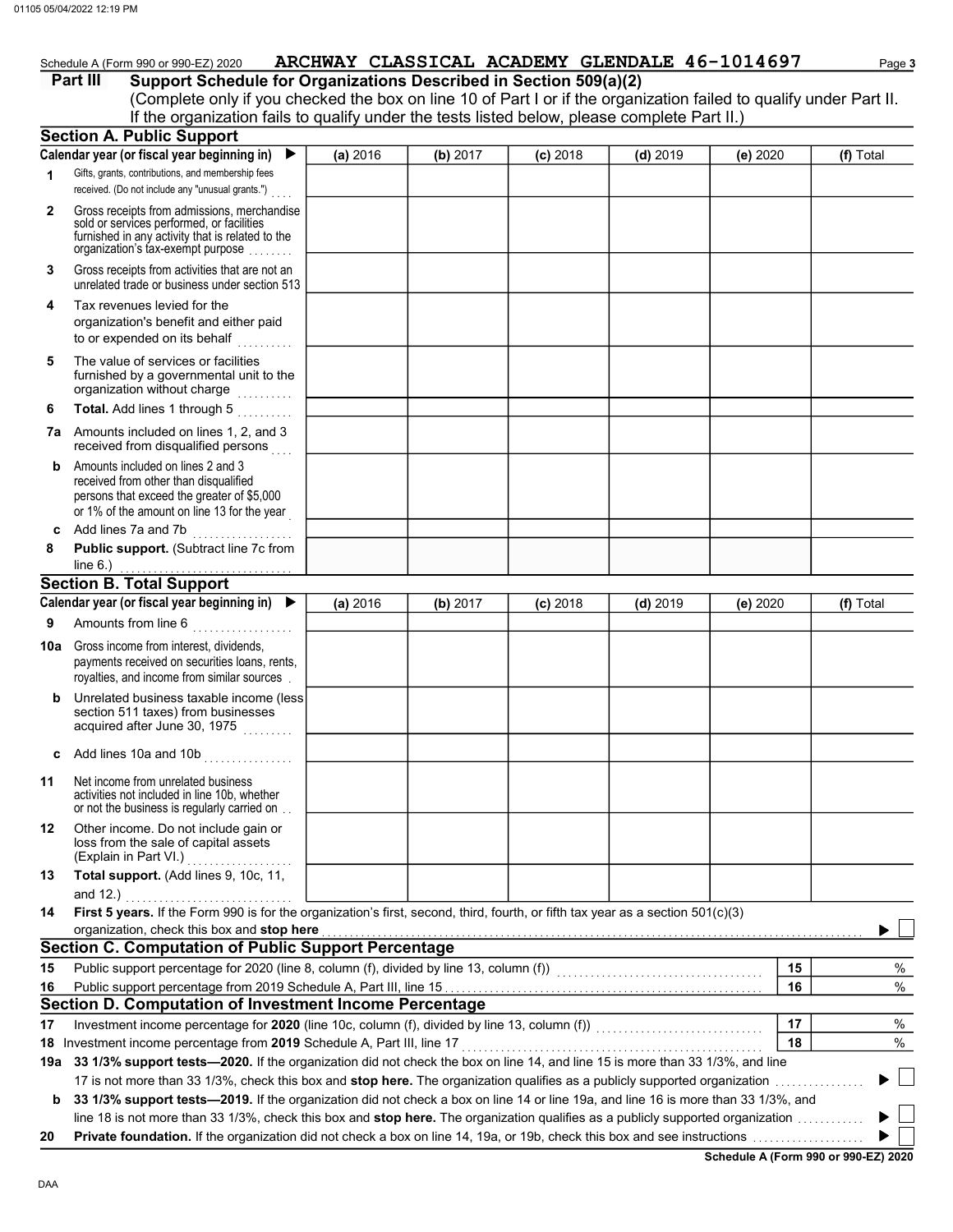#### Part IV Supporting Organizations

Sections A, D, and E. If you checked box 12d, Part I, complete Sections A and D, and complete Part V.) (Complete only if you checked a box in line 12 on Part I. If you checked box 12a, Part I, complete Sections A and B. If you checked box 12b, Part I, complete Sections A and C. If you checked box 12c, Part I, complete

## Section A. All Supporting Organizations

- Are all of the organization's supported organizations listed by name in the organization's governing documents? If "No," describe in Part VI how the supported organizations are designated. If designated by class or purpose, describe the designation. If historic and continuing relationship, explain. 1
- Did the organization have any supported organization that does not have an IRS determination of status under section 509(a)(1) or (2)? If "Yes," explain in Part VI how the organization determined that the supported organization was described in section 509(a)(1) or (2). 2
- **3a** Did the organization have a supported organization described in section 501(c)(4), (5), or (6)? If "Yes," answer lines 3b and 3c below.
- b Did the organization confirm that each supported organization qualified under section 501(c)(4), (5), or (6) and satisfied the public support tests under section  $509(a)(2)$ ? If "Yes," describe in Part VI when and how the organization made the determination.
- c Did the organization ensure that all support to such organizations was used exclusively for section 170(c)(2)(B) purposes? If "Yes," explain in Part VI what controls the organization put in place to ensure such use.
- 4a Was any supported organization not organized in the United States ("foreign supported organization")? If "Yes," and if you checked 12a or 12b in Part I, answer (b) and (c) below.
- b Did the organization have ultimate control and discretion in deciding whether to make grants to the foreign supported organization? If "Yes," describe in Part VI how the organization had such control and discretion despite being controlled or supervised by or in connection with its supported organizations.
- c Did the organization support any foreign supported organization that does not have an IRS determination under sections  $501(c)(3)$  and  $509(a)(1)$  or (2)? If "Yes," explain in Part VI what controls the organization used to ensure that all support to the foreign supported organization was used exclusively for section 170(c)(2)(B) purposes.
- 5a Did the organization add, substitute, or remove any supported organizations during the tax year? If "Yes," answer lines 5b and 5c below (if applicable). Also, provide detail in Part VI, including (i) the names and EIN numbers of the supported organizations added, substituted, or removed; (ii) the reasons for each such action; (iii) the authority under the organization's organizing document authorizing such action; and (iv) how the action was accomplished (such as by amendment to the organizing document).
- b Type I or Type II only. Was any added or substituted supported organization part of a class already designated in the organization's organizing document?
- c Substitutions only. Was the substitution the result of an event beyond the organization's control?
- 6 Did the organization provide support (whether in the form of grants or the provision of services or facilities) to anyone other than (i) its supported organizations, (ii) individuals that are part of the charitable class benefited by one or more of its supported organizations, or (iii) other supporting organizations that also support or benefit one or more of the filing organization's supported organizations? If "Yes," provide detail in Part VI.
- 7 Did the organization provide a grant, loan, compensation, or other similar payment to a substantial contributor (as defined in section  $4958(c)(3)(C)$ ), a family member of a substantial contributor, or a 35% controlled entity with regard to a substantial contributor? If "Yes," complete Part I of Schedule L (Form 990 or 990-EZ).
- 8 Did the organization make a loan to a disqualified person (as defined in section 4958) not described in line 7? If "Yes," complete Part I of Schedule L (Form 990 or 990-EZ).
- 9a Was the organization controlled directly or indirectly at any time during the tax year by one or more disqualified persons, as defined in section 4946 (other than foundation managers and organizations described in section 509(a)(1) or (2))? If "Yes," provide detail in Part VI.
- b Did one or more disqualified persons (as defined in line 9a) hold a controlling interest in any entity in which the supporting organization had an interest? If "Yes," provide detail in Part VI.
- c Did a disqualified person (as defined in line 9a) have an ownership interest in, or derive any personal benefit from, assets in which the supporting organization also had an interest? If "Yes," provide detail in Part VI.
- 10a Was the organization subject to the excess business holdings rules of section 4943 because of section 4943(f) (regarding certain Type II supporting organizations, and all Type III non-functionally integrated supporting organizations)? If "Yes," answer line 10b below.
- b Did the organization have any excess business holdings in the tax year? (Use Schedule C, Form 4720, to determine whether the organization had excess business holdings.)

Yes | No 1 2 3a 3b 3c 4a 4b 4c 5a 5b 5c 6 7 8 9a 9b 9c 10a 10b

Schedule A (Form 990 or 990-EZ) 2020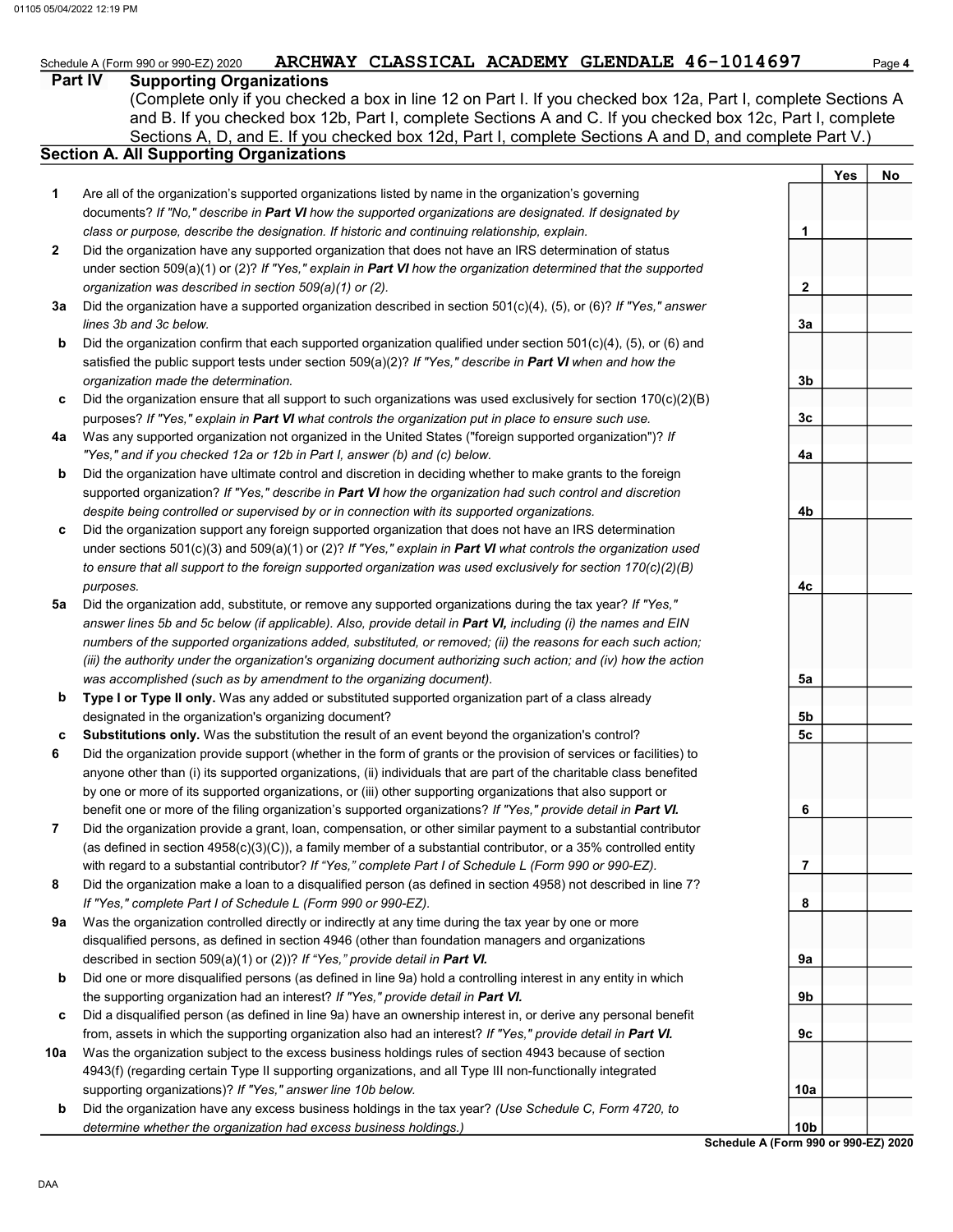$\sqrt{V_{\text{max}} + W_{\text{max}}}$ 

|    |                                                                                                                      |                 | Yes | No |
|----|----------------------------------------------------------------------------------------------------------------------|-----------------|-----|----|
| 11 | Has the organization accepted a gift or contribution from any of the following persons?                              |                 |     |    |
| a  | A person who directly or indirectly controls, either alone or together with persons described in lines 11b and       |                 |     |    |
|    | 11c below, the governing body of a supported organization?                                                           | 11a             |     |    |
|    | <b>b</b> A family member of a person described in line 11a above?                                                    | 11 <sub>b</sub> |     |    |
|    | c A 35% controlled entity of a person described in line 11a or 11b above? If "Yes" to line 11a, 11b, or 11c, provide |                 |     |    |
|    | detail in <b>Part VI.</b>                                                                                            | 11c             |     |    |

#### Section B. Type I Supporting Organizations

**Part IV Supporting Organizations (continued)** 

|                |                                                                                                                                |   | r es | NO |
|----------------|--------------------------------------------------------------------------------------------------------------------------------|---|------|----|
| 1              | Did the governing body, members of the governing body, officers acting in their official capacity, or membership of one or     |   |      |    |
|                | more supported organizations have the power to regularly appoint or elect at least a majority of the organization's officers,  |   |      |    |
|                | directors, or trustees at all times during the tax year? If "No," describe in <b>Part VI</b> how the supported organization(s) |   |      |    |
|                | effectively operated, supervised, or controlled the organization's activities. If the organization had more than one supported |   |      |    |
|                | organization, describe how the powers to appoint and/or remove officers, directors, or trustees were allocated among the       |   |      |    |
|                | supported organizations and what conditions or restrictions, if any, applied to such powers during the tax year.               |   |      |    |
| $\overline{2}$ | Did the organization operate for the benefit of any supported organization other than the supported                            |   |      |    |
|                | organization(s) that operated, supervised, or controlled the supporting organization? If "Yes," explain in Part                |   |      |    |
|                | VI how providing such benefit carried out the purposes of the supported organization(s) that operated,                         |   |      |    |
|                | supervised, or controlled the supporting organization.                                                                         | າ |      |    |

### Section C. Type II Supporting Organizations

|                                                                                                                      |  | No |
|----------------------------------------------------------------------------------------------------------------------|--|----|
| Were a majority of the organization's directors or trustees during the tax year also a majority of the directors     |  |    |
| or trustees of each of the organization's supported organization(s)? If "No," describe in <b>Part VI</b> how control |  |    |
| or management of the supporting organization was vested in the same persons that controlled or managed               |  |    |
| the supported organization(s).                                                                                       |  |    |

#### Section D. All Type III Supporting Organizations

|                |                                                                                                                        |   | Yes | No |
|----------------|------------------------------------------------------------------------------------------------------------------------|---|-----|----|
| 1              | Did the organization provide to each of its supported organizations, by the last day of the fifth month of the         |   |     |    |
|                | organization's tax year, (i) a written notice describing the type and amount of support provided during the prior tax  |   |     |    |
|                | year, (ii) a copy of the Form 990 that was most recently filed as of the date of notification, and (iii) copies of the |   |     |    |
|                | organization's governing documents in effect on the date of notification, to the extent not previously provided?       |   |     |    |
| $\overline{2}$ | Were any of the organization's officers, directors, or trustees either (i) appointed or elected by the supported       |   |     |    |
|                | organization(s) or (ii) serving on the governing body of a supported organization? If "No," explain in Part VI how     |   |     |    |
|                | the organization maintained a close and continuous working relationship with the supported organization(s).            | 2 |     |    |
| $\mathbf{3}$   | By reason of the relationship described in line 2, above, did the organization's supported organizations have          |   |     |    |
|                | a significant voice in the organization's investment policies and in directing the use of the organization's           |   |     |    |
|                | income or assets at all times during the tax year? If "Yes," describe in Part VI the role the organization's           |   |     |    |
|                | supported organizations played in this regard.                                                                         | 3 |     |    |

#### Section E. Type III Functionally-Integrated Supporting Organizations

| Check the box next to the method that the organization used to satisfy the Integral Part Test during the year (see instructions). |  |
|-----------------------------------------------------------------------------------------------------------------------------------|--|

- The organization satisfied the Activities Test. Complete line 2 below. a
- The organization is the parent of each of its supported organizations. Complete line 3 below. b

|  | $\therefore$ The organization supported a governmental entity. Describe in Part VI how you supported a governmental entity (see instructions). |
|--|------------------------------------------------------------------------------------------------------------------------------------------------|

- 2 Activities Test. Answer lines 2a and 2b below.
- a Did substantially all of the organization's activities during the tax year directly further the exempt purposes of the supported organization(s) to which the organization was responsive? If "Yes," then in Part VI identify those supported organizations and explain how these activities directly furthered their exempt purposes, how the organization was responsive to those supported organizations, and how the organization determined that these activities constituted substantially all of its activities.
- b Did the activities described in line 2a, above, constitute activities that, but for the organization's involvement, one or more of the organization's supported organization(s) would have been engaged in? If "Yes," explain in Part VI the reasons for the organization's position that its supported organization(s) would have engaged in these activities but for the organization's involvement.
- 3 Parent of Supported Organizations. Answer lines 3a and 3b below.
	- a Did the organization have the power to regularly appoint or elect a majority of the officers, directors, or trustees of each of the supported organizations? If "Yes" or "No," provide details in Part VI.
- DAA Schedule A (Form 990 or 990-EZ) 2020 b Did the organization exercise a substantial degree of direction over the policies, programs, and activities of each of its supported organizations? If "Yes," describe in Part VI the role played by the organization in this regard.

3b

2a

2b

3a

Yes No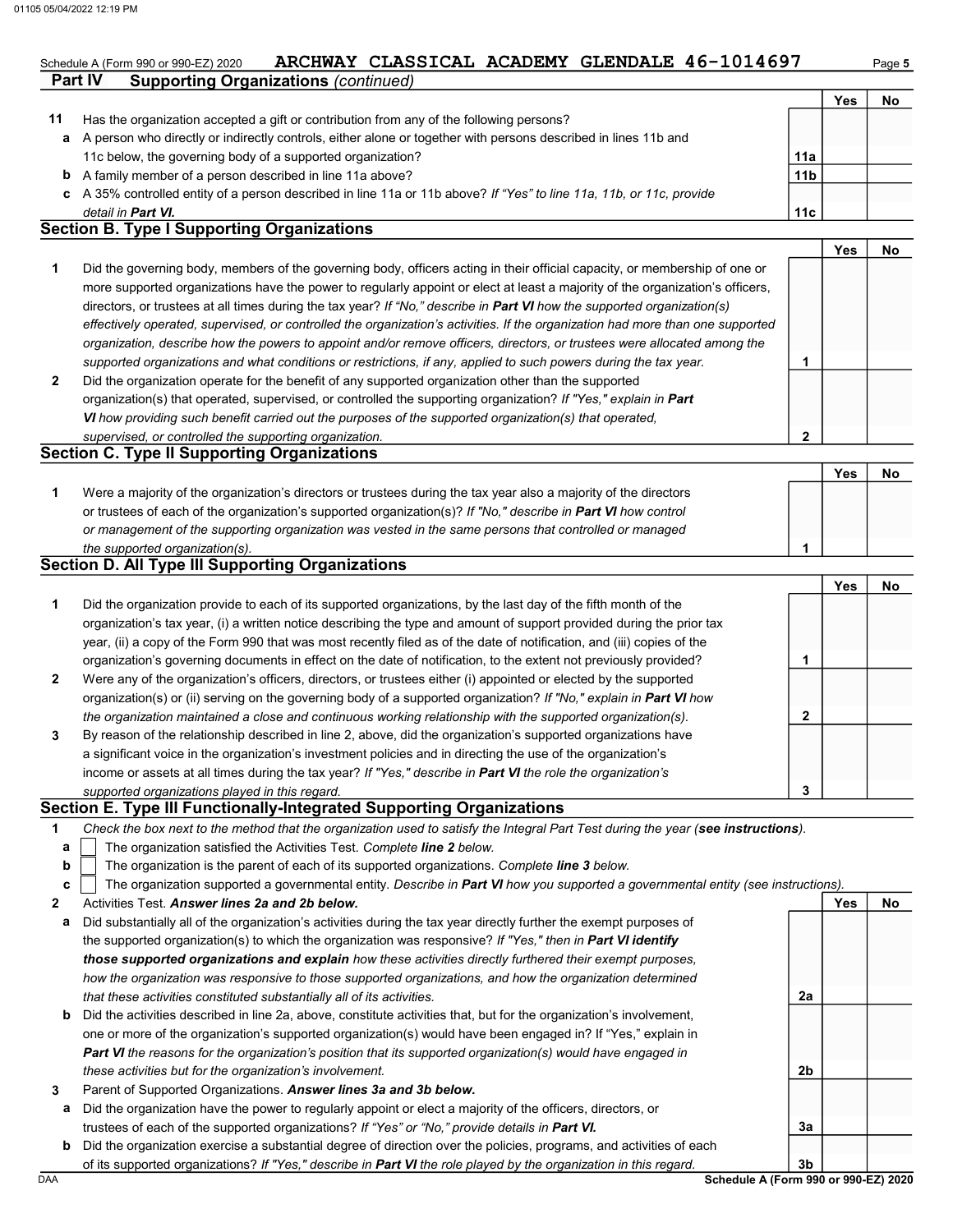| ARCHWAY CLASSICAL ACADEMY GLENDALE 46-1014697<br>Schedule A (Form 990 or 990-EZ) 2020                                                          |                |                | Page 6                         |
|------------------------------------------------------------------------------------------------------------------------------------------------|----------------|----------------|--------------------------------|
| Type III Non-Functionally Integrated 509(a)(3) Supporting Organizations<br><b>Part V</b>                                                       |                |                |                                |
| Check here if the organization satisfied the Integral Part Test as a qualifying trust on Nov. 20, 1970 (explain in Part VI). See<br>1          |                |                |                                |
| instructions. All other Type III non-functionally integrated supporting organizations must complete Sections A through E.                      |                |                |                                |
| Section A - Adjusted Net Income                                                                                                                |                | (A) Prior Year | (B) Current Year               |
|                                                                                                                                                |                |                | (optional)                     |
| Net short-term capital gain<br>1                                                                                                               | 1              |                |                                |
| 2<br>Recoveries of prior-year distributions                                                                                                    | $\mathbf{2}$   |                |                                |
| 3<br>Other gross income (see instructions)                                                                                                     | 3              |                |                                |
| Add lines 1 through 3.<br>4                                                                                                                    | 4              |                |                                |
| Depreciation and depletion<br>5                                                                                                                | 5              |                |                                |
| Portion of operating expenses paid or incurred for production or collection of<br>6                                                            |                |                |                                |
| gross income or for management, conservation, or maintenance of property                                                                       |                |                |                                |
| held for production of income (see instructions)                                                                                               | 6              |                |                                |
| Other expenses (see instructions)<br>7                                                                                                         | 7              |                |                                |
| 8<br>Adjusted Net Income (subtract lines 5, 6, and 7 from line 4)                                                                              | 8              |                |                                |
| Section B - Minimum Asset Amount                                                                                                               |                | (A) Prior Year | (B) Current Year<br>(optional) |
| Aggregate fair market value of all non-exempt-use assets (see<br>1.                                                                            |                |                |                                |
| instructions for short tax year or assets held for part of year):                                                                              |                |                |                                |
| a Average monthly value of securities                                                                                                          | 1a             |                |                                |
| <b>b</b> Average monthly cash balances                                                                                                         | 1b             |                |                                |
| c Fair market value of other non-exempt-use assets                                                                                             | 1 <sub>c</sub> |                |                                |
| d Total (add lines 1a, 1b, and 1c)                                                                                                             | 1d             |                |                                |
| e Discount claimed for blockage or other factors                                                                                               |                |                |                                |
| (explain in detail in Part VI):                                                                                                                |                |                |                                |
| $\mathbf{2}$<br>Acquisition indebtedness applicable to non-exempt-use assets                                                                   | $\mathbf 2$    |                |                                |
| 3<br>Subtract line 2 from line 1d.                                                                                                             | 3              |                |                                |
| Cash deemed held for exempt use. Enter 0.015 of line 3 (for greater amount,<br>4                                                               |                |                |                                |
| see instructions).                                                                                                                             | 4              |                |                                |
| Net value of non-exempt-use assets (subtract line 4 from line 3)<br>5                                                                          | 5              |                |                                |
| 6<br>Multiply line 5 by 0.035.                                                                                                                 | 6              |                |                                |
| 7<br>Recoveries of prior-year distributions                                                                                                    | 7              |                |                                |
| Minimum Asset Amount (add line 7 to line 6)<br>8                                                                                               | 8              |                |                                |
| Section C - Distributable Amount                                                                                                               |                |                | <b>Current Year</b>            |
| Adjusted net income for prior year (from Section A, line 8, column A)<br>1                                                                     | 1              |                |                                |
| Enter 0.85 of line 1.<br>2                                                                                                                     | 2              |                |                                |
| 3<br>Minimum asset amount for prior year (from Section B, line 8, column A)                                                                    | 3              |                |                                |
| Enter greater of line 2 or line 3.<br>4                                                                                                        | 4              |                |                                |
| 5<br>Income tax imposed in prior year                                                                                                          | 5              |                |                                |
| Distributable Amount. Subtract line 5 from line 4, unless subject to<br>6                                                                      |                |                |                                |
| emergency temporary reduction (see instructions).                                                                                              | 6              |                |                                |
| $\overline{7}$<br>Check here if the current year is the organization's first as a non-functionally integrated Type III supporting organization |                |                |                                |

(see instructions).

Schedule A (Form 990 or 990-EZ) 2020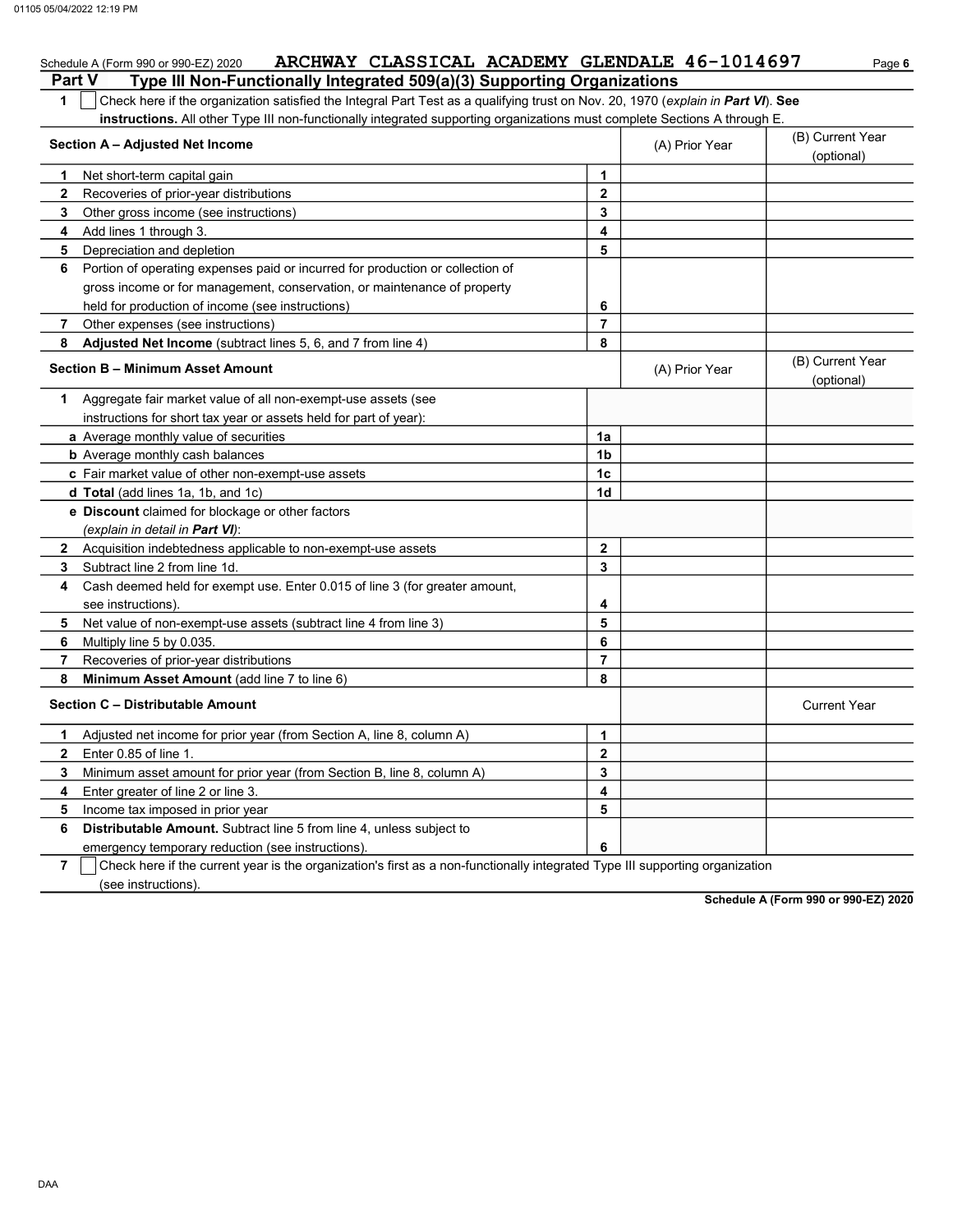| Part V<br>Type III Non-Functionally Integrated 509(a)(3) Supporting Organizations (continued) |                                                                                            |                                    |                                               |                                                  |  |  |  |
|-----------------------------------------------------------------------------------------------|--------------------------------------------------------------------------------------------|------------------------------------|-----------------------------------------------|--------------------------------------------------|--|--|--|
|                                                                                               | <b>Section D - Distributions</b>                                                           |                                    |                                               | <b>Current Year</b>                              |  |  |  |
| 1                                                                                             | Amounts paid to supported organizations to accomplish exempt purposes                      |                                    |                                               |                                                  |  |  |  |
| $\mathbf{2}$                                                                                  | Amounts paid to perform activity that directly furthers exempt purposes of supported       |                                    |                                               |                                                  |  |  |  |
|                                                                                               | organizations, in excess of income from activity                                           |                                    |                                               |                                                  |  |  |  |
| 3                                                                                             | Administrative expenses paid to accomplish exempt purposes of supported organizations      |                                    |                                               |                                                  |  |  |  |
| 4                                                                                             | Amounts paid to acquire exempt-use assets                                                  |                                    |                                               |                                                  |  |  |  |
| 5                                                                                             | Qualified set-aside amounts (prior IRS approval required—provide details in Part VI)       |                                    |                                               |                                                  |  |  |  |
| 6                                                                                             | Other distributions (describe in Part VI). See instructions.                               |                                    |                                               |                                                  |  |  |  |
| 7                                                                                             | Total annual distributions. Add lines 1 through 6.                                         |                                    |                                               |                                                  |  |  |  |
| 8                                                                                             | Distributions to attentive supported organizations to which the organization is responsive |                                    |                                               |                                                  |  |  |  |
|                                                                                               | (provide details in Part VI). See instructions.                                            |                                    |                                               |                                                  |  |  |  |
| 9                                                                                             | Distributable amount for 2020 from Section C, line 6                                       |                                    |                                               |                                                  |  |  |  |
| 10                                                                                            | Line 8 amount divided by line 9 amount                                                     |                                    |                                               |                                                  |  |  |  |
|                                                                                               | <b>Section E - Distribution Allocations (see instructions)</b>                             | (i)<br><b>Excess Distributions</b> | (ii)<br><b>Underdistributions</b><br>Pre-2020 | (iii)<br><b>Distributable</b><br>Amount for 2020 |  |  |  |
| 1                                                                                             | Distributable amount for 2020 from Section C, line 6                                       |                                    |                                               |                                                  |  |  |  |
| $\mathbf{2}$                                                                                  | Underdistributions, if any, for years prior to 2020                                        |                                    |                                               |                                                  |  |  |  |
|                                                                                               | (reasonable cause required-explain in Part VI). See                                        |                                    |                                               |                                                  |  |  |  |
|                                                                                               | instructions.                                                                              |                                    |                                               |                                                  |  |  |  |
| 3                                                                                             | Excess distributions carryover, if any, to 2020                                            |                                    |                                               |                                                  |  |  |  |
|                                                                                               |                                                                                            |                                    |                                               |                                                  |  |  |  |
|                                                                                               |                                                                                            |                                    |                                               |                                                  |  |  |  |
|                                                                                               | <b>c</b> From 2017                                                                         |                                    |                                               |                                                  |  |  |  |
|                                                                                               |                                                                                            |                                    |                                               |                                                  |  |  |  |
|                                                                                               |                                                                                            |                                    |                                               |                                                  |  |  |  |
|                                                                                               | f Total of lines 3a through 3e                                                             |                                    |                                               |                                                  |  |  |  |
|                                                                                               | g Applied to underdistributions of prior years                                             |                                    |                                               |                                                  |  |  |  |
|                                                                                               | h Applied to 2020 distributable amount                                                     |                                    |                                               |                                                  |  |  |  |
| Ť.                                                                                            | Carryover from 2015 not applied (see instructions)                                         |                                    |                                               |                                                  |  |  |  |
| 4                                                                                             | Remainder. Subtract lines 3g, 3h, and 3i from line 3f.<br>Distributions for 2020 from      |                                    |                                               |                                                  |  |  |  |
|                                                                                               | Section D, line 7:<br>\$                                                                   |                                    |                                               |                                                  |  |  |  |
|                                                                                               | a Applied to underdistributions of prior years                                             |                                    |                                               |                                                  |  |  |  |
|                                                                                               | <b>b</b> Applied to 2020 distributable amount                                              |                                    |                                               |                                                  |  |  |  |
|                                                                                               | <b>c</b> Remainder. Subtract lines 4a and 4b from line 4.                                  |                                    |                                               |                                                  |  |  |  |
| 5                                                                                             | Remaining underdistributions for years prior to 2020, if                                   |                                    |                                               |                                                  |  |  |  |
|                                                                                               | any. Subtract lines 3g and 4a from line 2. For result                                      |                                    |                                               |                                                  |  |  |  |
|                                                                                               | greater than zero, explain in Part VI. See instructions.                                   |                                    |                                               |                                                  |  |  |  |
| 6                                                                                             | Remaining underdistributions for 2020 Subtract lines 3h                                    |                                    |                                               |                                                  |  |  |  |
|                                                                                               | and 4b from line 1. For result greater than zero, explain in                               |                                    |                                               |                                                  |  |  |  |
|                                                                                               | <b>Part VI</b> . See instructions.                                                         |                                    |                                               |                                                  |  |  |  |
| 7                                                                                             | Excess distributions carryover to 2021. Add lines 3j                                       |                                    |                                               |                                                  |  |  |  |
|                                                                                               | and 4c.                                                                                    |                                    |                                               |                                                  |  |  |  |
| 8                                                                                             | Breakdown of line 7:                                                                       |                                    |                                               |                                                  |  |  |  |
|                                                                                               | a Excess from 2016<br>.                                                                    |                                    |                                               |                                                  |  |  |  |
|                                                                                               |                                                                                            |                                    |                                               |                                                  |  |  |  |
|                                                                                               | c Excess from 2018                                                                         |                                    |                                               |                                                  |  |  |  |
|                                                                                               | d Excess from 2019<br>.                                                                    |                                    |                                               |                                                  |  |  |  |
|                                                                                               | e Excess from 2020                                                                         |                                    |                                               |                                                  |  |  |  |

Schedule A (Form 990 or 990-EZ) 2020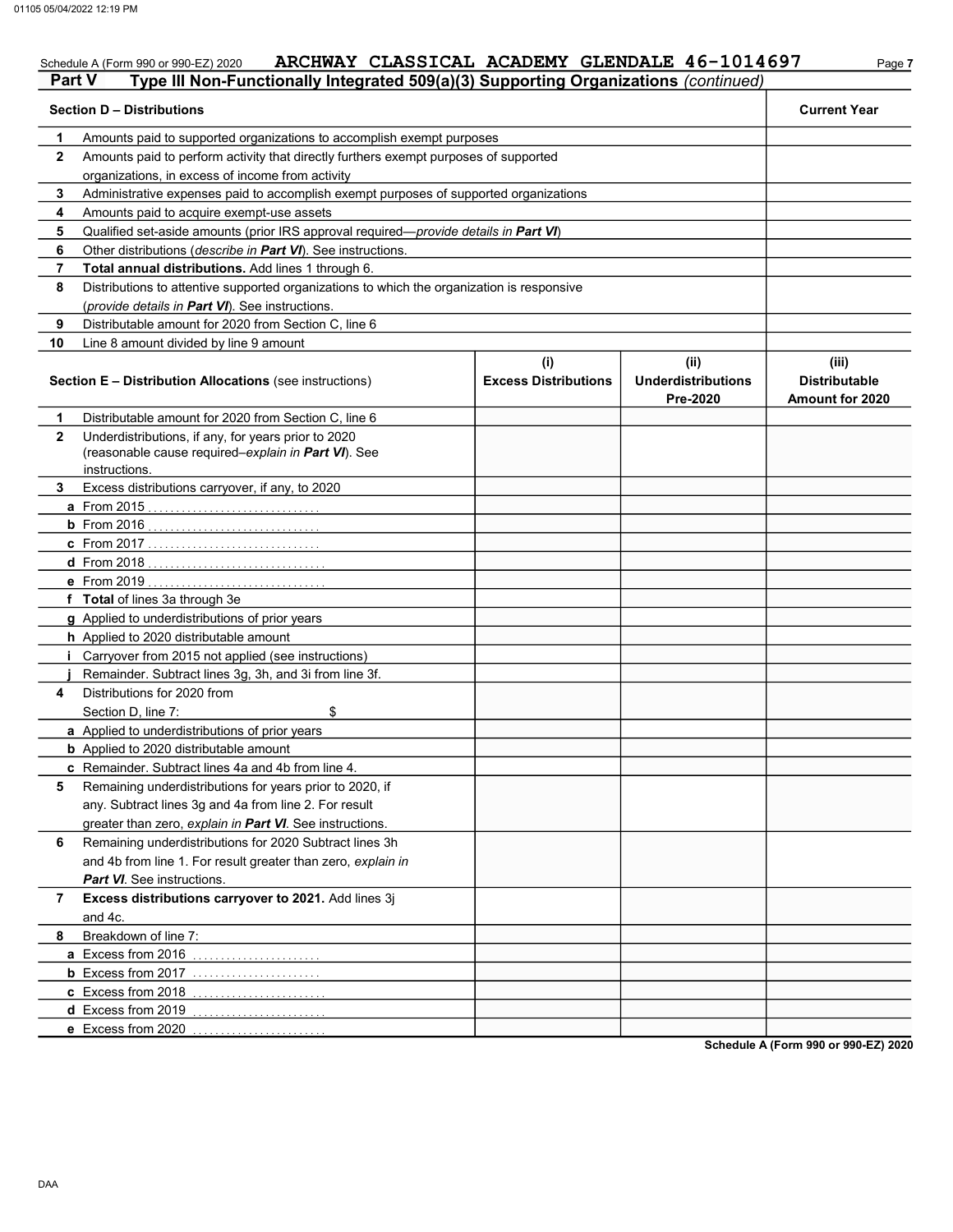| <b>Part VI</b> | ARCHWAY CLASSICAL ACADEMY GLENDALE 46-1014697<br>Schedule A (Form 990 or 990-EZ) 2020<br>Page 8<br>Supplemental Information. Provide the explanations required by Part II, line 10; Part II, line 17a or 17b; Part<br>III, line 12; Part IV, Section A, lines 1, 2, 3b, 3c, 4b, 4c, 5a, 6, 9a, 9b, 9c, 11a, 11b, and 11c; Part IV, Section<br>B, lines 1 and 2; Part IV, Section C, line 1; Part IV, Section D, lines 2 and 3; Part IV, Section E, lines 1c, 2a, 2b,<br>3a, and 3b; Part V, line 1; Part V, Section B, line 1e; Part V, Section D, lines 5, 6, and 8; and Part V, Section E,<br>lines 2, 5, and 6. Also complete this part for any additional information. (See instructions.) |
|----------------|------------------------------------------------------------------------------------------------------------------------------------------------------------------------------------------------------------------------------------------------------------------------------------------------------------------------------------------------------------------------------------------------------------------------------------------------------------------------------------------------------------------------------------------------------------------------------------------------------------------------------------------------------------------------------------------------|
|                |                                                                                                                                                                                                                                                                                                                                                                                                                                                                                                                                                                                                                                                                                                |
|                |                                                                                                                                                                                                                                                                                                                                                                                                                                                                                                                                                                                                                                                                                                |
|                |                                                                                                                                                                                                                                                                                                                                                                                                                                                                                                                                                                                                                                                                                                |
|                |                                                                                                                                                                                                                                                                                                                                                                                                                                                                                                                                                                                                                                                                                                |
|                |                                                                                                                                                                                                                                                                                                                                                                                                                                                                                                                                                                                                                                                                                                |
|                |                                                                                                                                                                                                                                                                                                                                                                                                                                                                                                                                                                                                                                                                                                |
|                |                                                                                                                                                                                                                                                                                                                                                                                                                                                                                                                                                                                                                                                                                                |
|                |                                                                                                                                                                                                                                                                                                                                                                                                                                                                                                                                                                                                                                                                                                |
|                |                                                                                                                                                                                                                                                                                                                                                                                                                                                                                                                                                                                                                                                                                                |
|                |                                                                                                                                                                                                                                                                                                                                                                                                                                                                                                                                                                                                                                                                                                |
|                |                                                                                                                                                                                                                                                                                                                                                                                                                                                                                                                                                                                                                                                                                                |
|                |                                                                                                                                                                                                                                                                                                                                                                                                                                                                                                                                                                                                                                                                                                |
|                |                                                                                                                                                                                                                                                                                                                                                                                                                                                                                                                                                                                                                                                                                                |
|                |                                                                                                                                                                                                                                                                                                                                                                                                                                                                                                                                                                                                                                                                                                |
|                |                                                                                                                                                                                                                                                                                                                                                                                                                                                                                                                                                                                                                                                                                                |
|                |                                                                                                                                                                                                                                                                                                                                                                                                                                                                                                                                                                                                                                                                                                |
|                |                                                                                                                                                                                                                                                                                                                                                                                                                                                                                                                                                                                                                                                                                                |
|                |                                                                                                                                                                                                                                                                                                                                                                                                                                                                                                                                                                                                                                                                                                |
|                |                                                                                                                                                                                                                                                                                                                                                                                                                                                                                                                                                                                                                                                                                                |
|                |                                                                                                                                                                                                                                                                                                                                                                                                                                                                                                                                                                                                                                                                                                |
|                |                                                                                                                                                                                                                                                                                                                                                                                                                                                                                                                                                                                                                                                                                                |
|                |                                                                                                                                                                                                                                                                                                                                                                                                                                                                                                                                                                                                                                                                                                |
|                |                                                                                                                                                                                                                                                                                                                                                                                                                                                                                                                                                                                                                                                                                                |
|                |                                                                                                                                                                                                                                                                                                                                                                                                                                                                                                                                                                                                                                                                                                |
|                |                                                                                                                                                                                                                                                                                                                                                                                                                                                                                                                                                                                                                                                                                                |
|                |                                                                                                                                                                                                                                                                                                                                                                                                                                                                                                                                                                                                                                                                                                |
|                |                                                                                                                                                                                                                                                                                                                                                                                                                                                                                                                                                                                                                                                                                                |
|                |                                                                                                                                                                                                                                                                                                                                                                                                                                                                                                                                                                                                                                                                                                |
|                |                                                                                                                                                                                                                                                                                                                                                                                                                                                                                                                                                                                                                                                                                                |
|                |                                                                                                                                                                                                                                                                                                                                                                                                                                                                                                                                                                                                                                                                                                |
|                |                                                                                                                                                                                                                                                                                                                                                                                                                                                                                                                                                                                                                                                                                                |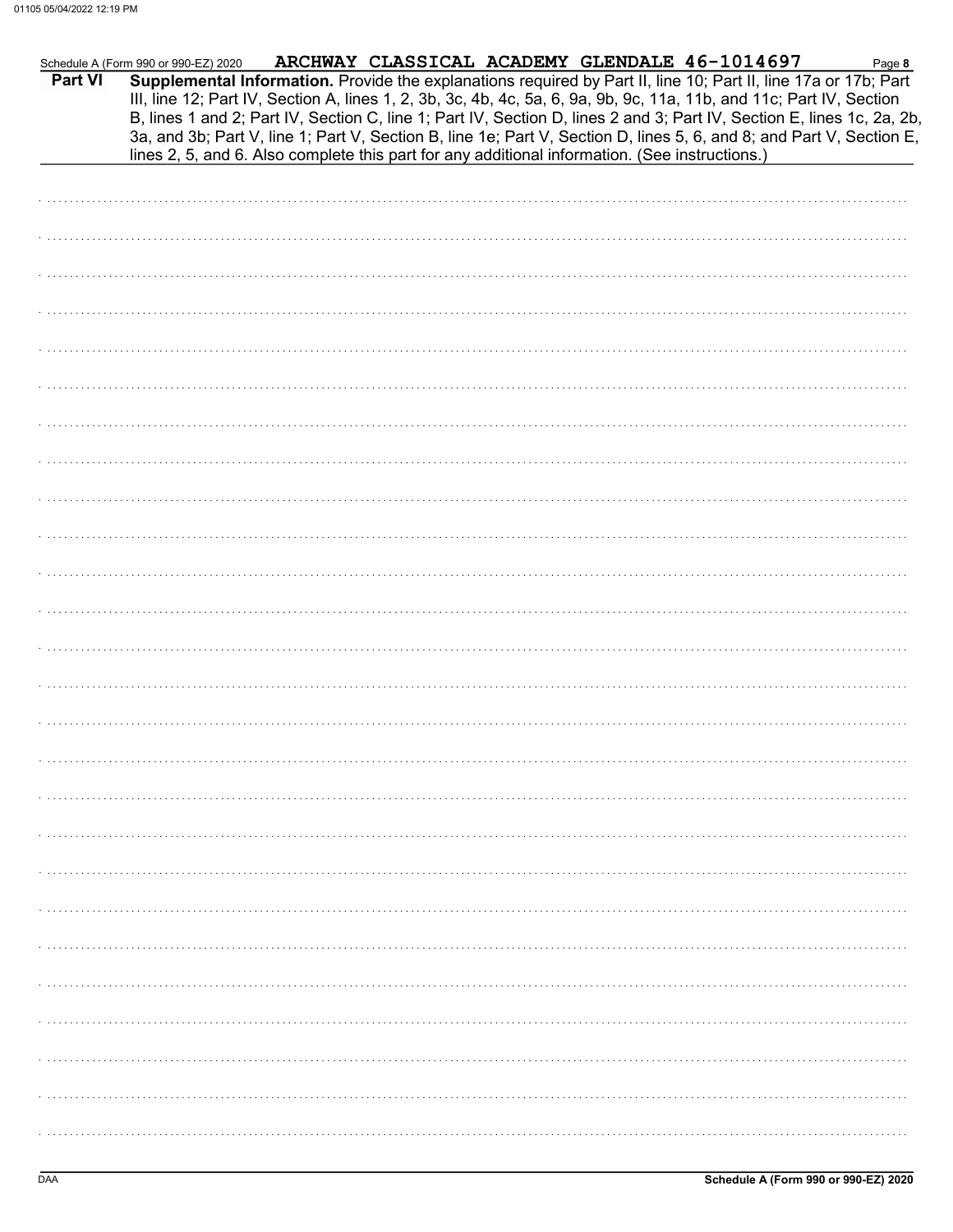| <b>Schedule B</b><br>(Form 990, 990-EZ,<br>or 990-PF)<br>Department of the Treasury<br>Internal Revenue Service | <b>Schedule of Contributors</b><br>Attach to Form 990, Form 990-EZ, or Form 990-PF.<br>$\triangleright$ Go to www.irs.gov/Form990 for the latest information. |            | OMB No. 1545-0047<br>2020             |
|-----------------------------------------------------------------------------------------------------------------|---------------------------------------------------------------------------------------------------------------------------------------------------------------|------------|---------------------------------------|
| Name of the organization                                                                                        |                                                                                                                                                               |            | <b>Employer identification number</b> |
|                                                                                                                 | ARCHWAY CLASSICAL ACADEMY<br><b>GLENDALE</b>                                                                                                                  | 46-1014697 |                                       |
| <b>Organization type (check one):</b>                                                                           |                                                                                                                                                               |            |                                       |
| Filers of:                                                                                                      | Section:                                                                                                                                                      |            |                                       |
| Form 990 or 990-EZ                                                                                              | X<br>3 ) (enter number) organization<br>501(c)(                                                                                                               |            |                                       |
|                                                                                                                 | $4947(a)(1)$ nonexempt charitable trust <b>not</b> treated as a private foundation                                                                            |            |                                       |
|                                                                                                                 | 527 political organization                                                                                                                                    |            |                                       |
| Form 990-PF                                                                                                     | 501(c)(3) exempt private foundation                                                                                                                           |            |                                       |
|                                                                                                                 | 4947(a)(1) nonexempt charitable trust treated as a private foundation                                                                                         |            |                                       |
|                                                                                                                 | $501(c)(3)$ taxable private foundation                                                                                                                        |            |                                       |

Check if your organization is covered by the General Rule or a Special Rule. Note: Only a section 501(c)(7), (8), or (10) organization can check boxes for both the General Rule and a Special Rule. See instructions.

#### General Rule

 $\bm{X}$  For an organization filing Form 990, 990-EZ, or 990-PF that received, during the year, contributions totaling \$5,000 or more (in money or property) from any one contributor. Complete Parts I and II. See instructions for determining a contributor's total contributions.

#### Special Rules

| For an organization described in section 501(c)(3) filing Form 990 or 990-EZ that met the 33 <sup>1</sup> /3% support test of the |
|-----------------------------------------------------------------------------------------------------------------------------------|
| regulations under sections 509(a)(1) and 170(b)(1)(A)(vi), that checked Schedule A (Form 990 or 990-EZ), Part II, line            |
| 13, 16a, or 16b, and that received from any one contributor, during the year, total contributions of the greater of (1)           |
| \$5,000; or (2) 2% of the amount on (i) Form 990, Part VIII, line 1h; or (ii) Form 990-EZ, line 1. Complete Parts I and II.       |

literary, or educational purposes, or for the prevention of cruelty to children or animals. Complete Parts I (entering For an organization described in section 501(c)(7), (8), or (10) filing Form 990 or 990-EZ that received from any one contributor, during the year, total contributions of more than \$1,000 exclusively for religious, charitable, scientific, "N/A" in column (b) instead of the contributor name and address), II, and III.

For an organization described in section  $501(c)(7)$ ,  $(8)$ , or  $(10)$  filing Form 990 or 990-EZ that received from any one contributor, during the year, contributions exclusively for religious, charitable, etc., purposes, but no such contributions totaled more than \$1,000. If this box is checked, enter here the total contributions that were received during the year for an exclusively religious, charitable, etc., purpose. Don't complete any of the parts unless the General Rule applies to this organization because it received nonexclusively religious, charitable, etc., contributions  $\text{totaling }$  \$5,000 or more during the year  $\ldots$   $\ldots$   $\ldots$   $\ldots$   $\ldots$   $\ldots$   $\ldots$   $\ldots$   $\ldots$   $\ldots$   $\blacksquare$ 

990-EZ, or 990-PF), but it must answer "No" on Part IV, line 2, of its Form 990; or check the box on line H of its Form 990-EZ or on its Form 990-PF, Part I, line 2, to certify that it doesn't meet the filing requirements of Schedule B (Form 990, 990-EZ, or 990-PF). Caution: An organization that isn't covered by the General Rule and/or the Special Rules doesn't file Schedule B (Form 990,

For Paperwork Reduction Act Notice, see the instructions for Form 990, 990-EZ, or 990-PF.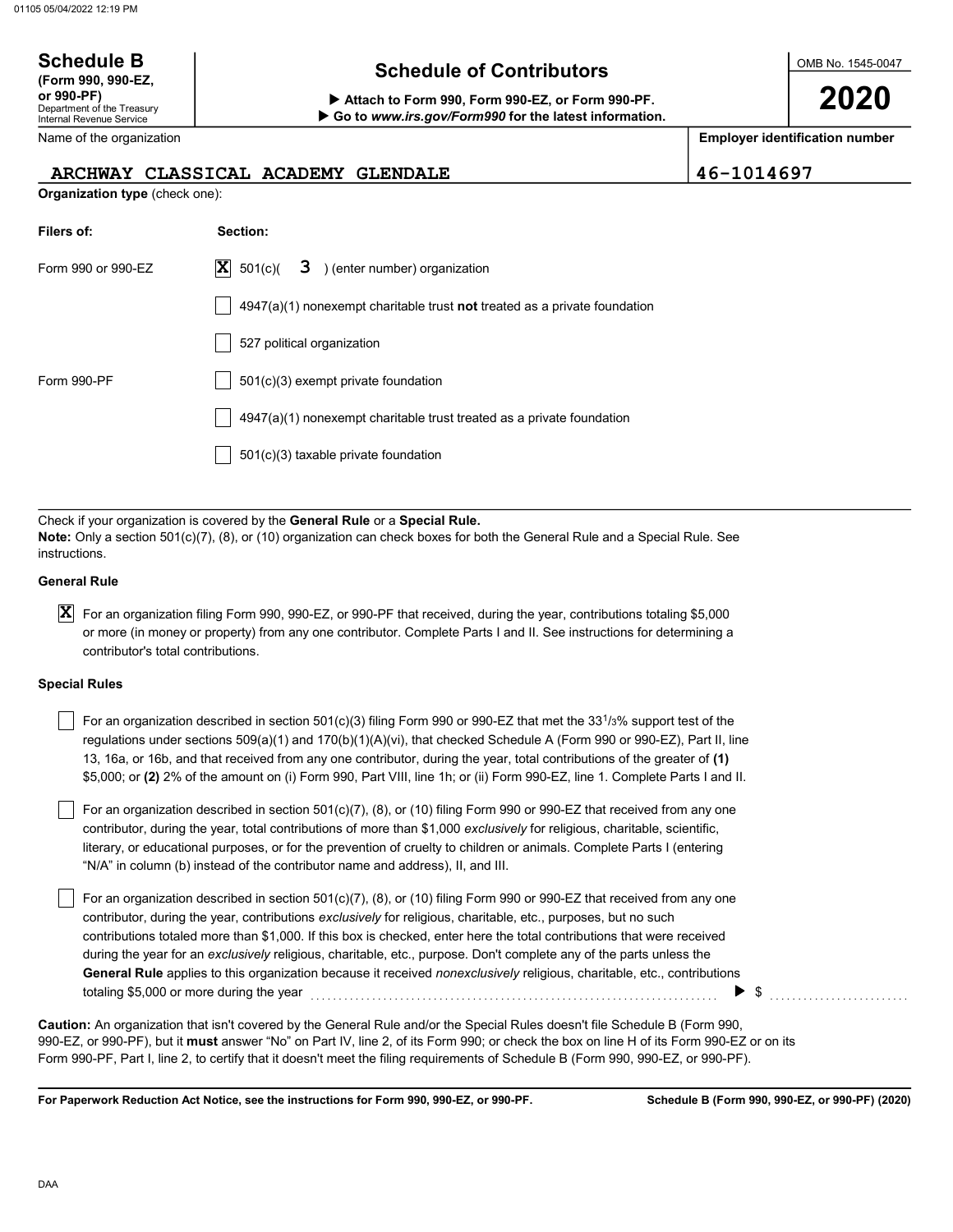| Schedule B (Form 990, 990-EZ, or 990-PF) (2020)<br>Name of organization |                                                                                                                                      |                                   | PAGE 1 OF 1<br>Page 2<br><b>Employer identification number</b>                                                  |  |  |
|-------------------------------------------------------------------------|--------------------------------------------------------------------------------------------------------------------------------------|-----------------------------------|-----------------------------------------------------------------------------------------------------------------|--|--|
| Part I                                                                  | ARCHWAY CLASSICAL ACADEMY GLENDALE<br>Contributors (see instructions). Use duplicate copies of Part I if additional space is needed. |                                   | 46-1014697                                                                                                      |  |  |
| (a)<br>No.                                                              | (b)<br>Name, address, and ZIP + 4                                                                                                    | (c)<br><b>Total contributions</b> |                                                                                                                 |  |  |
| $1$                                                                     |                                                                                                                                      | 399,196<br>\$                     | X<br>Person<br>Payroll<br>Noncash<br>(Complete Part II for<br>noncash contributions.)                           |  |  |
| (a)                                                                     | (b)                                                                                                                                  | (c)                               | (d)                                                                                                             |  |  |
| No.                                                                     | Name, address, and ZIP + 4                                                                                                           | <b>Total contributions</b>        | Type of contribution                                                                                            |  |  |
|                                                                         |                                                                                                                                      | \$                                | Person<br>Payroll<br>Noncash<br>(Complete Part II for<br>noncash contributions.)                                |  |  |
| (a)                                                                     | (b)                                                                                                                                  | (c)                               | (d)                                                                                                             |  |  |
| No.                                                                     | Name, address, and ZIP + 4                                                                                                           | <b>Total contributions</b>        | Type of contribution                                                                                            |  |  |
|                                                                         |                                                                                                                                      | \$                                | Person<br>Payroll<br>Noncash<br>(Complete Part II for<br>noncash contributions.)                                |  |  |
| (a)                                                                     | (b)                                                                                                                                  | (c)                               | (d)                                                                                                             |  |  |
| No.                                                                     | Name, address, and ZIP + 4                                                                                                           | <b>Total contributions</b><br>\$  | Type of contribution<br>Person<br><b>Payroll</b><br>Noncash<br>(Complete Part II for<br>noncash contributions.) |  |  |
| (a)                                                                     | (b)                                                                                                                                  | (c)                               | (d)                                                                                                             |  |  |
| No.                                                                     | Name, address, and ZIP + 4                                                                                                           | <b>Total contributions</b>        | Type of contribution                                                                                            |  |  |
|                                                                         |                                                                                                                                      | \$                                | Person<br>Payroll<br><b>Noncash</b><br>(Complete Part II for<br>noncash contributions.)                         |  |  |
| (a)                                                                     | (b)                                                                                                                                  | (c)                               | (d)                                                                                                             |  |  |
| No.                                                                     | Name, address, and ZIP + 4                                                                                                           | <b>Total contributions</b>        | Type of contribution                                                                                            |  |  |
|                                                                         |                                                                                                                                      | \$                                | Person<br>Payroll<br><b>Noncash</b><br>(Complete Part II for<br>noncash contributions.)                         |  |  |

Schedule B (Form 990, 990-EZ, or 990-PF) (2020)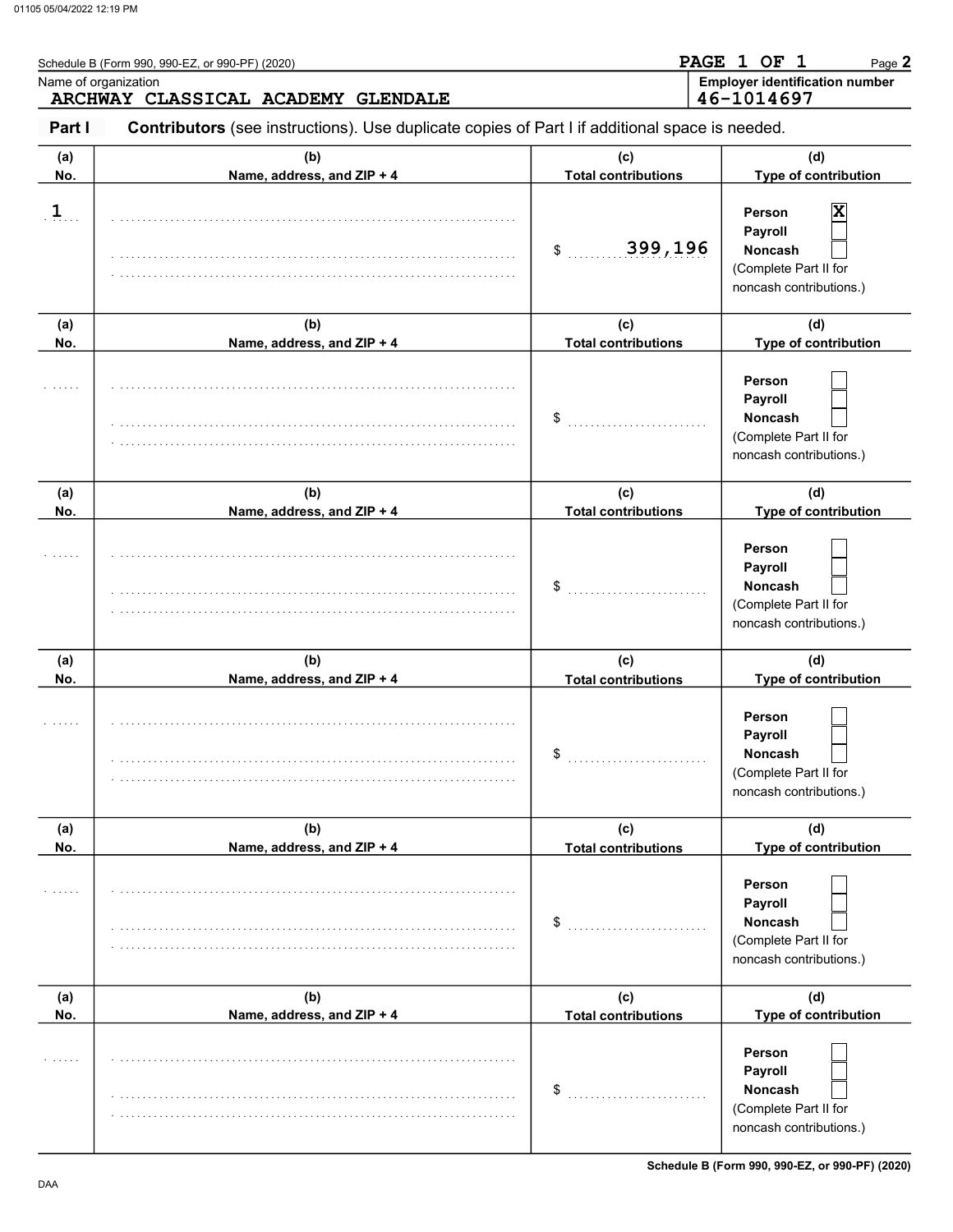SCHEDULE D<br>(Form 990)

Department of the Treasury Internal Revenue Service

# SCHEDULE D | Supplemental Financial Statements

 Attach to Form 990. Part IV, line 6, 7, 8, 9, 10, 11a, 11b, 11c, 11d, 11e, 11f, 12a, or 12b. Complete if the organization answered "Yes" on Form 990,

Go to www.irs.gov/Form990 for instructions and the latest information.

**Inspection** 

 $\frac{2020}{\text{Open to Public}}$ 

OMB No. 1545-0047

|              | Name of the organization                                                                                                                                                 |                                                    | <b>Employer identification number</b> |  |  |  |  |
|--------------|--------------------------------------------------------------------------------------------------------------------------------------------------------------------------|----------------------------------------------------|---------------------------------------|--|--|--|--|
|              | ARCHWAY CLASSICAL ACADEMY GLENDALE                                                                                                                                       |                                                    | 46-1014697                            |  |  |  |  |
|              | Organizations Maintaining Donor Advised Funds or Other Similar Funds or Accounts.<br>Part I<br>Complete if the organization answered "Yes" on Form 990, Part IV, line 6. |                                                    |                                       |  |  |  |  |
|              |                                                                                                                                                                          | (a) Donor advised funds                            | (b) Funds and other accounts          |  |  |  |  |
| 1            | Total number at end of year                                                                                                                                              |                                                    |                                       |  |  |  |  |
| 2            | Aggregate value of contributions to (during year)<br>[[[[[[[[[[[[[[[[]]]]]                                                                                               |                                                    |                                       |  |  |  |  |
| 3            |                                                                                                                                                                          |                                                    |                                       |  |  |  |  |
|              | Aggregate value at end of year                                                                                                                                           |                                                    |                                       |  |  |  |  |
| 5            | Did the organization inform all donors and donor advisors in writing that the assets held in donor advised                                                               |                                                    |                                       |  |  |  |  |
|              |                                                                                                                                                                          |                                                    | Yes<br>No                             |  |  |  |  |
| 6            | Did the organization inform all grantees, donors, and donor advisors in writing that grant funds can be used                                                             |                                                    |                                       |  |  |  |  |
|              | only for charitable purposes and not for the benefit of the donor or donor advisor, or for any other purpose                                                             |                                                    |                                       |  |  |  |  |
|              | conferring impermissible private benefit?                                                                                                                                |                                                    | <b>Yes</b><br><b>No</b>               |  |  |  |  |
|              | <b>Conservation Easements.</b><br>Part II                                                                                                                                |                                                    |                                       |  |  |  |  |
|              | Complete if the organization answered "Yes" on Form 990, Part IV, line 7.                                                                                                |                                                    |                                       |  |  |  |  |
| 1            | Purpose(s) of conservation easements held by the organization (check all that apply).                                                                                    |                                                    |                                       |  |  |  |  |
|              | Preservation of land for public use (for example, recreation or education)                                                                                               | Preservation of a historically important land area |                                       |  |  |  |  |
|              | Protection of natural habitat                                                                                                                                            | Preservation of a certified historic structure     |                                       |  |  |  |  |
|              | Preservation of open space                                                                                                                                               |                                                    |                                       |  |  |  |  |
| $\mathbf{2}$ | Complete lines 2a through 2d if the organization held a qualified conservation contribution in the form of a conservation                                                |                                                    |                                       |  |  |  |  |
|              | easement on the last day of the tax year.                                                                                                                                |                                                    | Held at the End of the Tax Year       |  |  |  |  |
| a            | Total number of conservation easements                                                                                                                                   |                                                    | 2a                                    |  |  |  |  |
| b            |                                                                                                                                                                          |                                                    | 2 <sub>b</sub>                        |  |  |  |  |
|              | Number of conservation easements on a certified historic structure included in (a) [[[[[[[[[[[[[[[[[[[[[[[[[]]                                                           |                                                    | 2c                                    |  |  |  |  |
| d            | Number of conservation easements included in (c) acquired after 7/25/06, and not on a                                                                                    |                                                    |                                       |  |  |  |  |
|              | historic structure listed in the National Register                                                                                                                       |                                                    | 2d                                    |  |  |  |  |
| 3            | Number of conservation easements modified, transferred, released, extinguished, or terminated by the organization during the                                             |                                                    |                                       |  |  |  |  |
|              | tax year $\blacktriangleright$                                                                                                                                           |                                                    |                                       |  |  |  |  |
|              | Number of states where property subject to conservation easement is located ▶                                                                                            |                                                    |                                       |  |  |  |  |
| 5            | Does the organization have a written policy regarding the periodic monitoring, inspection, handling of                                                                   |                                                    |                                       |  |  |  |  |
|              |                                                                                                                                                                          |                                                    | <b>Yes</b><br>No                      |  |  |  |  |
| 6            | Staff and volunteer hours devoted to monitoring, inspecting, handling of violations, and enforcing conservation easements during the year                                |                                                    |                                       |  |  |  |  |
|              |                                                                                                                                                                          |                                                    |                                       |  |  |  |  |
| 7            | Amount of expenses incurred in monitoring, inspecting, handling of violations, and enforcing conservation easements during the year                                      |                                                    |                                       |  |  |  |  |
|              | ▶ \$                                                                                                                                                                     |                                                    |                                       |  |  |  |  |
| 8            | Does each conservation easement reported on line $2(d)$ above satisfy the requirements of section $170(h)(4)(B)(i)$                                                      |                                                    |                                       |  |  |  |  |
|              | and section $170(h)(4)(B)(ii)$ ?                                                                                                                                         |                                                    | Yes<br>No                             |  |  |  |  |
| 9            | In Part XIII, describe how the organization reports conservation easements in its revenue and expense statement and                                                      |                                                    |                                       |  |  |  |  |
|              | balance sheet, and include, if applicable, the text of the footnote to the organization's financial statements that describes the                                        |                                                    |                                       |  |  |  |  |
|              | organization's accounting for conservation easements.                                                                                                                    |                                                    |                                       |  |  |  |  |
|              | Organizations Maintaining Collections of Art, Historical Treasures, or Other Similar Assets.<br>Part III                                                                 |                                                    |                                       |  |  |  |  |
|              | Complete if the organization answered "Yes" on Form 990, Part IV, line 8.                                                                                                |                                                    |                                       |  |  |  |  |
|              | 1a If the organization elected, as permitted under FASB ASC 958, not to report in its revenue statement and balance sheet works                                          |                                                    |                                       |  |  |  |  |
|              | of art, historical treasures, or other similar assets held for public exhibition, education, or research in furtherance of public                                        |                                                    |                                       |  |  |  |  |
|              | service, provide in Part XIII the text of the footnote to its financial statements that describes these items.                                                           |                                                    |                                       |  |  |  |  |
|              | <b>b</b> If the organization elected, as permitted under FASB ASC 958, to report in its revenue statement and balance sheet works of                                     |                                                    |                                       |  |  |  |  |
|              | art, historical treasures, or other similar assets held for public exhibition, education, or research in furtherance of public service,                                  |                                                    |                                       |  |  |  |  |
|              | provide the following amounts relating to these items:                                                                                                                   |                                                    |                                       |  |  |  |  |
|              |                                                                                                                                                                          |                                                    |                                       |  |  |  |  |
|              | (ii) Assets included in Form 990, Part X                                                                                                                                 |                                                    |                                       |  |  |  |  |
| $\mathbf{2}$ | If the organization received or held works of art, historical treasures, or other similar assets for financial gain, provide the                                         |                                                    |                                       |  |  |  |  |
|              | following amounts required to be reported under FASB ASC 958 relating to these items:                                                                                    |                                                    |                                       |  |  |  |  |
| а            |                                                                                                                                                                          |                                                    |                                       |  |  |  |  |
|              |                                                                                                                                                                          |                                                    |                                       |  |  |  |  |

DAA For Paperwork Reduction Act Notice, see the Instructions for Form 990.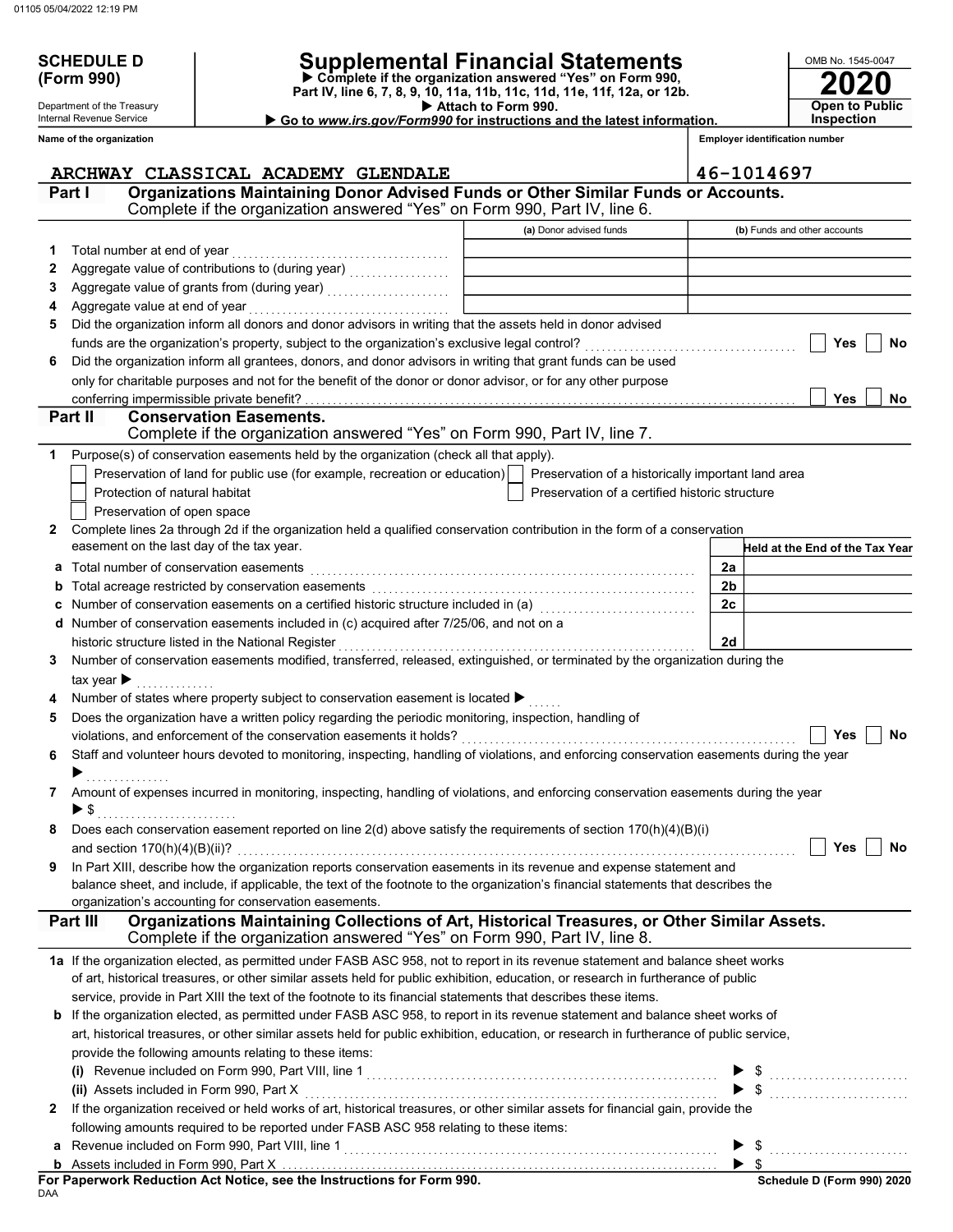|   | Schedule D (Form 990) 2020 ARCHWAY CLASSICAL ACADEMY GLENDALE 46-1014697                                                                                                                                                            |                         |                          |                         |                 |                      | Page 2              |
|---|-------------------------------------------------------------------------------------------------------------------------------------------------------------------------------------------------------------------------------------|-------------------------|--------------------------|-------------------------|-----------------|----------------------|---------------------|
|   | Organizations Maintaining Collections of Art, Historical Treasures, or Other Similar Assets (continued)<br>Part III                                                                                                                 |                         |                          |                         |                 |                      |                     |
| 3 | Using the organization's acquisition, accession, and other records, check any of the following that make significant use of its<br>collection items (check all that apply):                                                         |                         |                          |                         |                 |                      |                     |
| a | Public exhibition                                                                                                                                                                                                                   | d                       | Loan or exchange program |                         |                 |                      |                     |
| b | Scholarly research                                                                                                                                                                                                                  | е                       |                          |                         |                 |                      |                     |
| c | Preservation for future generations                                                                                                                                                                                                 |                         |                          |                         |                 |                      |                     |
|   | Provide a description of the organization's collections and explain how they further the organization's exempt purpose in Part                                                                                                      |                         |                          |                         |                 |                      |                     |
|   | XIII.                                                                                                                                                                                                                               |                         |                          |                         |                 |                      |                     |
| 5 | During the year, did the organization solicit or receive donations of art, historical treasures, or other similar                                                                                                                   |                         |                          |                         |                 |                      |                     |
|   |                                                                                                                                                                                                                                     |                         |                          |                         |                 |                      | <b>Yes</b><br>No    |
|   | <b>Part IV</b><br><b>Escrow and Custodial Arrangements.</b>                                                                                                                                                                         |                         |                          |                         |                 |                      |                     |
|   | Complete if the organization answered "Yes" on Form 990, Part IV, line 9, or reported an amount on Form<br>990, Part X, line 21.                                                                                                    |                         |                          |                         |                 |                      |                     |
|   | 1a Is the organization an agent, trustee, custodian or other intermediary for contributions or other assets not                                                                                                                     |                         |                          |                         |                 |                      |                     |
|   | included on Form 990, Part X?                                                                                                                                                                                                       |                         |                          |                         |                 |                      | Yes<br>No           |
|   | b If "Yes," explain the arrangement in Part XIII and complete the following table:                                                                                                                                                  |                         |                          |                         |                 |                      |                     |
|   |                                                                                                                                                                                                                                     |                         |                          |                         |                 |                      | Amount              |
|   | c Beginning balance                                                                                                                                                                                                                 |                         |                          |                         |                 | 1c                   |                     |
|   | d Additions during the year electron contracts and a set of the year of Additions during the year electron contracts and a set of Additions during the year electron contracts and a set of Additional Section 1.1 and 2.1 and      |                         |                          |                         |                 | 1d                   |                     |
|   |                                                                                                                                                                                                                                     |                         |                          |                         |                 | 1e                   |                     |
|   | Ending balance <b>constructs</b> and constructs are all the construction of the construction of the construction of the construction of the construction of the construction of the construction of the construction of the constru |                         |                          |                         |                 | 1f                   |                     |
|   | 2a Did the organization include an amount on Form 990, Part X, line 21, for escrow or custodial account liability?                                                                                                                  |                         |                          |                         |                 |                      | <b>Yes</b><br>No    |
|   |                                                                                                                                                                                                                                     |                         |                          |                         |                 |                      |                     |
|   | <b>Endowment Funds.</b><br><b>Part V</b>                                                                                                                                                                                            |                         |                          |                         |                 |                      |                     |
|   | Complete if the organization answered "Yes" on Form 990, Part IV, line 10.                                                                                                                                                          |                         |                          |                         |                 |                      |                     |
|   |                                                                                                                                                                                                                                     | (a) Current year        | (b) Prior year           | (c) Two years back      |                 | (d) Three years back | (e) Four years back |
|   | 1a Beginning of year balance                                                                                                                                                                                                        |                         |                          |                         |                 |                      |                     |
|   | <b>b</b> Contributions <b>contributions</b>                                                                                                                                                                                         |                         |                          |                         |                 |                      |                     |
|   | c Net investment earnings, gains, and                                                                                                                                                                                               |                         |                          |                         |                 |                      |                     |
|   | d Grants or scholarships                                                                                                                                                                                                            |                         |                          |                         |                 |                      |                     |
|   | e Other expenditures for facilities and                                                                                                                                                                                             |                         |                          |                         |                 |                      |                     |
|   |                                                                                                                                                                                                                                     |                         |                          |                         |                 |                      |                     |
|   | programs<br>f Administrative expenses                                                                                                                                                                                               |                         |                          |                         |                 |                      |                     |
|   | g End of year balance                                                                                                                                                                                                               |                         |                          |                         |                 |                      |                     |
|   | 2 Provide the estimated percentage of the current year end balance (line 1g, column (a)) held as:                                                                                                                                   |                         |                          |                         |                 |                      |                     |
|   | a Board designated or quasi-endowment $\blacktriangleright$                                                                                                                                                                         |                         |                          |                         |                 |                      |                     |
|   | <b>b</b> Permanent endowment <b>D</b> 2006.                                                                                                                                                                                         |                         |                          |                         |                 |                      |                     |
|   | c Term endowment $\blacktriangleright$<br>$\%$                                                                                                                                                                                      |                         |                          |                         |                 |                      |                     |
|   | The percentages on lines 2a, 2b, and 2c should equal 100%.                                                                                                                                                                          |                         |                          |                         |                 |                      |                     |
|   | 3a Are there endowment funds not in the possession of the organization that are held and administered for the                                                                                                                       |                         |                          |                         |                 |                      |                     |
|   | organization by:                                                                                                                                                                                                                    |                         |                          |                         |                 |                      | <b>Yes</b><br>No    |
|   |                                                                                                                                                                                                                                     |                         |                          |                         |                 |                      | 3a(i)               |
|   | (ii) Related organizations                                                                                                                                                                                                          |                         |                          |                         |                 |                      | 3a(i)               |
|   |                                                                                                                                                                                                                                     |                         |                          |                         |                 |                      | 3 <sub>b</sub>      |
|   | Describe in Part XIII the intended uses of the organization's endowment funds.                                                                                                                                                      |                         |                          |                         |                 |                      |                     |
|   | Land, Buildings, and Equipment.<br><b>Part VI</b>                                                                                                                                                                                   |                         |                          |                         |                 |                      |                     |
|   | Complete if the organization answered "Yes" on Form 990, Part IV, line 11a. See Form 990, Part X, line 10.                                                                                                                          |                         |                          |                         |                 |                      |                     |
|   | Description of property                                                                                                                                                                                                             | (a) Cost or other basis |                          | (b) Cost or other basis | (c) Accumulated |                      | (d) Book value      |
|   |                                                                                                                                                                                                                                     | (investment)            |                          | (other)                 | depreciation    |                      |                     |
|   |                                                                                                                                                                                                                                     |                         |                          |                         |                 |                      |                     |
|   |                                                                                                                                                                                                                                     |                         |                          |                         |                 |                      |                     |
|   | c Leasehold improvements                                                                                                                                                                                                            |                         |                          | 56,066                  |                 | 32,867               | 23,199              |
|   |                                                                                                                                                                                                                                     |                         |                          | 280,355                 |                 | 203,703              | 76,652              |
|   |                                                                                                                                                                                                                                     |                         |                          |                         |                 |                      |                     |
|   | Total. Add lines 1a through 1e. (Column (d) must equal Form 990, Part X, column (B), line 10c.)                                                                                                                                     |                         |                          |                         |                 | ▶                    | 99,851              |

Schedule D (Form 990) 2020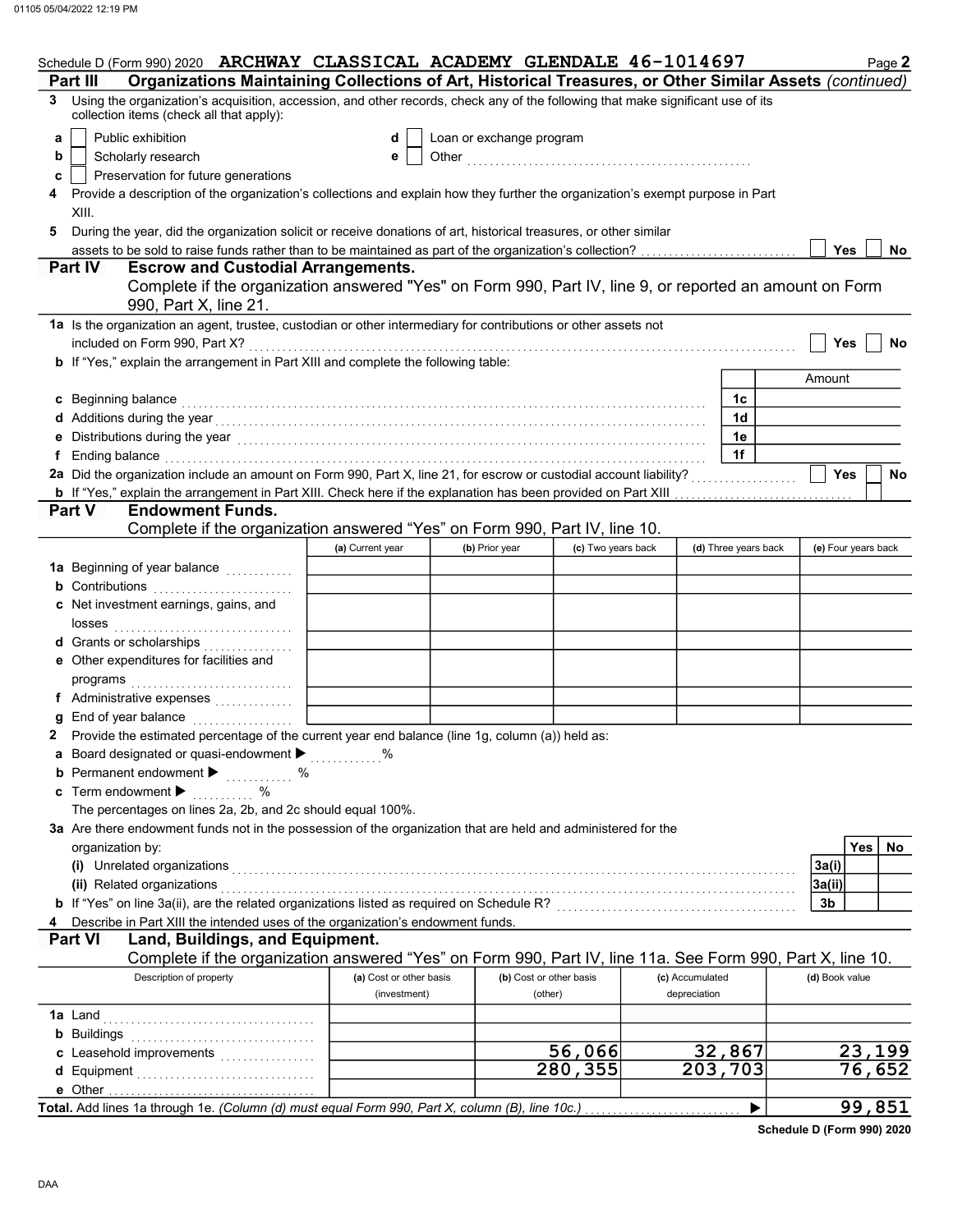| <b>Part VII</b>           | Schedule D (Form 990) 2020 ARCHWAY CLASSICAL ACADEMY GLENDALE 46-1014697<br><b>Investments - Other Securities.</b> |                |                                  | Page 3              |
|---------------------------|--------------------------------------------------------------------------------------------------------------------|----------------|----------------------------------|---------------------|
|                           | Complete if the organization answered "Yes" on Form 990, Part IV, line 11b. See Form 990, Part X, line 12.         |                |                                  |                     |
|                           | (a) Description of security or category                                                                            | (b) Book value | (c) Method of valuation:         |                     |
|                           | (including name of security)                                                                                       |                | Cost or end-of-year market value |                     |
| (1) Financial derivatives |                                                                                                                    |                |                                  |                     |
|                           | (2) Closely held equity interests                                                                                  |                |                                  |                     |
|                           | (3) Other $\qquad \qquad$ (3) Other $\qquad \qquad$                                                                |                |                                  |                     |
| (A)                       |                                                                                                                    |                |                                  |                     |
| (B)                       |                                                                                                                    |                |                                  |                     |
| (C)                       |                                                                                                                    |                |                                  |                     |
| (D)                       |                                                                                                                    |                |                                  |                     |
| (E)                       |                                                                                                                    |                |                                  |                     |
| (F)                       |                                                                                                                    |                |                                  |                     |
| (G)                       |                                                                                                                    |                |                                  |                     |
| (H)                       |                                                                                                                    |                |                                  |                     |
|                           | Total. (Column (b) must equal Form 990, Part X, col. (B) line 12.)                                                 |                |                                  |                     |
| <b>Part VIII</b>          | <b>Investments - Program Related.</b>                                                                              |                |                                  |                     |
|                           | Complete if the organization answered "Yes" on Form 990, Part IV, line 11c. See Form 990, Part X, line 13.         |                |                                  |                     |
|                           | (a) Description of investment                                                                                      | (b) Book value | (c) Method of valuation:         |                     |
|                           |                                                                                                                    |                | Cost or end-of-year market value |                     |
| (1)                       |                                                                                                                    |                |                                  |                     |
| (2)                       |                                                                                                                    |                |                                  |                     |
| (3)                       |                                                                                                                    |                |                                  |                     |
| (4)                       |                                                                                                                    |                |                                  |                     |
| (5)                       |                                                                                                                    |                |                                  |                     |
| (6)                       |                                                                                                                    |                |                                  |                     |
| (7)                       |                                                                                                                    |                |                                  |                     |
| (8)                       |                                                                                                                    |                |                                  |                     |
| (9)                       | Total. (Column (b) must equal Form 990, Part X, col. (B) line 13.)<br>▶                                            |                |                                  |                     |
| Part IX                   | <b>Other Assets.</b>                                                                                               |                |                                  |                     |
|                           | Complete if the organization answered "Yes" on Form 990, Part IV, line 11d. See Form 990, Part X, line 15.         |                |                                  |                     |
|                           | (a) Description                                                                                                    |                |                                  | (b) Book value      |
| (1)                       |                                                                                                                    |                |                                  |                     |
| (2)                       |                                                                                                                    |                |                                  |                     |
| (3)                       |                                                                                                                    |                |                                  |                     |
| (4)                       |                                                                                                                    |                |                                  |                     |
| (5)                       |                                                                                                                    |                |                                  |                     |
| (6)                       |                                                                                                                    |                |                                  |                     |
| (7)                       |                                                                                                                    |                |                                  |                     |
| (8)                       |                                                                                                                    |                |                                  |                     |
| (9)                       |                                                                                                                    |                |                                  |                     |
|                           | Total. (Column (b) must equal Form 990, Part X, col. (B) line 15.)                                                 |                |                                  |                     |
| Part X                    | <b>Other Liabilities.</b>                                                                                          |                |                                  |                     |
|                           | Complete if the organization answered "Yes" on Form 990, Part IV, line 11e or 11f. See Form 990, Part X,           |                |                                  |                     |
|                           | line 25.                                                                                                           |                |                                  |                     |
| 1.                        | (a) Description of liability                                                                                       |                |                                  | (b) Book value      |
| (1)                       | Federal income taxes                                                                                               |                |                                  |                     |
| (2)                       | DUE TO RELATED<br><b>PARTY</b>                                                                                     |                |                                  | 197,723             |
| (3)                       | DEPOSITS HELD FOR OTHERS                                                                                           |                |                                  | $\overline{9}1,237$ |
| (4)                       |                                                                                                                    |                |                                  |                     |
| (5)                       |                                                                                                                    |                |                                  |                     |
| (6)                       |                                                                                                                    |                |                                  |                     |
| (7)                       |                                                                                                                    |                |                                  |                     |
| (8)                       |                                                                                                                    |                |                                  |                     |
| (9)                       |                                                                                                                    |                |                                  |                     |
|                           | Total. (Column (b) must equal Form 990, Part X, col. (B) line 25.)                                                 |                |                                  | 288,960             |

Liability for uncertain tax positions. In Part XIII, provide the text of the footnote to the organization's financial statements that reports the 2. organization's liability for uncertain tax positions under FASB ASC 740. Check here if the text of the footnote has been provided in Part XIII.

- 1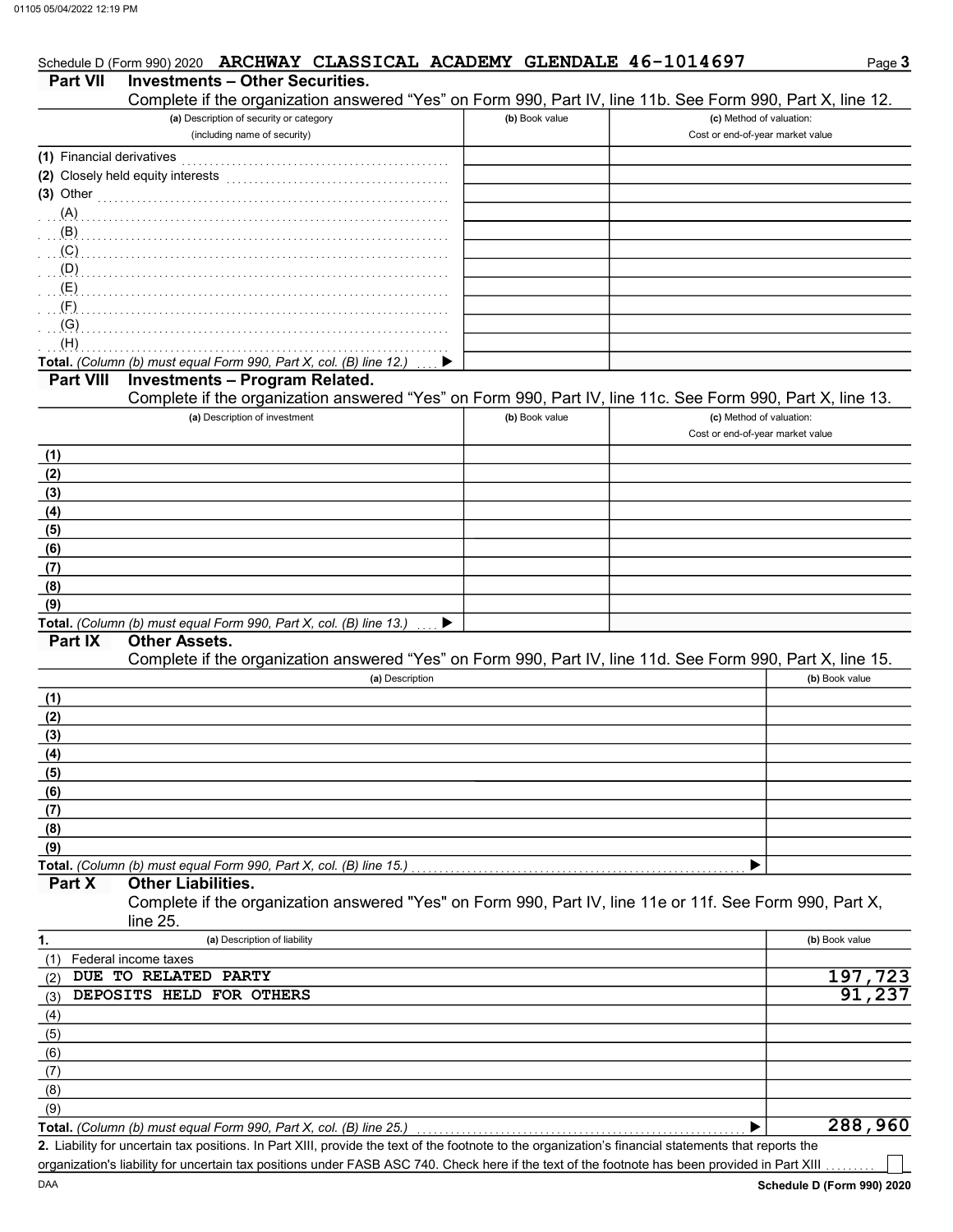| Schedule D (Form 990) 2020 ARCHWAY CLASSICAL ACADEMY GLENDALE 46-1014697<br>Reconciliation of Revenue per Audited Financial Statements With Revenue per Return.<br><b>Part XI</b>                                                                                                |                |        |    | Page 4      |
|----------------------------------------------------------------------------------------------------------------------------------------------------------------------------------------------------------------------------------------------------------------------------------|----------------|--------|----|-------------|
| Complete if the organization answered "Yes" on Form 990, Part IV, line 12a.                                                                                                                                                                                                      |                |        |    |             |
| 1.                                                                                                                                                                                                                                                                               |                |        | 1. | 5,492,309   |
| Amounts included on line 1 but not on Form 990, Part VIII, line 12:<br>2                                                                                                                                                                                                         |                |        |    |             |
|                                                                                                                                                                                                                                                                                  | 2a             | 46,801 |    |             |
| b Donated services and use of facilities [11] production contracts and service in the service of facilities (service of the service of the service of the service of the service of the service of the service of the service                                                    | 2 <sub>b</sub> |        |    |             |
|                                                                                                                                                                                                                                                                                  | 2c             |        |    |             |
|                                                                                                                                                                                                                                                                                  | 2d             |        |    |             |
| e Add lines 2a through 2d (and the contract of the contract of the contract of the contract of the contract of the contract of the contract of the contract of the contract of the contract of the contract of the contract of                                                   |                |        | 2е | 46,801      |
| 3                                                                                                                                                                                                                                                                                |                |        | 3  | 5, 445, 508 |
| Amounts included on Form 990, Part VIII, line 12, but not on line 1:<br>4                                                                                                                                                                                                        |                |        |    |             |
|                                                                                                                                                                                                                                                                                  | 4a             |        |    |             |
|                                                                                                                                                                                                                                                                                  | 4b             |        |    |             |
| c Add lines 4a and 4b                                                                                                                                                                                                                                                            |                |        | 4с |             |
| 5.                                                                                                                                                                                                                                                                               |                |        | 5  | 5,445,508   |
| Reconciliation of Expenses per Audited Financial Statements With Expenses per Return.<br><b>Part XII</b><br>Complete if the organization answered "Yes" on Form 990, Part IV, line 12a.                                                                                          |                |        |    |             |
| Total expenses and losses per audited financial statements<br>1.                                                                                                                                                                                                                 |                |        | 1. | 5,111,094   |
| Amounts included on line 1 but not on Form 990, Part IX, line 25:<br>2                                                                                                                                                                                                           |                |        |    |             |
|                                                                                                                                                                                                                                                                                  | 2a             |        |    |             |
|                                                                                                                                                                                                                                                                                  | 2 <sub>b</sub> |        |    |             |
|                                                                                                                                                                                                                                                                                  | 2c             |        |    |             |
|                                                                                                                                                                                                                                                                                  | 2d             |        |    |             |
| e Add lines 2a through 2d (exceptional contract of Add lines 2a through the Add lines 2a through 2d                                                                                                                                                                              |                |        | 2e |             |
| З                                                                                                                                                                                                                                                                                |                |        | 3  | 5, 111, 094 |
| Amounts included on Form 990, Part IX, line 25, but not on line 1:<br>4                                                                                                                                                                                                          |                |        |    |             |
| a Investment expenses not included on Form 990, Part VIII, line 7b                                                                                                                                                                                                               | 4a             |        |    |             |
|                                                                                                                                                                                                                                                                                  | 4b             |        |    |             |
| c Add lines 4a and 4b                                                                                                                                                                                                                                                            |                |        | 4с |             |
| 5                                                                                                                                                                                                                                                                                |                |        | 5  | 5, 111, 094 |
| Part XIII Supplemental Information.                                                                                                                                                                                                                                              |                |        |    |             |
| Provide the descriptions required for Part II, lines 3, 5, and 9; Part III, lines 1a and 4; Part IV, lines 1b and 2b; Part V, line 4; Part X, line<br>2; Part XI, lines 2d and 4b; and Part XII, lines 2d and 4b. Also complete this part to provide any additional information. |                |        |    |             |
|                                                                                                                                                                                                                                                                                  |                |        |    |             |
|                                                                                                                                                                                                                                                                                  |                |        |    |             |
|                                                                                                                                                                                                                                                                                  |                |        |    |             |
|                                                                                                                                                                                                                                                                                  |                |        |    |             |
|                                                                                                                                                                                                                                                                                  |                |        |    |             |
|                                                                                                                                                                                                                                                                                  |                |        |    |             |
|                                                                                                                                                                                                                                                                                  |                |        |    |             |
|                                                                                                                                                                                                                                                                                  |                |        |    |             |
|                                                                                                                                                                                                                                                                                  |                |        |    |             |
|                                                                                                                                                                                                                                                                                  |                |        |    |             |
|                                                                                                                                                                                                                                                                                  |                |        |    |             |
|                                                                                                                                                                                                                                                                                  |                |        |    |             |
|                                                                                                                                                                                                                                                                                  |                |        |    |             |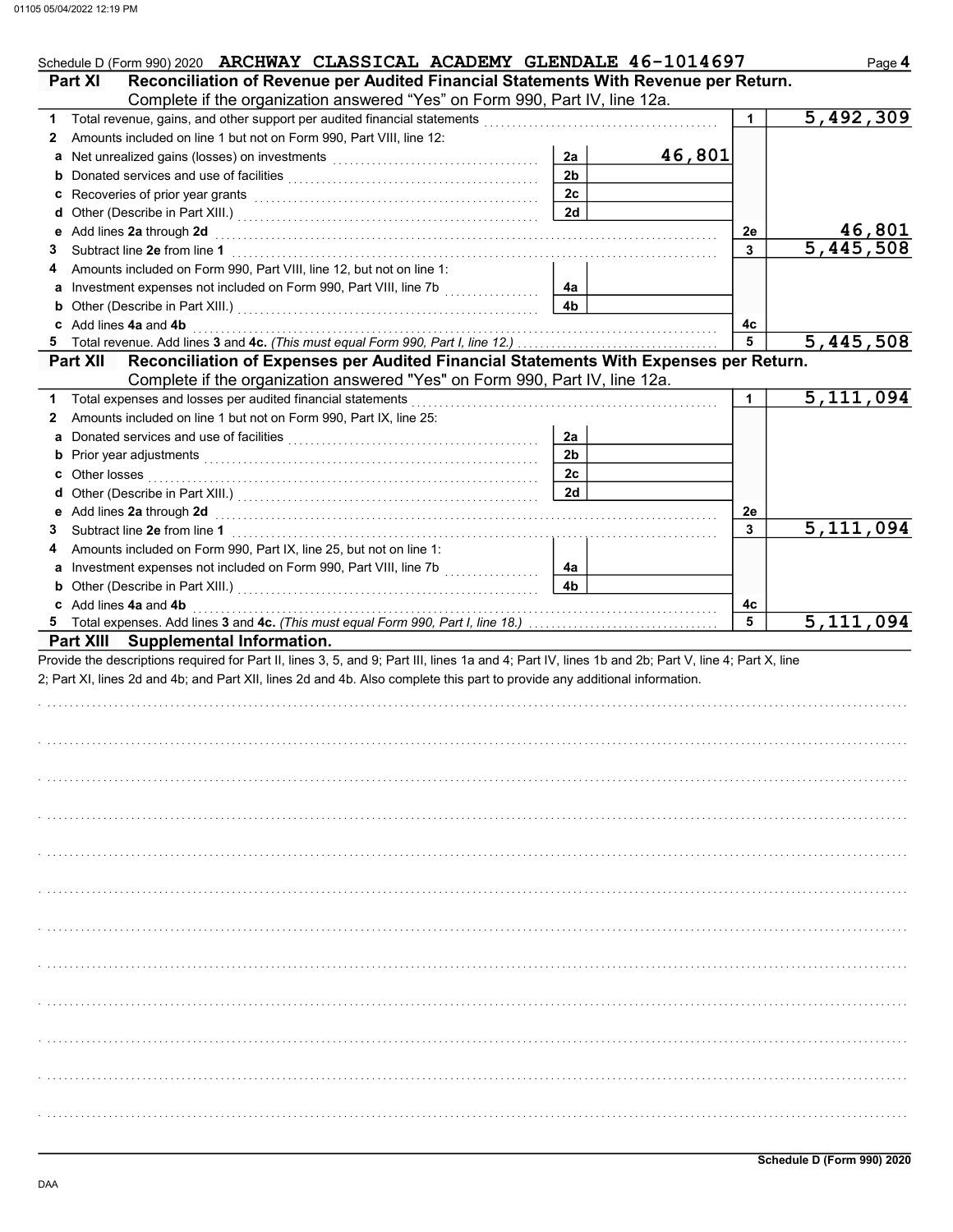| Schedule D (Form 990) 2020 ARCHWAY CLASSICAL ACADEMY GLENDALE 46-1014697<br>Part XIII Supplemental Information (continued) | Page 5 |
|----------------------------------------------------------------------------------------------------------------------------|--------|
|                                                                                                                            |        |
|                                                                                                                            |        |
|                                                                                                                            |        |
|                                                                                                                            |        |
|                                                                                                                            |        |
|                                                                                                                            |        |
|                                                                                                                            |        |
|                                                                                                                            |        |
|                                                                                                                            |        |
|                                                                                                                            |        |
|                                                                                                                            |        |
|                                                                                                                            |        |
|                                                                                                                            |        |
|                                                                                                                            |        |
|                                                                                                                            |        |
|                                                                                                                            |        |
|                                                                                                                            |        |
|                                                                                                                            |        |
|                                                                                                                            |        |
|                                                                                                                            |        |
|                                                                                                                            |        |
|                                                                                                                            |        |
|                                                                                                                            |        |
|                                                                                                                            |        |
|                                                                                                                            |        |
|                                                                                                                            |        |
|                                                                                                                            |        |
|                                                                                                                            |        |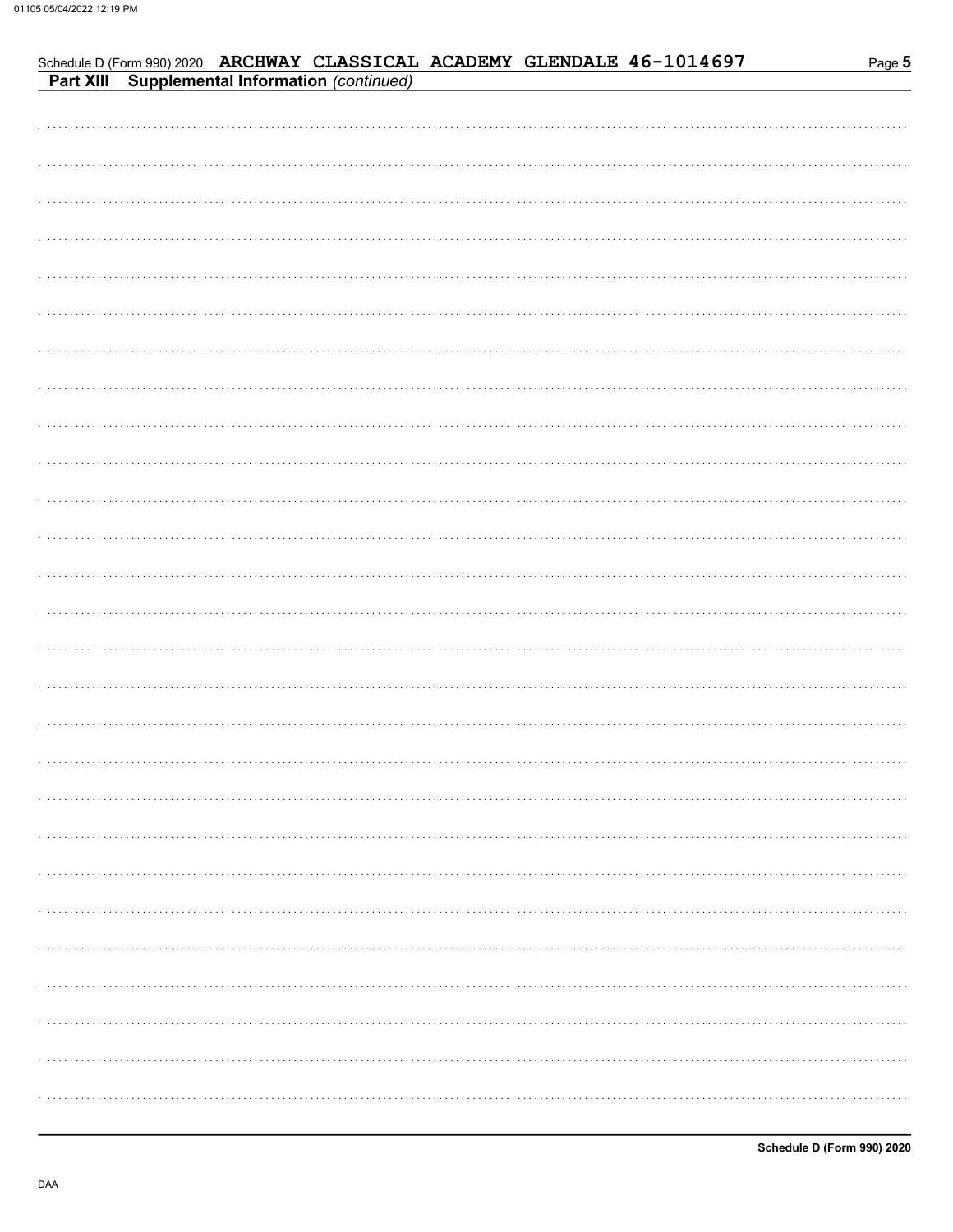|              | <b>SCHEDULE E</b>                                                                                                                       |  |                                                                           |  | <b>Schools</b>                                                                                                                                                                                                                                                                                                                                                                                                                                                                                                                                                                                    |                                       | OMB No. 1545-0047     |                   |           |  |
|--------------|-----------------------------------------------------------------------------------------------------------------------------------------|--|---------------------------------------------------------------------------|--|---------------------------------------------------------------------------------------------------------------------------------------------------------------------------------------------------------------------------------------------------------------------------------------------------------------------------------------------------------------------------------------------------------------------------------------------------------------------------------------------------------------------------------------------------------------------------------------------------|---------------------------------------|-----------------------|-------------------|-----------|--|
|              | Complete if the organization answered "Yes" on Form 990,<br>(Form 990 or 990-EZ)<br>Part IV, line 13, or Form 990-EZ, Part VI, line 48. |  |                                                                           |  |                                                                                                                                                                                                                                                                                                                                                                                                                                                                                                                                                                                                   |                                       |                       |                   |           |  |
|              | Department of the Treasury                                                                                                              |  |                                                                           |  | Attach to Form 990 or Form 990-EZ.                                                                                                                                                                                                                                                                                                                                                                                                                                                                                                                                                                |                                       | <b>Open to Public</b> |                   |           |  |
|              | Internal Revenue Service<br>Name of the organization                                                                                    |  |                                                                           |  | Go to www.irs.gov/Form990 for the latest information.                                                                                                                                                                                                                                                                                                                                                                                                                                                                                                                                             | <b>Employer identification number</b> |                       | <b>Inspection</b> |           |  |
|              |                                                                                                                                         |  | ARCHWAY CLASSICAL ACADEMY GLENDALE                                        |  |                                                                                                                                                                                                                                                                                                                                                                                                                                                                                                                                                                                                   | 46-1014697                            |                       |                   |           |  |
|              | Part I                                                                                                                                  |  |                                                                           |  |                                                                                                                                                                                                                                                                                                                                                                                                                                                                                                                                                                                                   |                                       |                       |                   |           |  |
|              |                                                                                                                                         |  |                                                                           |  |                                                                                                                                                                                                                                                                                                                                                                                                                                                                                                                                                                                                   |                                       |                       | <b>YES</b>        | <b>NO</b> |  |
| 1            |                                                                                                                                         |  |                                                                           |  | Does the organization have a racially nondiscriminatory policy toward students by statement in its charter,                                                                                                                                                                                                                                                                                                                                                                                                                                                                                       |                                       | 1                     | $\mathbf x$       |           |  |
| $\mathbf{2}$ |                                                                                                                                         |  |                                                                           |  | Does the organization include a statement of its racially nondiscriminatory policy toward students in all its brochures,<br>catalogues, and other written communications with the public dealing with student admissions, programs, and scholarships?                                                                                                                                                                                                                                                                                                                                             |                                       | $\mathbf{2}$          | $\mathbf x$       |           |  |
| 3            |                                                                                                                                         |  |                                                                           |  | Has the organization publicized its racially nondiscriminatory policy on its primary publicly accessible Internet<br>homepage at all times during its taxable year in a manner reasonably expected to be noticed by visitors to the<br>homepage, or through newspaper or broadcast media during the period of solicitation for students, or during the<br>registration period if it has no solicitation program, in a way that makes the policy known to all parts of the general<br>community it serves? If "Yes," please describe. If "No," please explain. If you need more space, use Part II |                                       | 3                     |                   | X         |  |
|              |                                                                                                                                         |  |                                                                           |  | THE SCHOOL HAS A STRICT POLICY OF NON-DISCRIMINATION; HOWEVER,<br>AS A CHARTER SCHOOL, IT IS NOT SUBJECT TO THE REQUIREMENTS OF<br>TREASURY REVENUE PROCEDURE 75-50.1975-2C.B.587. RATHER, THE<br>SCHOOL PUBLICIZES ITS POLICIES BY WORD OF MOUTH AND ON THE<br>WEBSITE, THE SCHOOL'S PRIMARY METHODS OF REACHING NEW STUDENTS                                                                                                                                                                                                                                                                    |                                       |                       |                   |           |  |
| 4            | Does the organization maintain the following?                                                                                           |  |                                                                           |  |                                                                                                                                                                                                                                                                                                                                                                                                                                                                                                                                                                                                   |                                       |                       |                   |           |  |
| а<br>b       |                                                                                                                                         |  |                                                                           |  | Records documenting that scholarships and other financial assistance are awarded on a racially                                                                                                                                                                                                                                                                                                                                                                                                                                                                                                    |                                       | 4a                    | X                 |           |  |
| c            | nondiscriminatory basis?<br>Copies of all catalogues, brochures, announcements, and other written communications to the public dealing  |  |                                                                           |  |                                                                                                                                                                                                                                                                                                                                                                                                                                                                                                                                                                                                   |                                       | 4b<br>4с              | X                 |           |  |
| d            | with student admissions, programs, and scholarships?                                                                                    |  |                                                                           |  |                                                                                                                                                                                                                                                                                                                                                                                                                                                                                                                                                                                                   |                                       |                       | X<br>$\mathbf x$  |           |  |
|              |                                                                                                                                         |  |                                                                           |  | If you answered "No" to any of the above, please explain. If you need more space, use Part II.                                                                                                                                                                                                                                                                                                                                                                                                                                                                                                    |                                       | 4d                    |                   |           |  |
|              |                                                                                                                                         |  |                                                                           |  |                                                                                                                                                                                                                                                                                                                                                                                                                                                                                                                                                                                                   |                                       |                       |                   |           |  |
|              |                                                                                                                                         |  |                                                                           |  |                                                                                                                                                                                                                                                                                                                                                                                                                                                                                                                                                                                                   |                                       |                       |                   |           |  |
| 5            |                                                                                                                                         |  | Does the organization discriminate by race in any way with respect to:    |  |                                                                                                                                                                                                                                                                                                                                                                                                                                                                                                                                                                                                   |                                       |                       |                   |           |  |
| a            | Students' rights or privileges?                                                                                                         |  |                                                                           |  |                                                                                                                                                                                                                                                                                                                                                                                                                                                                                                                                                                                                   |                                       | 5a                    |                   | X         |  |
|              |                                                                                                                                         |  |                                                                           |  |                                                                                                                                                                                                                                                                                                                                                                                                                                                                                                                                                                                                   |                                       |                       |                   |           |  |
|              | Admissions policies?                                                                                                                    |  |                                                                           |  |                                                                                                                                                                                                                                                                                                                                                                                                                                                                                                                                                                                                   |                                       | 5b                    |                   | X         |  |
| c            |                                                                                                                                         |  |                                                                           |  |                                                                                                                                                                                                                                                                                                                                                                                                                                                                                                                                                                                                   |                                       | 5c                    |                   | X         |  |
| d            |                                                                                                                                         |  |                                                                           |  |                                                                                                                                                                                                                                                                                                                                                                                                                                                                                                                                                                                                   |                                       | 5d                    |                   | X         |  |
|              |                                                                                                                                         |  |                                                                           |  |                                                                                                                                                                                                                                                                                                                                                                                                                                                                                                                                                                                                   |                                       |                       |                   |           |  |
| е            |                                                                                                                                         |  |                                                                           |  |                                                                                                                                                                                                                                                                                                                                                                                                                                                                                                                                                                                                   |                                       | 5e                    |                   | X         |  |
| f.           |                                                                                                                                         |  |                                                                           |  |                                                                                                                                                                                                                                                                                                                                                                                                                                                                                                                                                                                                   |                                       | 5f                    |                   | X         |  |
| g            |                                                                                                                                         |  |                                                                           |  |                                                                                                                                                                                                                                                                                                                                                                                                                                                                                                                                                                                                   |                                       | 5g                    |                   | X         |  |
| h.           | Other extracurricular activities?                                                                                                       |  |                                                                           |  |                                                                                                                                                                                                                                                                                                                                                                                                                                                                                                                                                                                                   |                                       | 5h                    |                   | X         |  |
|              |                                                                                                                                         |  |                                                                           |  | If you answered "Yes" to any of the above, please explain. If you need more space, use Part II.                                                                                                                                                                                                                                                                                                                                                                                                                                                                                                   |                                       |                       |                   |           |  |
|              |                                                                                                                                         |  |                                                                           |  |                                                                                                                                                                                                                                                                                                                                                                                                                                                                                                                                                                                                   |                                       |                       |                   |           |  |
|              |                                                                                                                                         |  |                                                                           |  |                                                                                                                                                                                                                                                                                                                                                                                                                                                                                                                                                                                                   |                                       |                       |                   |           |  |
|              |                                                                                                                                         |  |                                                                           |  |                                                                                                                                                                                                                                                                                                                                                                                                                                                                                                                                                                                                   |                                       |                       |                   |           |  |
| 6a           |                                                                                                                                         |  |                                                                           |  |                                                                                                                                                                                                                                                                                                                                                                                                                                                                                                                                                                                                   |                                       | 6a                    | X                 |           |  |
| b            |                                                                                                                                         |  |                                                                           |  |                                                                                                                                                                                                                                                                                                                                                                                                                                                                                                                                                                                                   |                                       | 6b                    |                   | X         |  |
|              |                                                                                                                                         |  | If you answered "Yes" on either line 6a or line 6b, explain on Part II.   |  |                                                                                                                                                                                                                                                                                                                                                                                                                                                                                                                                                                                                   |                                       |                       |                   |           |  |
| 7            |                                                                                                                                         |  |                                                                           |  | Does the organization certify that it has complied with the applicable requirements of sections 4.01 through                                                                                                                                                                                                                                                                                                                                                                                                                                                                                      |                                       | $\overline{7}$        | $\mathbf x$       |           |  |
|              |                                                                                                                                         |  | sk Dadustion Ast Nation, and the Instructions for Form 000 or Form 000 F7 |  |                                                                                                                                                                                                                                                                                                                                                                                                                                                                                                                                                                                                   |                                       |                       |                   |           |  |

For Paperwork Reduction Act Notice, see the Instructions for Form 990 or Form 990-EZ.

Schedule E (Form 990 or 990-EZ) 2020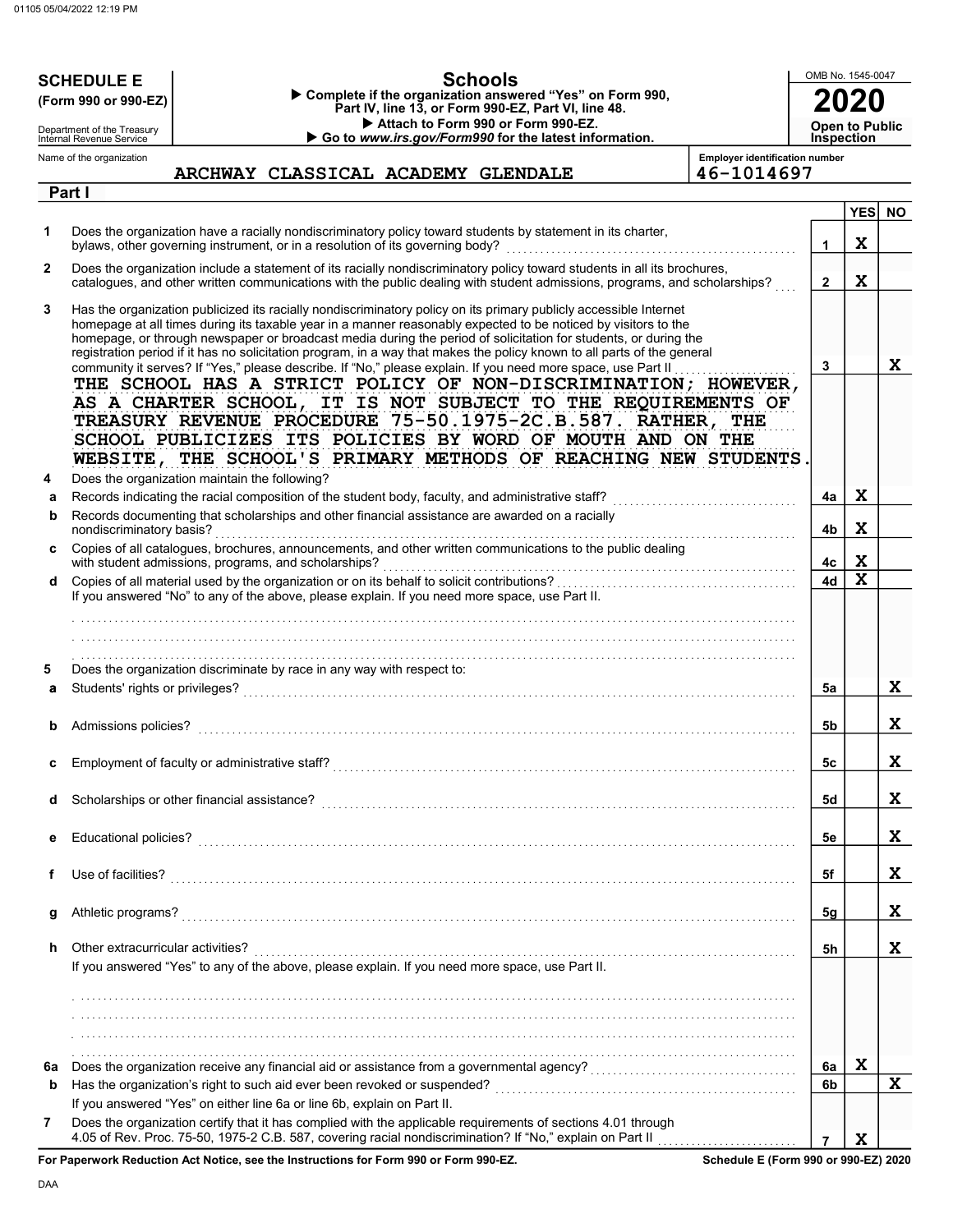| ARCHWAY CLASSICAL ACADEMY GLENDALE 46-1014697<br>Page 2<br>Schedule E (Form 990 or 990-EZ) 2020<br>Part II<br>Supplemental Information. Provide the explanations required by Part I, lines 3, 4d, 5h, 6b, and 7, as<br>applicable. Also provide any other additional information. See instructions. |
|-----------------------------------------------------------------------------------------------------------------------------------------------------------------------------------------------------------------------------------------------------------------------------------------------------|
| SCH E - FINANCIAL AID OR GOVERNMENT ASSISTANCE EXPLANATION                                                                                                                                                                                                                                          |
| THE SCHOOL RECEIVES MONTHLY AID PAYMENTS FROM THE STATE OF ARIZONA BASED ON                                                                                                                                                                                                                         |
| THE NUMBER OF STUDENTS ENROLLED AND ATTENDING THE SCHOOL. THESE FUNDS ARE                                                                                                                                                                                                                           |
| USED IN ACCORDANCE WITH THE REQUIREMENTS SET FORTH BY THE STATE OF ARIZONA.                                                                                                                                                                                                                         |
| IN ADDITION, GOVERNMENT GRANTS ARE ALSO RECEIVED BY THE SCHOOL.                                                                                                                                                                                                                                     |
|                                                                                                                                                                                                                                                                                                     |
|                                                                                                                                                                                                                                                                                                     |
|                                                                                                                                                                                                                                                                                                     |
|                                                                                                                                                                                                                                                                                                     |
|                                                                                                                                                                                                                                                                                                     |
|                                                                                                                                                                                                                                                                                                     |
|                                                                                                                                                                                                                                                                                                     |
|                                                                                                                                                                                                                                                                                                     |
|                                                                                                                                                                                                                                                                                                     |
|                                                                                                                                                                                                                                                                                                     |
|                                                                                                                                                                                                                                                                                                     |
|                                                                                                                                                                                                                                                                                                     |
|                                                                                                                                                                                                                                                                                                     |
|                                                                                                                                                                                                                                                                                                     |
|                                                                                                                                                                                                                                                                                                     |
|                                                                                                                                                                                                                                                                                                     |
|                                                                                                                                                                                                                                                                                                     |
|                                                                                                                                                                                                                                                                                                     |
|                                                                                                                                                                                                                                                                                                     |
|                                                                                                                                                                                                                                                                                                     |
|                                                                                                                                                                                                                                                                                                     |
|                                                                                                                                                                                                                                                                                                     |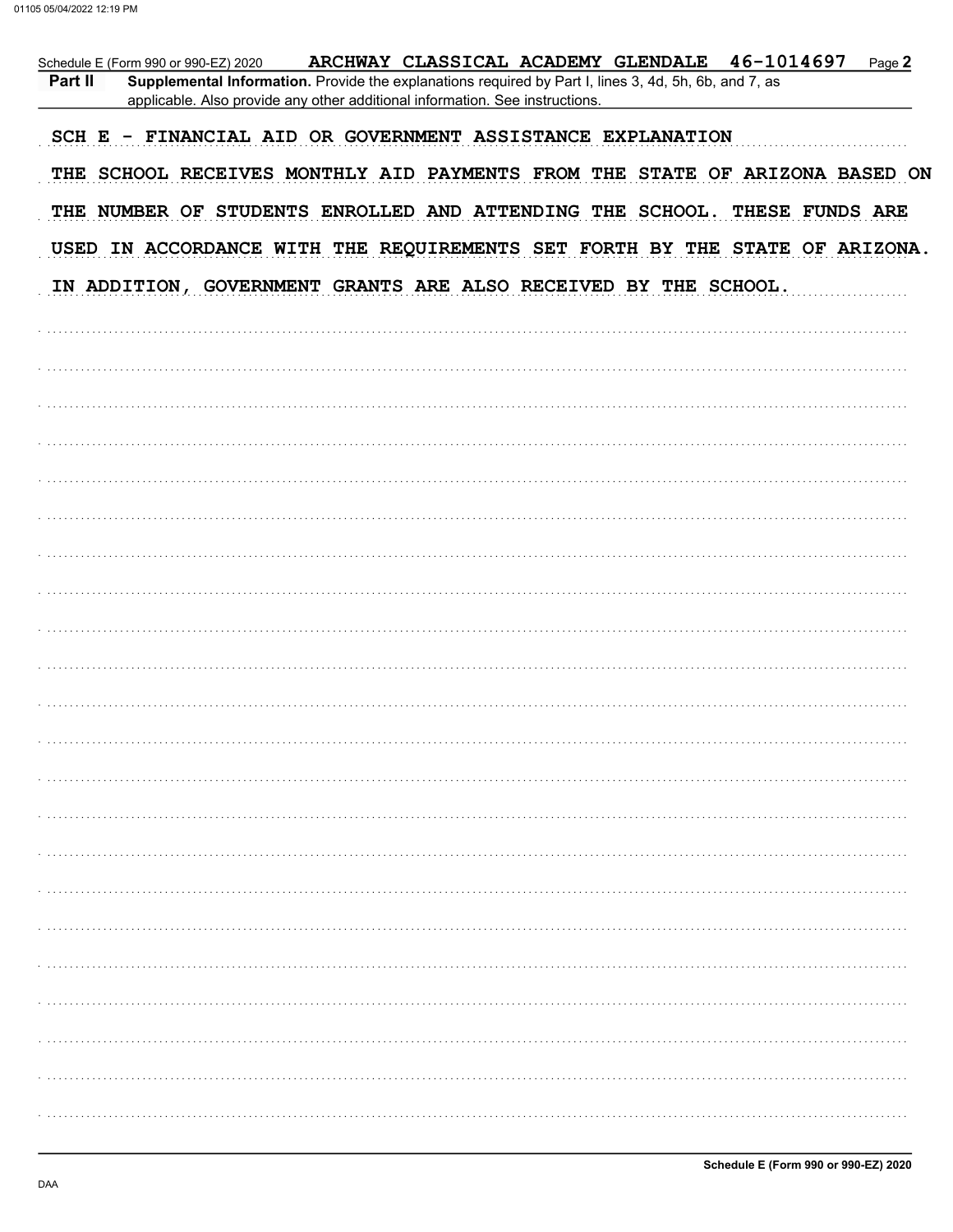# **SCHEDULE O**

(Form 990 or 990-EZ)

## Supplemental Information to Form 990 or 990-EZ

Complete to provide information for responses to specific questions on Form 990 or 990-EZ or to provide any additional information.

> Attach to Form 990 or 990-EZ. Go to www.irs.gov/Form990 for the latest information.

2020

**Open to Public Inspection** 

OMB No 1545-0047

Department of the Treasury<br>Internal Revenue Service Name of the organization

ARCHWAY CLASSICAL ACADEMY GLENDALE

**Employer identification number** 46-1014697

FORM 990 - ORGANIZATION'S MISSION

AN ARCHWAY CLASSICAL ACADEMY GLENDALE EDUCATION PREPARES STUDENTS TO BE MORE THAN JUST PROFICIENT TEST TAKERS, BUT RATHER, TO BECOME GREAT-HEARTED LEADERS CAPABLE OF SUCCESS THROUGHOUT THEIR HIGHER EDUCATION AND PROFESSIONAL CAREERS. WITH A CURRICULUM BUILT UPON A CLASSICAL LIBERAL ARTS TRADITION AND A REVOLUTIONARY APPROACH TO SCHOOL ITSELF, GREAT HEARTS CULTIVATES THE HEARTS AND MINDS OF STUDENTS IN THE PURSUIT OF TRUTH, GOODNESS AND BEAUTY.

FORM 990, PART I, LINE 6

THE VOLUNTEERS HELP IN CLASSROOMS AND SUPPORT TEACHERS AND STUDENTS.

FORM 990, PART V - ADDITIONAL INFORMATION

LINE 2A: ALL PAYROLL, PAYROLL TAXES AND BENEFIT PLANS ARE CENTRALIZED THROUGH THE PARENT ORGANIZATION, GREAT HEARTS ARIZONA (EIN #20-2036133). THEREFORE, GREATHEARTS ARIZONA FILES PAYROLL TAX RETURNS UNDER THEIR EMPLOYER TAX IDENTIFICATION NUMBER REPORTING ALL PAYROLL ACTIVITY. PAYROLL RELATED EXPENSES REPORTED ON THIS RETURN REPRESENTS AN ALLOCATION OF SALARIES AND WAGES PAID BY THE ENTITY.

FORM 990, PART VI - ADDITIONAL INFORMATION CERTAIN FUNCTIONS OF MULTIPLE SCHOOLS IN THE GREAT HEARTS NETWORK ARE ALSO PROVIDED TO THE SCHOOL BY GREAT HEARTS ARIZONA, THE SCHOOL'S TAX EXEMPT **SOLE MEMBER.**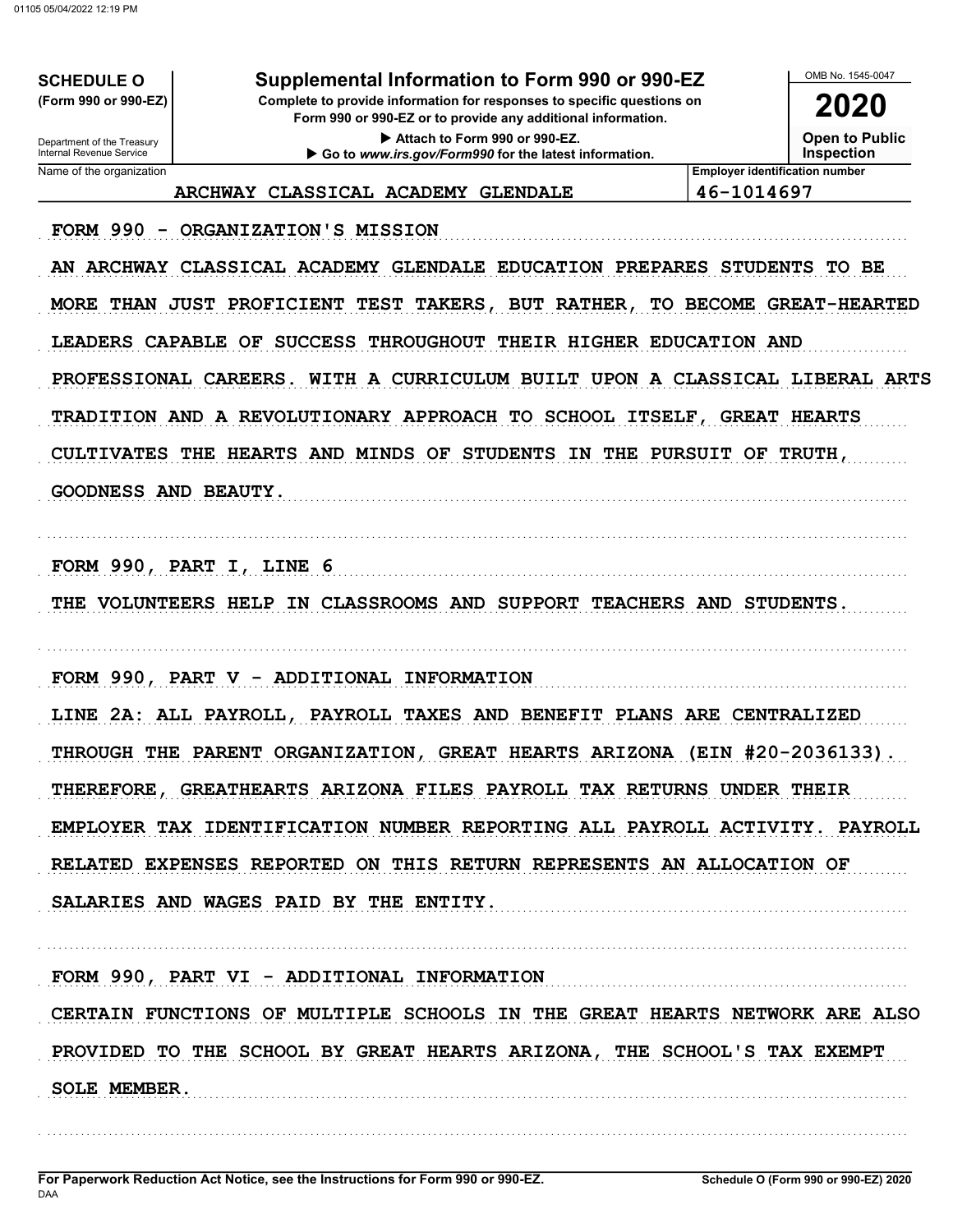| Schedule O (Form 990 or 990-EZ) 2020                           | Page 2                                |
|----------------------------------------------------------------|---------------------------------------|
| Name of the organization                                       | <b>Employer identification number</b> |
| ARCHWAY CLASSICAL ACADEMY GLENDALE                             | 46-1014697                            |
| FORM 990, PART VI, LINE 6 - CLASSES OF MEMBERS OR STOCKHOLDERS |                                       |

THE SOLE MEMBER OF THE ACADEMY IS GREATHEARTS ARIZONA, AN ORGANIZATION EXEMPT FROM TAXATION UNDER INTERNAL REVENUE CODE SECTION 501(C)(3).

FORM 990, PART VI, LINE 7A - ELECTION OF MEMBERS AND THEIR RIGHTS THE SCHOOL'S TAX-EXEMPT SOLE MEMBER APPOINTS THE SCHOOL'S DIRECTORS, FILLS VACANCIES ON THE BOARD, AND MAY REMOVE DIRECTORS.

FORM 990, PART VI, LINE 7B - DECISIONS SUBJECT TO APPROVAL OF MEMBERS THE SCHOOL'S TAX-EXEMPT SOLE MEMBER RETAINS APPROVAL RIGHTS OVER KEY DECISIONS SUCH AS CHANGES TO THE SCHOOL'S BYLAWS, ARTICLES OF INCORPORATION, EDUCATIONAL PHILOSOPHY, AND SIGNIFICANT FINANCIAL EXPENDITURES (IN EXCESS OF \$50,000).

FORM 990, PART VI, LINE 11B - ORGANIZATION'S PROCESS TO REVIEW FORM 990 THE 990 IS PREPARED BY AN EXTERNAL CPA FIRM AND IS REVIEWED INTERNALLY BY THE CFO. AFTER COMPLETING THE CFO REVIEW, THE RETURN IS FINALIZED AND THEN REVIEWED BY THE GREATHEARTS AUDIT COMMITTEE PRIOR TO BEING SIGNED BY THE CFO.

FORM 990, PART VI, LINE 12C - ENFORCEMENT OF CONFLICTS POLICY BOARD MEMBERS, OFFICERS AND ALL EMPLOYEES COMPLETE AND SIGN A CONFLICT OF INTEREST AGREEMENT. THESE AGREEMENTS ARE REVIEWED BY HUMAN RESOURACES AND ANY CONFLICTS ARE IDENTIFIED AND REPORTED TO THE AUDITORS AND THE BOARD TO MONITOR.

FORM 990, PART VI, LINE 15A - COMPENSATION PROCESS FOR TOP OFFICIAL

PAGE 1 OF 2

Schedule O (Form 990 or 990-EZ) 2020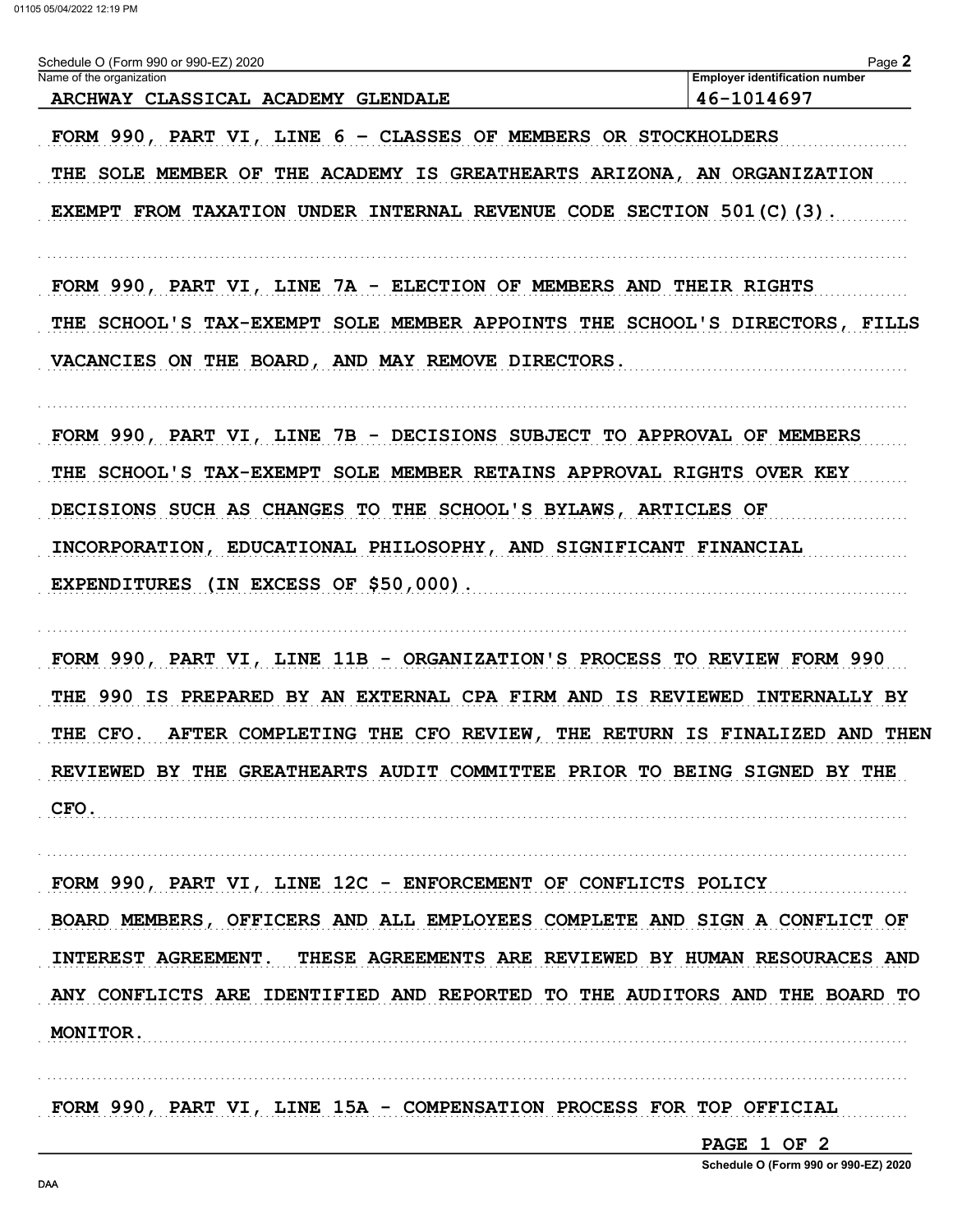| Schedule O (Form 990 or 990-EZ) 2020                                      | Page 2                                              |
|---------------------------------------------------------------------------|-----------------------------------------------------|
| Name of the organization<br>ARCHWAY CLASSICAL ACADEMY GLENDALE            | <b>Employer identification number</b><br>46-1014697 |
|                                                                           |                                                     |
| SUBJECT TO THE SCHOOL'S CONFLICT OF INTEREST POLICY, THE SCHOOL'S TAX-    |                                                     |
| EXEMPT SOLE MEMBER AND THE SCHOOL'S BOARD APPROVE THE COMPENSATION OF KEY |                                                     |
| STAFF SUCH AS HEADMASTER AND ASSISTANT HEADMASTER.                        |                                                     |
|                                                                           |                                                     |
|                                                                           |                                                     |
| FORM 990, PART VI, LINE 15B - COMPENSATION PROCESS FOR OFFICERS           |                                                     |
| EMPLOYEES AND FACULTY ARE DETERMINED BASED ON INDEPENDENT COMPENSATION    |                                                     |
|                                                                           |                                                     |
| STUDIES AND SALARIES OF COMPARABLE NON-PROFIT ORGANIZATIONS.              |                                                     |
|                                                                           |                                                     |
| FORM 990, PART VI, LINE 19 - GOVERNING DOCUMENTS DISCLOSURE EXPLANATION   |                                                     |
| ALL BOARD MEETINGS ARE POSTED IN ADVANCE IN ACCORDANCE WITH ARIZONA OPEN  |                                                     |
|                                                                           |                                                     |
| MEETING LAWS. THE GOVERNING DOCUMENTS, CONFLICT OF INTEREST POLICY, AND   |                                                     |
| FINANCIAL STATEMENTS ARE AVAILABLE BOTH AT THE MEETING OR FOLLOWING THE   |                                                     |
| MEETING AND UPON REQUEST.                                                 |                                                     |
|                                                                           |                                                     |
|                                                                           |                                                     |
|                                                                           |                                                     |
|                                                                           |                                                     |
|                                                                           |                                                     |
|                                                                           |                                                     |
|                                                                           |                                                     |
|                                                                           |                                                     |
|                                                                           |                                                     |
|                                                                           |                                                     |
|                                                                           |                                                     |
|                                                                           |                                                     |
|                                                                           |                                                     |
|                                                                           |                                                     |
|                                                                           |                                                     |
|                                                                           |                                                     |
|                                                                           |                                                     |
|                                                                           |                                                     |
|                                                                           |                                                     |

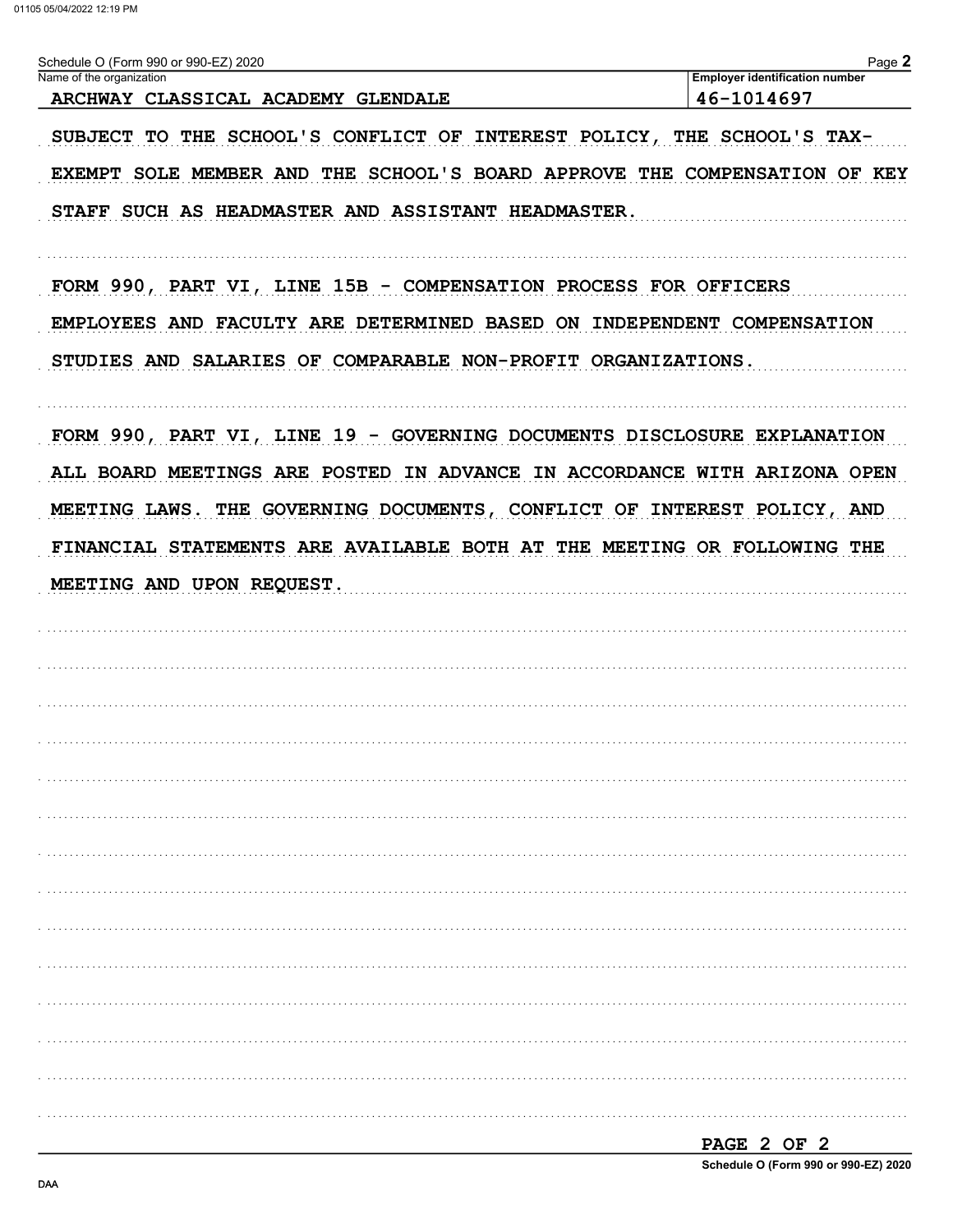Complete if the organization answered "Yes" on Form 990, Part IV, line 33, 34, 35b, 36, or 37.

Attach to Form 990.

▶ Go to www.irs.gov/Form990 for instructions and the latest information.

Department of the Treasury Internal Revenue Service Name of the organization

SCHEDULE R

ARCHWAY CLASSICAL ACADEMY GLENDALE  $\vert$  46-1014697

Part I Identification of Disregarded Entities. Complete if the organization answered "Yes" on Form 990, Part IV, line 33.

| (a)<br>Name, address, and EIN (if applicable) of disregarded entity                                                                                                                                                        | (b)<br>Primary activity | (c)<br>Legal domicile (state<br>or foreign country) |                                   | (d)<br>Total income                                       | (e)<br>End-of-year assets           | (f)<br>Direct controlling<br>entity |                                                              |
|----------------------------------------------------------------------------------------------------------------------------------------------------------------------------------------------------------------------------|-------------------------|-----------------------------------------------------|-----------------------------------|-----------------------------------------------------------|-------------------------------------|-------------------------------------|--------------------------------------------------------------|
| (1)                                                                                                                                                                                                                        |                         |                                                     |                                   |                                                           |                                     |                                     |                                                              |
| (2)                                                                                                                                                                                                                        |                         |                                                     |                                   |                                                           |                                     |                                     |                                                              |
|                                                                                                                                                                                                                            |                         |                                                     |                                   |                                                           |                                     |                                     |                                                              |
| (3)                                                                                                                                                                                                                        |                         |                                                     |                                   |                                                           |                                     |                                     |                                                              |
| (4)                                                                                                                                                                                                                        |                         |                                                     |                                   |                                                           |                                     |                                     |                                                              |
| (5)                                                                                                                                                                                                                        |                         |                                                     |                                   |                                                           |                                     |                                     |                                                              |
| Identification of Related Tax-Exempt Organizations. Complete if the organization answered "Yes" on Form 990, Part IV, line 34, because it had one or more related tax-exempt organizations during the tax year.<br>Part II |                         |                                                     |                                   |                                                           |                                     |                                     |                                                              |
| (a)<br>Name, address, and EIN of related organization                                                                                                                                                                      | (b)<br>Primary activity | (c)<br>Legal domicile (state<br>or foreign country) | (d)<br><b>Exempt Code section</b> | (e)<br>Public charity status<br>(if section $501(c)(3)$ ) | (f)<br>Direct controlling<br>entity | Yes                                 | (g)<br>Section 512(b)(13)<br>controlled entity?<br><b>No</b> |
| ANTHEM PREPARATORY ACADEMY<br>(1)<br>4801 E WASHINGTON STREET SUITE 25027-0375682<br>AZ 85034<br><b>PHOENIX</b>                                                                                                            | <b>EDUCATION</b>        | AZ                                                  | 3                                 | $\overline{2}$                                            | <b>GH AMERICA</b>                   |                                     | x                                                            |
| ARCHWAY CLASSICAL ACADEMY ARETE<br>(2)<br>4801 E WASHINGTON STREET SUITE 25046-4061128                                                                                                                                     |                         |                                                     |                                   |                                                           |                                     |                                     |                                                              |
| AZ 85034<br>PHOENIX<br>ARCHWAY CLASSICAL ACADEMY CHANDLER<br>(3)                                                                                                                                                           | <b>EDUCATION</b>        | $\mathbf{A} \mathbf{Z}$                             | 3                                 | $\mathbf{2}$                                              | <b>GH AMERICA</b>                   |                                     | X                                                            |
| 4801 E WASHINGTON STREET SUITE 25027-3723907<br>85034<br><b>PHOENIX</b><br>AZ                                                                                                                                              | <b>EDUCATION</b>        | $\mathbf{A} \mathbf{Z}$                             | 3                                 | $\overline{2}$                                            | <b>GH AMERICA</b>                   |                                     | X                                                            |
| ARCHWAY CLASSICAL ACADEMY CICERO<br>(4)<br>4801 E WASHINGTON STREET SUITE 25046-4065855                                                                                                                                    |                         |                                                     |                                   |                                                           |                                     |                                     |                                                              |
| 85034<br><b>PHOENIX</b><br>$\mathbf{A} \mathbf{Z}$<br>ARCHWAY CLASSICAL ACADEMY LINCOLN<br>(5)<br>4801 E WASHINGTON STREET SUITE 25047-1706688                                                                             | <b>EDUCATION</b>        | AZ                                                  | 3                                 | $\mathbf{2}$                                              | <b>GH AMERICA</b>                   |                                     | X                                                            |
| AZ 85034<br><b>PHOENIX</b>                                                                                                                                                                                                 | <b>EDUCATION</b>        | AZ                                                  | 3                                 | $\overline{2}$                                            | <b>GH AMERICA</b>                   |                                     | X                                                            |

DAA For Paperwork Reduction Act Notice, see the Instructions for Form 990. Schedule R (Form 990) 2020

OMB No. 1545-0047

2020

Open to Public **inspection**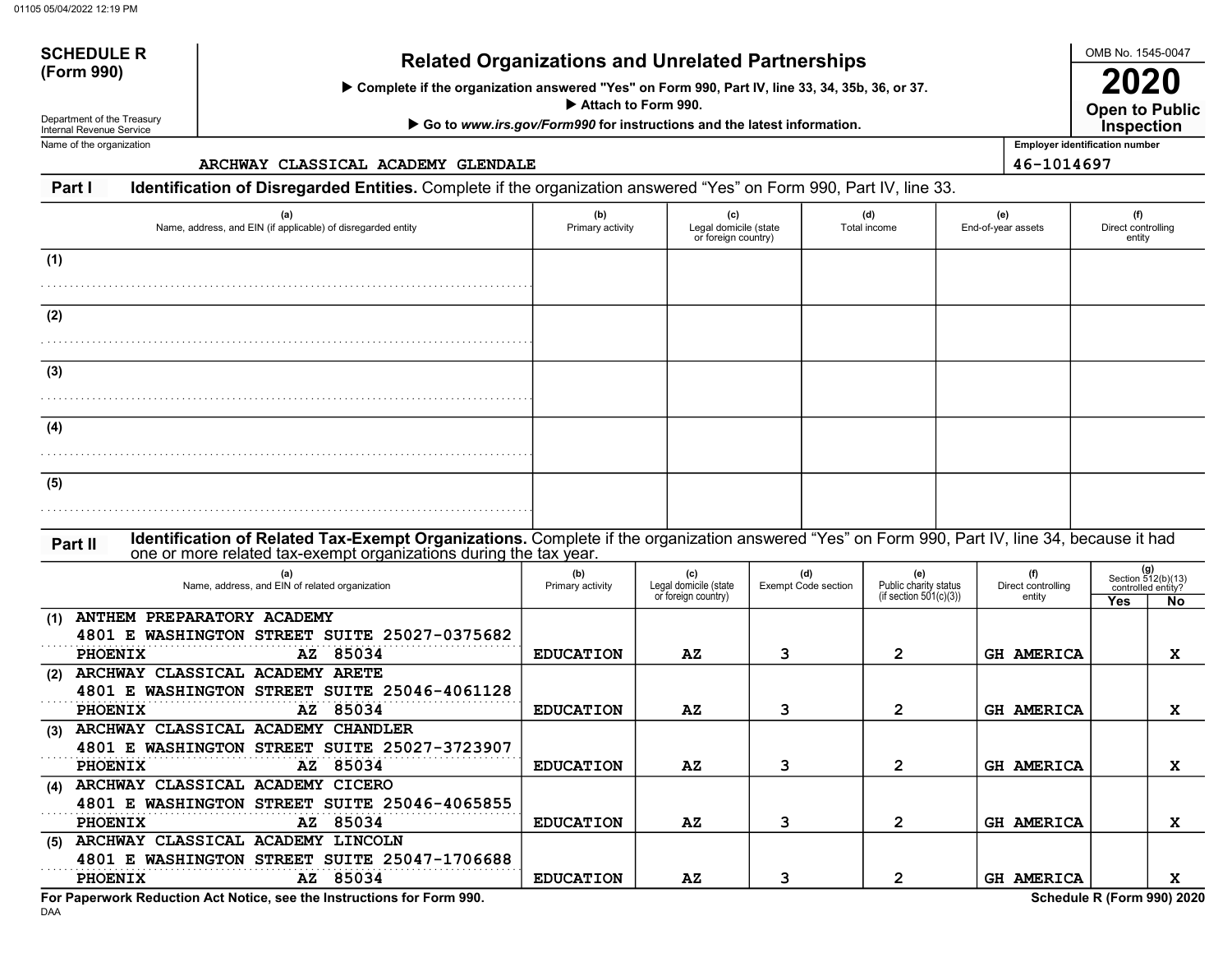# SCHEDULE Related Organizations and Unrelated Partnerships (Form 990)

Complete if the organization answered "Yes" on Form 990, Part IV, line 33, 34, 35b, 36, or 37.

Attach to Form 990.

▶ Go to www.irs.gov/Form990 for instructions and the latest information.

Department of the Treasury Internal Revenue Service Name of the organization

SCHEDULE R

ARCHWAY CLASSICAL ACADEMY GLENDALE  $\vert$  46-1014697

#### Part I Identification of Disregarded Entities. Complete if the organization answered "Yes" on Form 990, Part IV, line 33.

| (a)<br>Name, address, and EIN (if applicable) of disregarded entity                                                                                                                                                           | (b)<br>Primary activity | (c)                                                 | Legal domicile (state<br>or foreign country) |                                                           | (e)<br>End-of-year assets           | (f)<br>Direct controlling<br>entity                            |
|-------------------------------------------------------------------------------------------------------------------------------------------------------------------------------------------------------------------------------|-------------------------|-----------------------------------------------------|----------------------------------------------|-----------------------------------------------------------|-------------------------------------|----------------------------------------------------------------|
| (1)                                                                                                                                                                                                                           |                         |                                                     |                                              |                                                           |                                     |                                                                |
| (2)                                                                                                                                                                                                                           |                         |                                                     |                                              |                                                           |                                     |                                                                |
| (3)                                                                                                                                                                                                                           |                         |                                                     |                                              |                                                           |                                     |                                                                |
| (4)                                                                                                                                                                                                                           |                         |                                                     |                                              |                                                           |                                     |                                                                |
| (5)                                                                                                                                                                                                                           |                         |                                                     |                                              |                                                           |                                     |                                                                |
| Identification of Related Tax-Exempt Organizations. Complete if the organization answered "Yes" on Form 990, Part IV, line 34, because it had<br>Part II<br>one or more related tax-exempt organizations during the tax year. |                         |                                                     |                                              |                                                           |                                     |                                                                |
| (a)<br>Name, address, and EIN of related organization                                                                                                                                                                         | (b)<br>Primary activity | (c)<br>Legal domicile (state<br>or foreign country) | (d)<br><b>Exempt Code section</b>            | (e)<br>Public charity status<br>(if section $501(c)(3)$ ) | (f)<br>Direct controlling<br>entity | $(g)$<br>Section 512(b)(13)<br>controlled entity?<br>Yes<br>No |
| ARCHWAY CLASSICAL ACADEMY VERITAS<br>(1)<br>4801 E WASHINGTON STREET SUITE 25027-3364820<br>PHOENIX<br>AZ 85034                                                                                                               | <b>EDUCATION</b>        | $\mathbf{A} \mathbf{Z}$                             | 3                                            | $\overline{2}$                                            | <b>GH AMERICA</b>                   | X                                                              |
| ARCHWAY CLASSICAL NORTH PHOENIX<br>(2)<br>4801 E WASHINGTON STREET SUITE 25027-3364871<br>PHOENIX<br>AZ 85034                                                                                                                 | <b>EDUCATION</b>        | $\mathbf{A} \mathbf{Z}$                             | 3                                            | $\overline{2}$                                            | <b>GH AMERICA</b>                   | X                                                              |
| ARCHWAY CLASSICAL SCOTTSDALE<br>(3)<br>4801 E WASHINGTON STREET SUITE 25027-3364842<br>PHOENIX<br>AZ 85034                                                                                                                    | <b>EDUCATION</b>        | AZ                                                  | 3                                            | $\overline{2}$                                            | <b>GH AMERICA</b>                   | X                                                              |
| ARCHWAY CLASSICAL TRIVIUM EAST<br>(4)<br>4801 E WASHINGTON STREET SUITE 25047-1762959<br>AZ 85034<br>PHOENIX                                                                                                                  | <b>EDUCATION</b>        | $\mathbf{A} \mathbf{Z}$                             | 3                                            | $\overline{2}$                                            | <b>GH AMERICA</b>                   | X                                                              |
| ARCHWAY CLASSICAL TRIVIUM WEST<br>(5)<br>4801 E WASHINGTON STREET SUITE 25027-3364743<br>AZ 85034<br><b>PHOENIX</b><br>والمتوافق والمستحقق والمتناقص والمستحقق والمتناور<br>$\sim$ $\sim$ $\sim$                              | <b>EDUCATION</b>        | AZ                                                  | 3                                            | $\overline{2}$                                            | <b>GH AMERICA</b>                   | X.                                                             |

DAA For Paperwork Reduction Act Notice, see the Instructions for Form 990. Schedule R (Form 990) 2020

OMB No. 1545-0047

Open to Public

2020 **Inspection**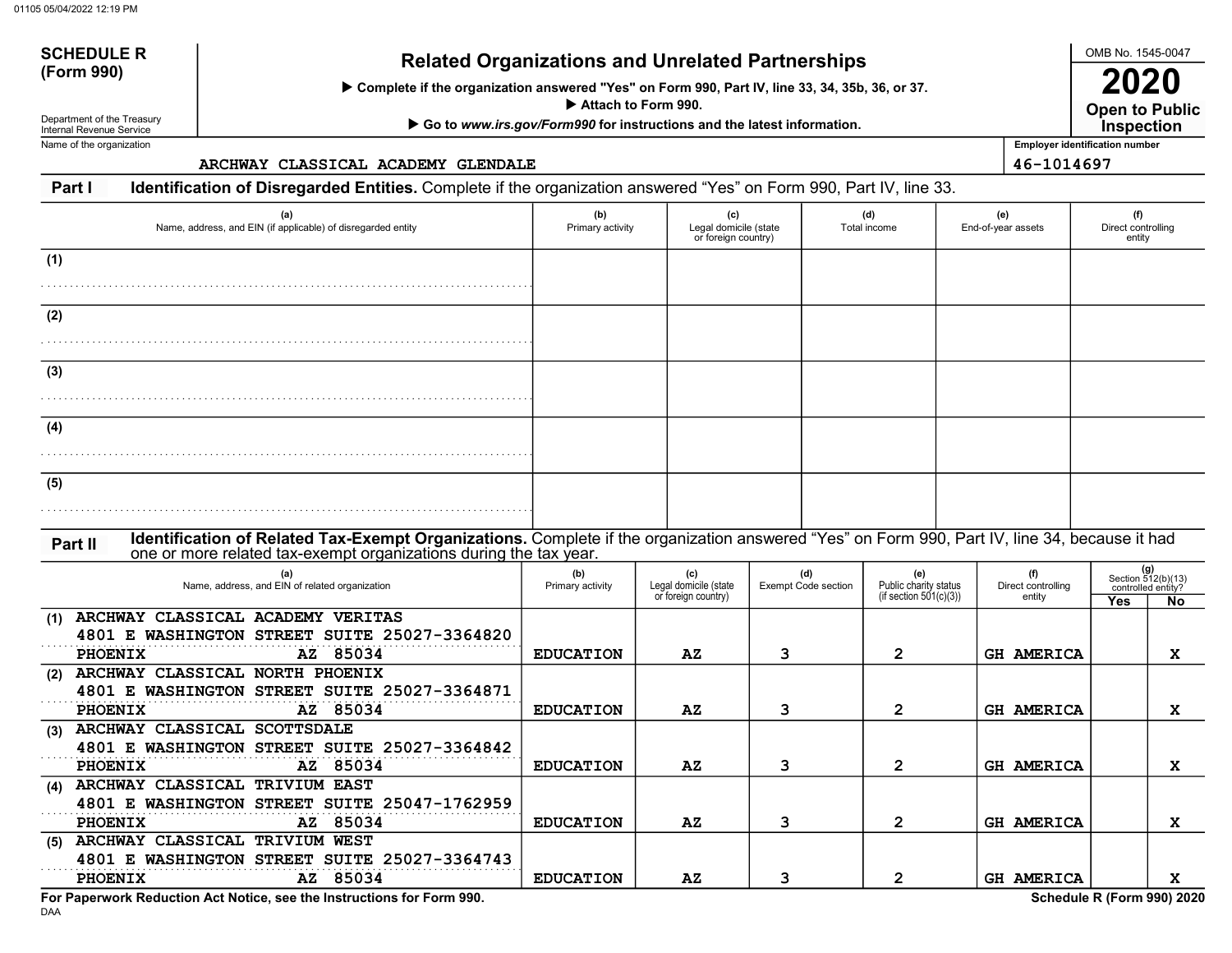Complete if the organization answered "Yes" on Form 990, Part IV, line 33, 34, 35b, 36, or 37.

Attach to Form 990.

▶ Go to www.irs.gov/Form990 for instructions and the latest information.

Department of the Treasury Internal Revenue Service Name of the organization

SCHEDULE R

ARCHWAY CLASSICAL ACADEMY GLENDALE  $\vert$  46-1014697

Part I Identification of Disregarded Entities. Complete if the organization answered "Yes" on Form 990, Part IV, line 33.

| (a)<br>Name, address, and EIN (if applicable) of disregarded entity                                                                                                                                                           | (b)<br>Primary activity | (c)<br>Legal domicile (state<br>or foreign country) |                                   | (d)<br>(e)<br>Total income<br>End-of-year assets          |                                     | (f)<br>Direct controlling<br>entity |                                                          |
|-------------------------------------------------------------------------------------------------------------------------------------------------------------------------------------------------------------------------------|-------------------------|-----------------------------------------------------|-----------------------------------|-----------------------------------------------------------|-------------------------------------|-------------------------------------|----------------------------------------------------------|
| (1)                                                                                                                                                                                                                           |                         |                                                     |                                   |                                                           |                                     |                                     |                                                          |
| (2)                                                                                                                                                                                                                           |                         |                                                     |                                   |                                                           |                                     |                                     |                                                          |
| (3)                                                                                                                                                                                                                           |                         |                                                     |                                   |                                                           |                                     |                                     |                                                          |
| (4)                                                                                                                                                                                                                           |                         |                                                     |                                   |                                                           |                                     |                                     |                                                          |
| (5)                                                                                                                                                                                                                           |                         |                                                     |                                   |                                                           |                                     |                                     |                                                          |
| Identification of Related Tax-Exempt Organizations. Complete if the organization answered "Yes" on Form 990, Part IV, line 34, because it had<br>Part II<br>one or more related tax-exempt organizations during the tax year. |                         |                                                     |                                   |                                                           |                                     |                                     |                                                          |
| (a)<br>Name, address, and EIN of related organization                                                                                                                                                                         | (b)<br>Primary activity | (c)<br>Legal domicile (state<br>or foreign country) | (d)<br><b>Exempt Code section</b> | (e)<br>Public charity status<br>(if section $501(c)(3)$ ) | (f)<br>Direct controlling<br>entity | Yes                                 | $(g)$<br>Section 512(b)(13)<br>controlled entity?<br>No. |
| ARETE PREPARATORY ACADEMY<br>(1)<br>4801 E WASHINGTON STREET SUITE 25020-5332933<br>AZ 85034<br>PHOENIX                                                                                                                       | <b>EDUCATION</b>        | $\mathbf{A} \mathbf{Z}$                             | 3                                 | $\mathbf{2}$                                              | <b>GH AMERICA</b>                   |                                     | x                                                        |
| CHANDLER PREPARATORY ACADEMY<br>(2)<br>4801 E WASHINGTON STREET SUITE 25020-2075176<br>AZ 85034<br>PHOENIX                                                                                                                    | <b>EDUCATION</b>        | $\mathbf{A} \mathbf{Z}$                             | 3                                 | $\mathbf{2}$                                              | <b>GH AMERICA</b>                   |                                     | X                                                        |
| CICERO PREPARATORY ACADEMY<br>(3)<br>4801 E WASHINGTON STREET SUITE 25046-4096974<br>AZ 85034<br>PHOENIX                                                                                                                      | <b>EDUCATION</b>        | $\mathbf{A} \mathbf{Z}$                             | 3                                 | $\mathbf{2}$                                              | <b>GH AMERICA</b>                   |                                     | X                                                        |
| (4) GLENDALE PREPARATORY ACADEMY<br>4801 E WASHINGTON STREET SUITE 25020-8760987<br>AZ 85034<br>PHOENIX                                                                                                                       | <b>EDUCATION</b>        | $\mathbf{A} \mathbf{Z}$                             | 3                                 | $\overline{2}$                                            | <b>GH AMERICA</b>                   |                                     | X                                                        |
| (5) LINCOLN PREPARATORY ACADEMY<br>4801 E WASHINGTON STREET SUITE 25047-1674469<br>AZ 85034<br><b>PHOENIX</b>                                                                                                                 | <b>EDUCATION</b>        | AZ                                                  | 3                                 | $\mathbf{2}$                                              | <b>GH AMERICA</b>                   |                                     | X                                                        |

DAA For Paperwork Reduction Act Notice, see the Instructions for Form 990. Schedule R (Form 990) 2020

OMB No. 1545-0047

2020

Open to Public **inspection**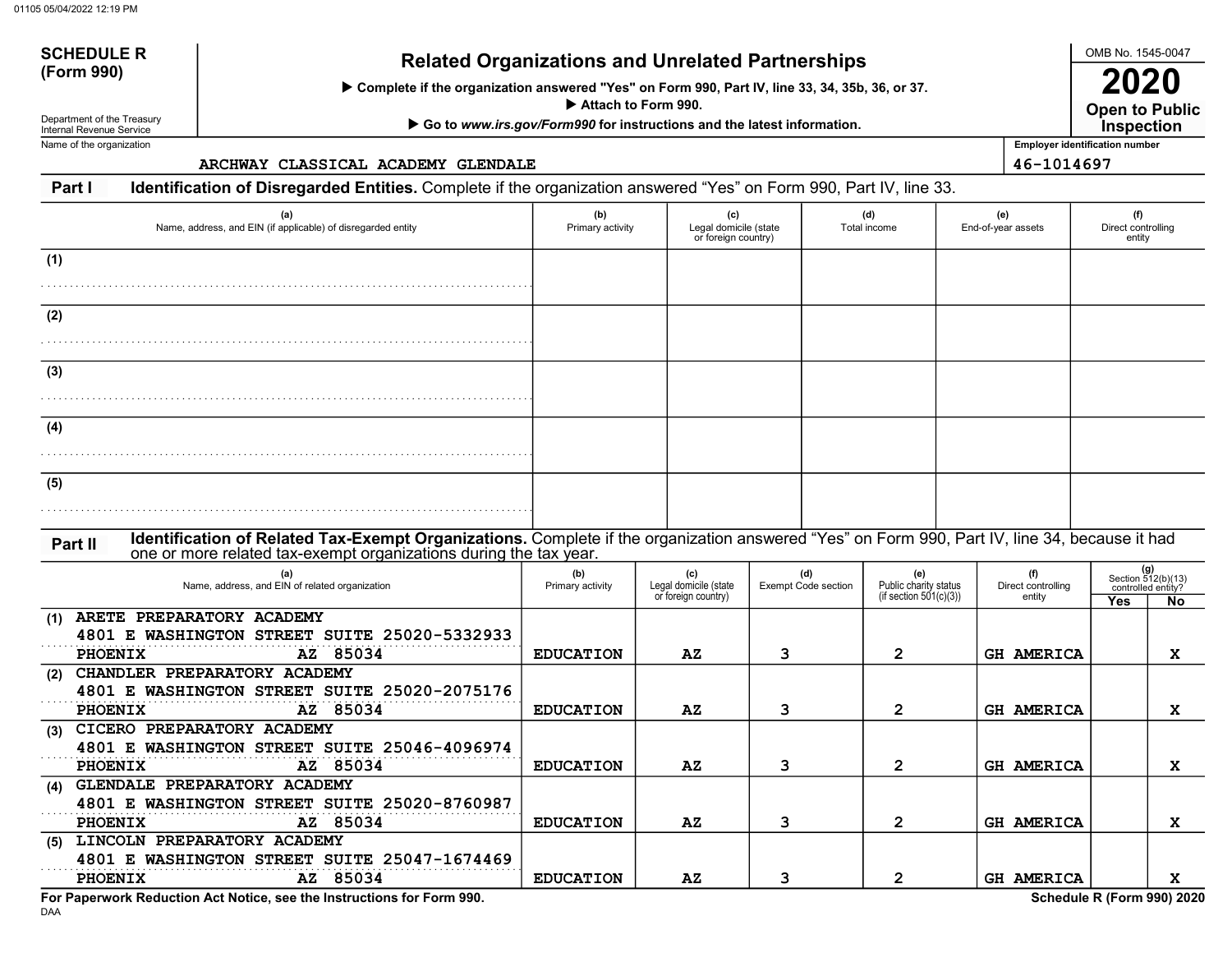Complete if the organization answered "Yes" on Form 990, Part IV, line 33, 34, 35b, 36, or 37.

Attach to Form 990.

▶ Go to www.irs.gov/Form990 for instructions and the latest information.

Department of the Treasury Internal Revenue Service Name of the organization

SCHEDULE R

ARCHWAY CLASSICAL ACADEMY GLENDALE  $\vert$  46-1014697

#### Part I Identification of Disregarded Entities. Complete if the organization answered "Yes" on Form 990, Part IV, line 33.

| (a)<br>Name, address, and EIN (if applicable) of disregarded entity                                                                                                                                                           | (b)<br>Primary activity | (c)<br>Legal domicile (state<br>or foreign country) |                                   | (d)<br>Total income                                       | (e)<br>End-of-year assets           | (f)<br>Direct controlling<br>entity |                                                         |
|-------------------------------------------------------------------------------------------------------------------------------------------------------------------------------------------------------------------------------|-------------------------|-----------------------------------------------------|-----------------------------------|-----------------------------------------------------------|-------------------------------------|-------------------------------------|---------------------------------------------------------|
| (1)                                                                                                                                                                                                                           |                         |                                                     |                                   |                                                           |                                     |                                     |                                                         |
| (2)                                                                                                                                                                                                                           |                         |                                                     |                                   |                                                           |                                     |                                     |                                                         |
| (3)                                                                                                                                                                                                                           |                         |                                                     |                                   |                                                           |                                     |                                     |                                                         |
| (4)                                                                                                                                                                                                                           |                         |                                                     |                                   |                                                           |                                     |                                     |                                                         |
| (5)                                                                                                                                                                                                                           |                         |                                                     |                                   |                                                           |                                     |                                     |                                                         |
| Identification of Related Tax-Exempt Organizations. Complete if the organization answered "Yes" on Form 990, Part IV, line 34, because it had<br>Part II<br>one or more related tax-exempt organizations during the tax year. |                         |                                                     |                                   |                                                           |                                     |                                     |                                                         |
| (a)<br>Name, address, and EIN of related organization                                                                                                                                                                         | (b)<br>Primary activity | (c)<br>Legal domicile (state<br>or foreign country) | (d)<br><b>Exempt Code section</b> | (e)<br>Public charity status<br>(if section $501(c)(3)$ ) | (f)<br>Direct controlling<br>entity | Yes                                 | $(g)$<br>Section 512(b)(13)<br>controlled entity?<br>No |
| MARYVALE PREPARATORY ACADEMY<br>(1)<br>4801 E WASHINGTON STREET SUITE 25027-3289377<br>PHOENIX<br>AZ 85034                                                                                                                    | <b>EDUCATION</b>        | $\mathbf{A} \mathbf{Z}$                             | 3                                 | $\overline{2}$                                            | <b>GH AMERICA</b>                   |                                     | X                                                       |
| NORTH PHOENIX PREPARATORY ACADEMY<br>(2)<br>4801 E WASHINGTON STREET SUITE 25027-3322474<br>PHOENIX<br>AZ 85034                                                                                                               | <b>EDUCATION</b>        | $\mathbf{A} \mathbf{Z}$                             | 3                                 | $\overline{2}$                                            | <b>GH AMERICA</b>                   |                                     | X                                                       |
| SCOTTSDALE PREPARATORY ACADEMY<br>(3)<br>4801 E WASHINGTON STREET SUITE 25020-8778703<br>AZ 85034<br>PHOENIX                                                                                                                  | <b>EDUCATION</b>        | $\mathbf{A} \mathbf{Z}$                             | 3                                 | $\overline{2}$                                            | <b>GH AMERICA</b>                   |                                     | $\mathbf{x}$                                            |
| TELEOS PREPARATORY ACADEMY<br>(4)<br>4801 E WASHINGTON STREET SUITE 25026-2700807<br>AZ 85034                                                                                                                                 |                         |                                                     |                                   |                                                           |                                     |                                     |                                                         |
| PHOENIX<br>TRIVIUM PREPARATORY ACADEMY<br>(5)<br>4801 E WASHINGTON STREET SUITE 25027-3289295                                                                                                                                 | <b>EDUCATION</b>        | AZ                                                  | 3                                 | $\overline{2}$                                            | <b>GH AMERICA</b>                   |                                     | X                                                       |
| AZ 85034<br><b>PHOENIX</b>                                                                                                                                                                                                    | <b>EDUCATION</b>        | $\mathbf{A} \mathbf{Z}$                             | 3                                 | $\overline{2}$                                            | <b>GH AMERICA</b>                   |                                     | X                                                       |

DAA For Paperwork Reduction Act Notice, see the Instructions for Form 990. Schedule R (Form 990) 2020

OMB No. 1545-0047

Open to Public

2020 **Inspection**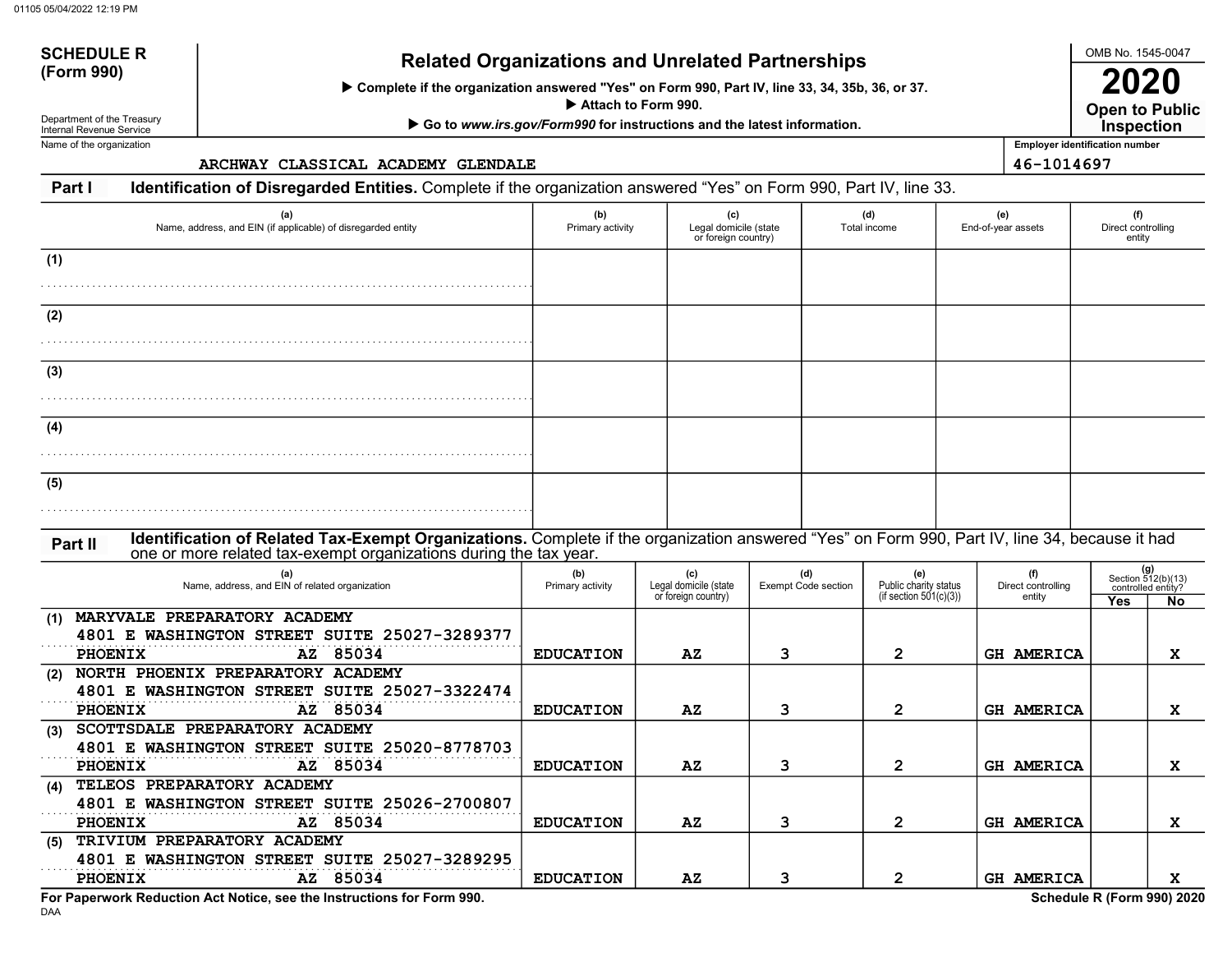Complete if the organization answered "Yes" on Form 990, Part IV, line 33, 34, 35b, 36, or 37.

Attach to Form 990.

▶ Go to www.irs.gov/Form990 for instructions and the latest information.

Department of the Treasury Internal Revenue Service Name of the organization

SCHEDULE R

ARCHWAY CLASSICAL ACADEMY GLENDALE  $\vert$  46-1014697

Part I Identification of Disregarded Entities. Complete if the organization answered "Yes" on Form 990, Part IV, line 33.

| (a)<br>Name, address, and EIN (if applicable) of disregarded entity                                                                                                                                                           | (b)<br>Primary activity | (c)                                                 | (d)<br>Legal domicile (state<br>Total income<br>or foreign country) |                                                           | (e)<br>End-of-year assets           | (f)<br>Direct controlling<br>entity |                                                          |
|-------------------------------------------------------------------------------------------------------------------------------------------------------------------------------------------------------------------------------|-------------------------|-----------------------------------------------------|---------------------------------------------------------------------|-----------------------------------------------------------|-------------------------------------|-------------------------------------|----------------------------------------------------------|
| (1)                                                                                                                                                                                                                           |                         |                                                     |                                                                     |                                                           |                                     |                                     |                                                          |
| (2)                                                                                                                                                                                                                           |                         |                                                     |                                                                     |                                                           |                                     |                                     |                                                          |
| (3)                                                                                                                                                                                                                           |                         |                                                     |                                                                     |                                                           |                                     |                                     |                                                          |
| (4)                                                                                                                                                                                                                           |                         |                                                     |                                                                     |                                                           |                                     |                                     |                                                          |
| (5)                                                                                                                                                                                                                           |                         |                                                     |                                                                     |                                                           |                                     |                                     |                                                          |
| Identification of Related Tax-Exempt Organizations. Complete if the organization answered "Yes" on Form 990, Part IV, line 34, because it had<br>Part II<br>one or more related tax-exempt organizations during the tax year. |                         |                                                     |                                                                     |                                                           |                                     |                                     |                                                          |
| (a)<br>Name, address, and EIN of related organization                                                                                                                                                                         | (b)<br>Primary activity | (c)<br>Legal domicile (state<br>or foreign country) | (d)<br><b>Exempt Code section</b>                                   | (e)<br>Public charity status<br>(if section $501(c)(3)$ ) | (f)<br>Direct controlling<br>entity | Yes                                 | $(g)$<br>Section 512(b)(13)<br>controlled entity?<br>No. |
| VERITAS PREPARATORY ACADEMY<br>(1)<br>4801 E WASHINGTON STREET SUITE 25005-0527441<br>AZ 85034<br>PHOENIX                                                                                                                     | <b>EDUCATION</b>        | AZ                                                  | 3                                                                   | $\mathbf{2}$                                              | <b>GH AMERICA</b>                   |                                     | x                                                        |
| <b>GREATHEARTS ARIZONA</b><br>(2)<br>4801 E WASHINGTON STREET SUITE 25020-2036133<br>PHOENIX<br>AZ 85034                                                                                                                      | <b>EDUCATION</b>        | $\mathbf{A} \mathbf{Z}$                             | 3                                                                   | 7                                                         | <b>GH AMERICA</b>                   |                                     | X                                                        |
| <b>GREATHEARTS AMERICA</b><br>(3)<br>4801 E WASHINGTON STREET SUITE 25045-4306715<br>PHOENIX<br>AZ 85034                                                                                                                      | <b>EDUCATION</b>        | $\mathbf{A} \mathbf{Z}$                             | 3                                                                   | 7                                                         | N/A                                 |                                     | X                                                        |
| (4) GREATHEARTS-TEXAS<br>4801 E WASHINGTON STREET SUITE 25043-1973126                                                                                                                                                         |                         |                                                     |                                                                     |                                                           |                                     |                                     |                                                          |
| PHOENIX<br>AZ 85034<br>THE GREATHEARTS FOUNDATION, INC.<br>(5)<br>4801 E WASHINGTON STREET SUITE 25082-3809856                                                                                                                | <b>EDUCATION</b>        | <b>TX</b>                                           | 3                                                                   | $\overline{2}$                                            | <b>GH AMERICA</b>                   |                                     | X                                                        |
| AZ 85034<br><b>PHOENIX</b>                                                                                                                                                                                                    | <b>SUPPORT</b>          | AZ                                                  | 3                                                                   | 12A                                                       | <b>GH AMERICA</b>                   |                                     | X                                                        |

DAA For Paperwork Reduction Act Notice, see the Instructions for Form 990. Schedule R (Form 990) 2020

OMB No. 1545-0047

2020

Open to Public **inspection**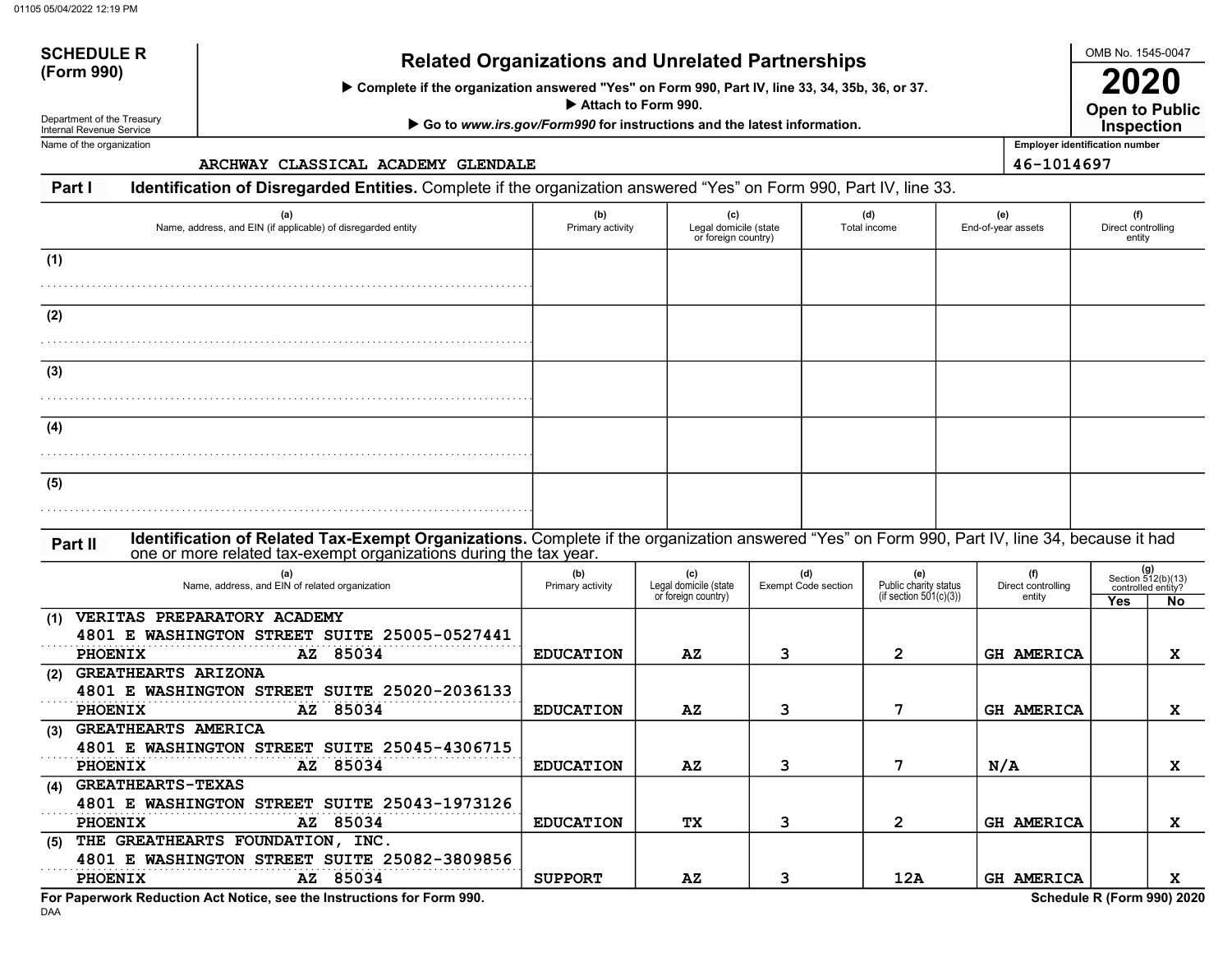# Schedule R (Form 990) 2020 ARCHWAY CLASSICAL ACADEMY GLENDALE 46-1014697

| $\frac{1}{2}$<br>Identification of Related Organizations Taxable as a Partnership. Complete if the organization answered "Yes" on Form 990, Part IV, line 34, because it had one or more related organizations treated as a partnership during<br>Part III |                         |                                                             |                                                        |                                                                                                                                            |                                                        |                                        |  |                                         |                    |                                                                         |                                                     |  |                                                       | $.990$ $\blacktriangle$ |
|------------------------------------------------------------------------------------------------------------------------------------------------------------------------------------------------------------------------------------------------------------|-------------------------|-------------------------------------------------------------|--------------------------------------------------------|--------------------------------------------------------------------------------------------------------------------------------------------|--------------------------------------------------------|----------------------------------------|--|-----------------------------------------|--------------------|-------------------------------------------------------------------------|-----------------------------------------------------|--|-------------------------------------------------------|-------------------------|
| (a)<br>Name, address, and EIN of<br>related organization                                                                                                                                                                                                   | (b)<br>Primary activity | (c)<br>Legal<br>domicile<br>(state or<br>foreign<br>country | (d)<br>Direct controlling<br>entity                    | (f)<br>(e)<br>Predominant<br>Share of total<br>income (related,<br>income<br>unrelated,<br>excluded from<br>tax under<br>sections 512-514) |                                                        | (g)<br>Share of end-of-<br>year assets |  | (h)<br>Dispro-<br>portionate<br>alloc.? |                    | (i)<br>Code V-UBI<br>amount in box 20<br>of Schedule K-1<br>(Form 1065) | (j)<br>General or<br>managing<br>partner?<br>Yes No |  | (k)<br>Percentage<br>ownership                        |                         |
| (1)                                                                                                                                                                                                                                                        |                         |                                                             |                                                        |                                                                                                                                            |                                                        |                                        |  | Yes No                                  |                    |                                                                         |                                                     |  |                                                       |                         |
|                                                                                                                                                                                                                                                            |                         |                                                             |                                                        |                                                                                                                                            |                                                        |                                        |  |                                         |                    |                                                                         |                                                     |  |                                                       |                         |
| (2)                                                                                                                                                                                                                                                        |                         |                                                             |                                                        |                                                                                                                                            |                                                        |                                        |  |                                         |                    |                                                                         |                                                     |  |                                                       |                         |
|                                                                                                                                                                                                                                                            |                         |                                                             |                                                        |                                                                                                                                            |                                                        |                                        |  |                                         |                    |                                                                         |                                                     |  |                                                       |                         |
| (3)                                                                                                                                                                                                                                                        |                         |                                                             |                                                        |                                                                                                                                            |                                                        |                                        |  |                                         |                    |                                                                         |                                                     |  |                                                       |                         |
|                                                                                                                                                                                                                                                            |                         |                                                             |                                                        |                                                                                                                                            |                                                        |                                        |  |                                         |                    |                                                                         |                                                     |  |                                                       |                         |
| (4)                                                                                                                                                                                                                                                        |                         |                                                             |                                                        |                                                                                                                                            |                                                        |                                        |  |                                         |                    |                                                                         |                                                     |  |                                                       |                         |
|                                                                                                                                                                                                                                                            |                         |                                                             |                                                        |                                                                                                                                            |                                                        |                                        |  |                                         |                    |                                                                         |                                                     |  |                                                       |                         |
| Identification of Related Organizations Taxable as a Corporation or Trust. Complete if the organization answered "Yes" on Form 990, Part IV, line 34, because it had one or more related organizations treated as a corporatio<br>Part IV                  |                         |                                                             |                                                        |                                                                                                                                            |                                                        |                                        |  |                                         |                    |                                                                         |                                                     |  |                                                       |                         |
| (a)<br>Name, address, and EIN of related organization                                                                                                                                                                                                      | (b)<br>Primary activity |                                                             | (c)<br>Legal domicile<br>(state or<br>foreign country) | (d)<br>Direct controlling<br>entity                                                                                                        | (e)<br>Type of entity<br>(C corp, S corp,<br>or trust) | (f)<br>Share of total<br>income        |  | (g)<br>Share of                         | end-of-year assets | (h)<br>Percentage<br>ownership                                          |                                                     |  | (i)<br>Section<br>512(b)(13)<br>controlled<br>entity? |                         |
|                                                                                                                                                                                                                                                            |                         |                                                             |                                                        |                                                                                                                                            |                                                        |                                        |  |                                         |                    |                                                                         |                                                     |  | Yes   No                                              |                         |
| (1)                                                                                                                                                                                                                                                        |                         |                                                             |                                                        |                                                                                                                                            |                                                        |                                        |  |                                         |                    |                                                                         |                                                     |  |                                                       |                         |
| (2)                                                                                                                                                                                                                                                        |                         |                                                             |                                                        |                                                                                                                                            |                                                        |                                        |  |                                         |                    |                                                                         |                                                     |  |                                                       |                         |
|                                                                                                                                                                                                                                                            |                         |                                                             |                                                        |                                                                                                                                            |                                                        |                                        |  |                                         |                    |                                                                         |                                                     |  |                                                       |                         |
| (3)                                                                                                                                                                                                                                                        |                         |                                                             |                                                        |                                                                                                                                            |                                                        |                                        |  |                                         |                    |                                                                         |                                                     |  |                                                       |                         |
|                                                                                                                                                                                                                                                            |                         |                                                             |                                                        |                                                                                                                                            |                                                        |                                        |  |                                         |                    |                                                                         |                                                     |  |                                                       |                         |
| (4)                                                                                                                                                                                                                                                        |                         |                                                             |                                                        |                                                                                                                                            |                                                        |                                        |  |                                         |                    |                                                                         |                                                     |  |                                                       |                         |
|                                                                                                                                                                                                                                                            |                         |                                                             |                                                        |                                                                                                                                            |                                                        |                                        |  |                                         |                    |                                                                         |                                                     |  |                                                       |                         |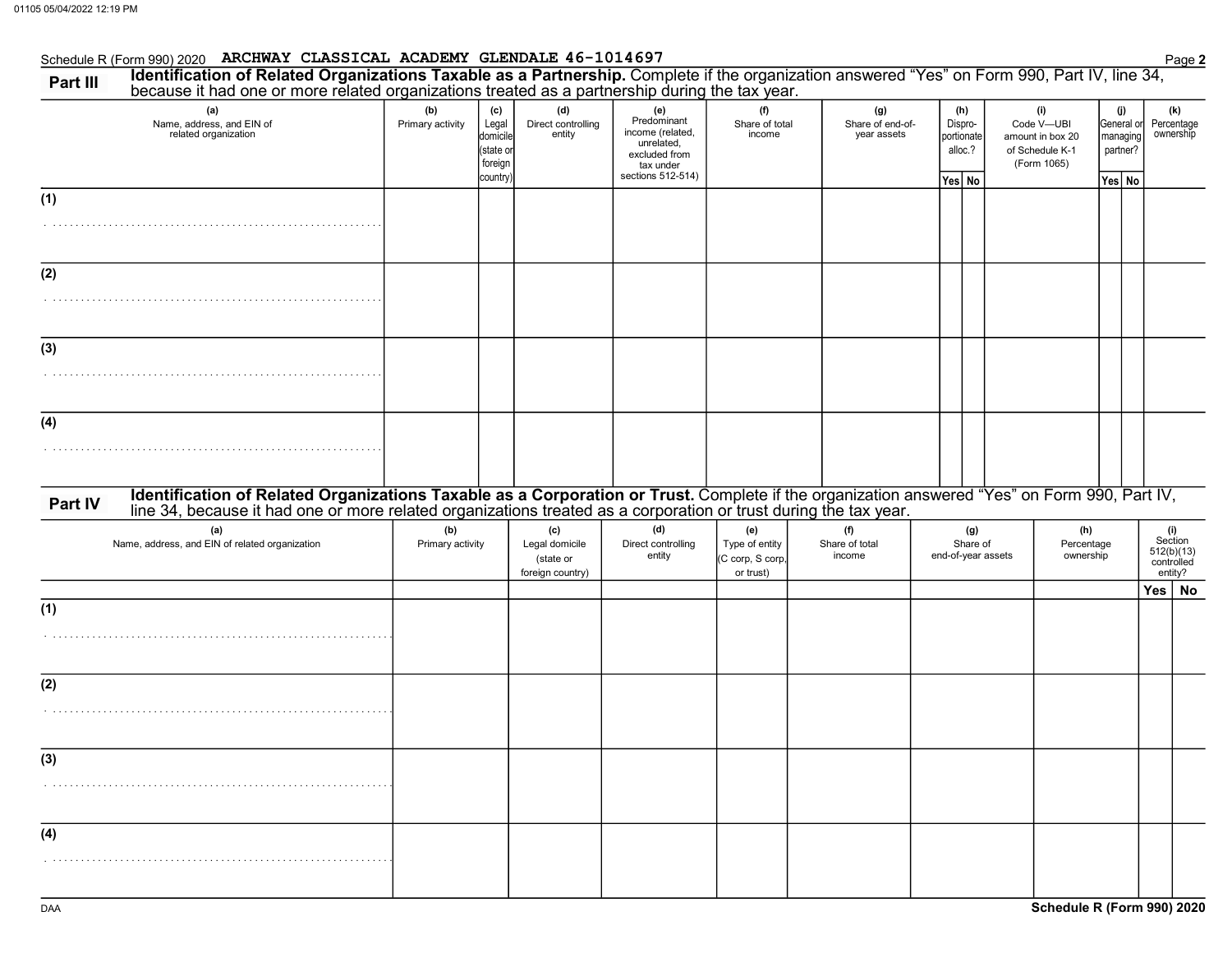# Schedule R (Form 990) 2020 ARCHWAY CLASSICAL ACADEMY GLENDALE 46-1014697

|                                                                                                                                                                                                                                | Transactions With Related Organizations. Complete if the organization answered "Yes" on Form 990, Part IV, line 34, 35b, or 36.<br><b>Part V</b>                                                                                    |              |                 |                                       |                |       |                  |  |  |  |  |
|--------------------------------------------------------------------------------------------------------------------------------------------------------------------------------------------------------------------------------|-------------------------------------------------------------------------------------------------------------------------------------------------------------------------------------------------------------------------------------|--------------|-----------------|---------------------------------------|----------------|-------|------------------|--|--|--|--|
|                                                                                                                                                                                                                                | Note: Complete line 1 if any entity is listed in Parts II, III, or IV of this schedule.                                                                                                                                             |              |                 |                                       |                | Yes l | No               |  |  |  |  |
|                                                                                                                                                                                                                                | 1 During the tax year, did the organization engage in any of the following transactions with one or more related organizations listed in Parts II-IV?                                                                               |              |                 |                                       |                |       |                  |  |  |  |  |
|                                                                                                                                                                                                                                |                                                                                                                                                                                                                                     |              |                 |                                       | 1a             |       | $\mathbf x$      |  |  |  |  |
|                                                                                                                                                                                                                                | <b>b</b> Gift, grant, or capital contribution to related organization(s) encourse contained and contained a series of the set of the set of the set of the set of the set of the set of the set of the set of the set of the set of |              |                 |                                       | 1 <sub>b</sub> |       | $\mathbf x$      |  |  |  |  |
|                                                                                                                                                                                                                                | c Gift, grant, or capital contribution from related organization(s) encourance contains an according contribution from related organization(s) encourance contains and contribution from related organization(s)                    |              |                 |                                       | 1 <sub>c</sub> | X     |                  |  |  |  |  |
|                                                                                                                                                                                                                                | d Loans or loan guarantees to or for related organization(s)<br>interaction contract to contract the contraction of the contract or form of the contract or form of the contract or form of the contract or form of the contract    |              |                 |                                       | 1 <sub>d</sub> |       | X                |  |  |  |  |
|                                                                                                                                                                                                                                | e Loans or loan guarantees by related organization(s)<br>interaction contracts contracts contracts contracts contracts contracts contracts contracts contracts contracts                                                            |              |                 |                                       | 1e             |       | $\mathbf x$      |  |  |  |  |
|                                                                                                                                                                                                                                |                                                                                                                                                                                                                                     |              |                 |                                       |                |       |                  |  |  |  |  |
|                                                                                                                                                                                                                                | f Dividends from related organization(s) encourance contains a substantial container and providends from related organization(s)                                                                                                    |              |                 |                                       |                |       |                  |  |  |  |  |
|                                                                                                                                                                                                                                | g Sale of assets to related organization(s) with a substitution of the set of the set of assets to related organization(s) with a set of assets to related organization(s) with a set of the set of the set of the set of the       |              |                 |                                       | 1q             |       | $\mathbf x$      |  |  |  |  |
|                                                                                                                                                                                                                                | h Purchase of assets from related organization(s) encourance contains and contains a container and container and container and container and container and container and container and container and container and container a      |              |                 |                                       | 1 <sub>h</sub> |       | $\mathbf x$      |  |  |  |  |
|                                                                                                                                                                                                                                | i Exchange of assets with related organization(s) excludional contact the control of the control of the control or control or control or control or control or control or control or control or control or control or control       |              |                 |                                       | 1i             |       | X                |  |  |  |  |
|                                                                                                                                                                                                                                |                                                                                                                                                                                                                                     |              |                 |                                       | 1j             |       | X                |  |  |  |  |
| j Lease of facilities, equipment, or other assets to related organization(s) enconverse contained accommodal contained and facilities equipment, or other assets to related organization(s) enconverse contained accommodal to |                                                                                                                                                                                                                                     |              |                 |                                       |                |       |                  |  |  |  |  |
| k Lease of facilities, equipment, or other assets from related organization(s)                                                                                                                                                 |                                                                                                                                                                                                                                     |              |                 |                                       |                |       |                  |  |  |  |  |
|                                                                                                                                                                                                                                |                                                                                                                                                                                                                                     |              |                 |                                       |                |       |                  |  |  |  |  |
|                                                                                                                                                                                                                                |                                                                                                                                                                                                                                     |              |                 |                                       |                |       |                  |  |  |  |  |
|                                                                                                                                                                                                                                |                                                                                                                                                                                                                                     |              |                 |                                       | 1m<br>1n       |       | X<br>$\mathbf x$ |  |  |  |  |
|                                                                                                                                                                                                                                | o Sharing of paid employees with related organization(s) encounteral contracts and contain a substantial container with related organization(s) encourage and container and container and container and container and containe      |              |                 |                                       |                |       |                  |  |  |  |  |
|                                                                                                                                                                                                                                |                                                                                                                                                                                                                                     |              |                 |                                       | 1 <sub>o</sub> |       |                  |  |  |  |  |
|                                                                                                                                                                                                                                | p Reimbursement paid to related organization(s) for expenses <i>manufactory contained to contained the series of the series</i> or expenses and the series of the series of the series of the series of the series of the series of |              |                 |                                       | 1p             | X     |                  |  |  |  |  |
|                                                                                                                                                                                                                                | q Reimbursement paid by related organization(s) for expenses <b>construction construction</b> construction construction                                                                                                             |              |                 |                                       | 1 <sub>a</sub> |       | X                |  |  |  |  |
|                                                                                                                                                                                                                                |                                                                                                                                                                                                                                     |              |                 |                                       |                |       |                  |  |  |  |  |
|                                                                                                                                                                                                                                | <b>r</b> Other transfer of cash or property to related organization(s)                                                                                                                                                              |              |                 |                                       | 1r             |       | x                |  |  |  |  |
|                                                                                                                                                                                                                                | s Other transfer of cash or property from related organization(s).                                                                                                                                                                  |              |                 |                                       | 1s             |       | $\mathbf x$      |  |  |  |  |
|                                                                                                                                                                                                                                | 2 If the answer to any of the above is "Yes," see the instructions for information on who must complete this line, including covered relationships and transaction thresholds.                                                      |              |                 |                                       |                |       |                  |  |  |  |  |
|                                                                                                                                                                                                                                | (a)                                                                                                                                                                                                                                 | (b)          | (c)             | (d)                                   |                |       |                  |  |  |  |  |
|                                                                                                                                                                                                                                | Name of related organization                                                                                                                                                                                                        | Transaction  | Amount involved | Method of determining amount involved |                |       |                  |  |  |  |  |
|                                                                                                                                                                                                                                |                                                                                                                                                                                                                                     | type $(a-s)$ |                 |                                       |                |       |                  |  |  |  |  |
|                                                                                                                                                                                                                                |                                                                                                                                                                                                                                     |              |                 |                                       |                |       |                  |  |  |  |  |
| (1)                                                                                                                                                                                                                            | GREATHEARTS ARIZONA                                                                                                                                                                                                                 | Р            | 422,193         | <b>FMV</b>                            |                |       |                  |  |  |  |  |
|                                                                                                                                                                                                                                |                                                                                                                                                                                                                                     |              |                 |                                       |                |       |                  |  |  |  |  |
| (2)                                                                                                                                                                                                                            | <b>GREATHEARTS ARIZONA</b>                                                                                                                                                                                                          | O            | 3,120,030       | <b>FMV</b>                            |                |       |                  |  |  |  |  |
| (3)                                                                                                                                                                                                                            | GREATHEARTS ARIZONA                                                                                                                                                                                                                 | к            | 633,289         | <b>FMV</b>                            |                |       |                  |  |  |  |  |
|                                                                                                                                                                                                                                |                                                                                                                                                                                                                                     |              |                 |                                       |                |       |                  |  |  |  |  |
| (4)                                                                                                                                                                                                                            |                                                                                                                                                                                                                                     |              |                 |                                       |                |       |                  |  |  |  |  |
|                                                                                                                                                                                                                                |                                                                                                                                                                                                                                     |              |                 |                                       |                |       |                  |  |  |  |  |
|                                                                                                                                                                                                                                |                                                                                                                                                                                                                                     |              |                 |                                       |                |       |                  |  |  |  |  |
| (5)                                                                                                                                                                                                                            |                                                                                                                                                                                                                                     |              |                 |                                       |                |       |                  |  |  |  |  |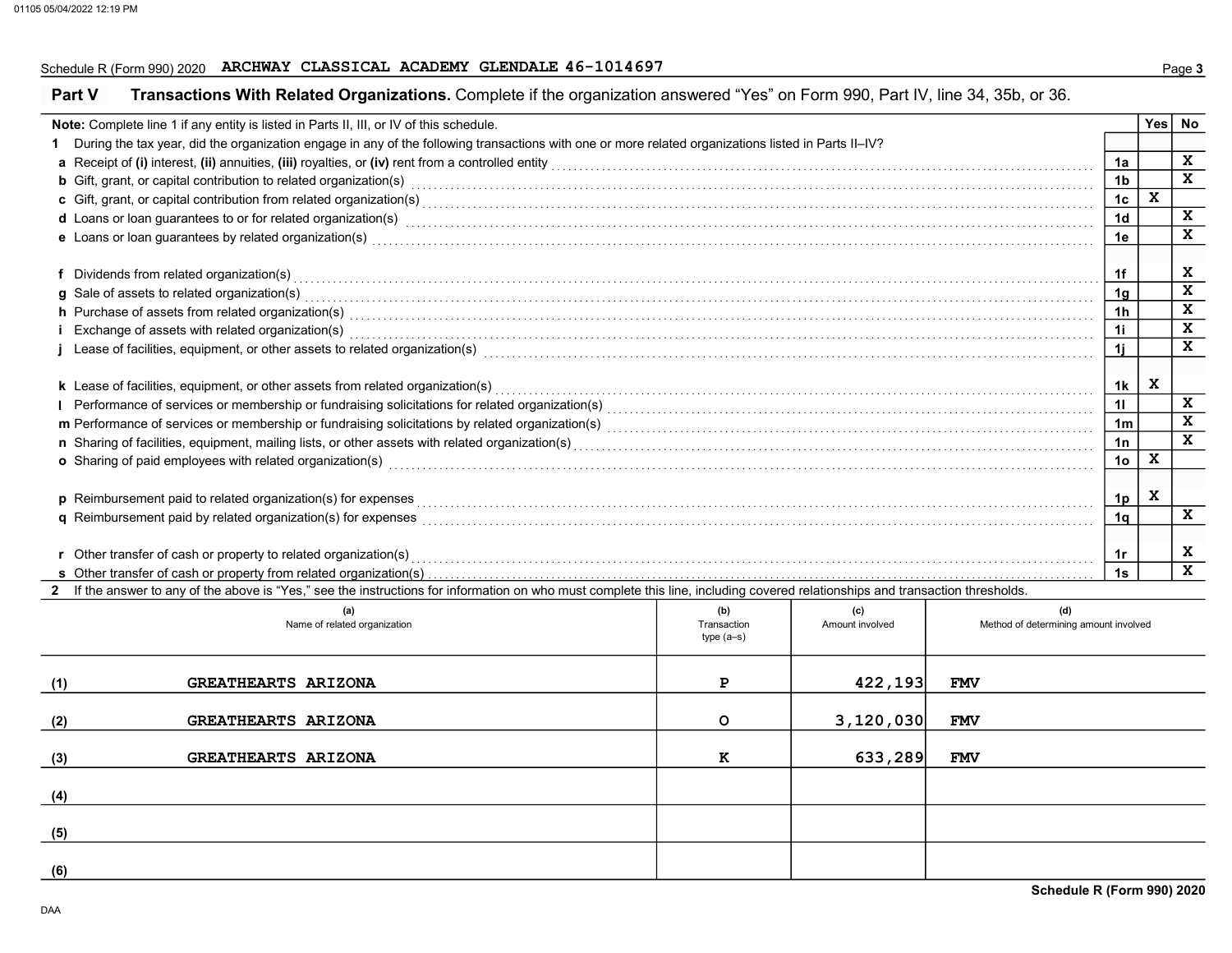# Schedule R (Form 990) 2020 ARCHWAY CLASSICAL ACADEMY GLENDALE 46-1014697

#### Part VI Unrelated Organizations Taxable as a Partnership. Complete if the organization answered "Yes" on Form 990, Part IV, line 37.

Provide the following information for each entity taxed as a partnership through which the organization conducted more than five percent of its activities (measured by total assets or gross revenue) that was not a related organization. See instructions regarding exclusion for certain investment partnerships.

| ◡<br>ັ<br>(a)<br>Name, address, and EIN of entity | ັ<br>ັ<br>(b)<br>Primary activity | (c)<br>Legal<br>domicile<br>(state or<br>foreign | (d)<br>Predominant<br>income (related,<br>unrelated, excluded<br>from tax under | (e)<br>Are all partners<br>section<br>501(c)(3)<br>organizations? |  | (f)<br>Share of<br>total income | (g)<br>Share of<br>end-of-year<br>assets | (h)<br>Disproportionate<br>allocations? |           | (i)<br>Code V-UBI<br>amount in box 20<br>of Schedule K-1<br>(Form 1065) | (j)<br>General or<br>managing<br>partner? |           | (k)<br>Percentage<br>ownership |
|---------------------------------------------------|-----------------------------------|--------------------------------------------------|---------------------------------------------------------------------------------|-------------------------------------------------------------------|--|---------------------------------|------------------------------------------|-----------------------------------------|-----------|-------------------------------------------------------------------------|-------------------------------------------|-----------|--------------------------------|
|                                                   |                                   | country)                                         | sections 512-514)                                                               | Yes   No                                                          |  |                                 |                                          | Yes                                     | <b>No</b> |                                                                         | Yes                                       | <b>No</b> |                                |
| (1)<br>.                                          |                                   |                                                  |                                                                                 |                                                                   |  |                                 |                                          |                                         |           |                                                                         |                                           |           |                                |
| (2)                                               |                                   |                                                  |                                                                                 |                                                                   |  |                                 |                                          |                                         |           |                                                                         |                                           |           |                                |
| (3)<br>.                                          |                                   |                                                  |                                                                                 |                                                                   |  |                                 |                                          |                                         |           |                                                                         |                                           |           |                                |
| (4)                                               |                                   |                                                  |                                                                                 |                                                                   |  |                                 |                                          |                                         |           |                                                                         |                                           |           |                                |
| (5)                                               |                                   |                                                  |                                                                                 |                                                                   |  |                                 |                                          |                                         |           |                                                                         |                                           |           |                                |
| (6)                                               |                                   |                                                  |                                                                                 |                                                                   |  |                                 |                                          |                                         |           |                                                                         |                                           |           |                                |
| (7)                                               |                                   |                                                  |                                                                                 |                                                                   |  |                                 |                                          |                                         |           |                                                                         |                                           |           |                                |
| (8)                                               |                                   |                                                  |                                                                                 |                                                                   |  |                                 |                                          |                                         |           |                                                                         |                                           |           |                                |
| (9)                                               |                                   |                                                  |                                                                                 |                                                                   |  |                                 |                                          |                                         |           |                                                                         |                                           |           |                                |
| (10)                                              |                                   |                                                  |                                                                                 |                                                                   |  |                                 |                                          |                                         |           |                                                                         |                                           |           |                                |
| (11)                                              |                                   |                                                  |                                                                                 |                                                                   |  |                                 |                                          |                                         |           |                                                                         |                                           |           |                                |

Schedule R (Form 990) 2020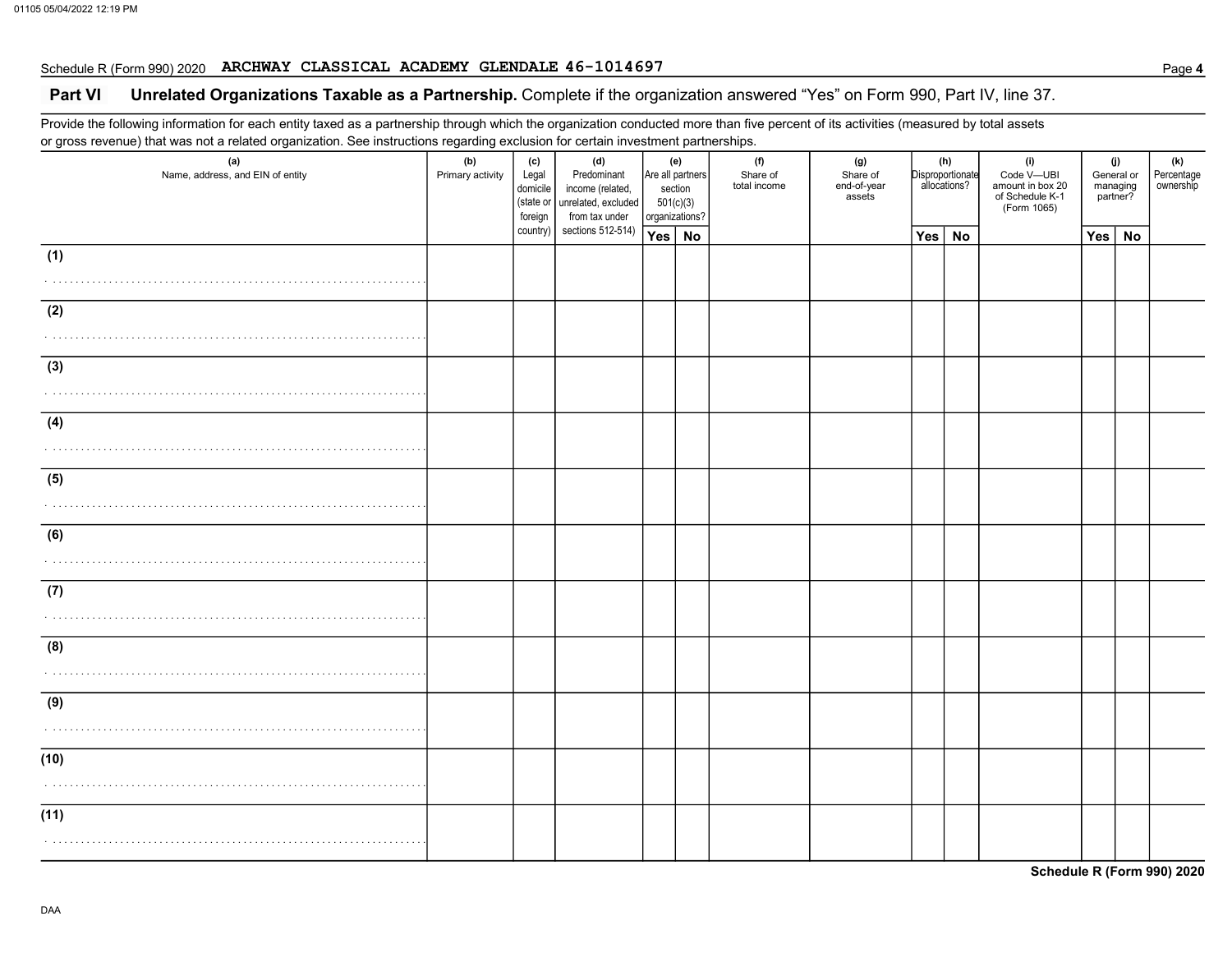|          |  |  | Schedule R (Form 990) 2020 ARCHWAY CLASSICAL ACADEMY GLENDALE 46-1014697                                                | Page 5 |
|----------|--|--|-------------------------------------------------------------------------------------------------------------------------|--------|
| Part VII |  |  | Supplemental Information.<br>Provide additional information for responses to questions on Schedule R. See instructions. |        |
|          |  |  |                                                                                                                         |        |
|          |  |  |                                                                                                                         |        |
|          |  |  |                                                                                                                         |        |
|          |  |  |                                                                                                                         |        |
|          |  |  |                                                                                                                         |        |
|          |  |  |                                                                                                                         |        |
|          |  |  |                                                                                                                         |        |
|          |  |  |                                                                                                                         |        |
|          |  |  |                                                                                                                         |        |
|          |  |  |                                                                                                                         |        |
|          |  |  |                                                                                                                         |        |
|          |  |  |                                                                                                                         |        |
|          |  |  |                                                                                                                         |        |
|          |  |  |                                                                                                                         |        |
|          |  |  |                                                                                                                         |        |
|          |  |  |                                                                                                                         |        |
|          |  |  |                                                                                                                         |        |
|          |  |  |                                                                                                                         |        |
|          |  |  |                                                                                                                         |        |
|          |  |  |                                                                                                                         |        |
|          |  |  |                                                                                                                         |        |
|          |  |  |                                                                                                                         |        |
|          |  |  |                                                                                                                         |        |
|          |  |  |                                                                                                                         |        |
|          |  |  |                                                                                                                         |        |
|          |  |  |                                                                                                                         |        |
|          |  |  |                                                                                                                         |        |
|          |  |  |                                                                                                                         |        |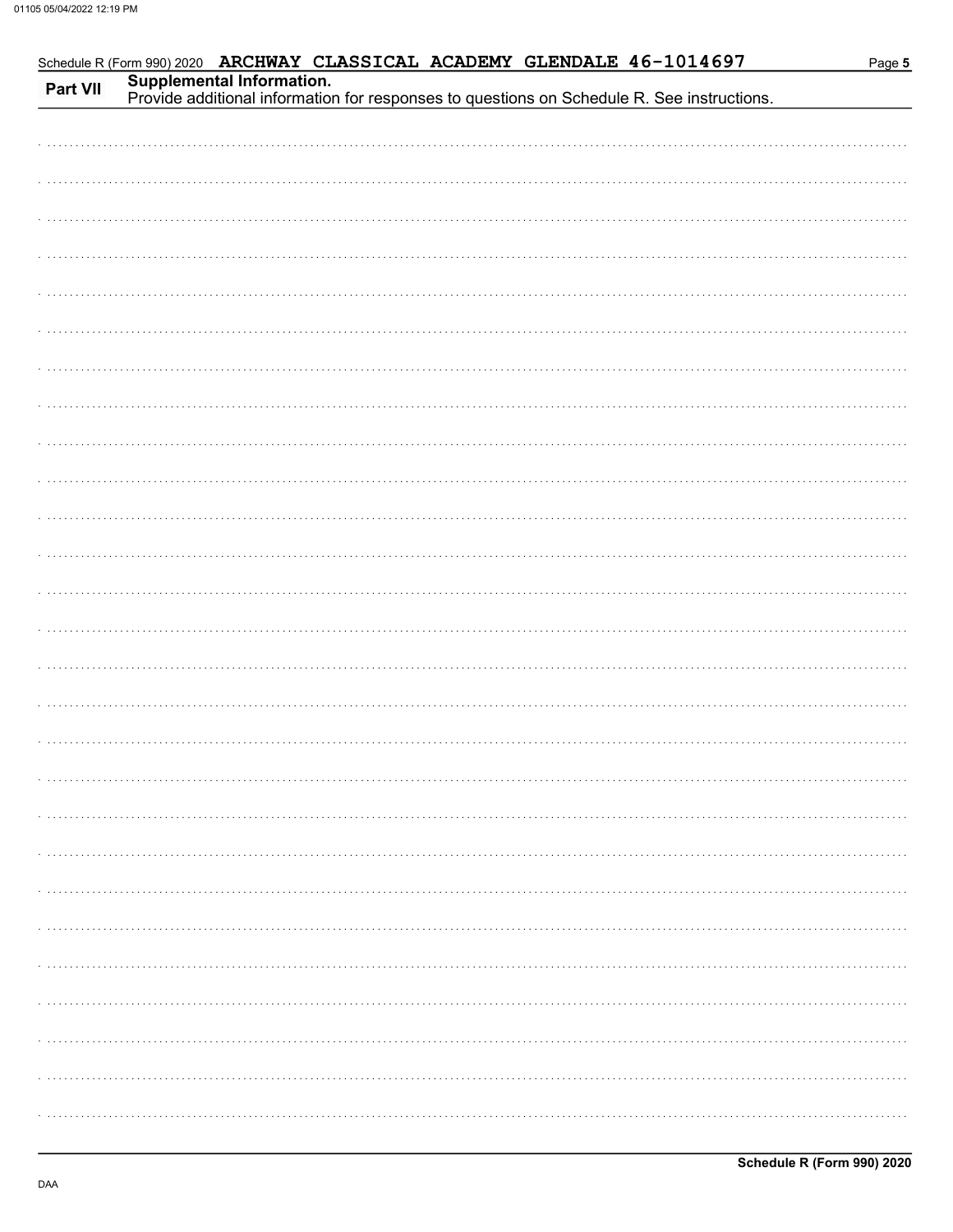01105 05/04/2022 12:19 PM

Name(s) shown on return

(99)

Form 4562

| 4562                | <b>Depreciation and Amortization</b>             | OMB No. 1545-017 |
|---------------------|--------------------------------------------------|------------------|
|                     | (Including Information on Listed Property)       | 2020             |
| ont of the Treasury | $\blacktriangleright$ Attach to your tax return. |                  |

Department of the Treasury (99) **Department of the Treasury Control of the Service Control of the Treasury Department**<br>Internal Revenue Service (99) **Department Department of the Internal Revenue Roughly Control of the Int** 

Identifying number

|  | ARCHWAY CLASSICAL ACADEMY GLENDALE |  |  |  |
|--|------------------------------------|--|--|--|
|--|------------------------------------|--|--|--|

46-1014697

OMB No. 1545-0172

179

|     | Business or activity to which this form relates                                                                                                                                            |                             |                                                                                                         |                              |                |                  |                         |                            |
|-----|--------------------------------------------------------------------------------------------------------------------------------------------------------------------------------------------|-----------------------------|---------------------------------------------------------------------------------------------------------|------------------------------|----------------|------------------|-------------------------|----------------------------|
|     | INDIRECT DEPRECIATION                                                                                                                                                                      |                             |                                                                                                         |                              |                |                  |                         |                            |
|     | Part I                                                                                                                                                                                     |                             | <b>Election To Expense Certain Property Under Section 179</b>                                           |                              |                |                  |                         |                            |
|     |                                                                                                                                                                                            |                             | Note: If you have any listed property, complete Part V before you complete Part I.                      |                              |                |                  |                         |                            |
| 1   | Maximum amount (see instructions)                                                                                                                                                          |                             |                                                                                                         |                              |                |                  | 1                       | 1,040,000                  |
| 2   |                                                                                                                                                                                            |                             |                                                                                                         |                              |                |                  | $\mathbf{2}$            |                            |
| 3   |                                                                                                                                                                                            |                             |                                                                                                         |                              |                |                  | $\mathbf{3}$            | 2,590,000                  |
| 4   | Reduction in limitation. Subtract line 3 from line 2. If zero or less, enter -0-                                                                                                           |                             |                                                                                                         |                              |                |                  | $\overline{\mathbf{4}}$ |                            |
| 5   | Dollar limitation for tax year. Subtract line 4 from line 1. If zero or less, enter -0-. If married filing separately, see instructions                                                    |                             |                                                                                                         |                              |                |                  | 5                       |                            |
| 6   |                                                                                                                                                                                            | (a) Description of property |                                                                                                         | (b) Cost (business use only) |                | (c) Elected cost |                         |                            |
|     |                                                                                                                                                                                            |                             |                                                                                                         |                              |                |                  |                         |                            |
|     |                                                                                                                                                                                            |                             |                                                                                                         |                              |                |                  |                         |                            |
| 7   | Listed property. Enter the amount from line 29                                                                                                                                             |                             |                                                                                                         |                              | $\overline{7}$ |                  |                         |                            |
| 8   | Total elected cost of section 179 property. Add amounts in column (c), lines 6 and 7 [[[[[[[[[[[[[[[[[[[[[[[[                                                                              |                             |                                                                                                         |                              |                |                  | 8<br>9                  |                            |
| 9   | Tentative deduction. Enter the smaller of line 5 or line 8                                                                                                                                 |                             |                                                                                                         |                              |                |                  | 10                      |                            |
| 10  | Carryover of disallowed deduction from line 13 of your 2019 Form 4562<br>Business income limitation. Enter the smaller of business income (not less than zero) or line 5. See instructions |                             |                                                                                                         |                              |                |                  | 11                      |                            |
| 11  | Section 179 expense deduction. Add lines 9 and 10, but don't enter more than line 11                                                                                                       |                             |                                                                                                         |                              |                |                  | 12                      |                            |
| 12  | Carryover of disallowed deduction to 2021. Add lines 9 and 10, less line 12                                                                                                                |                             |                                                                                                         |                              | 13             |                  |                         |                            |
| 13  | Note: Don't use Part II or Part III below for listed property. Instead, use Part V.                                                                                                        |                             |                                                                                                         |                              |                |                  |                         |                            |
|     | Part II                                                                                                                                                                                    |                             | Special Depreciation Allowance and Other Depreciation (Don't include listed property. See instructions. |                              |                |                  |                         |                            |
| 14  | Special depreciation allowance for qualified property (other than listed property) placed in service                                                                                       |                             |                                                                                                         |                              |                |                  |                         |                            |
|     | during the tax year. See instructions                                                                                                                                                      |                             |                                                                                                         |                              |                |                  | 14                      |                            |
| 15  |                                                                                                                                                                                            |                             |                                                                                                         |                              |                |                  | 15                      |                            |
| 16  |                                                                                                                                                                                            |                             |                                                                                                         |                              |                |                  | 16                      | 29,029                     |
|     | Part III                                                                                                                                                                                   |                             | MACRS Depreciation (Don't include listed property. See instructions.)                                   |                              |                |                  |                         |                            |
|     |                                                                                                                                                                                            |                             | <b>Section A</b>                                                                                        |                              |                |                  |                         |                            |
| 17  | MACRS deductions for assets placed in service in tax years beginning before 2020                                                                                                           |                             |                                                                                                         |                              |                |                  | 17                      | 0                          |
| 18  | If you are electing to group any assets placed in service during the tax year into one or more general asset accounts, check here                                                          |                             |                                                                                                         |                              |                |                  |                         |                            |
|     |                                                                                                                                                                                            |                             | Section B-Assets Placed in Service During 2020 Tax Year Using the General Depreciation System           |                              |                |                  |                         |                            |
|     |                                                                                                                                                                                            | (b) Month and year          | (c) Basis for depreciation                                                                              | (d) Recovery                 |                |                  |                         |                            |
|     | (a) Classification of property                                                                                                                                                             | placed in<br>service        | (business/investment use<br>only-see instructions)                                                      | period                       | (e) Convention | (f) Method       |                         | (g) Depreciation deduction |
| 19а | 3-year property                                                                                                                                                                            |                             |                                                                                                         |                              |                |                  |                         |                            |
| b   | 5-year property                                                                                                                                                                            |                             |                                                                                                         |                              |                |                  |                         |                            |
| c   | 7-year property                                                                                                                                                                            |                             |                                                                                                         |                              |                |                  |                         |                            |
|     | d 10-year property                                                                                                                                                                         |                             |                                                                                                         |                              |                |                  |                         |                            |
|     | e 15-year property                                                                                                                                                                         |                             |                                                                                                         |                              |                |                  |                         |                            |
|     | f 20-year property                                                                                                                                                                         |                             |                                                                                                         |                              |                |                  |                         |                            |
|     | g 25-year property                                                                                                                                                                         |                             |                                                                                                         | 25 yrs.                      |                | S/L              |                         |                            |
|     | <b>h</b> Residential rental                                                                                                                                                                |                             |                                                                                                         | 27.5 yrs.                    | MМ             | S/L              |                         |                            |
|     | property                                                                                                                                                                                   |                             |                                                                                                         | 27.5 yrs.                    | MM             | S/L              |                         |                            |
|     | <i>i</i> Nonresidential real                                                                                                                                                               |                             |                                                                                                         | 39 yrs.                      | MМ             | S/L              |                         |                            |
|     | property                                                                                                                                                                                   |                             |                                                                                                         |                              | MM             | S/L              |                         |                            |
|     |                                                                                                                                                                                            |                             |                                                                                                         |                              |                |                  |                         |                            |
|     |                                                                                                                                                                                            |                             | Section C-Assets Placed in Service During 2020 Tax Year Using the Alternative Depreciation System       |                              |                |                  |                         |                            |
|     | 20a Class life                                                                                                                                                                             |                             |                                                                                                         |                              |                | S/L              |                         |                            |
| b   | 12-year                                                                                                                                                                                    |                             |                                                                                                         | 12 yrs.                      |                | S/L              |                         |                            |
|     | $c30-year$                                                                                                                                                                                 |                             |                                                                                                         | 30 yrs.                      | мм             | S/L              |                         |                            |
|     | d 40-year                                                                                                                                                                                  |                             |                                                                                                         | 40 yrs.                      | MМ             | S/L              |                         |                            |
|     | Part IV<br><b>Summary</b> (See instructions.)                                                                                                                                              |                             |                                                                                                         |                              |                |                  |                         |                            |
| 21  | Listed property. Enter amount from line 28                                                                                                                                                 |                             |                                                                                                         |                              |                |                  | 21                      |                            |
| 22  | Total. Add amounts from line 12, lines 14 through 17, lines 19 and 20 in column (g), and line 21. Enter                                                                                    |                             |                                                                                                         |                              |                |                  |                         |                            |
|     | here and on the appropriate lines of your return. Partnerships and S corporations—see instructions                                                                                         |                             |                                                                                                         |                              |                |                  | 22                      | 29,029                     |
| 23  | For assets shown above and placed in service during the current year, enter the                                                                                                            |                             |                                                                                                         |                              |                |                  |                         |                            |
|     | portion of the basis attributable to section 263A costs<br>For Paperwork Reduction Act Notice, see separate instructions.                                                                  |                             |                                                                                                         |                              | 23             |                  |                         | Form 4562 (2020)           |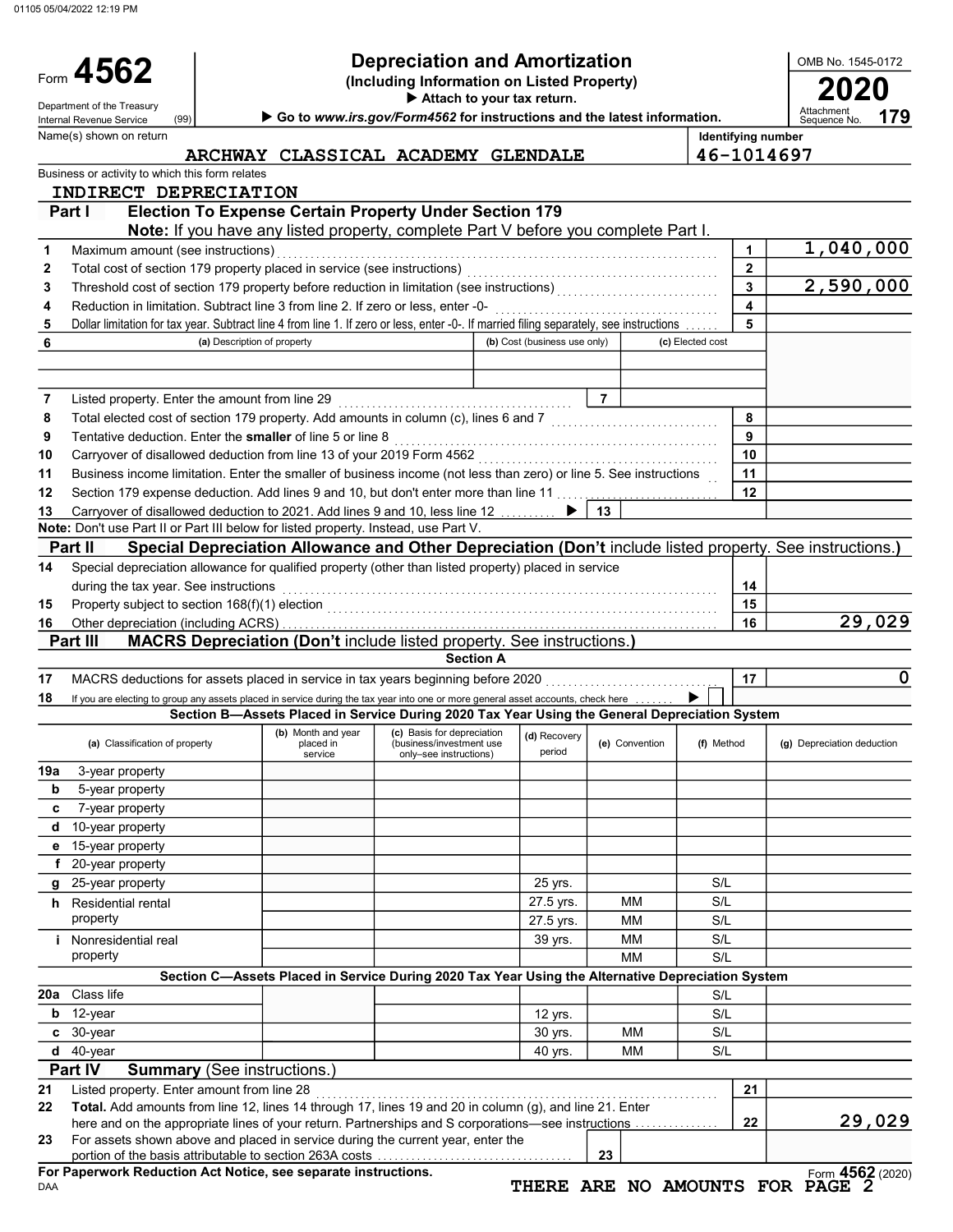|                     |                                 | Form 990                                                                                                                                                                                                                            |                  | <b>Two Year Comparison Report</b> |                  | 2019 & 2020                           |
|---------------------|---------------------------------|-------------------------------------------------------------------------------------------------------------------------------------------------------------------------------------------------------------------------------------|------------------|-----------------------------------|------------------|---------------------------------------|
|                     |                                 | For calendar year 2020, or tax year beginning $07/01/20$                                                                                                                                                                            |                  | , ending                          | 06/30/21         |                                       |
| Name                |                                 |                                                                                                                                                                                                                                     |                  |                                   |                  | <b>Taxpayer Identification Number</b> |
|                     |                                 |                                                                                                                                                                                                                                     |                  |                                   |                  |                                       |
|                     |                                 | ARCHWAY CLASSICAL ACADEMY GLENDALE                                                                                                                                                                                                  |                  |                                   |                  | 46-1014697                            |
|                     |                                 |                                                                                                                                                                                                                                     | $\mathbf{1}$ .   | 2019                              | 2020             | <b>Differences</b>                    |
|                     | 1. Contributions, gifts, grants |                                                                                                                                                                                                                                     |                  | 463,361                           | 495,455          | 32,094                                |
|                     |                                 |                                                                                                                                                                                                                                     | 2.               |                                   |                  |                                       |
|                     |                                 | 3. Government contributions and grants                                                                                                                                                                                              | 3.               | 75,485                            | 399, 196         | 323,711                               |
| Б<br>$\blacksquare$ |                                 |                                                                                                                                                                                                                                     | 4.<br>5.         | 4,422,317<br>219                  | 4,549,767<br>411 | 127,450                               |
| $\bullet$           |                                 | 5. Investment income                                                                                                                                                                                                                | 6.               |                                   |                  | 192                                   |
| ><br>$\bullet$      |                                 | 6. Proceeds from tax exempt bonds                                                                                                                                                                                                   | $\overline{7}$ . |                                   |                  |                                       |
| $\alpha$            |                                 | 7. Net gain or (loss) from sale of assets other than inventory                                                                                                                                                                      | 8.               |                                   |                  |                                       |
|                     |                                 | 8. Net income or (loss) from fundraising events                                                                                                                                                                                     | 9.               |                                   |                  |                                       |
|                     |                                 | 10. Net gain or (loss) on sales of inventory <i>contraction</i> of the same of the same of the same of the same of the same of the same of the same of the same of the same of the same of the same of the same of the same of the  | 10.              |                                   |                  |                                       |
|                     |                                 |                                                                                                                                                                                                                                     | 11.              | 3,128                             | 679              | $-2,449$                              |
|                     |                                 | 12. Total revenue. Add lines 1 through 11                                                                                                                                                                                           | 12.              | 4,964,510                         | 5,445,508        | 480,998                               |
|                     |                                 | 13. Grants and similar amounts paid                                                                                                                                                                                                 | 13.              |                                   |                  |                                       |
|                     |                                 | 14. Benefits paid to or for members                                                                                                                                                                                                 | 14.              |                                   |                  |                                       |
|                     |                                 | 15. Compensation of officers, directors, trustees, etc.                                                                                                                                                                             | 15.              |                                   | 69,501           | 69,501                                |
| Φ<br>n              |                                 | 16. Salaries, other compensation, and employee benefits                                                                                                                                                                             | 16.              | 3,038,523                         | 3,050,529        | 12,006                                |
| ⊆<br>$\omega$       |                                 | 17. Professional fundraising fees <b>constructs</b> and a series of the series and a series and a series and a series and a series and a series and a series and a series and a series and a series and a series and a series and a | 17.              |                                   |                  |                                       |
| ≏                   |                                 | 18. Other professional fees                                                                                                                                                                                                         | 18.              | 546,671                           | 602,831          | 56,160                                |
| ×<br>ш              |                                 | <b>19.</b> Occupancy, rent, utilities, and maintenance $\ldots$                                                                                                                                                                     | 19.              | 606,878                           | 633,289          | 26,411                                |
|                     |                                 | 20. Depreciation and Depletion                                                                                                                                                                                                      | 20.              | 32,208                            | 29,029           | $-3,179$                              |
|                     |                                 | 21. Other expenses                                                                                                                                                                                                                  | 21.              | 682,975                           | 725, 915         | 42,940                                |
|                     |                                 | 22. Total expenses. Add lines 13 through 21                                                                                                                                                                                         | 22.              | 4,907,255                         | 5, 111, 094      | 203,839                               |
|                     |                                 | 23. Excess or (Deficit). Subtract line 22 from line 12                                                                                                                                                                              | 23.              | 57,255                            | 334,414          | 277,159                               |
|                     |                                 | 24. Total exempt revenue <i>communically</i> contained a series and a series and a series and a series and a series of                                                                                                              | 24.              | 4,964,510                         | 5,445,508        | 480,998                               |
|                     |                                 | 25. Total unrelated revenue                                                                                                                                                                                                         | 25.              |                                   |                  |                                       |
|                     |                                 | 26. Total excludable revenue                                                                                                                                                                                                        | 26.              | 4,425,664                         | 4,550,857        | 125,193                               |
|                     |                                 | 27. Total assets <sub>…………………………………………</sub>                                                                                                                                                                                        | 27.              | 1,582,732                         | 2,083,766        | 501,034                               |
| Other Information   |                                 | 28. Total liabilities                                                                                                                                                                                                               | 28.              | $\overline{298}$ , 062            | 417,881          | 119,819                               |
|                     |                                 | 29. Retained earnings <b>construction</b> and all and an american construction of the set of the set of the set of the                                                                                                              | 29.              | 1,284,670                         | 1,665,885        | 381,215                               |
|                     |                                 | 30. Number of voting members of governing body                                                                                                                                                                                      | 30.              |                                   | 5                |                                       |
|                     |                                 | 31. Number of independent voting members of governing body                                                                                                                                                                          | 31.              |                                   | 5                |                                       |
|                     |                                 | 32. Number of employees                                                                                                                                                                                                             | 32.              |                                   | $\mathbf 0$      |                                       |
|                     |                                 | 33. Number of volunteers                                                                                                                                                                                                            | 33.              |                                   | 245              |                                       |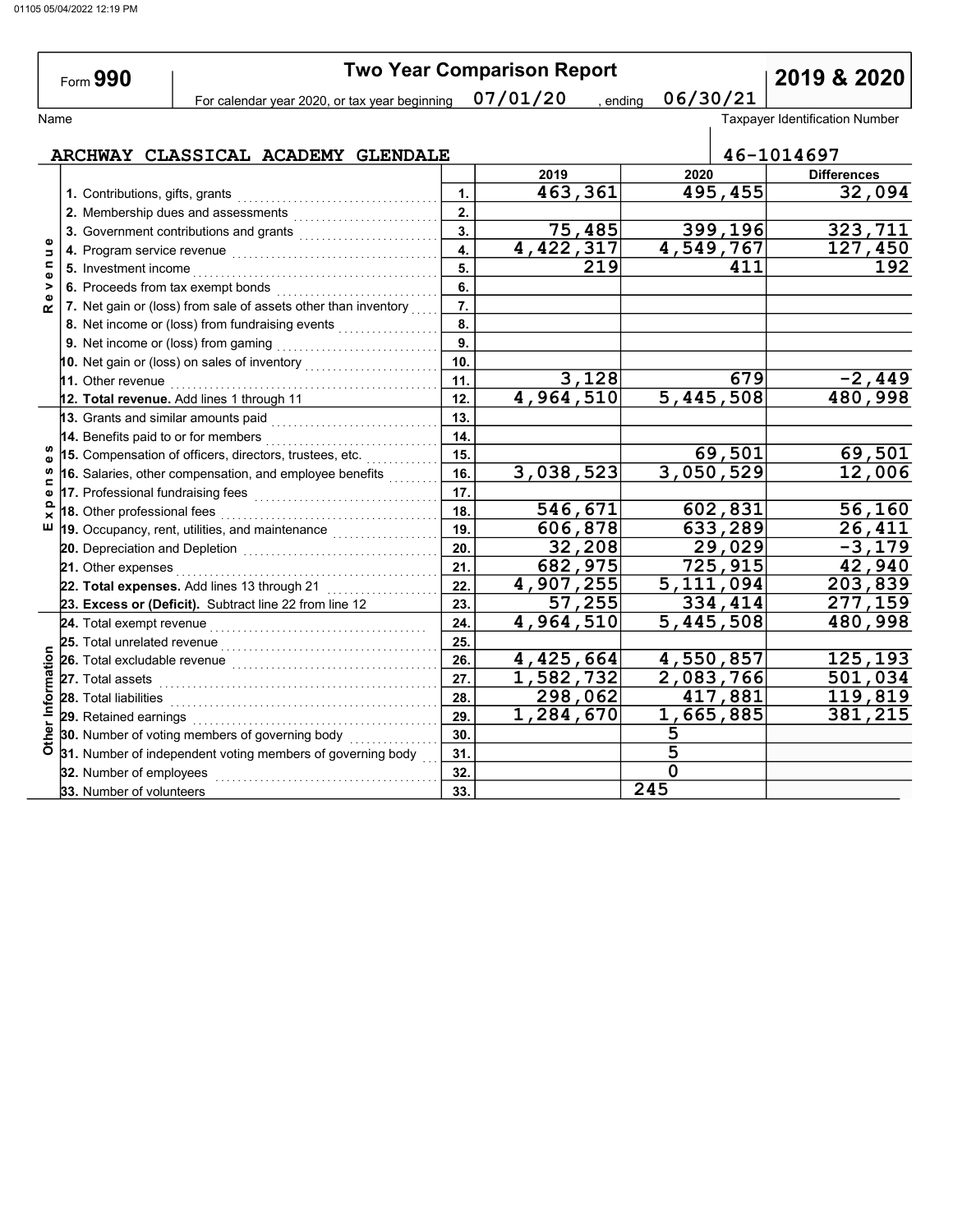| 01105 ARCHWAY CLASSICAL ACADEMY GLENDALE<br>46-1014697<br>FYE: 6/30/2021 |                  | <b>Federal Statements</b>                                            | 5/4/2022 12:19 PM                      |
|--------------------------------------------------------------------------|------------------|----------------------------------------------------------------------|----------------------------------------|
|                                                                          |                  | <b>Taxable Interest on Investments</b>                               |                                        |
| <b>Description</b>                                                       |                  |                                                                      |                                        |
|                                                                          | Amount           | Unrelated Exclusion Postal Acquired after<br>Code<br><b>Business</b> | US<br>6/30/75<br>Obs $($or %)$<br>Code |
| INVESTMENT<br>INCOME                                                     |                  |                                                                      |                                        |
| TOTAL                                                                    | \$<br>411<br>411 | 14                                                                   |                                        |